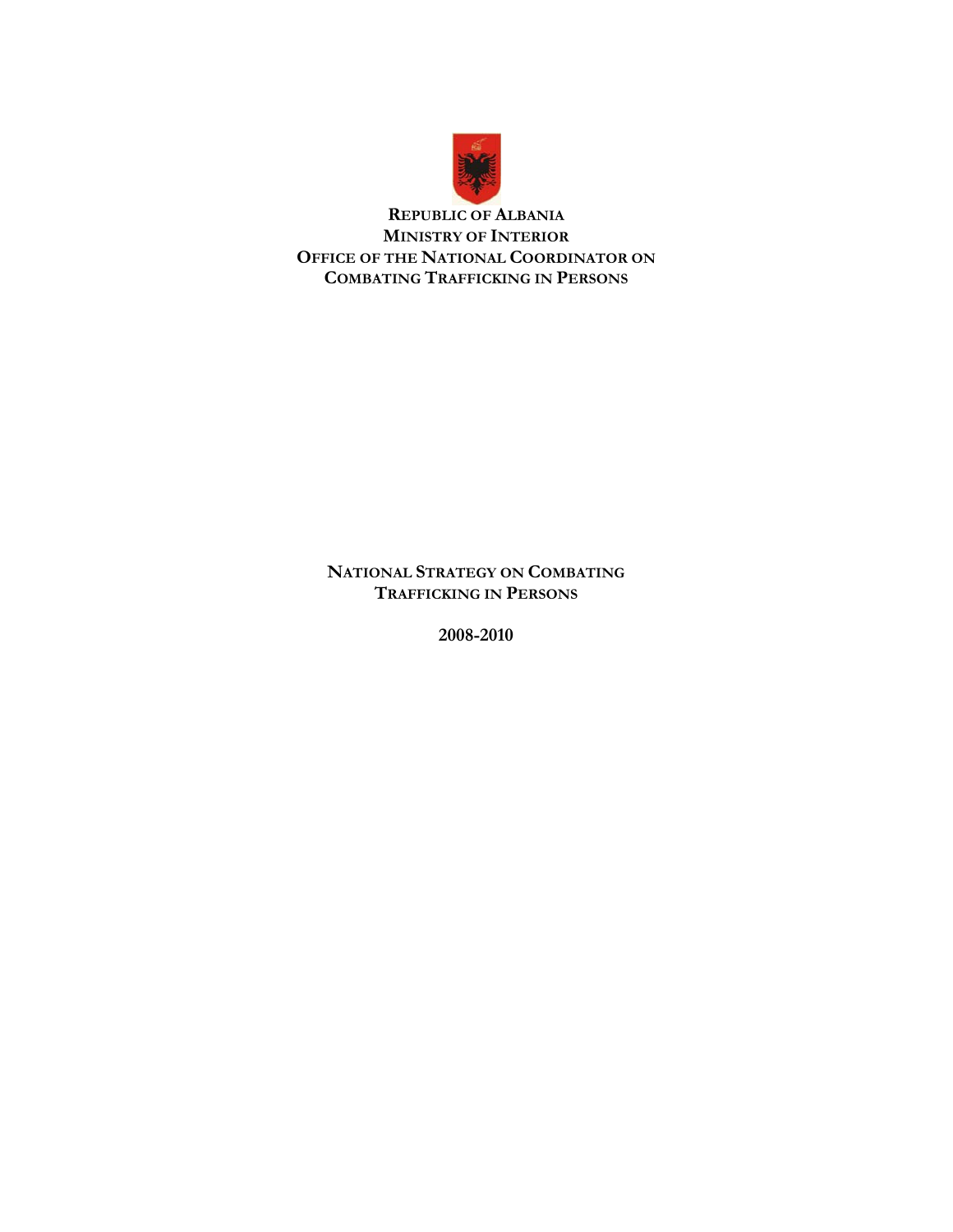| <b>TABLE OF CONTENTS</b> |  |
|--------------------------|--|
|--------------------------|--|

| <b>Annex:</b> Outline of the envisaged national framework for co-operation and co-ordination |  |
|----------------------------------------------------------------------------------------------|--|
|                                                                                              |  |
| National Co-ordination Structure for Anti-Trafficking Prevention, Assistance and             |  |
|                                                                                              |  |
|                                                                                              |  |
|                                                                                              |  |
|                                                                                              |  |
|                                                                                              |  |
|                                                                                              |  |
|                                                                                              |  |
|                                                                                              |  |
|                                                                                              |  |
|                                                                                              |  |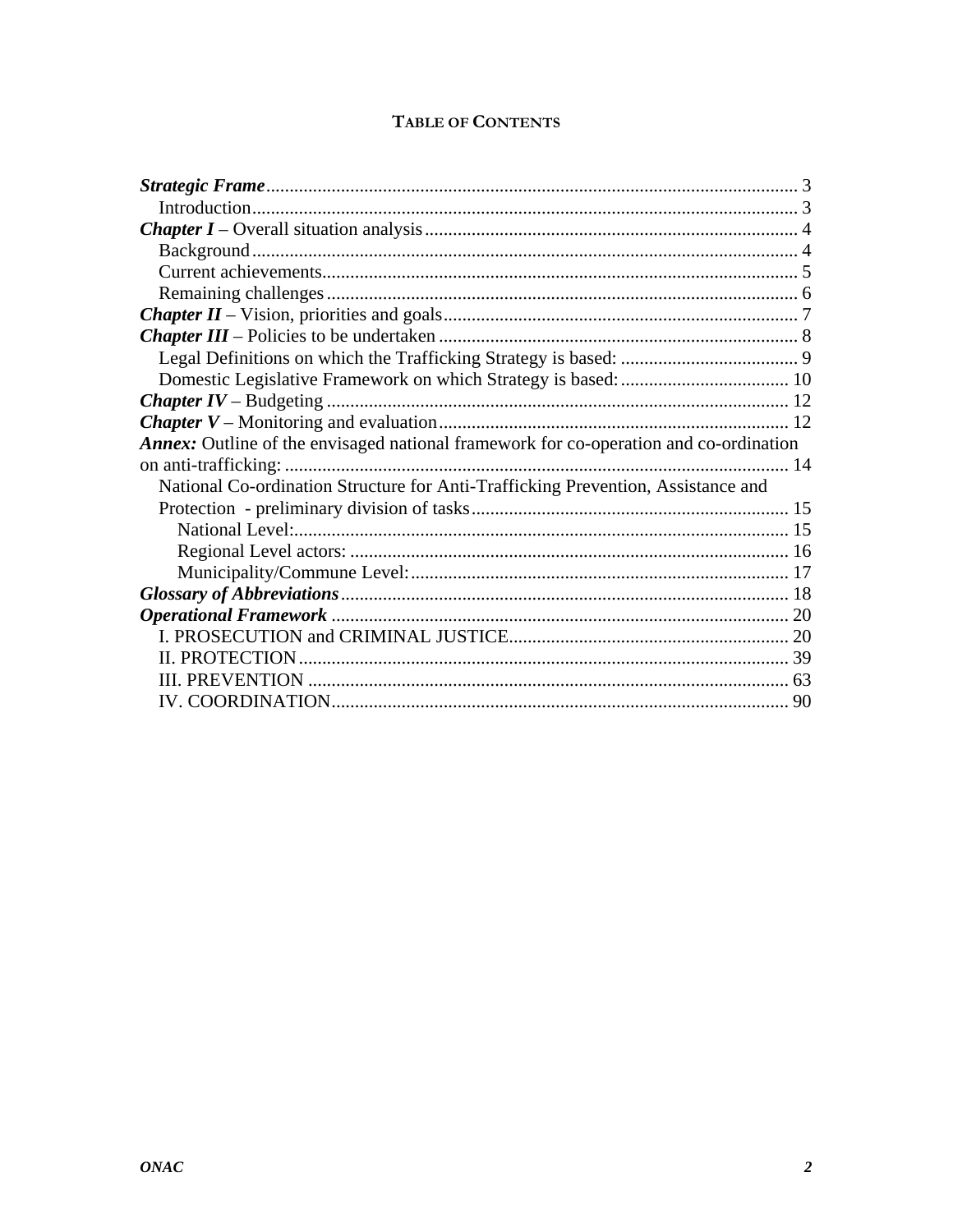## <span id="page-2-0"></span>*Strategic Frame*

## **Introduction**

While constituting a serious crime issue, trafficking in human beings is first and foremost a violation of human rights of the persons affected; it can only be tackled in a comprehensive and multi-disciplinary manner, involving a broad range of state and especially also non-state actors from a variety of fields and backgrounds.

The present anti-trafficking Strategy and Action Plan is a tool to gather all relevant state and non-state stakeholders, as well as international partners, in a shared understanding of the situation regarding human trafficking, the challenges posed and how to address these. It lays out the coordination and cooperation between all actors, their respective roles and responsibilities, in order to achieve an efficient and concerted approach. In that manner, it is hoped, the Strategy and Action Plan will also be instrumental in ensuring the political as well as financial support necessary for the implementation of the measures foreseen therein.

The Strategy and Action Plan 2008 - 2010 was drafted in a consultative process with all involved state, non-state, as well as international actors. A series of consultative meetings and workshops on specific items of the Strategy and Action Plan were held during February to April 2008 and input and suggestions were collected from all stakeholders. Furthermore, relevant studies and evaluation reports were also taken in consideration. A draft Strategy and Action Plan was validated at a preliminary national workshop held on 14 May 2008, and finalized with the input received.

The Strategy and Action Plan 2008-2010 was endorsed in principle by the State Committee for the Fight against Human Trafficking at its meeting on 30 May 2008, and it was officially launched at the National Conference held on the same day. It thus enjoys the full support and commitment of all involved.

The Office of the National Coordinator, during this process of drafting was continuously assisted by two experts with experience in the development of strategies in general and child trafficking and protection in particular. In this process, the Office received the support of the UN Office on Drugs and Crime, UNICEF, the Organization for Security and Cooperation in Europe (OSCE) and the International Centre for Migration Policy Development (ICMPD).

## **Guiding principles on which this strategy is built:**

The Strategy and Action Plan to Combat Trafficking in Persons is built on the following guiding principles, which form the conceptual framework for the anti-trafficking response:

- Government ownership,
- Civil society participation,
- Human rights based treatment of victims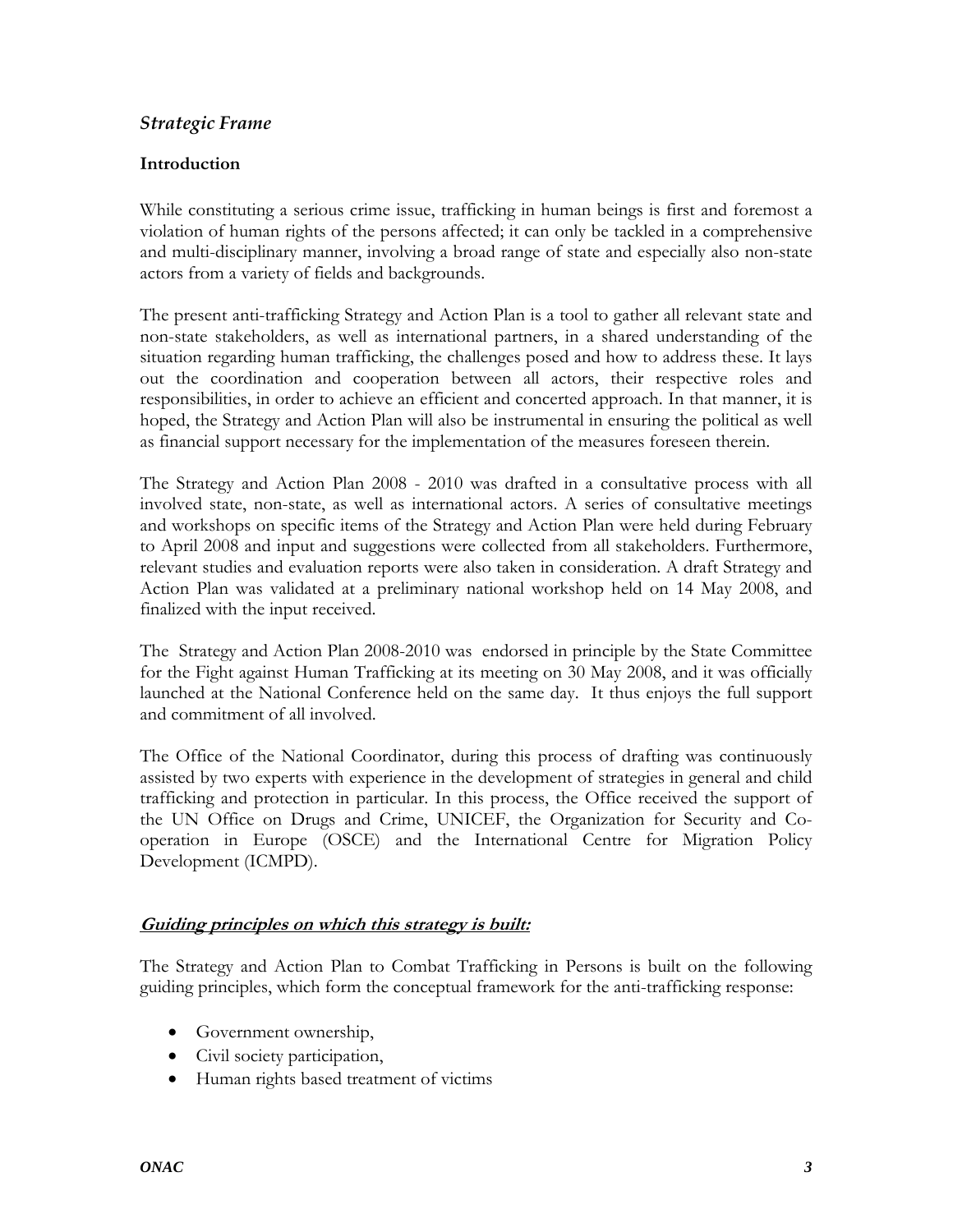- <span id="page-3-0"></span>• Interdisciplinary coordination and cross-sector responses at government level, and between Government, IOs and NGOs;
- Systematic evaluation and sustainability.

## *Chapter I – Overall situation analysis*

## **Background**

Not least due to the concerted efforts of all national state- and non-state actors, as well as the international organisations and donors, the situation regarding human trafficking has generally improved, or at least has become stable, with the numbers of victims of trafficking on the decline.

Rather than being a transit or destination country for foreign victims, Albania has predominantly turned into a country of origin for international trafficking in women and children; women are mainly trafficked for sexual explotiation and forced labor, whereas children are for the most part sent begging and utilized in forced labor. Main destination countries for Albanian women are Greece, Italy, Macedonia, Kosovo as well as EU countries (also as final destination region). Recruitment increasingly tends to occur through fraud, by persons known to the victims, who make false job offers or marriage promises. Children continue to be primarily trafficked to Greece, and increasingly by their parents or other family members.

A disconcerting increase in internal trafficking of women and children has been noted, mainly for prostitution or labour exploitation, and especially in the new informal areas of the urban centres. The full scope of the problem is yet to be assessed, and mechanisms for the identfication, referral and reporting of such cases are beginning to be put in place. The same applies to trafficking for labour exploitation, from Albania, into Albania and within Albania.

The Roma and Balkan-Egyptian communities remain among the groups most at risk of being trafficked, as are the new informal areas, other marginalized communities,women and children in the poor, rural areas of the country and persons without a family safety net. These vulnerable groups and persons are easy prey for traffickers and those who tend to exploit others.

Over the past years the involvement of organized crime groups and trafficking rings seems to have been on the decline, not least due to their engagement in other, more lucrative, forms of illicit trade (drugs and weapons). As mentioned before, the recruiters tend to be family members (of minor victims) or persons known to the victims, psychological manipulation and blackmailing , as opposed to outright physical violence predominantly used years ago.

The present Strategy and Action Plan contains policies and measures to address these new phenomena.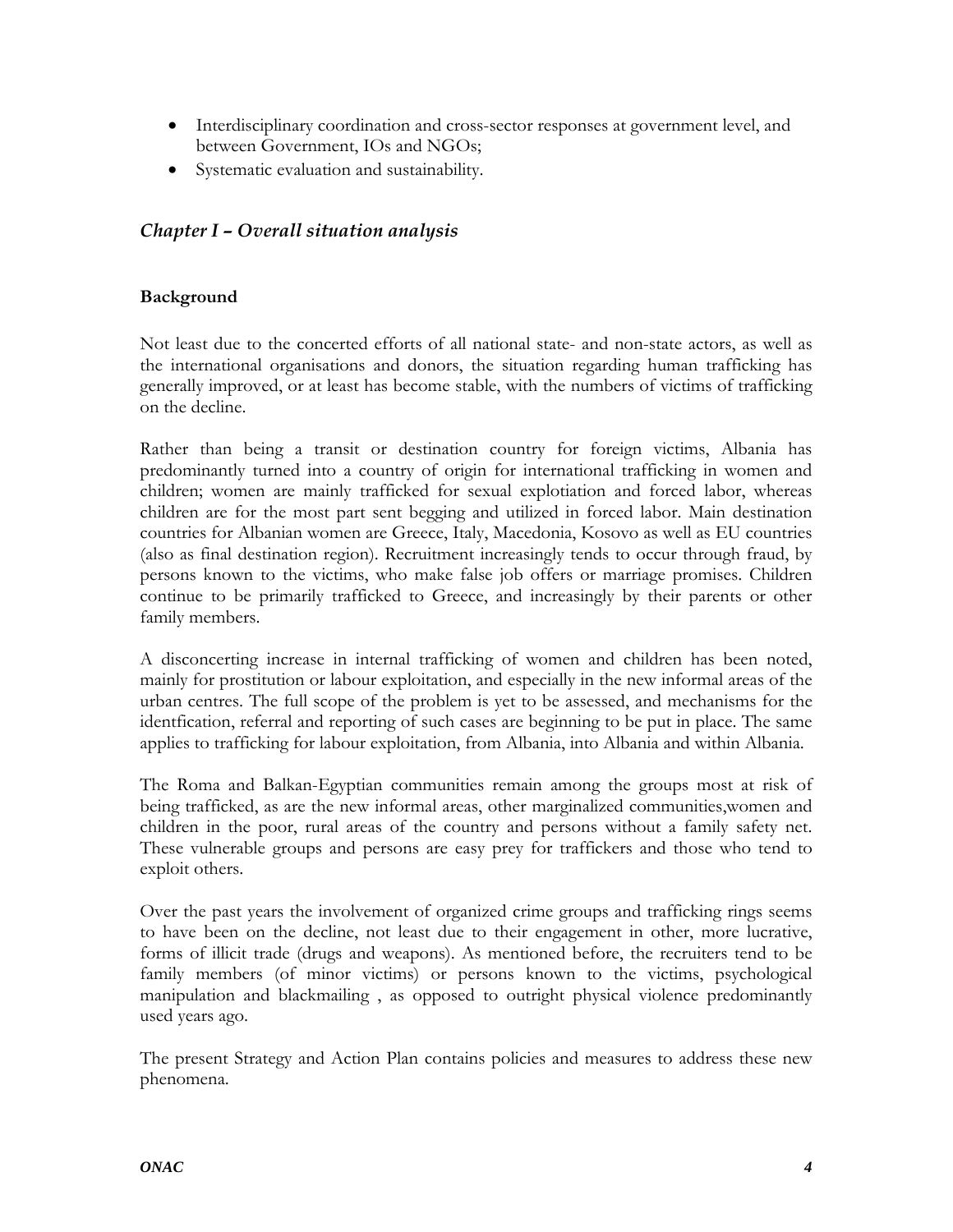### <span id="page-4-0"></span>**Current achievements**

The Government of Albania has acknowledged the issue and has made it a top priority. The great commitment among all actors concerned has resulted in tangible progress towards the eradication of human trafficking. During the period 2005 - 2007, very important achievements have been made, including<sup>1</sup>:

- $\bullet$  Establishment of the Antitrafficking Unit in the Ministry of Interior<sup>[2](#page-4-0)</sup> acting under the authority of the National Coordinator on Combating Trafficking in Human Beings/Deputy Minister of Interior, charged with monitoring and coordinating the activities of all national and international actors involved, among other, in the implementation of the National Strategy on Combating Trafficking in Human Beings and the Action Plan 2005 – 2007. Furthermore, the Antitrafficking Unit drafted periodic reports on the trafficking situation in Albania, including the Evaluation Report on the Implementation of the National Strategy on Combating Trafficking in Human Beings 2005 – 2007, and acted as Technical Secretariat of the Inter-Ministerial State Committee for the Fight against Trafficking in Human Beings. The Unit has been the initiator for the materialization of the below mentioned activities.
- Amendments to the legal framework (Penal Code) included the criminalization of smuggling of persons, in line with the UN protocol, as well as a series of legal amendments in relation to the trafficking of children,
- The signature and ratification, of 14 agreements and conventions of international and regional cooperation in the areas of justice, police cooperation, legal assistance against trafficking and organized crime, protection of child victims of trafficking, readmission of persons, illicit trafficking of narcotic drugs, parental responsibility and civil aspects of the international child abduction; these include the ratification of a bilateral agreement with Greece (yet to be ratified by Greece) on co-operation on the identification, protection, rehabilitation and safe return of Albanian children from Greece<sup>[3](#page-4-0)</sup>
- The establishment of the database on trafficked victims, to become fully operational in 2008
- Guidelines and instructions to enhance the identification of trafficked persons at the border, and sensitization of a range of actors that may come in touch with trafficked persons
- The conclusion of the "Cooperation agreement to establish a National Referral Mechanism for the enhanced identification of and assistance to victims of human trafficking" (NRM), on July 18, 2005.
- The establishment of the "Responsible Authority", by way of a Joint Order of the MoI, MOLSAEO and MFA dated 19.05.2006, responsible for coordinating, processing and reporting the necessary actions of all structures involved in the NRM agreement, as well as monitoring its implementation.

 $\overline{a}$ 

<sup>&</sup>lt;sup>1</sup> For a full account, please refer to the Evaluation Report on the Implementation of the National Strategy against Trafficking in Human Beings 2005 – 2007, Republic of Albania, Ministry of the Interior, Tirana, January 2008.

<sup>&</sup>lt;sup>2</sup> 2 Order No. 203 "On the functioning of the counter-trafficking unit", dated 19.12.2005, issued by the Prime Minister

<sup>&</sup>lt;sup>3</sup> Please see child trafficking strategy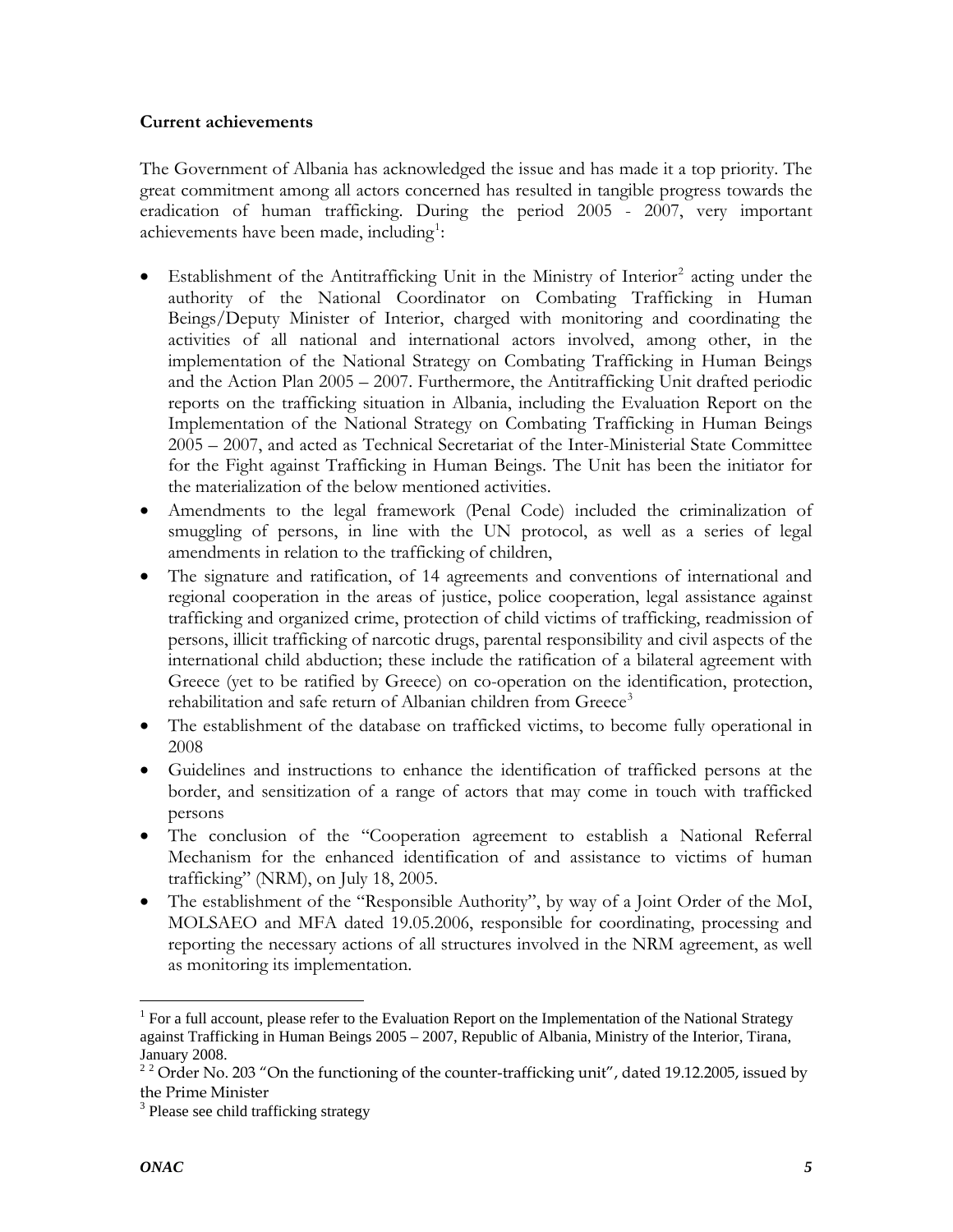- <span id="page-5-0"></span>• The maintenance of reception centers and shelters for victim assistance and protection, with increasing shares of state funding
- The development of standards of social care services to trafficked persons or persons at risk of trafficking in residential care facilities
- The development of transnational referral and case management mechanisms to ensure victim identification, assistance and protection also across state borders, as well as a series of bilateral cross-border meetings to enhance practical co-operation
- The implementation of awareness raising campaigns targeting at risk groups
- Measures to enforce mandatory education, to increase participation of marginalized groups in the formal education system, and life skill/vocational training for school dropouts, sensitization campaigns for children and the youth, and their inclusion in school curricula
- The national toll free help line (0800 12 12), which has been operated by the Ministry of the Interior as of November 2007
- The creation of the Regional Committees on Combating Trafficking in Human Beings, by way of order of the Prime Minister, no. 139, dated 19.06.2006. The Committees are tasked with making regular assessments of the regional situation and specific needs, identifying priorities for action at regional level; identifying vulnerable groups, and establishing protection networks at the local level;
- The modernization of the Civil Registry Service
- The launching of the European Week against Human Trafficking in Persons in October 2007, under the slogan: *"Trafficking in Human Beings is Slavery! We Cannot Accept It! We Fight for a Free and Secure Society"*.
- The combat of corruption, resulting in administrative and criminal sanctions to officials found to be complicit in human trafficking
- Prosecutions and convictions have increased over the past years  $4$

## **Remaining challenges**

 $\overline{a}$ 

These efforts notwithstanding, there is a number of remaining challenges, to be addressed in the Strategy and Action Plan 2008 – 2010, as follows:

- Partial implementation of the existing legal anti-trafficking framework, e.g. the insufficient differentiation between prostitution and trafficking in human beings for sexual exploitation, and between trafficking for labor exploitation and smuggling and illegal work
- Regional Anti-Trafficking Committees are not fully functional, due, among others, to a lack of clarity regarding roles and responsibilities and division of tasks between national, regional and local levels, and due to insufficient staffing levels;
- The Office of the National Coordinator/Anti-Trafficking Unit does not have the human resources commensurate with its tasks

<sup>&</sup>lt;sup>4</sup> For statistics please refer to the Evaluation Report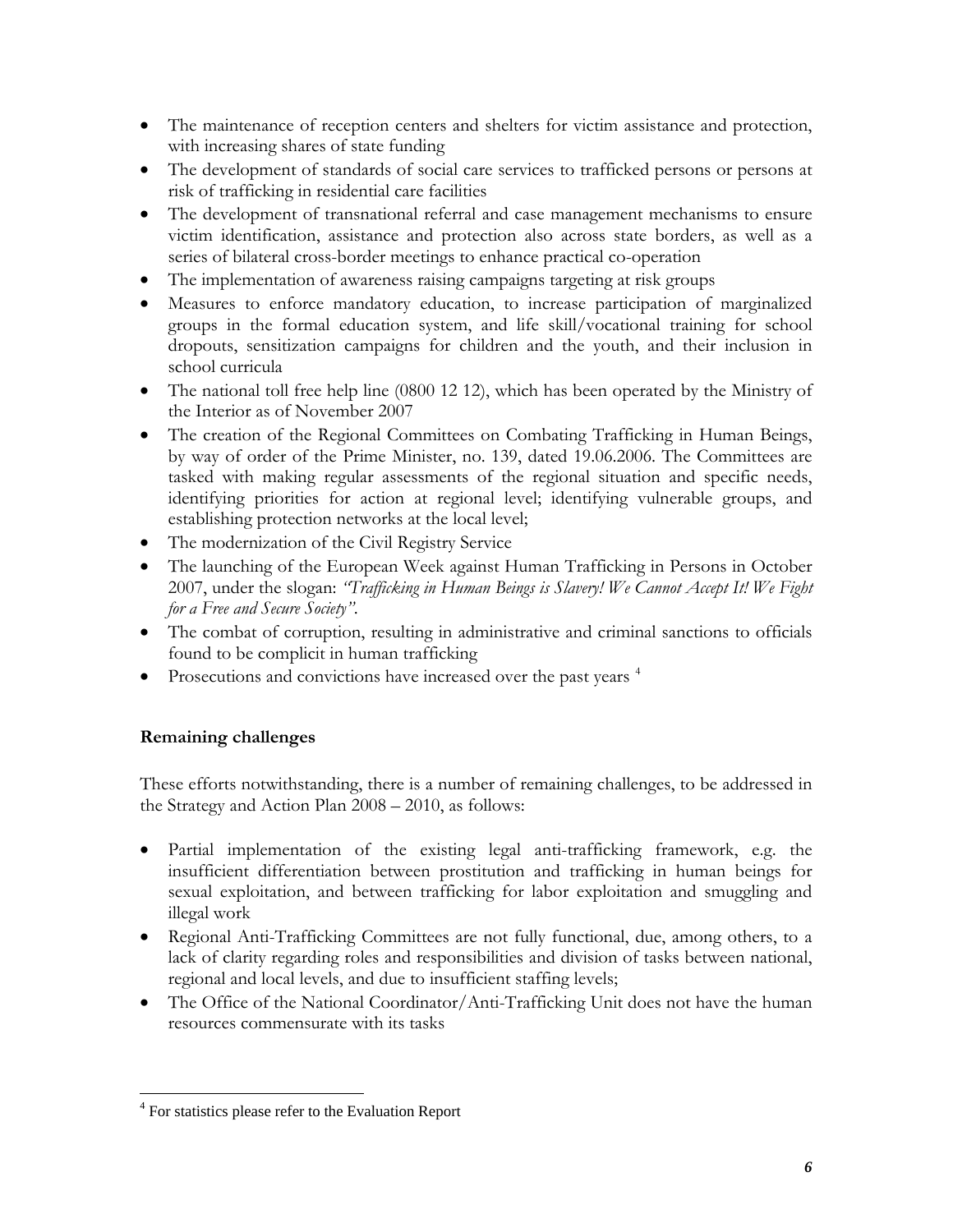- <span id="page-6-0"></span>• A better inter-ministerial co-ordination and institutional ownership by each actor for the implementation of its respective tasks in the National Action Plan; enhance the Focal Points' role;
- The National Referral Mechanism (NRM) is not yet fully operational, which is also due to the fact that the Responsible Authority is not very operational, though meetings have been held and cases have been treated and given due solution;
- Improve the identification process and tools of the potential victims of trafficking, especially of internally trafficked persons and persons trafficked for labour exploitation;
- Insufficient official data and situation mapping and assessments, poor statistics (lack of co-coordinated and reliable official data and statistics, lack of agreed work definitions);
- Lack of a functioning system for the systematic monitoring of the implementation of the measures foreseen in the NAP, and insufficient reporting by stakeholders (delays in reporting and poor reporting quality);
- More emphasis needs to be given to prevention, and to mainstreaming anti-trafficking efforts into the social assistance and protection work, the measures against domestic violence as well as general country development efforts;
- The situation of minority groups, i.e. Roma and Egyptian and other vulnerable groups, needs more enhanced attention also in terms of preventing human trafficking;
- Ensuring sustainable funding of anti-trafficking structure and services, in light of the external donor phase-out in the coming years

## *Chapter II – Vision, priorities and goals*

**Policies, tools and support measures are in place and are accessible for men, women and children who are at risk of being trafficked, or who have suffered from human trafficking, which enable them to fully integrate into society and to live selfdetermined lives, and which create a situation of hope and belonging for all persons living in Albania, thereby reducing human trafficking.** 

In order to achieve this vision, it will be necessary to achieve the following strategic priorities:

The main priority is to further institutionalize a multi-disciplinary, sustainable and cocoordinated anti-trafficking response, in order to work towards the progressive reduction and elimination of human trafficking and to foster the empowerment of all persons living in Albania..

Under the period covered by this strategy (2008-2010), national ownership will be strengthened. The anti-trafficking response will be mainstreamed into policies and programs of state actors, and in particular social assistance and protection systems. As donor funding is gradually phasing out, the Government of Albania will ensure sustainability by providing the majority of the necessary funding. In so doing, the Government acts on its declared priority contained in its National Strategy on Development and Integration, and it continues its path towards integration into the European Union; furthermore it contributes to ensuring the expected standards of NATO membership.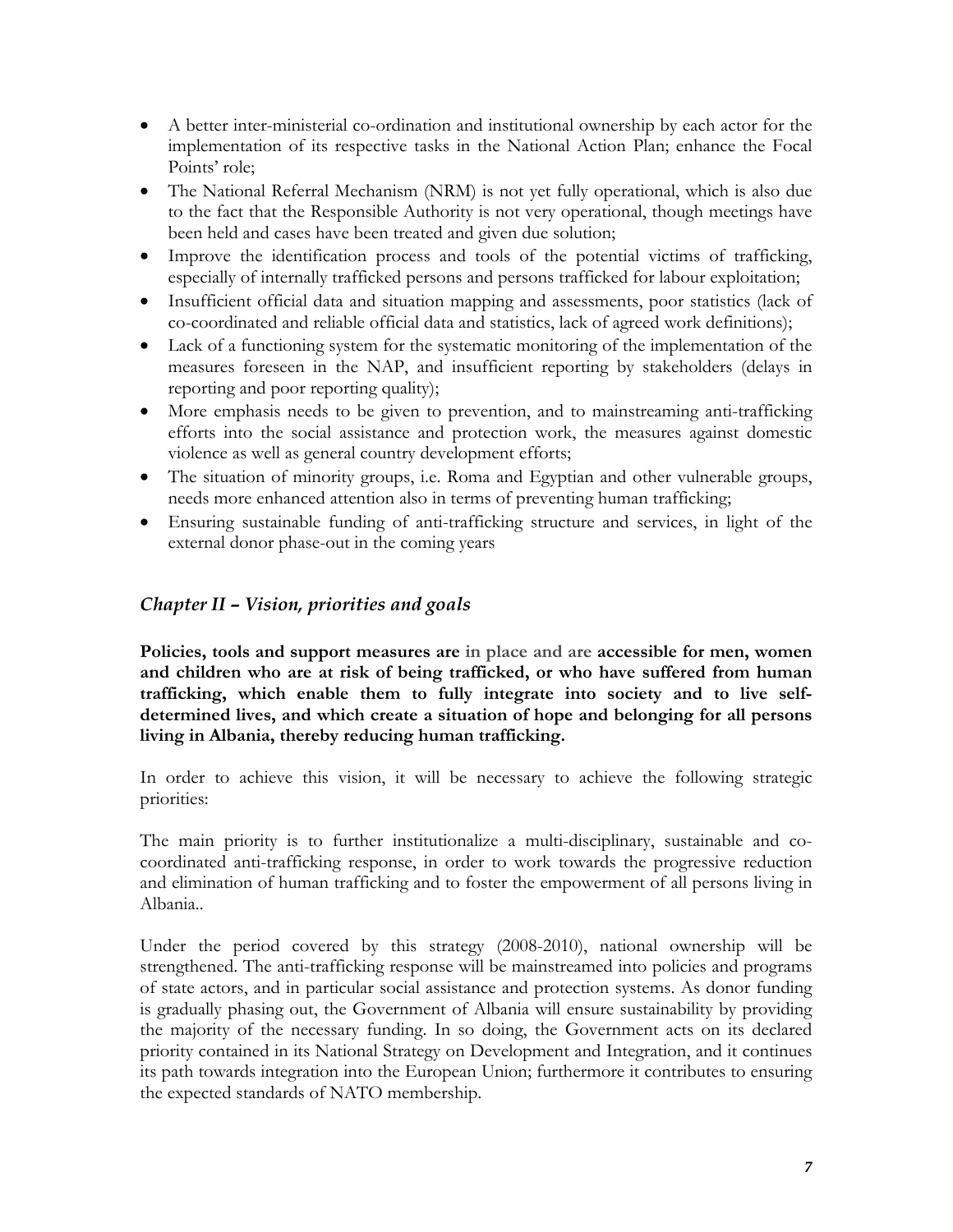<span id="page-7-0"></span>Prevention will be given more prominence in the anti-trafficking response as the preferred policy option, both in human terms as well as in terms of cost-effectiveness. The emphasis is on preventive measures at the regional and local levels, through the strengthening of comprehensive protection and assistance systems in general, and for the populations and individuals at risk in particular; measures will target especially disadvantaged minority communities, as well as the new informal communities in the urban centers, as well as vulnerable women and the youth. These populations and at-risk individuals will be offered non-exploitative alternatives to human trafficking, through social assistance and livelihood options, as well as the possibility of legal and safe migration; additionally, awareness raising and information to at-risk groups will remain essential.

Special attention will be given to ensure the early identification of all trafficked persons (including internally trafficked persons and persons trafficked for labor exploitation) and their referral to assistance and services. This will be ensured through the full functioning of the National Referral Mechanism and its corollary case referral mechanisms at local levels.

The fight of child trafficking and the assistance to and protection of child victims of trafficking remains a key concern of the Government of Albania, which is underlined by the fact that in addition to the measures foreseen in this strategy, a separate strategy and action plan on child trafficking is attached to this strategy. It forms an integral part of this strategy, and highlights the specific approach and key measures necessary to adequately address the trafficking of minors.

## *Chapter III – Policies to be undertaken*

In order to attain the vision and the priorities outlined above, the following policies will need to be undertaken:

1. To improve the co-ordination of all anti-trafficking measures and effective cooperation between all actors in the field against trafficking in human beings in Albania, by way of institutionalizing a functional national framework for cooperation and co-ordination on anti-trafficking.

2. To strengthen the knowledge base and information management on human trafficking, resulting in unified (statistical) data, as well as to continuously improve the anti-trafficking response through establishing strong mechanisms for regular monitoring, evaluation and review.

3. To ensure the full functioning of the "National Referral Mechanism" as a comprehensive national, regional and local co-ordination and case referral mechanism to ensure identification, assistance and return/ (re)-integration to trafficked persons and vulnerable individuals

4. To ensure the early identification of all trafficked persons and for all forms of exploitation, and their access to high-quality and appropriate assistance and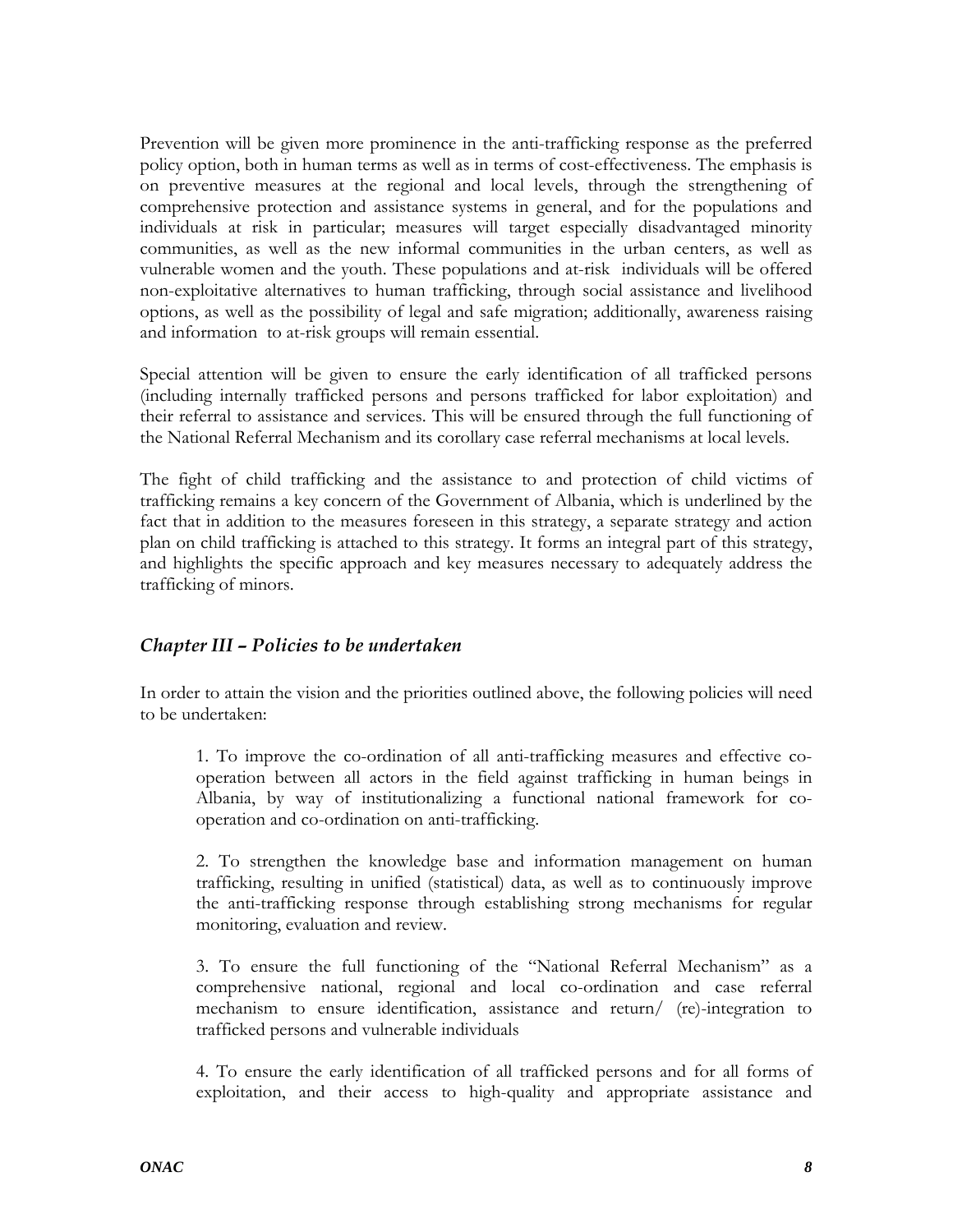<span id="page-8-0"></span>protection, long-term re-habilitation and social inclusion; the human rights based, ethical and sensitive treatment of all trafficked persons by all actors , as well as their access to legal redress and compensation;

5. To raise the awareness on human trafficking and non-exploitative alternatives as well as reduce vulnerability to trafficking and exploitation by improving social inclusion, by providing vocational and other non-exploitative alternatives, by fostering more enabling environments in general, and for vulnerable groups in particular; inter alia, by strengthening links to ongoing national reform processes and strategies<sup>[5](#page-8-0)</sup>

6. To increase the number of successful prosecutions and convictions, and to ensure fair and victim-sensitive treatment to victims of trafficking during criminal proceedings, including the protection of witnesses.

7. To prevent child trafficking, and protect, assist and reintegrate child trafficking victims

These strategic goals and specific objectives have been further elaborated upon and broken down into specific objectives and necessary activities in the attached Action Plan.

## **Legal Definitions on which the Trafficking Strategy is based:**

For the purpose of this strategy:

**Trafficking in persons** shall mean the recruitment, transportation, transfer, harbouring or receipt of persons, by means of the threat or use of force or other forms of coercion, of abduction, of fraud, of deception, of the abuse of power or of a position of vulnerability or of the giving or receiving of payments or benefits to achieve the consent of a person having control over another person, for the purpose of exploitation. Exploitation shall include, at a minimum, the exploitation of the prostitution of others or other forms of sexual exploitation, forced labour or services, slavery or practices similar to slavery, servitude or the removal of organs; [Article 3 (a)]. $^{6}$  $^{6}$  $^{6}$ 

The recruitment, transportation, transfer, harboring or receipt of a child for the purpose of exploitation shall be considered "Trafficking persons" even if this does not involve any of the means set forth subparagraph (a) of this article; [Article 3 (c)].

**Child** shall mean any person under the age of eighteen; [Article 3 (d)].

 $\overline{a}$ 

<sup>&</sup>lt;sup>5</sup> Including the National Strategy on Development and Integration, as well as strategies on Regional Development, Gender Equality and Domestic Violence, Migration, Poverty Reduction, Social Service, Employment, etc.

<sup>&</sup>lt;sup>6</sup> United Nations Protocol to Prevent, Suppress and Punish Trafficking in Persons especially Women and Children, supplementing the UN Convention against Trans-national Organized Crime (2000),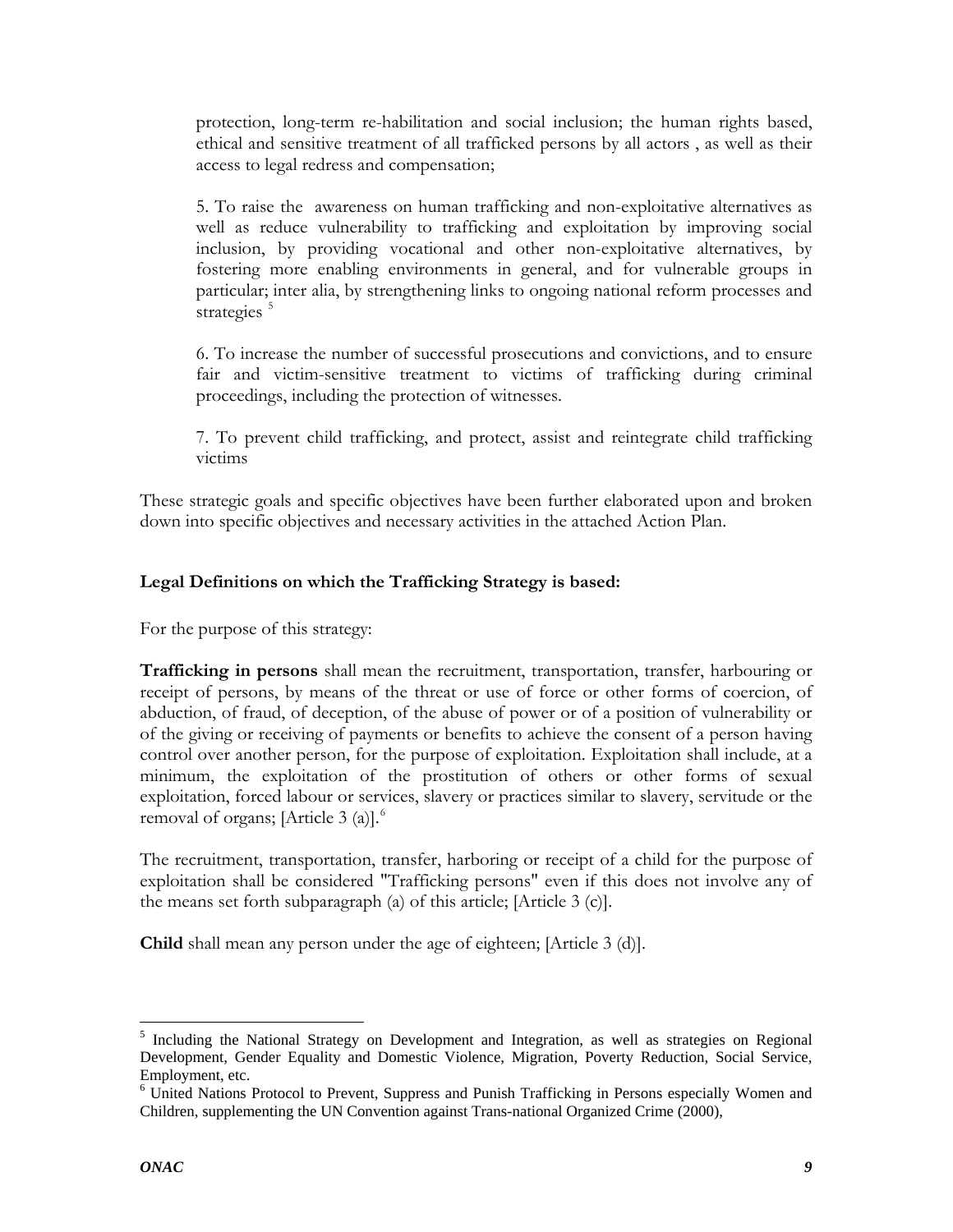<span id="page-9-0"></span>**Victim of trafficking**: refers to any person who qualifies as a victim in accordance with the above-mentioned Article 3 of the UN Trafficking Protocol

The term **trafficked person** is used interchangeably with the term **victim of trafficking**, and thus refers to all persons that meet the criteria of the UN trafficking protocol.

## **Domestic Legislative Framework on which Strategy is based:**

### *Primary Legislation*

- Law no. 7895, date 27.01.1995 "On the Penal Code of the Republic of Albania";
- Law no. 8733, date 24.01.2001 "On some additions and amendments to the Penal Code":
- Law no. 8920, date 11.7.2002, "On the ratification of the United Nations Convention against Transnational Organized Crime and its two supplementing protocols";
- Law no. 9188 12.02.2004, additions to the Criminal Code has introduced the criminal offence of trafficking in women and trafficking in minors. The law introduces new definitions for trafficking offences in line with the Palermo Trafficking Protocol;
- Law no. 9187, date 12.02.2004 "On Amendments to the Penal Procedure Code regarding the use of the special investigative means such as: interceptions, infiltrated agents, etc., used for the investigation of organized crime including trafficking in persons;
- Law no. 9205, date 15.03.2004 "On Protection of Witnesses and Collaborators of Justice";
- Law no. 9284, date 30.9.2004 "On Preventing and Striking at Organized Crime", which provides the penal sanctions as well as the asset confiscation of the criminals;
- Law no. 9355, dated 10. 03. 2005 "On Social Assistance and Services". By this law,
- the municipalities have the authority to finance NGO services with revenues from the central budget;
- Law no. 9509, date 03.04.2006 "On the Moratorium of vessels and boats";
- Law no. 9544, date 29.05.2006 "On the ratification of the Agreement between the Council of Ministers of the Republic of Albania and the Government of the Republic of Greece, on the Protection and Assistance of Children Victims of Trafficking";
- Law no. 9642, date 20.11.2006 "On ratification of the Council of Europe Convention "On Action against Trafficking in Human Beings";
- Law No. 9668, date 18.12.06, "On Migration of Albanian Citizens for Motives of Employment". Several articles of this law deal with the prevention of trafficking in human beings and facilitate re-integration in the employment market;
- Law no. 9686, date 26.02.2007 "On Amendment to Article 298 of Penal Code" Assistance for Illegal Borders Crossing";
- Law no. 9833, date 22.11.2007 "On the adhering of Republic of Albania in the Optional Protocol to the UN Convention on the Rights of the Child on the involvement of children in armed conflict";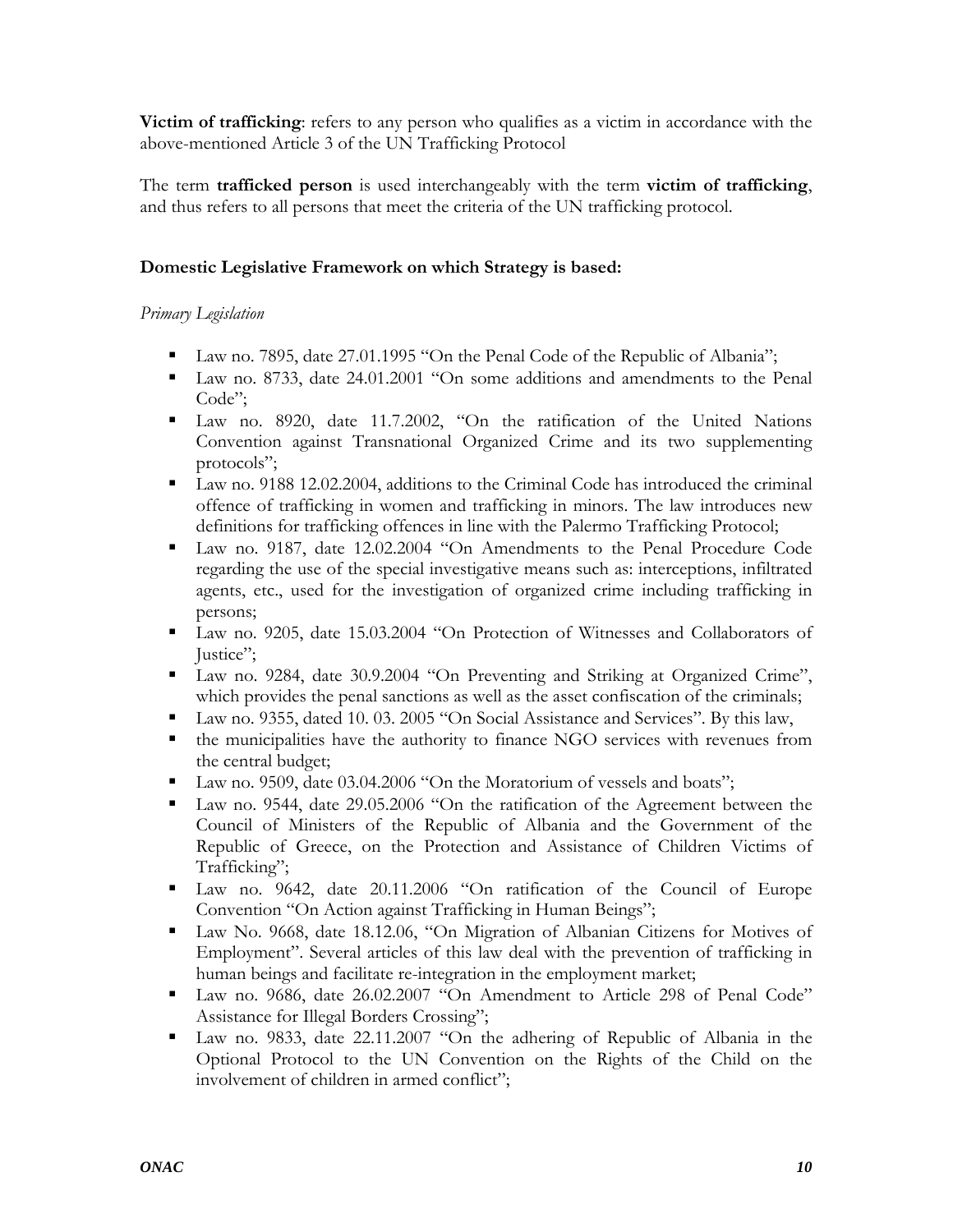- Law no. 9834, date 22.11.2007 "On the adhering of Republic of Albania in the Optional Protocol to the UN Convention on the Rights of the Child on the sale of children, child prostitution and child pornography";
- Law no. 9749, dated 04. 06. 2007 "On State Police"
- Law no. 9859, date 21.01.2008 "On some supplements and amendments to the Penal Code" the articles added are Article 124/b, "Ill-treatment of children" that among others criminalizes the phenomenon of child exploitation for forced labour, begging, and other forced services; the paragraph that was added in article 117 "Pornography" regarding the pornography of minors as well as adding in article 128/b "Trafficking in children" that criminalizes by law not only the recruitment, hiding, reception of children but also their selling;

## *Secondary legislation:*

- Council of Ministers' Decision no. 171, date 11.02.2005 "On the Approval of the National Strategy against Trafficking in Children and the Protection of Child Victims of Trafficking, and an Annex to the Decision no. 8, dated 5.01.2002 of the Council of Ministers, "On the Creation of State Committee for the Fight against Trafficking in Human Beings";
- Council of Ministers' Decision no. 564 dated 12.08.2005, "On Licensing Social Service Providers";
- Council of Ministers Order no, 25, date 22.2.2005 "On the Approval of Plan of Action for the period 2005-2007 in compliance with the National Strategy for the Fight Against Trafficking in Human Beings";
- Cooperation Agreement, date 18.07.2005 to Establish a National Referral Mechanism for the Enhanced Identification of and Assistance to Victims of Trafficking Between Ministry of Labour and Social Affairs/ General Directorate of State Social Services, National Reception Center for Victims of Trafficking, Ministry of Public Order/ General Directorate of State Police, Ministry of Foreign Affairs/ Consular Directorate, "Vatra" Non-Profit Organization, Vlora, "Tjeter Vizion" non-Profit Organization, Elbasan and International Organization for Migration-Tirana
- Council of Ministers' Order no. 203, date 19.12.2005 "On the Functioning of the Anti trafficking Unit";
- The Minister of Interior's Order no. 282 date 13. 02. 2006 "On Installation of Tollfree Phone Numbers for Denouncing Corruption and the Procedures for Carrying out this Activity in the Structures of Ministry of Interior for the Directorate of Internal Control";
- Ministry of Education and Science Guideline no. 6, dated 29.03.2006 "On registration of Roma children at school who do not have birth certificates";
- Prime Ministers Order no. 139, date 19.06.2006 "On the Establishment of the Regional Anti-trafficking Committees;
- Interior, Minister of Foreign 192, date 19.05.2006 of the Minister of Interior, Minister of Foreign Affairs and Minister of Labor, Social Affairs and Equal Opportunities on the establishment of Responsible Authority for the National Referral Mechanism;
- Cooperation Agreement of the Joint Technical Team, September 20th 2006, "On Child Rights" between representatives of the state institutions (Ministry of Interior,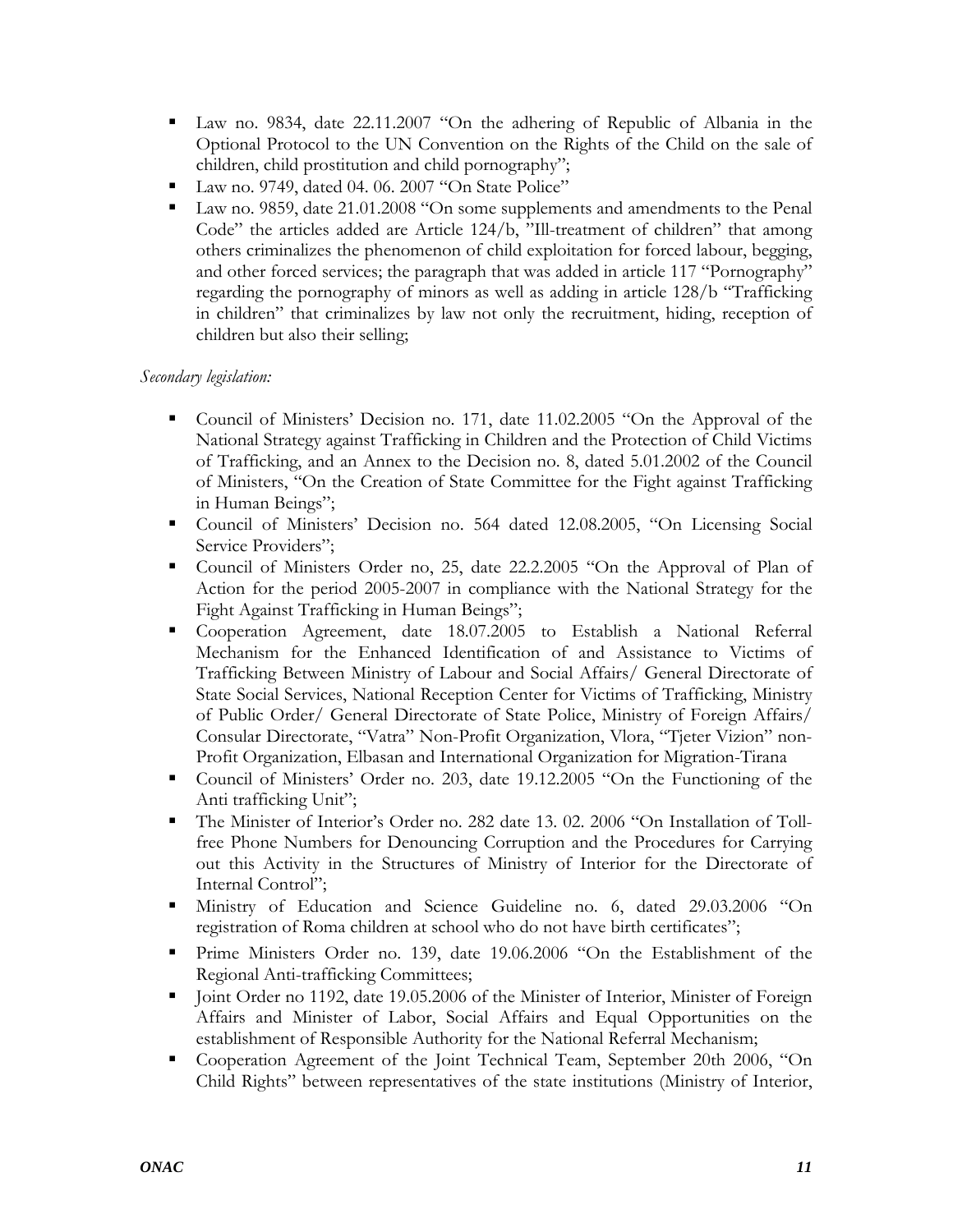<span id="page-11-0"></span>MOLSAEO, Ministry of Education and Science, People's Advocate), NGOs and donors who are committed to the protection and respect of child rights;

- Decision of the Council of Ministers no. 632 "On the employment of the job seeking unemployed women";
- Order no. 645 dated 20.03.2006 "On Priorities of Employment Promotion Program for 2006";
- Order no. 782, dated 04.04.2006 "On Tariffs of Professional Formation System";
- According to this Order, certain groups of people, including trafficked women and girls, are exempt from paying registration tariffs to attend professional training courses for unemployed jobseekers registered in employment offices;
- General Director of Police Duty Order no. 714 dated 03.11. 2006 "On procedures carried out with the Albanian and foreign citizens returned from other countries". It outlines the duties of officers from Border and Migration Police and the Sector for the Fight against Illegal Trafficking in handling returned persons, identified as victims of trafficking, and the measures to be taken;
- Council of Ministers' Decision no. 195, date 11.04.2007, "Standards of Social Services for Trafficking Victims or at Risk of Trafficking Persons in Residential Care";
- General Directorate of State Police Duty Order no. 871, dated 27. 12. 2007 "On procedures to be carried out for the interviewing of foreign and Albanian nationals returned from other countries";
- General Directorate of State Police Duty Order no. 865, date 26.12.2007 "On the data entry on the database for victims of trafficking".

## *Chapter IV – Budgeting*

By way of endorsing this Strategy and Action Plan 2008-2010, all actors have committed to ensuring the implementation of the tasks contained in this document and under their respective responsibility, including the provision of the requisite resources.

In general, the lead agencies assume the responsibility for the implementation of their respective activities, including the budgeting for the activity. If however an activity foresees the shared responsibilities of two or more actors, then the joint budgetary obligation is also indicated in the NAP.

While the present Action Plan only contains the budget source, but not the exact cost of each measure, it is foreseen to establish full budget and expenditure reports from 2009 onwards (see under chapter co-ordination).

## *Chapter V – Monitoring and evaluation*

Responsibility for the monitoring and implementation of this National Strategy and Action Plan for the Fight against Trafficking in Human Beings, as well as the National Strategy and Action Plan and on child trafficking belongs with the State Committee for Combating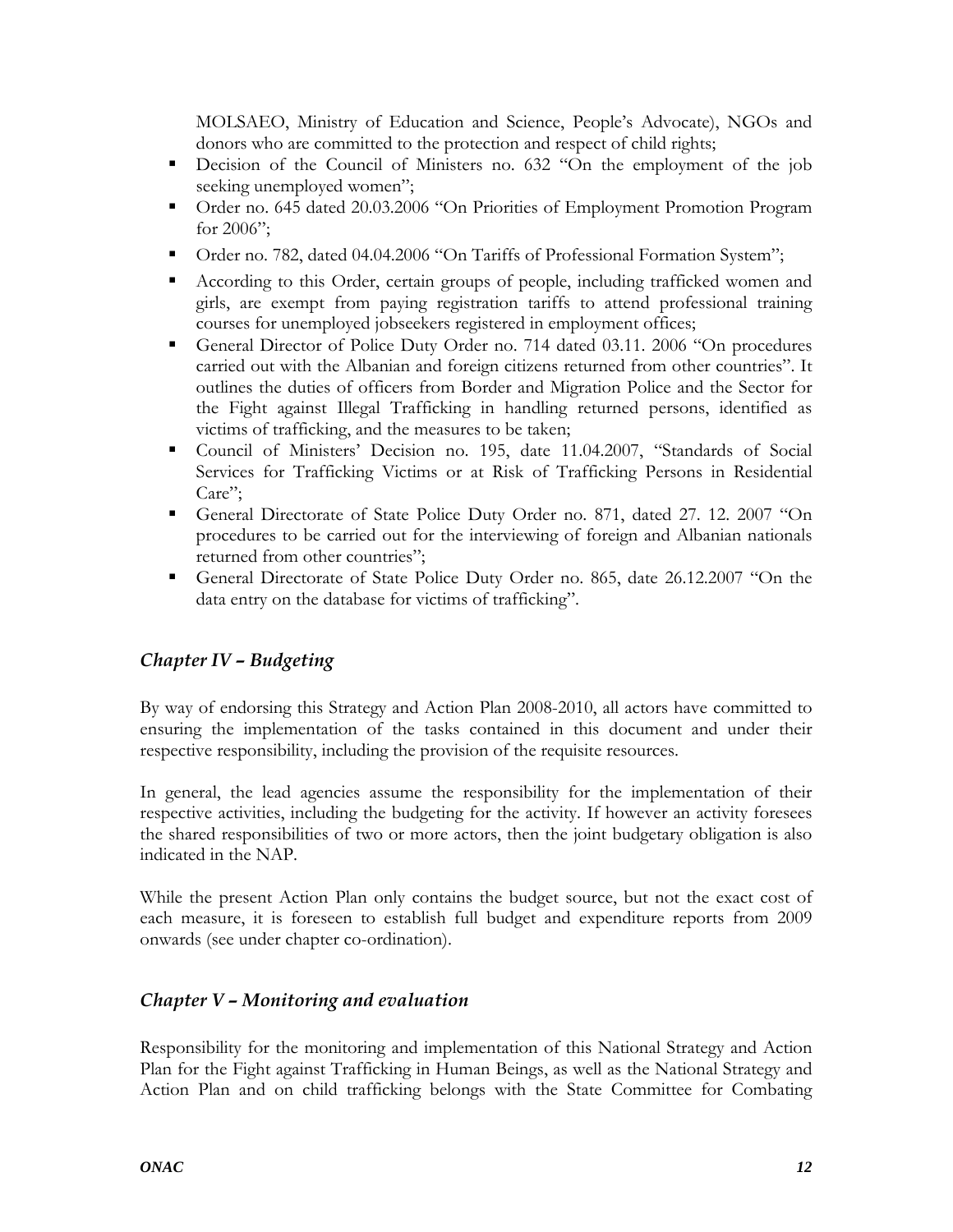Trafficking in Human Beings, which is chaired by the Minister of Interior. The State Committee will be assisted in this task by the National Task Force on Trafficking in Human Beings, the National Coordinator and the Office of the National Coordinator. The National Task Force on Human Trafficking will set up a sub-group on child trafficking, under the chairmanship of the MOLSAEO. The key success indicators for monitoring the strategy and the Action Plan are given in the Action Plan. A systematic plan for monitoring, evaluation and review of the Strategy and the Action Plan will be elaborated under the responsibility of the Office of the National Coordinator.

Every Ministry or Institution that has obligations under this strategy, will report on the course of their work for the implementation of the Trafficking Action Plan to the Office of the National Coordinator on Combating Trafficking in Persons and to the State Committee for Combating Trafficking in Human Beings, every three months, starting from the date of approval of the Strategy and Action Plan by the Council of Ministers.

The Committee will periodically inform the Prime Minister on the implementation of this Strategy and Action Plan.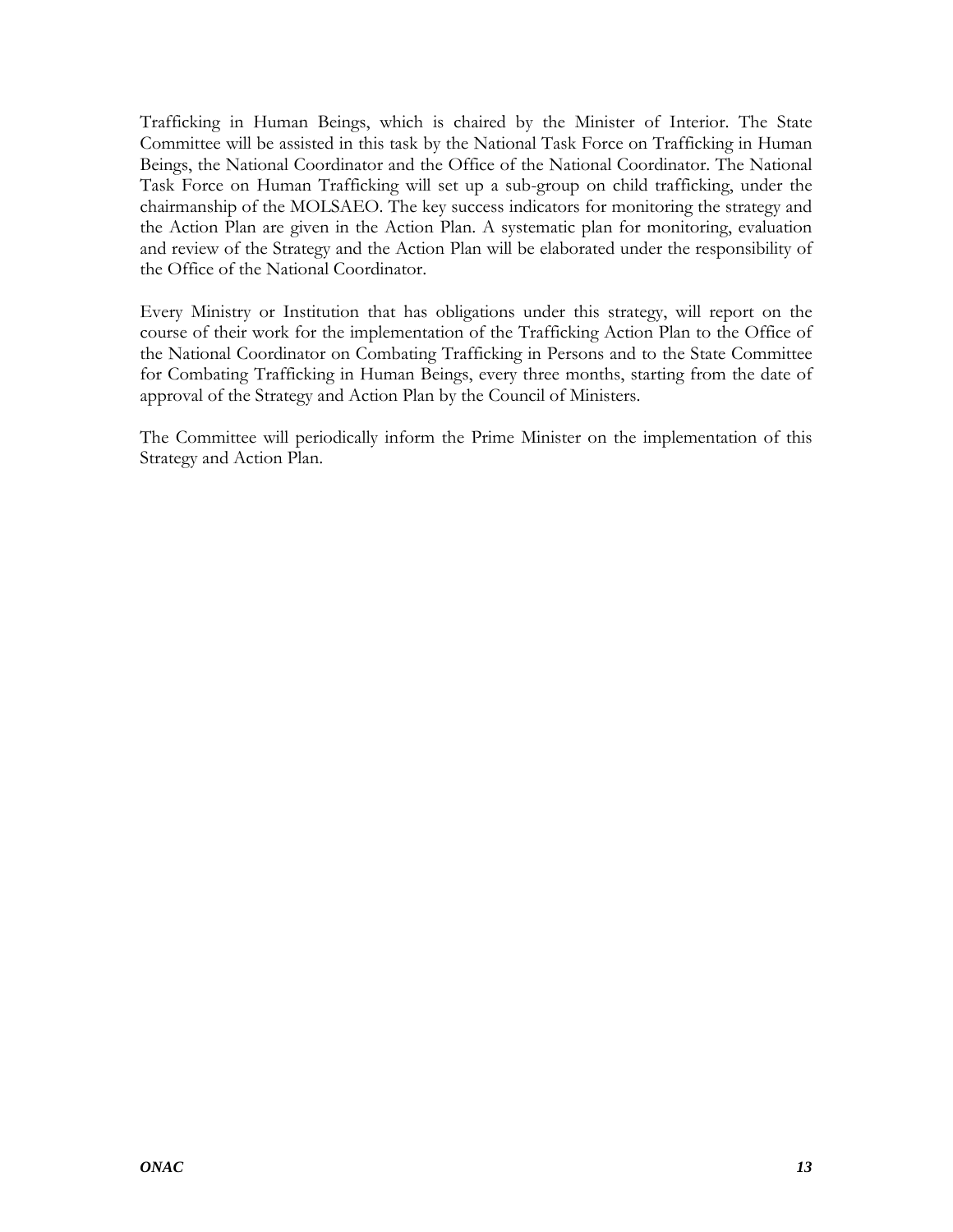## <span id="page-13-0"></span>*Annex: Outline of the envisaged national framework for co-operation and coordination on anti-trafficking:*

In order to effectively counter human trafficking and foster empowerment, it is essential to institutionalize a functional national framework to ensure effective co-ordination and cooperation of all involved actors, aimed at preventing human trafficking, protecting and assisting trafficked persons and prosecute and convict the perpetrators.

The envisaged framework comprises:

- i. a mechanism for overall co-ordination, policy setting, ongoing mapping and analysis of the situation regarding human trafficking, monitoring, evaluating and reviewing the national anti-trafficking response (strategy and action plan);
- ii. the National Referral Mechanism, as a system for individual case management to ensure identification of and protection and assistance to vulnerable and trafficked persons

For this reason, an **ad hoc inter-disciplinary Expert Group** (drawn from state and nonstate members of the NRM working group, Responsible Authority, Regional Anti-Trafficking Committee, other national actors and international partners) will be established. The ad hoc Expert Group will until end of 2008 develop a detailed Plan of Action comprising a clear division of tasks, the respective tasks of all actors, standard procedures (SOPs) of cooperation and co-ordination among all concerned, and an implementation schedule. Following the endorsement by the State Committee, the Plan of Action will be implemented (including necessary revisions of mandates, terms of reference, SOPs, and trainings/workshops with all actors on the new framework for co-operation and their respective tasks). Details on the envisaged co-ordination framework, as well as the preliminary role of all actors involved, are given below.

Further activities aimed at institutionalizing a functional anti-trafficking framework and an effective response include:

- Reinforce the **Office of the National Coordinator,** to ensure implementation of activities foreseen under the NAP by i.a. increasing its human and financial resources
- Create and staff a stand-alone **Office of the Responsible Authority** by 2010 ; in an interim phase establish a nucleus office/team of 3 staff, attached to the ONAC
- Strengthen the **Regional Anti-Trafficking Committees** (scope of work and TORs/Prime Minister order clarified/revised, full-time regional co-ordinator appointed and membership enlarged to include deputy prefects, Regional Border and Migration Directorates, the qark councils and NGOs).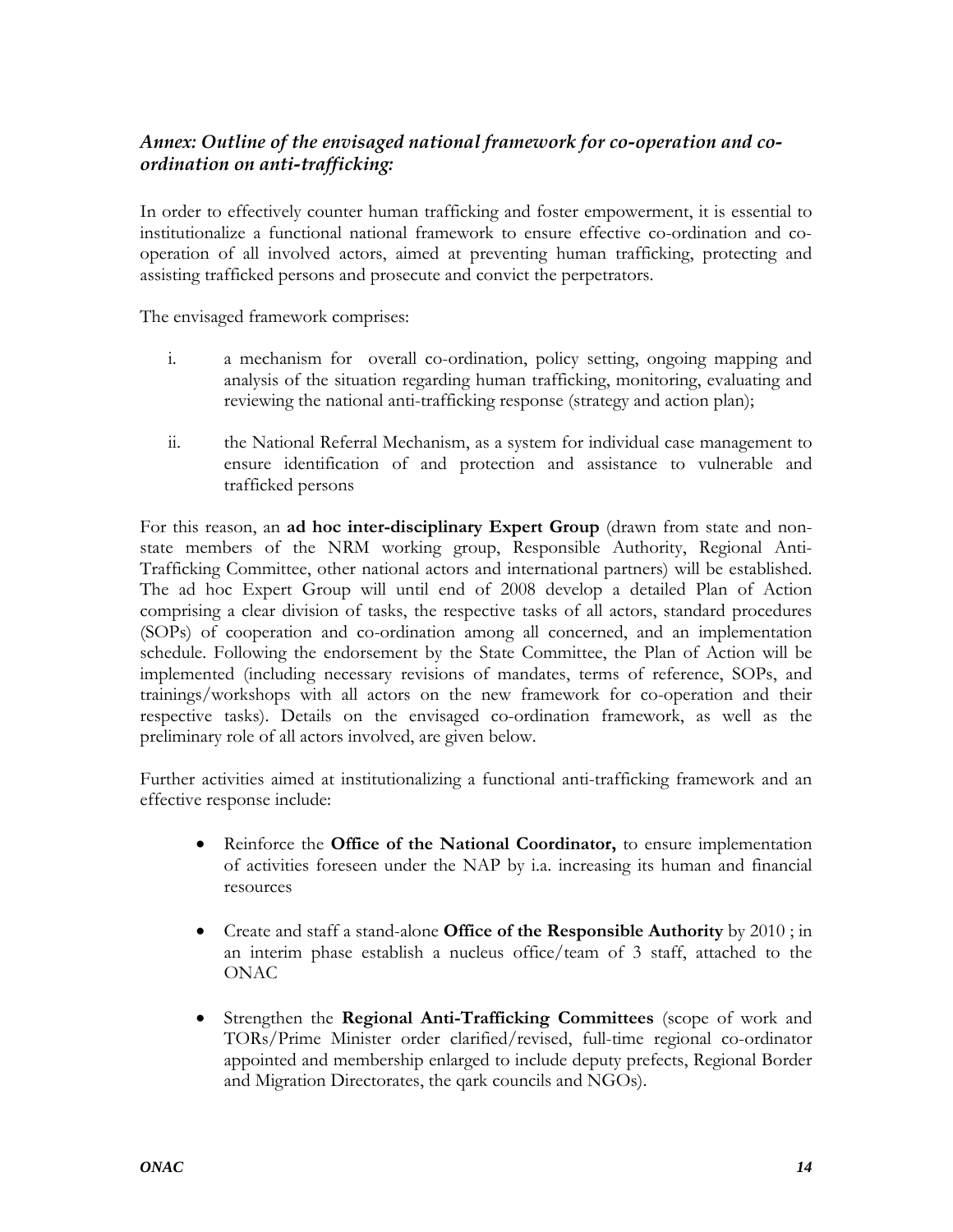<span id="page-14-0"></span>• Creation of the **National Task Force on Trafficking in Human Beings** (replacing the former Focal Point group) charged with the design, implementation and regular review the anti-trafficking response, under the overall responsibility of the State Committee and the Office of the National Coordinator, and comprising all relevant national anti-trafficking state- and nonstate actors and agencies.

**National Co-ordination Structure for Anti-Trafficking Prevention, Assistance and Protection - preliminary division of tasks (to be clarified by ad hoc Expert Group):** 

#### **National Level:**

#### **National Anti-Trafficking Co-ordinator**

Tasks: Overall responsible for the design and implementation of a comprehensive anti-trafficking response, including its regular monitoring, evaluation and review; co-ordinate information and data management and sharing; coordinate all anti-trafficking activities in the countries; budget and resource mobilization; liaise with all external and international partners/organizations/donors and hold regular meetings; responsible for regular reporting to government, the State Committee and Parliament, and for ensuring political support and commitment; chair the National Task Force and ensure regular meetings.

## **ONAC**

Tasks: Offering technical support to the State Committee to combat Human Trafficking and the National Anti-Trafficking Co-ordinator, as well as the National Task Force on Human Trafficking and assisting in implementing all their activities; co-ordination of all activities, data/information management and sharing, monitoring, reporting.

#### **State Committee on Combating Human Trafficking**

Overall responsible for the design and implementation of an anti-trafficking response, and its regular monitoring, evaluation and review, with the assistance of the National Co-ordinator, the ONAC and the technical level National Task Force on Trafficking in Human Beings

#### **National Task Force on Trafficking in Human Beings**

Tasks: Design, implementation and regular review of the anti-trafficking response (strategy and action plan), under the overall responsibility of the State Committee to Combat Human Trafficking and the National Anti-Trafficking Co-ordinator and with the technical support of the ONAC; including: regular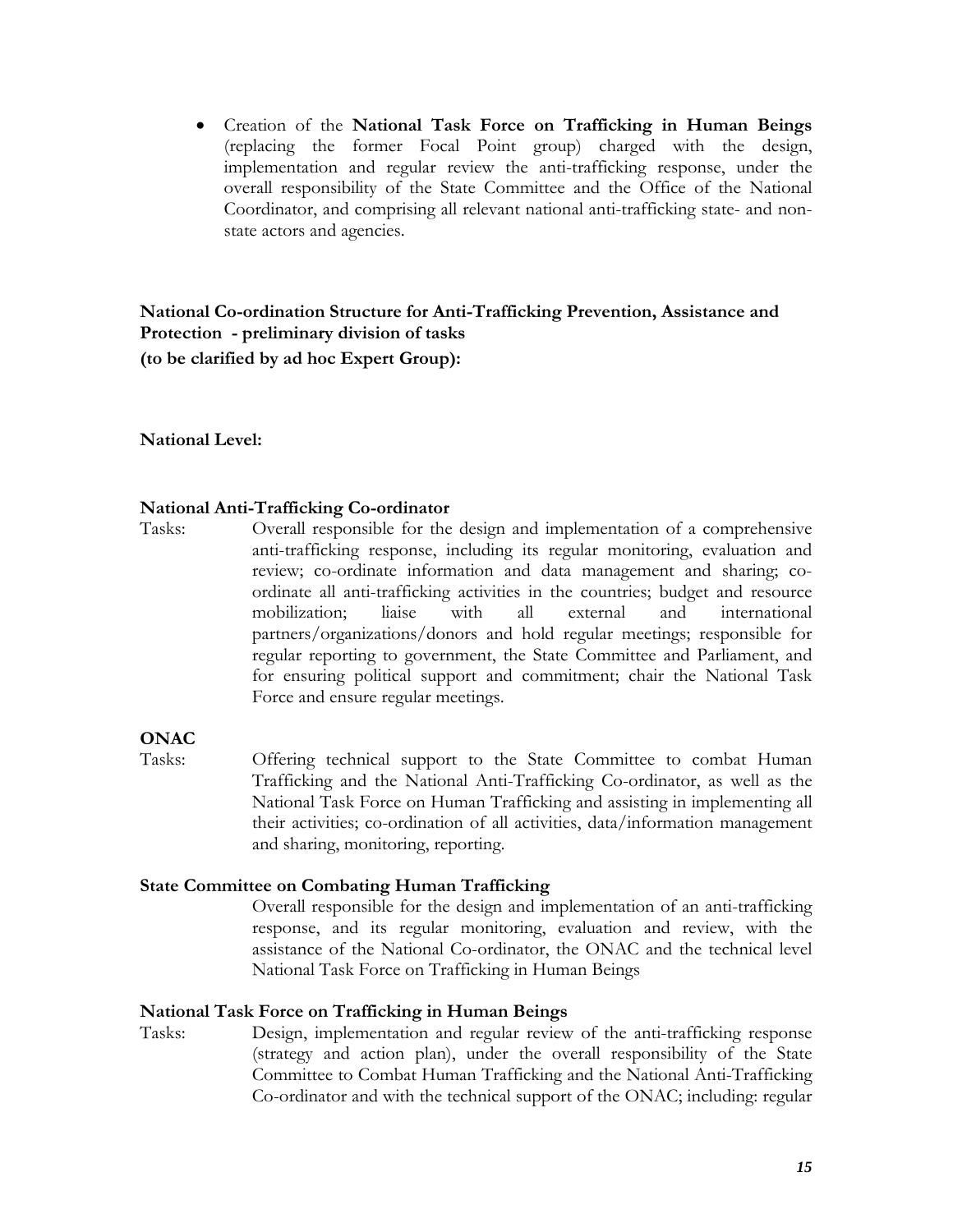national situation assessment (based on regional, assessments), national standard, policy and procedure setting, and monitoring the implementation, national priority setting and programme design, as well as budgeting; regular (at least quarterly) meetings

<span id="page-15-0"></span>Members: All relevant anti-trafficking stakeholders at technical level, including representatives of state authorities, GPO, Regional Anti-Trafficking Committees, NGOs, Training Institutes, Labor Officials, and other relevant actors

#### **National Referral Mechanism Working Group**

- Tasks: Monitoring the implementation of the NRM agreement with the technical support of the Responsible Authority, i.e. setting and regularly reviewing national standards and operating procedures (SOPs) for the treatment of trafficked persons during the entire referral process and monitoring their implementation, resolving non-routine/intricate referral cases when necessary (especially inter-regional and international cases). Members: All signatories to the NRM agreement incl. MOI, ASP, MOLSAEO, MFA,
- ONAC, NGO signatories, GPO, RCATs, etc.)

#### **Responsible Authority**

- Tasks: Monitoring the implementation of the NRM agreement Managing data (including the victim database) and reporting. Convene regular meetings of NRM working group and offer technical support to the group Backstopping and intervening in non-routine/trouble cases when necessary (especially inter-regional and international cases) Monitoring the implementation of NRM standards and SOPs
- Members: All signatories of the NRM agreement (MOI, MOLSAEO, MFA, NGO signatories, etc.)

#### **Regional Level actors:**

#### **Regional Anti-Trafficking Committees, Technical Tables, Technical Secretariat**

- Tasks: Mapping and assessing the situation and needs at the regional level, priority setting and programme design at the regional level, enabling and supporting the work at the local level; ensuring that national standards are implemented at municipal/commune level by way of monitoring and quality checks; ensuring availability of services for vulnerable persons/groups and trafficked persons at regional/local level; backstopping the municipal referral bodies and intervene in non-routine/intricate cases; participate in the National Task Force on Human Trafficking, and in the NRM Working Group.
- Members: The Prefect, the Deputy Prefect, the Chariman of the Regional Council, the Mayor of the central Municipality of the Qark, the Regional Office of the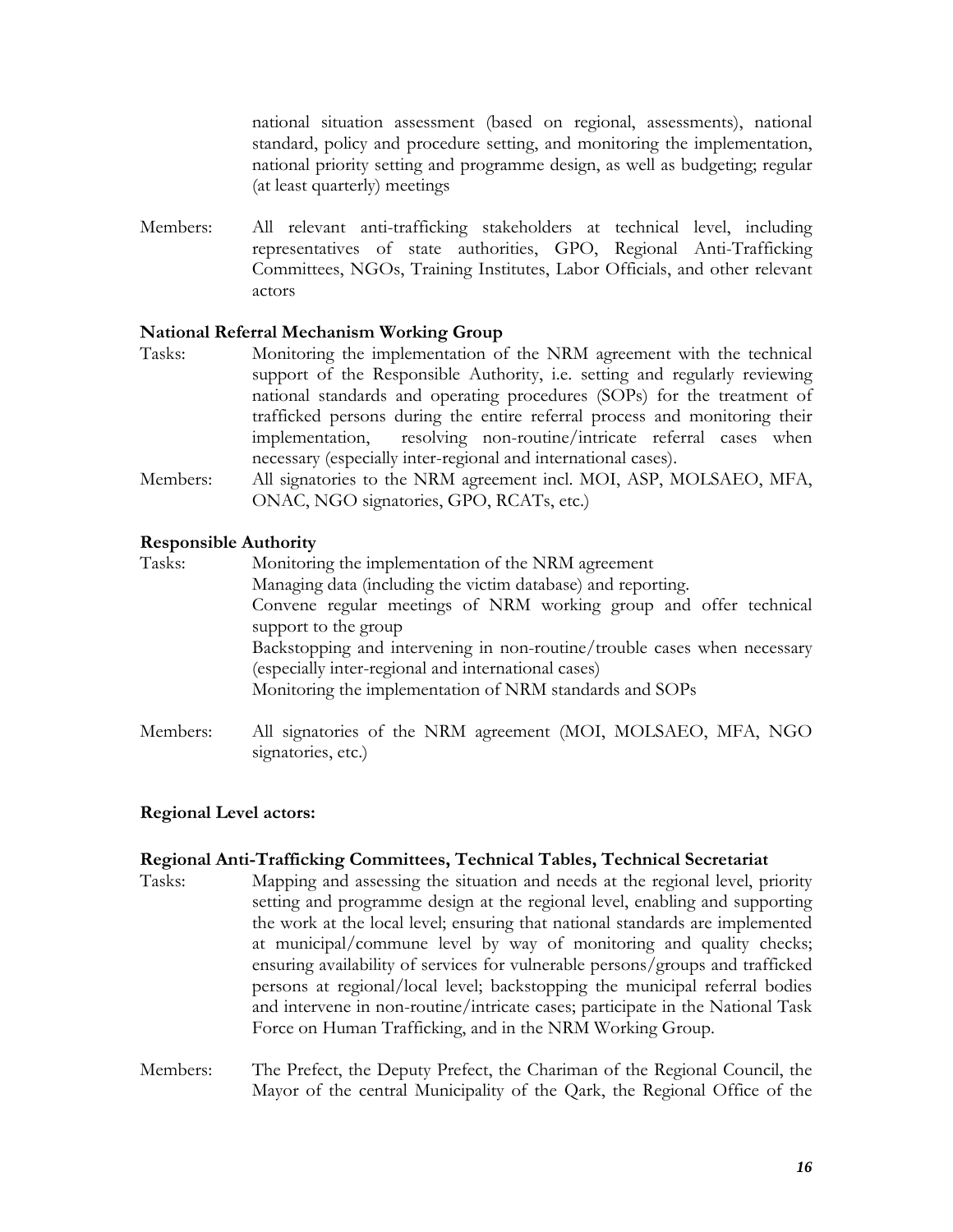<span id="page-16-0"></span>State Social Services, the Regional Employment Office, the Regional Police Directorate incl. Anti-Trafficking Police, the Regional Director of the State Informative Service, the Regional Education Directorate, the Regional Public Health Directorate, the Social Assistance and Protection Offices (incl. CPUs) in Municipalities and Communes, the District's Prosecution Office, as well as NGOs.

#### **Municipality/Commune Level:**

#### **Social Assistance Offices/Protection Units**

Task: Ensure identification, referral and assistance of at-risk persons and trafficked persons, as appropriate; manage individual cases and maintain case files; chair the local multi-disciplinary group / local referral mechanisms and liaise with all members, ensure development of local referral SOPs, convene regular and ad hoc meetings; liaise with other Social Assistance and Protection Units, and with Regional Committees and Responsible Authority; regularly report to the Responsible Authority and Regional Committees/ONAC according to agreed mechanism and refer problem or non-routine cases to the appropriate level (RCAT and/or RA);

represent the municipality/commune in Regional Anti-Trafficking **Committees** 

Members: Focal Point(s) for child protection, gender equality, domestic violence, human trafficking; as well as at least one social worker (case worker) in each municipality/commune

#### **Multi-disciplinary Group/ Local Referral Mechanism**

- Task Monitor the situation and identify at risk groups and trafficked persons, coordinate preventive and/or protection measures, assistance and support, provide services in member's sphere of competence, meet regularly, and as necessary, to discuss problem cases, draft/review local SOPs
- Members: Social Assistance and Protection Offices, police, prosecutors, health workers, social workers, educators, employment offices, labour inspectors, NGOs, etc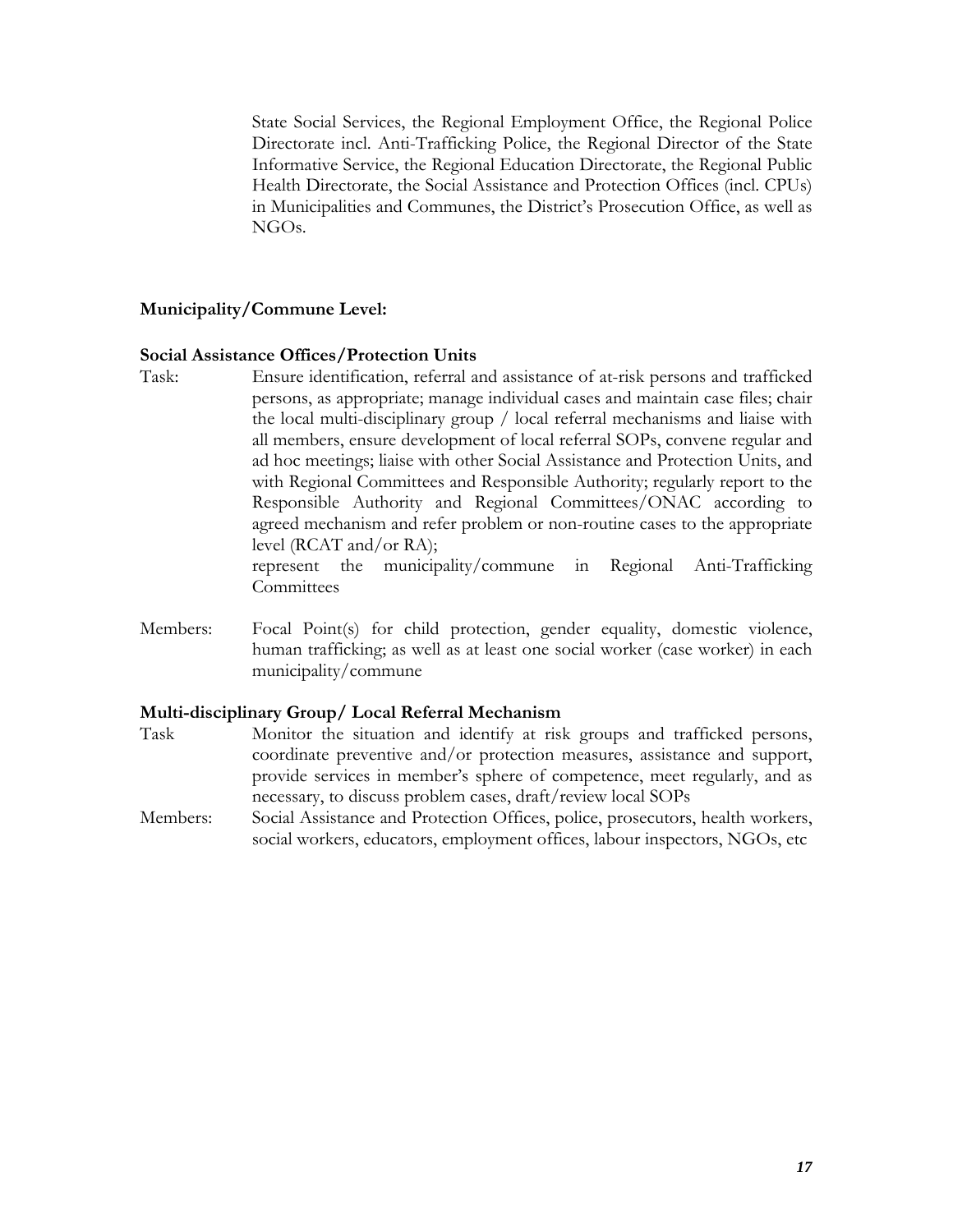## <span id="page-17-0"></span>*Glossary of Abbreviations*

Glossary of abbreviations used in the National Strategy and Plan of Action on Combating Trafficking in Persons:

| <b>SCFTHB</b>  | State Committee for the Fight against Trafficking in Human Beings       |
|----------------|-------------------------------------------------------------------------|
| <b>ONAC</b>    | Office of the National Coordinator on Anti-trafficking                  |
| MoI            | <b>Ministry of Interior</b>                                             |
| <b>MoLSAEO</b> | Ministry of Labour, Social Affairs and Equal Opportunities              |
| <b>MoES</b>    | <b>Ministry of Education and Science</b>                                |
| MoJ            | <b>Ministry of Justice</b>                                              |
| <b>MFA</b>     | <b>Ministry of Foreign Affairs</b>                                      |
| MoH            | <b>Ministry of Health</b>                                               |
| <b>MTCYS</b>   | Ministry of Tourism, Culture, Youth and Sports                          |
| MF             | <b>Ministry of Finance</b>                                              |
| <b>MAFCP</b>   | Ministry of Agriculture, Food and Consumers Protection                  |
| <b>SSS</b>     | <b>State Social Services</b>                                            |
| <b>AASCA</b>   | Agency for the Administration of the Sequestrated and Confiscated       |
|                | <b>Assets</b>                                                           |
| <b>GPO</b>     | <b>General Prosecutor's Office</b>                                      |
| HCJ            | <b>High Council of Justice</b>                                          |
| <b>SC</b>      | <b>Supreme Court</b>                                                    |
| <b>SCC</b>     | <b>Serious Crimes Court</b>                                             |
| <b>SIS</b>     | <b>State Intelligence Service</b>                                       |
| <b>ASP</b>     | <b>Albanian State Police</b>                                            |
| RA             | <b>Responsible Authority</b>                                            |
| <b>NRM</b>     | <b>National Referral Mechanism</b>                                      |
| <b>TRM</b>     | <b>Transnational Referral Mechanism</b>                                 |
| <b>ICITAP</b>  | <b>International Criminal Investigative Training Assistance Program</b> |
| <b>PAMECA</b>  | Police Assistance Mission of European Commission in Albania             |
| <b>NGO</b>     | Non-governmental Organization                                           |
| IO             | International Organizations (UNICEF, CAAHT, ILO-IPEC, etc)              |
| <b>RCAT</b>    | <b>Regional Committees on Antitrafficking</b>                           |
| <b>CPU</b>     | <b>Child Protection Units</b>                                           |
| <b>CAAHT</b>   | <b>Coordinated Actions against Human Trafficking</b>                    |
| <b>USAID</b>   | <b>United States Agency for International Development</b>               |
| <b>OSCE</b>    | Organization for Security and Cooperation in Europe                     |
| <b>IOM</b>     | <b>International Organization for Migration</b>                         |
| <b>UNICEF</b>  | United Nations International Children's Fund                            |
| <b>UNODC</b>   | <b>United Nations Office on Drugs and Crimes</b>                        |
| <b>ILO</b>     | <b>International Labour Organization</b>                                |
| <b>UNDP</b>    | <b>United Nations Development Program</b>                               |
| <b>TdH</b>     | <b>Terre des Hommes</b>                                                 |
| <b>SC</b>      | Save the Children                                                       |
| WV             | <b>World Vision</b>                                                     |
| <b>NATCS</b>   | <b>National Antitrafficking Coalition of Shelters</b>                   |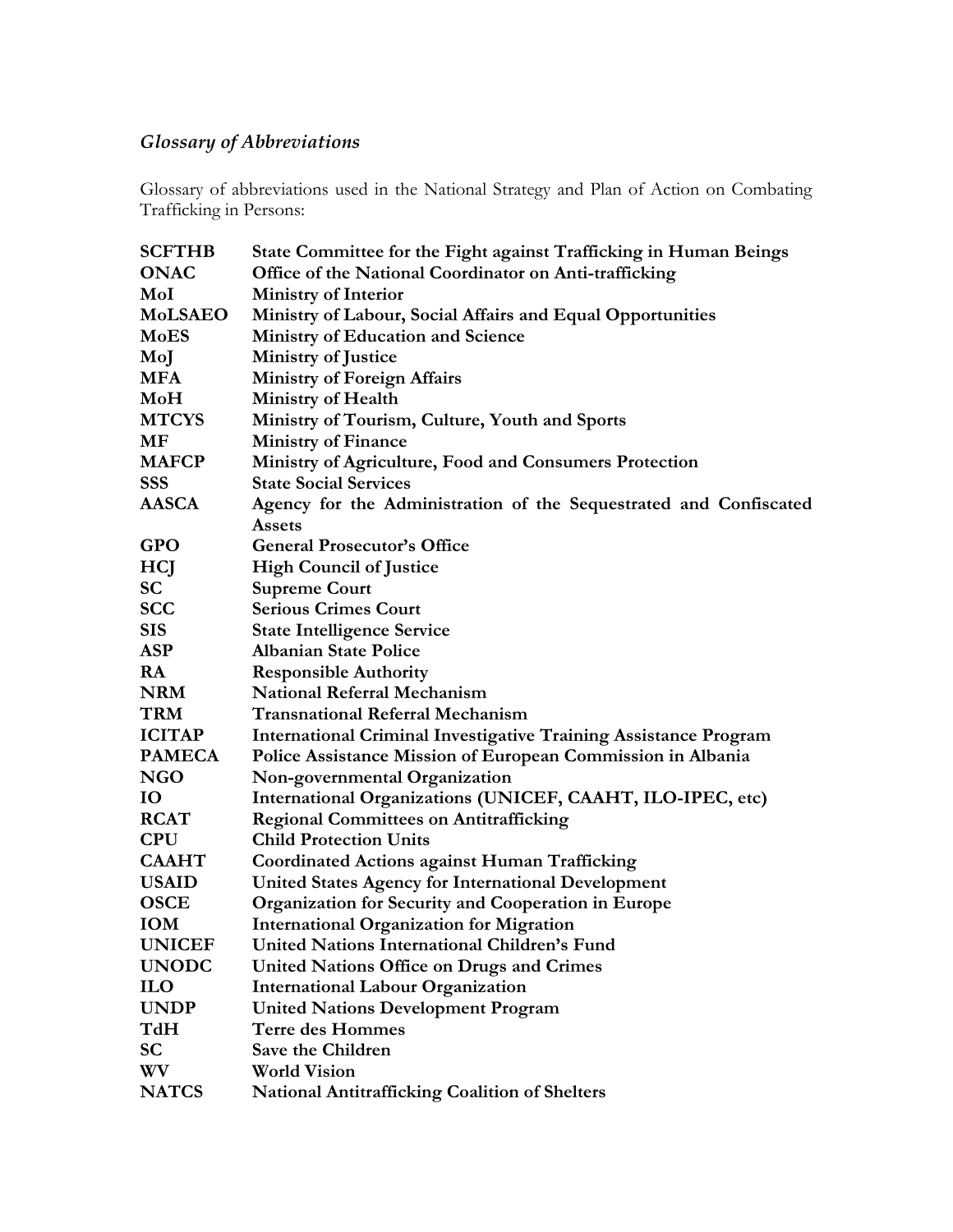| CGC<br><b>Counseling Groups in Community</b>             |  |
|----------------------------------------------------------|--|
| <b>CBO</b><br><b>Community-based Organizations</b>       |  |
| <b>BKTF</b><br><b>Together against Child Trafficking</b> |  |
| <b>ATSH</b><br>Albanian Telegraphic Agency               |  |
| <b>Private Employment Agency</b><br>PEA                  |  |
| <b>NPF</b><br>Help for Children (Ndihmë për Fëmijët)     |  |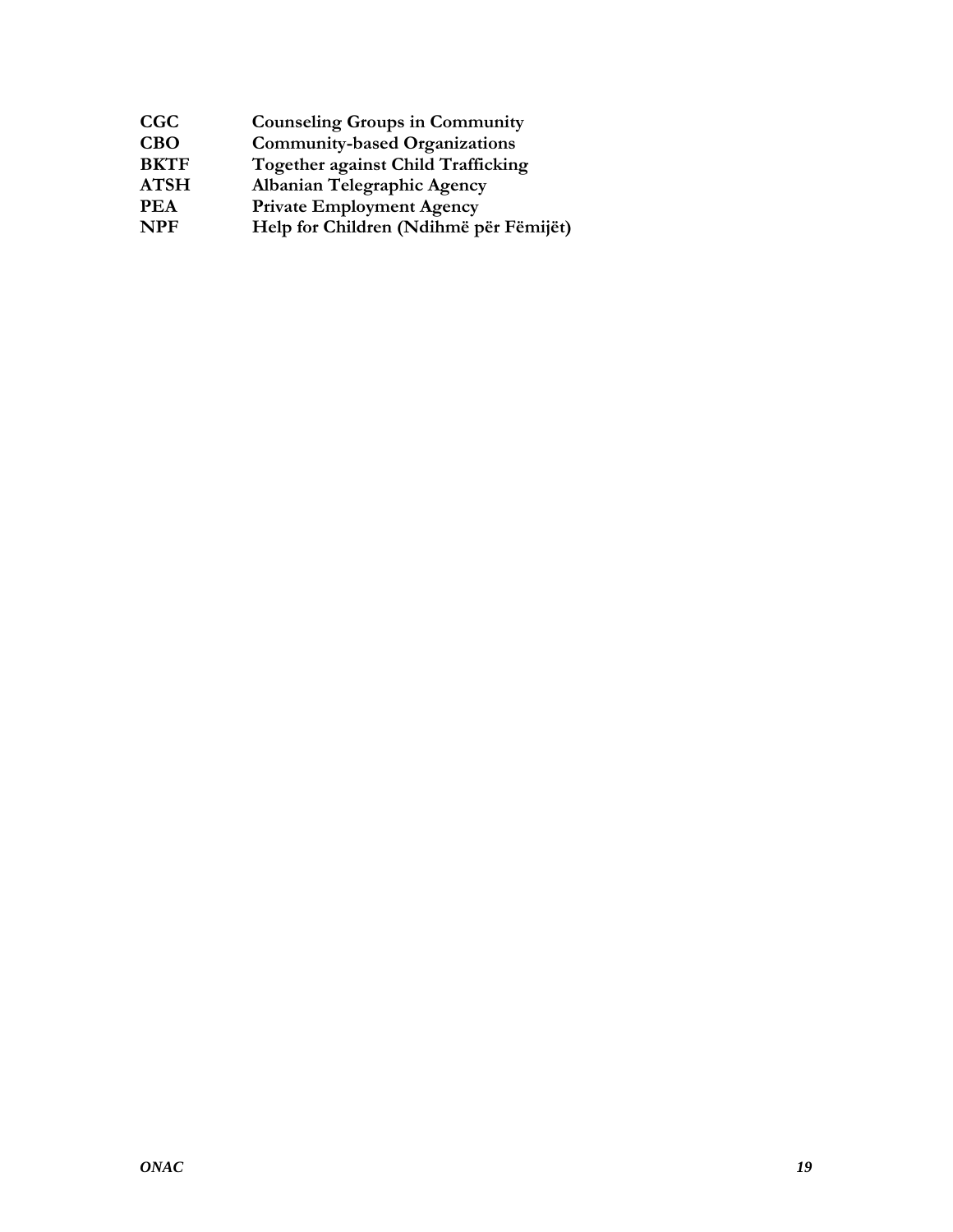# *Operational Framework*

## **I. PROSECUTION and CRIMINAL JUSTICE**

<span id="page-19-0"></span>

| No.        | <b>Activities and Sub-Activities</b>                                                                                                                                                                                                                                                                            | <b>Responsible agencies</b><br>(Lead Agency first) | <b>Timeline</b> | <b>Output Indicators/Targets</b>                                                                                               | <b>Resources</b>                         |  |  |
|------------|-----------------------------------------------------------------------------------------------------------------------------------------------------------------------------------------------------------------------------------------------------------------------------------------------------------------|----------------------------------------------------|-----------------|--------------------------------------------------------------------------------------------------------------------------------|------------------------------------------|--|--|
| 1.         | STRATEGIC AIM: To increase the number of successful prosecutions, convictions and appropriate sentences for all forms of<br>human trafficking, through efficient and professional law enforcement structures that conduct fair investigations and judicial<br>processes and guarantee the rights of all parties |                                                    |                 |                                                                                                                                |                                          |  |  |
|            | Indicators: number of arrests, prosecutions, convictions, by form of trafficking, per cent of victims appearing as witnesses, percent of trials<br>supporting victim with corroborating evidence, number of sentences served fully                                                                              |                                                    |                 |                                                                                                                                |                                          |  |  |
| 1.(a)      | SPECIFIC OBJECTIVE: Increase the use of pro-active investigative techniques (including financial and money laundering investigations)<br>in anti-trafficking investigations                                                                                                                                     |                                                    |                 |                                                                                                                                |                                          |  |  |
|            | Indicators: Number/per cent of anti-trafficking prosecutions initiated by evidence from pro-active investigations; number and per cent of<br>convictions based on pro-active evidence                                                                                                                           |                                                    |                 |                                                                                                                                |                                          |  |  |
| 1.(a).1    | Implement intelligence management<br>system on trafficking in human beings<br>(collecting, analyzing and disseminating<br>of intelligence), in line with the National<br>Intelligence Plan                                                                                                                      | ASP, supported by<br>ICITAP, PAMECA                | Mid 2010        | Availability of quarterly<br>intelligence reports, situation<br>analyses, profiling of<br>traffickers/victims                  | Albanian State Police,<br>ICITAP, PAMECA |  |  |
| 1.(a).1.1. | Strengthen the capacity of the Office of<br>Criminal Analysis to collect and analyze<br>intelligence data by way of:<br>Make TIMS system operational and<br>$\bullet$                                                                                                                                           | ASP                                                | Mid 2009        | Office of Criminal Analysis is<br>operational<br>Criminal intelligence data<br>base (to include TIMS<br>connectivity) is fully | Albanian State Police<br>ICITAP, PAMECA  |  |  |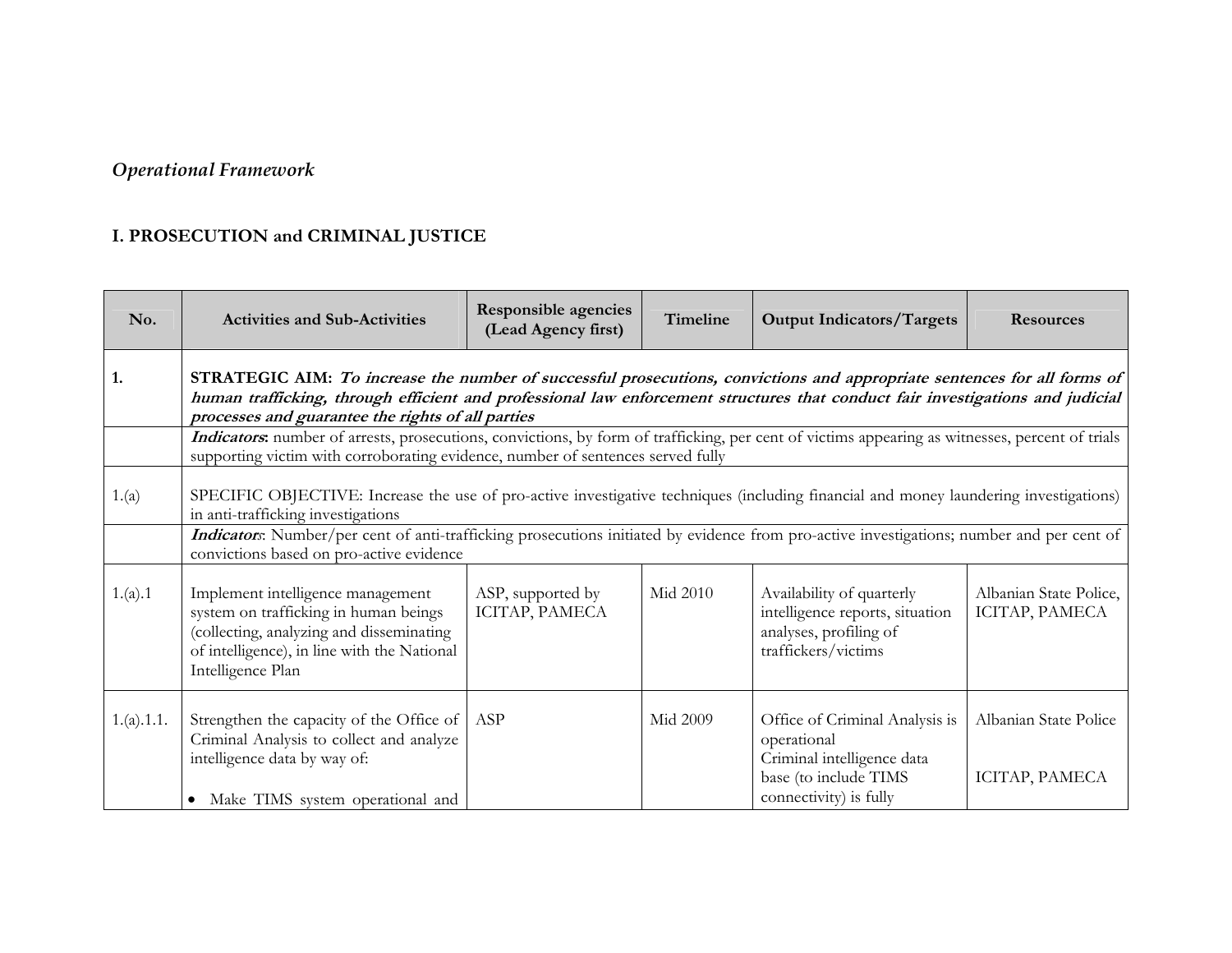| No.     | <b>Activities and Sub-Activities</b>                                                                                                                                                                                    | <b>Responsible agencies</b><br>(Lead Agency first) | Timeline | <b>Output Indicators/Targets</b>                                                                                                                                                                                                                                                                                                             | <b>Resources</b>                                                |
|---------|-------------------------------------------------------------------------------------------------------------------------------------------------------------------------------------------------------------------------|----------------------------------------------------|----------|----------------------------------------------------------------------------------------------------------------------------------------------------------------------------------------------------------------------------------------------------------------------------------------------------------------------------------------------|-----------------------------------------------------------------|
|         | grant on-line access to all Regional<br>Directorates<br>Provide training on analytical skills to<br>all Regional analysis officers<br>Provide training for key police<br>$\bullet$<br>officers to ensure data gathering |                                                    |          | operational;<br>On-line TIMS access is<br>extended to the Anti-<br>Trafficking Sector/ASP and<br>all Regional Albanian State<br>Police Directorates (Anti-<br>Trafficking Units)<br>Analytical skills developed in<br>all Regional Directorates via<br>training                                                                              | Albanian State Police<br><b>ICITAP</b><br>Albanian State Police |
|         |                                                                                                                                                                                                                         |                                                    |          | Data collection increased via<br>training to anti-trafficking<br>police officers and key front<br>line personnel in each<br>Regional Directorate                                                                                                                                                                                             | Albanian State Police,<br>ICITAP, PAMECA                        |
| 1.(a).2 | Enhance the knowledge and skills of<br>law enforcement officers on pro-active<br>investigation techniques                                                                                                               | Police Academy                                     | Ongoing  | Number of specialized law<br>enforcement officers<br>with<br>special<br>training<br>on<br>the<br>application of intelligence-led<br>investigation techniques; nr<br>of front line law enforcement<br>officials with basic training<br>on low level intelligence<br>gathering<br>Target at least 1 officer in<br>each Regional Directorate is | MoI                                                             |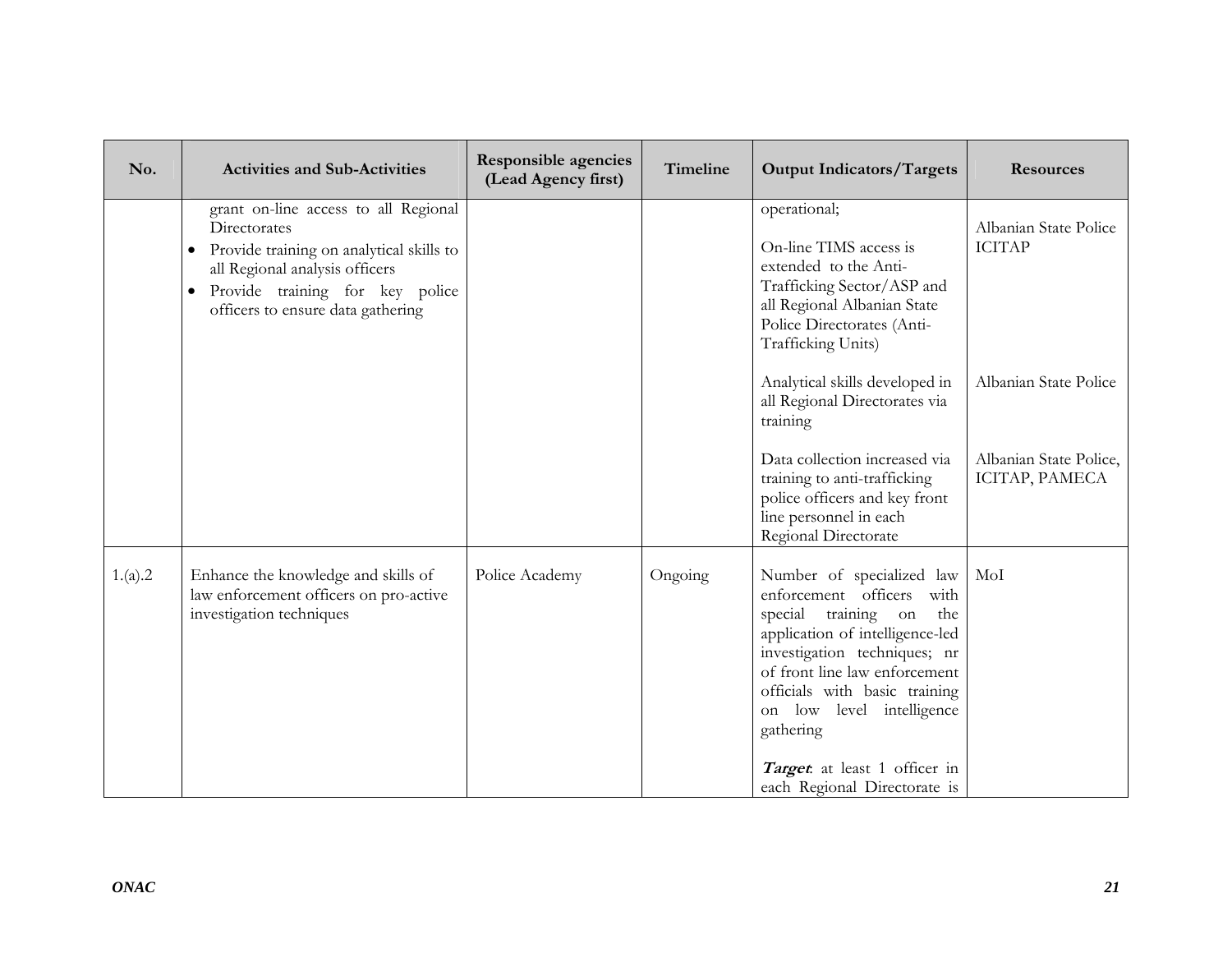| No.        | <b>Activities and Sub-Activities</b>                                                                                                                                                                                                                                 | <b>Responsible agencies</b><br>(Lead Agency first)                                                                                     | Timeline             | <b>Output Indicators/Targets</b>                                                                                                                                                                                                                                          | <b>Resources</b>                                                                         |
|------------|----------------------------------------------------------------------------------------------------------------------------------------------------------------------------------------------------------------------------------------------------------------------|----------------------------------------------------------------------------------------------------------------------------------------|----------------------|---------------------------------------------------------------------------------------------------------------------------------------------------------------------------------------------------------------------------------------------------------------------------|------------------------------------------------------------------------------------------|
|            |                                                                                                                                                                                                                                                                      |                                                                                                                                        |                      | familiar with the intelligence-<br>led policing approach and key<br>front line officers with low<br>level intelligence gathering                                                                                                                                          |                                                                                          |
| 1.(a).2.1. | Ensure that anti-trafficking training<br>includes pro-active investigation<br>techniques (specialist level) and low-<br>level intelligence gathering (at generalist<br>level)                                                                                        | Police Academy                                                                                                                         | Ongoing              | Number of specialized law<br>enforcement officers<br>with<br>training on<br>special<br>the<br>application of intelligence-led<br>investigation techniques; nr<br>of front line law enforcement<br>officials with basic training<br>on low level intelligence<br>gathering | Albanian State Police                                                                    |
| 1.(a).2.2  | Ensure ongoing expert advice to the<br>Anti-Trafficking Sector by inviting<br>international partners (EU Policing<br>Mission, US) to attach an international<br>senior anti-human trafficking<br>investigator, preferably female, to the<br>Anti-Trafficking Sector. | ASP/Sector against<br>Illicit Trafficking in<br>partnership with<br>international partners,<br>etc.                                    | Beginning of<br>2009 | International anti-human<br>trafficking investigator<br>attached to the ASP Anti-<br>Trafficking Sector OR<br>ongoing expert support<br>provided to the Sector                                                                                                            | Albanian State Police,<br>PAMECA, ICITAP                                                 |
| 1.(a).3    | Enhance the utilization of financial<br>investigations in anti-trafficking<br>investigations (money laundering, as<br>well as the confiscation, freezing and<br>seizure of assets)                                                                                   | Ministry of<br>Finance/General<br>Directorate against<br>Money Laundering,<br>GPO, ASP/Anti-<br>economic Crime<br>Directorate, Customs | Ongoing              | Number of anti-trafficking<br>cases including financial<br>investigations, in absolute<br>numbers and in per cent;<br>Number/quantity of assets<br>confiscated and frozen;<br>number of convictions for<br>money laundering                                               | Ministry of Finance<br>(General Directorate<br>against Money<br>Laundering), GPO,<br>ASP |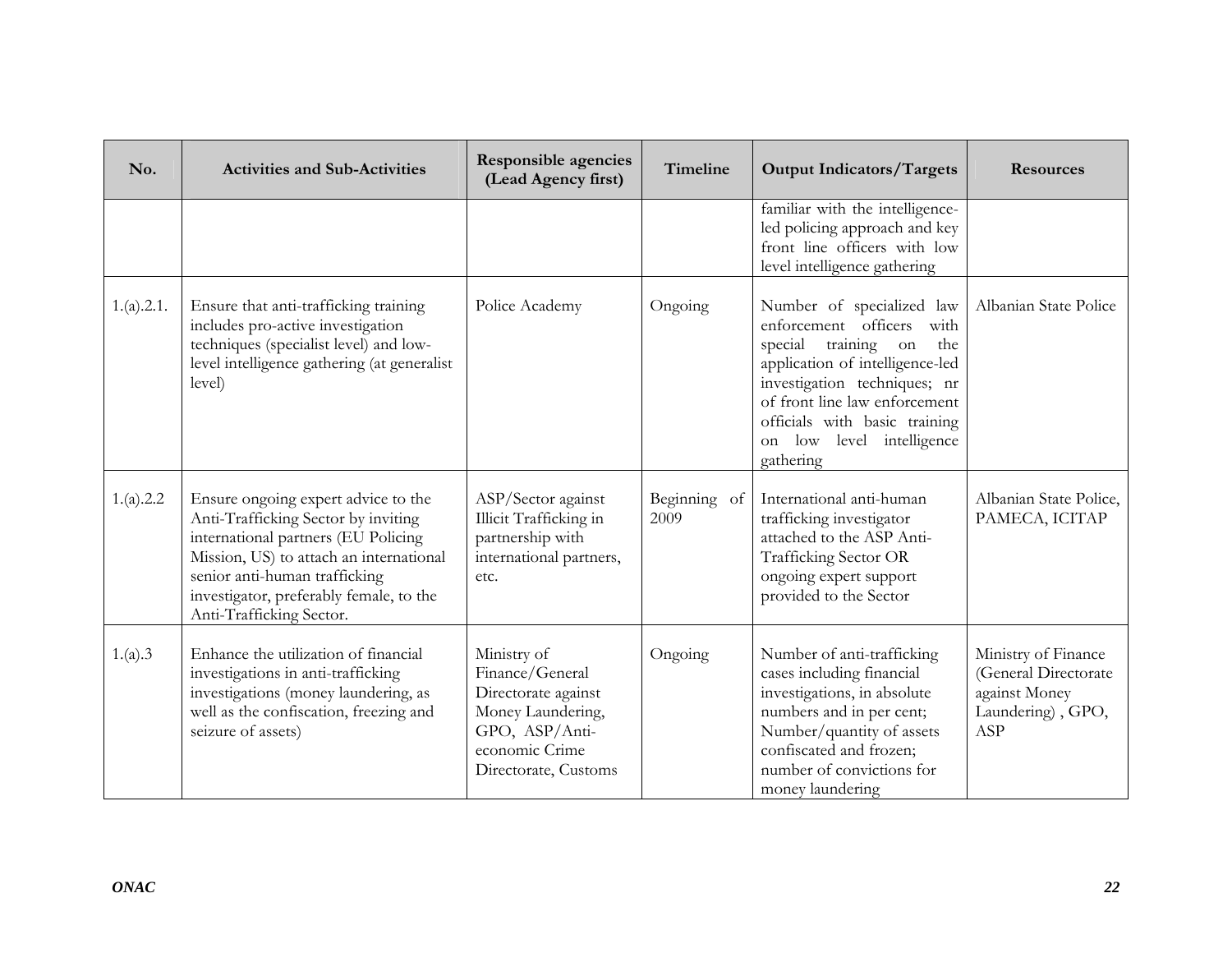| No.        | <b>Activities and Sub-Activities</b>                                                                                                                                                                                                                                                                                                                                                                                                                                      | <b>Responsible agencies</b><br>(Lead Agency first)                                                                                                           | Timeline                | <b>Output Indicators/Targets</b>                                                                                                                                                                                                                                                                                                                                                                                                    | <b>Resources</b>                                                            |  |  |
|------------|---------------------------------------------------------------------------------------------------------------------------------------------------------------------------------------------------------------------------------------------------------------------------------------------------------------------------------------------------------------------------------------------------------------------------------------------------------------------------|--------------------------------------------------------------------------------------------------------------------------------------------------------------|-------------------------|-------------------------------------------------------------------------------------------------------------------------------------------------------------------------------------------------------------------------------------------------------------------------------------------------------------------------------------------------------------------------------------------------------------------------------------|-----------------------------------------------------------------------------|--|--|
| 1.(a).3.1. | Strengthen the cooperation on anti-<br>trafficking financial investigations<br>between the Financial Intelligence Unit,<br>the GPO, and the ASP Economic<br>Crimes Unit; through joint<br>trainings/workshops and the<br>development of SOPs                                                                                                                                                                                                                              | Ministry of Finance in<br>cooperation with GPO,<br>ASP/Anti-economic<br>Crime Directorate                                                                    | Autumn 2008<br>End 2008 | Workshop held<br>Existence of SOPs<br>Regular meetings held                                                                                                                                                                                                                                                                                                                                                                         | Ministry of Finance<br>(General Directorate<br>against Money<br>Laundering) |  |  |
| 1.(b)      | SPECIFIC OBJECTIVE: Enhance trafficking awareness and professional skills and capacities, at both generalist and specialist levels, of<br>the police, prosecution and the judiciary                                                                                                                                                                                                                                                                                       |                                                                                                                                                              |                         |                                                                                                                                                                                                                                                                                                                                                                                                                                     |                                                                             |  |  |
|            | Indicators: number of full-time and qualified anti-human trafficking police officers (male/female) at central and regional levels, staff<br>turnover/retention of anti-trafficking officers, number of trained anti-trafficking prosecutors and Serious Crime Court Judges; number of<br>arrests that result in prosecutions and in convictions; per cent of officials in police, prosecution and judiciary who can name the main<br>characteristics of human trafficking |                                                                                                                                                              |                         |                                                                                                                                                                                                                                                                                                                                                                                                                                     |                                                                             |  |  |
| 1.(b).1    | Ensure the professionalism and capacity<br>of the Sector against Illicit Trafficking at<br>central and regional level by way of<br>sufficient and qualified/trained staff,<br>and an increased number of qualified<br>female police officers.                                                                                                                                                                                                                             | ASP assisted by ONAC<br>Police Academy with<br>ASP/Sector against<br>Illicit Trafficking, GPO<br>with international<br>partners (OSCE,<br>UNICEF, IOM, etc.) | Mid 2009                | Target: By mid 2009, there<br>will be at least three<br>specialized and full time<br>police officers dealing with<br>human trafficking at central<br>level, at least two specialized<br>and full time anti-trafficking<br>police officers each at<br>Regional Directorate;<br>At least one trained female<br>anti-trafficking police officer<br>is assigned to each regional<br>anti-trafficking unit<br>and to the 10 major border | Albanian State Police                                                       |  |  |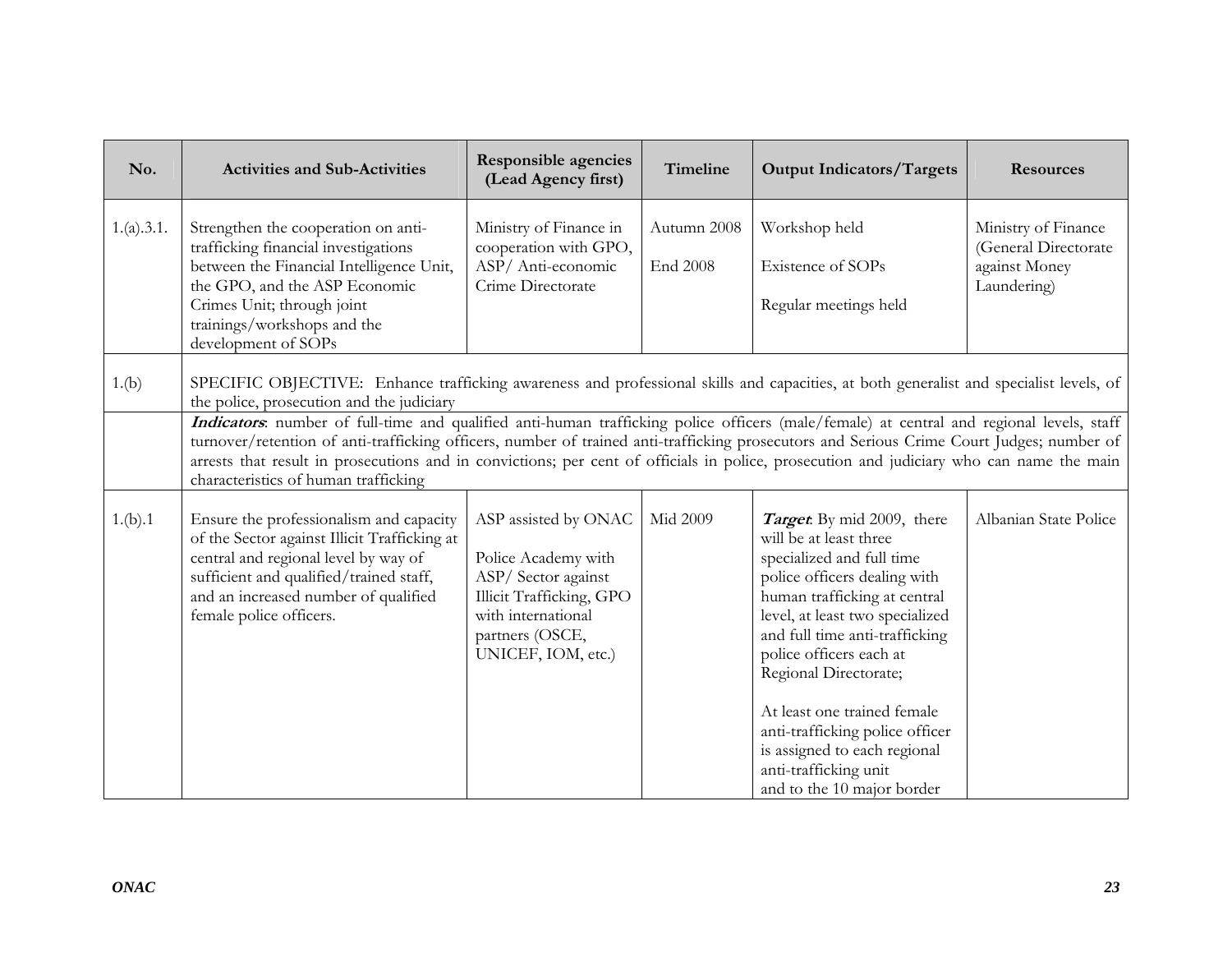| No.       | <b>Activities and Sub-Activities</b>                                                                                                                                                                                                                                        | <b>Responsible agencies</b><br>(Lead Agency first)                                                                                                | Timeline        | <b>Output Indicators/Targets</b>                                                                                                                                                                                     | <b>Resources</b>                 |
|-----------|-----------------------------------------------------------------------------------------------------------------------------------------------------------------------------------------------------------------------------------------------------------------------------|---------------------------------------------------------------------------------------------------------------------------------------------------|-----------------|----------------------------------------------------------------------------------------------------------------------------------------------------------------------------------------------------------------------|----------------------------------|
|           |                                                                                                                                                                                                                                                                             |                                                                                                                                                   |                 | crossing points;<br>All anti-trafficking offers are<br>training or re-trained as<br>necessary                                                                                                                        |                                  |
| 1.(b).1.1 | Provide necessary equipment to anti-<br>trafficking police units                                                                                                                                                                                                            | ASP                                                                                                                                               | 2010            | Necessary equipment is<br>available                                                                                                                                                                                  | Albanian State Police,<br>Donors |
| 1.(b).1.2 | Make the Sections on the Protection of<br>Minors and Domestic Violence of ASP<br>operational, and inclusion of human<br>trafficking in the TORs of the units and<br>the staff, including training/expertise on<br>child/adult trafficking. [see also<br>Prevention 3.(b).4] | Police Academy with<br>Sector against Illicit<br>Trafficking, GPO with<br>international partners<br>(OSCE, UNICEF,<br>IOM, UNIFEM,<br>UNDP, etc.) | <b>Mid 2009</b> | Each Section on the<br>Protection of Minors and<br>Domestic Violence has a<br>mandate and expertise in<br>child and adult trafficking, at<br>least one female anti-<br>trafficking child trafficking<br>officer each | Albanian State Police,<br>Donors |
| 1.(b).1.3 | Ensure close co-operation and regular<br>coordination and information sharing<br>between Anti-trafficking Sectors as well<br>as Minors' Protection and Domestic<br>Violence Sections.                                                                                       | ASP                                                                                                                                               | Ongoing         | Minutes of routine meetings<br>are available<br>Number of cases initiated<br>through the Sections on<br>Minors' Protection and<br>Domestic Violence                                                                  | Albanian State Police            |
| 1.(b).1.4 | Review the police recruitment policies<br>to secure the retention of specialized<br>anti-trafficking police officers for at<br>least three years.                                                                                                                           | ASP                                                                                                                                               | <b>Mid 2009</b> | Order issued<br>Personnel records show an<br>average staff retention in<br>central and specialized anti-<br>trafficking police units of at                                                                           | Albanian State Police            |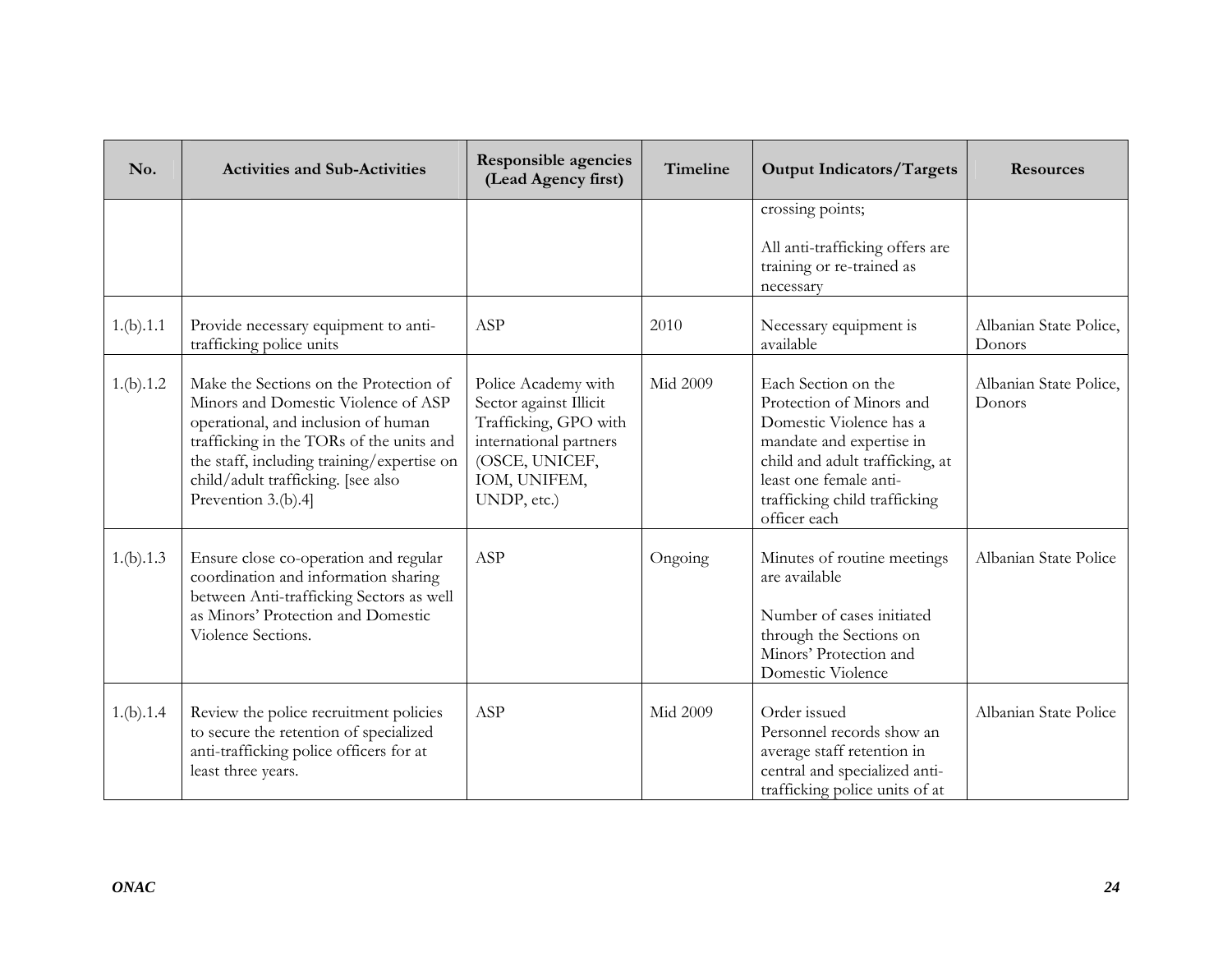| No.       | <b>Activities and Sub-Activities</b>                                                                                                                                                                                                             | <b>Responsible agencies</b><br>(Lead Agency first)                                                                                                                                                                                  | Timeline | <b>Output Indicators/Targets</b>                                                                                                                                                                                                                                                                                                                                                                                                                                                                                                                                            | <b>Resources</b>                                  |
|-----------|--------------------------------------------------------------------------------------------------------------------------------------------------------------------------------------------------------------------------------------------------|-------------------------------------------------------------------------------------------------------------------------------------------------------------------------------------------------------------------------------------|----------|-----------------------------------------------------------------------------------------------------------------------------------------------------------------------------------------------------------------------------------------------------------------------------------------------------------------------------------------------------------------------------------------------------------------------------------------------------------------------------------------------------------------------------------------------------------------------------|---------------------------------------------------|
|           |                                                                                                                                                                                                                                                  |                                                                                                                                                                                                                                     |          | least 3 years                                                                                                                                                                                                                                                                                                                                                                                                                                                                                                                                                               |                                                   |
| 1.(b).2   | Fully institutionalize mandatory human<br>rights and victim-oriented anti-<br>trafficking training and capacity building<br>for all police officers, prosecutors and<br>judges, to be delivered by multi-<br>disciplinary teams involving NGOs : | Police Academy,<br>School of Magistrates,<br>Ministry of Interior,<br>Ministry of Justice,<br>GPO, ONAC, NGOs<br>(National Coalition of<br>Shelters or other) in<br>partnership with<br>OSCE, UNICEF,<br>IOM, and other<br>partners | End 2008 | Curricula on human<br>trafficking institutionalized<br>at Police Academy and<br>Magistrates School (included<br>in core curricula);<br>Roster of trainers<br>appointed and trained<br>Target by 2010 all new<br>police cadets receive anti-<br>trafficking awareness training,<br>and 50 % of active police<br>officers successfully<br>completed in-service training;<br>all ongoing judges and<br>prosecutors receive training<br>All Anti-trafficking<br>investigators and prosecutors<br>of serious crimes are trained<br>All Serious Crime Court<br>judges are trained | Police Academy<br>(ASP), School of<br>Magistrates |
| 1.(b).2.1 | Basic awareness training including initial<br>victim identification and low level<br>intelligence gathering for all new police<br>cadets, as well as active police officers                                                                      | Police Academy, ASP/<br>Sector against Illicit<br>Trafficking, GPO,<br>ONAC, NGOs, etc.                                                                                                                                             | End 2008 | Standard training materials<br>available and regularly<br>updated                                                                                                                                                                                                                                                                                                                                                                                                                                                                                                           | Albanian State Police                             |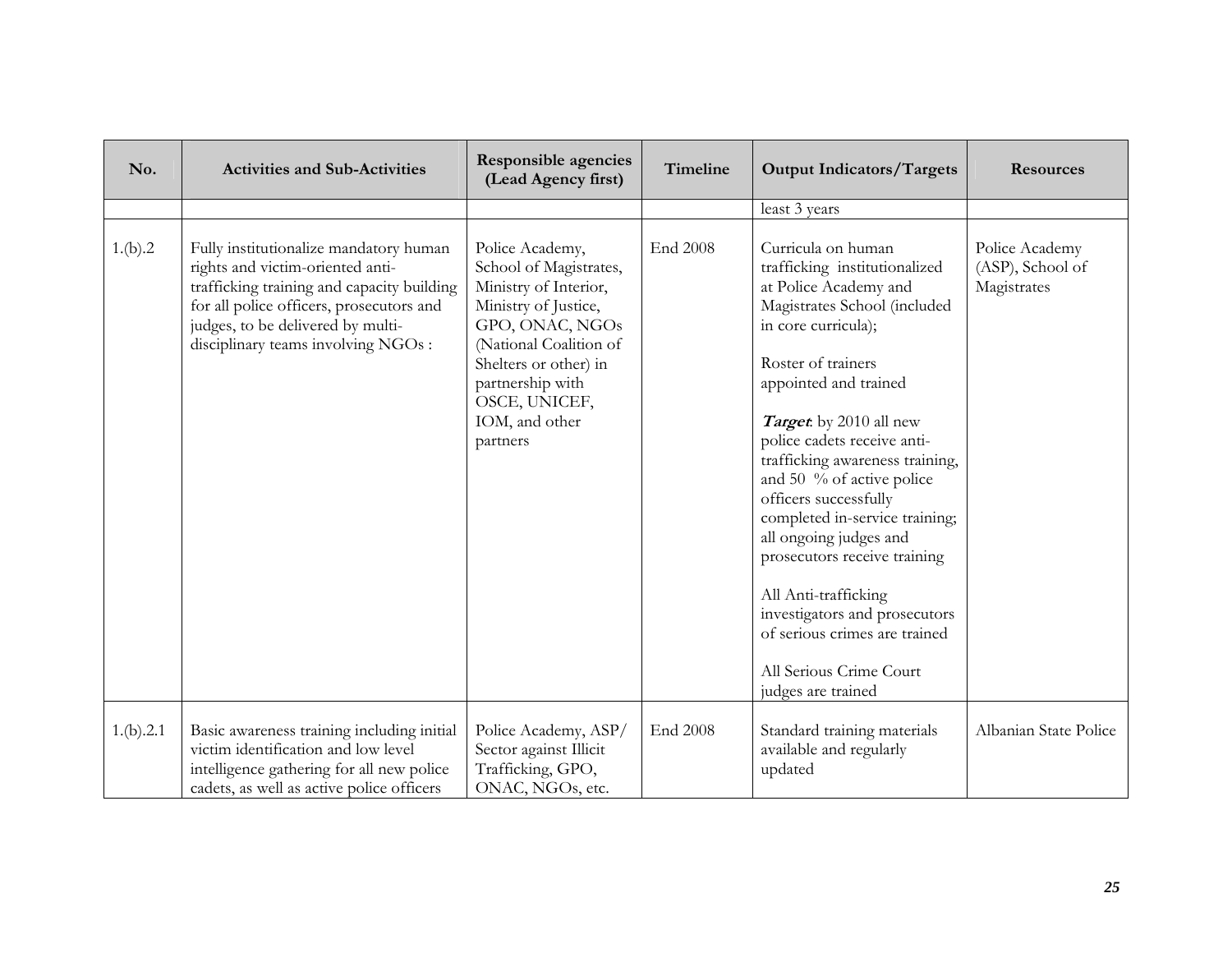| No.       | <b>Activities and Sub-Activities</b>                                                                                                                                                                                        | <b>Responsible agencies</b><br>(Lead Agency first)                                                 | <b>Timeline</b> | <b>Output Indicators/Targets</b>                                                                                                     | <b>Resources</b>              |
|-----------|-----------------------------------------------------------------------------------------------------------------------------------------------------------------------------------------------------------------------------|----------------------------------------------------------------------------------------------------|-----------------|--------------------------------------------------------------------------------------------------------------------------------------|-------------------------------|
|           | (in-service training)                                                                                                                                                                                                       |                                                                                                    |                 | Target: updated training<br>materials available by June<br>2009                                                                      |                               |
|           |                                                                                                                                                                                                                             |                                                                                                    |                 | Existence of annual training<br>needs assessments and<br>training plans                                                              |                               |
| 1.(b).2.2 | Basic awareness training for all future<br>prosecutors and judges                                                                                                                                                           | School of Magistrates,<br>with relevant partners,<br><b>ONAC</b>                                   | <b>End 2008</b> | Standard training materials<br>available and updated<br>annually.                                                                    | School of Magistrates         |
|           |                                                                                                                                                                                                                             |                                                                                                    |                 | Target: updated training<br>materials available by June<br>2009                                                                      |                               |
|           |                                                                                                                                                                                                                             |                                                                                                    |                 | Existence of annual training<br>needs assessments and<br>training plans                                                              |                               |
| 1.(b).2.3 | Specialized (joint) training for police,<br>prosecutors and judges with specific<br>human trafficking responsibilities (anti-<br>trafficking police investigators,<br>prosecutors and judges of the Serious<br>Crime Court) | Police Academy,<br>School of Magistrates,<br>ASP, GPO, Ministry of<br>Justice, NGOs,<br>ONAC, etc. | Mid 2010        | Standard training materials<br>available and updated<br>annually.<br>Target: updated training<br>materials available by June<br>2009 | ASP, School of<br>Magistrates |
|           |                                                                                                                                                                                                                             |                                                                                                    |                 | Existence of annual training<br>needs assessments and<br>training plans                                                              |                               |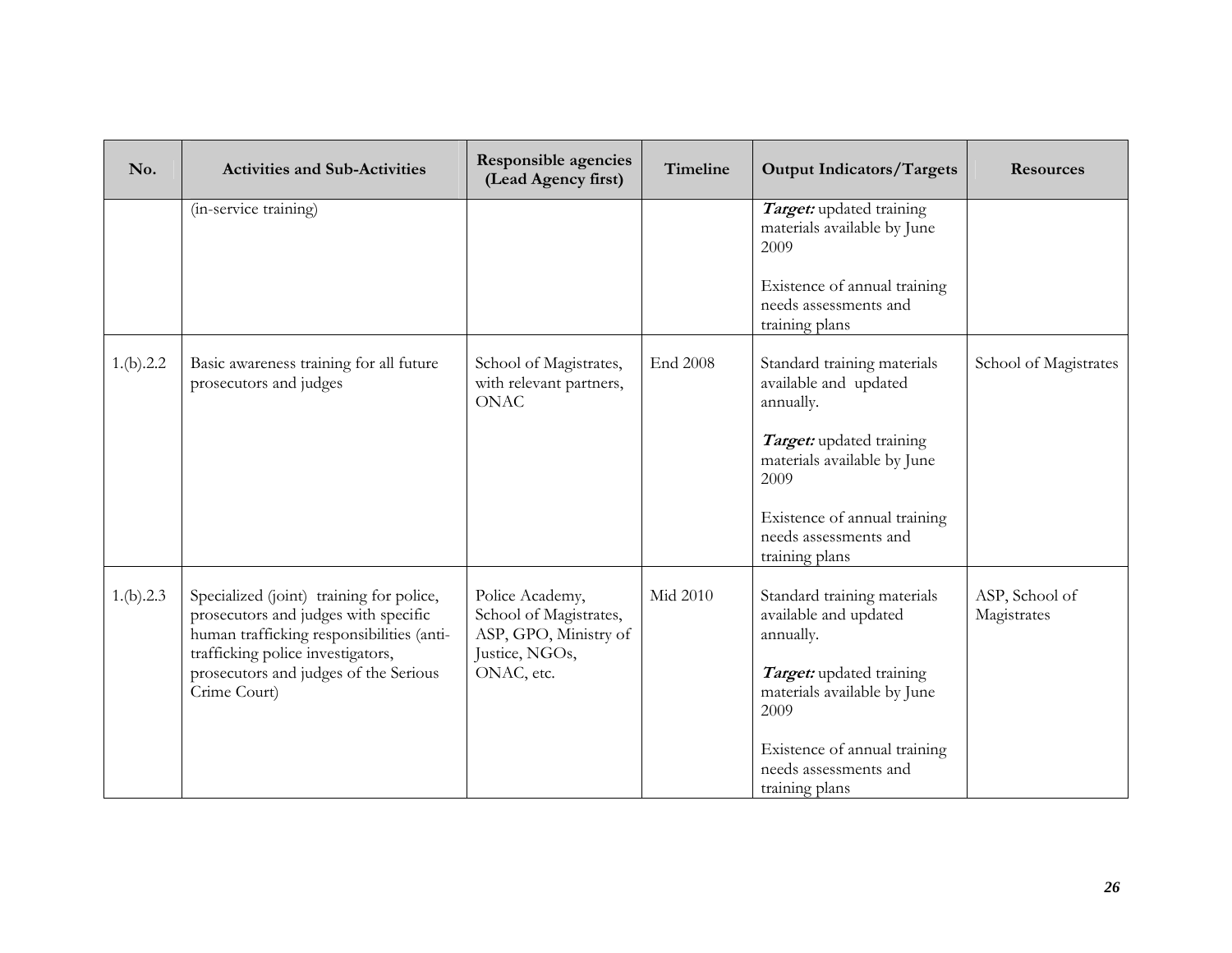| No.     | <b>Activities and Sub-Activities</b>                                                                                                                                                                                                             | <b>Responsible agencies</b><br>(Lead Agency first)                                                                                                            | Timeline                 | <b>Output Indicators/Targets</b>                                                 | <b>Resources</b>    |  |  |
|---------|--------------------------------------------------------------------------------------------------------------------------------------------------------------------------------------------------------------------------------------------------|---------------------------------------------------------------------------------------------------------------------------------------------------------------|--------------------------|----------------------------------------------------------------------------------|---------------------|--|--|
| 1.(c)   | SPECIFIC OBJECTIVE: Improve anti-trafficking investigations by way of enhanced cooperation and co-ordination of police and<br>prosecutors                                                                                                        |                                                                                                                                                               |                          |                                                                                  |                     |  |  |
|         | Target by mid 2010, an increase in the number and quality of investigation files, successful prosecutions and convictions, and a higher<br>number of arrests resulting in prosecutions and convictions                                           |                                                                                                                                                               |                          |                                                                                  |                     |  |  |
|         | Indicators: Number and Quality of investigation files; Nr. of convictions vs. nr of prosecutions vs. number of arrests, in absolute numbers<br>and in per cent; number of officials familiar with the new anti-trafficking investigation process |                                                                                                                                                               |                          |                                                                                  |                     |  |  |
| 1.(c).1 | Revise the current legislative framework<br>in order to improve the investigative<br>process, including the revision and<br>enactment of the Law on Witness and                                                                                  | Ministry of Justice,<br>GPO, Ministry of<br>Interior, et.al.                                                                                                  | Mid 2008                 | Assessment<br>study<br>on<br>necessary legal amendments<br>conducted             | Ministry of Justice |  |  |
|         | Justice Collaborators Protection. [see<br>Chapter Protection 4.(a). 1                                                                                                                                                                            |                                                                                                                                                               | Autumn 2008              | Legislative/regulatory<br>amendments drafted                                     |                     |  |  |
|         |                                                                                                                                                                                                                                                  |                                                                                                                                                               | End 2008                 | Legislative/regulatory<br>amendments endorsed                                    |                     |  |  |
|         |                                                                                                                                                                                                                                                  | Ministry of Justice,<br>GPO, Albanian State<br>Police/Directorate on<br>the Protection of<br>Witnesses, (Inter-<br>agency working group<br>assisted by OPDAT) | First quarter<br>of 2009 | Amended Law on the<br>Protection of Witness and<br>Justice Collaborators enacted | MoJ, ASP, OPDAT     |  |  |
| 1.(c).2 | Develop and implement standard<br>operating procedures (including division<br>of tasks and respective roles and<br>responsibilities) for the entire anti-                                                                                        | Working Group<br>chaired by the GPO,<br>ASP                                                                                                                   | 2009                     | SOPs developed and in use<br>Template and quality<br>standards for investigative | GPO, ASP            |  |  |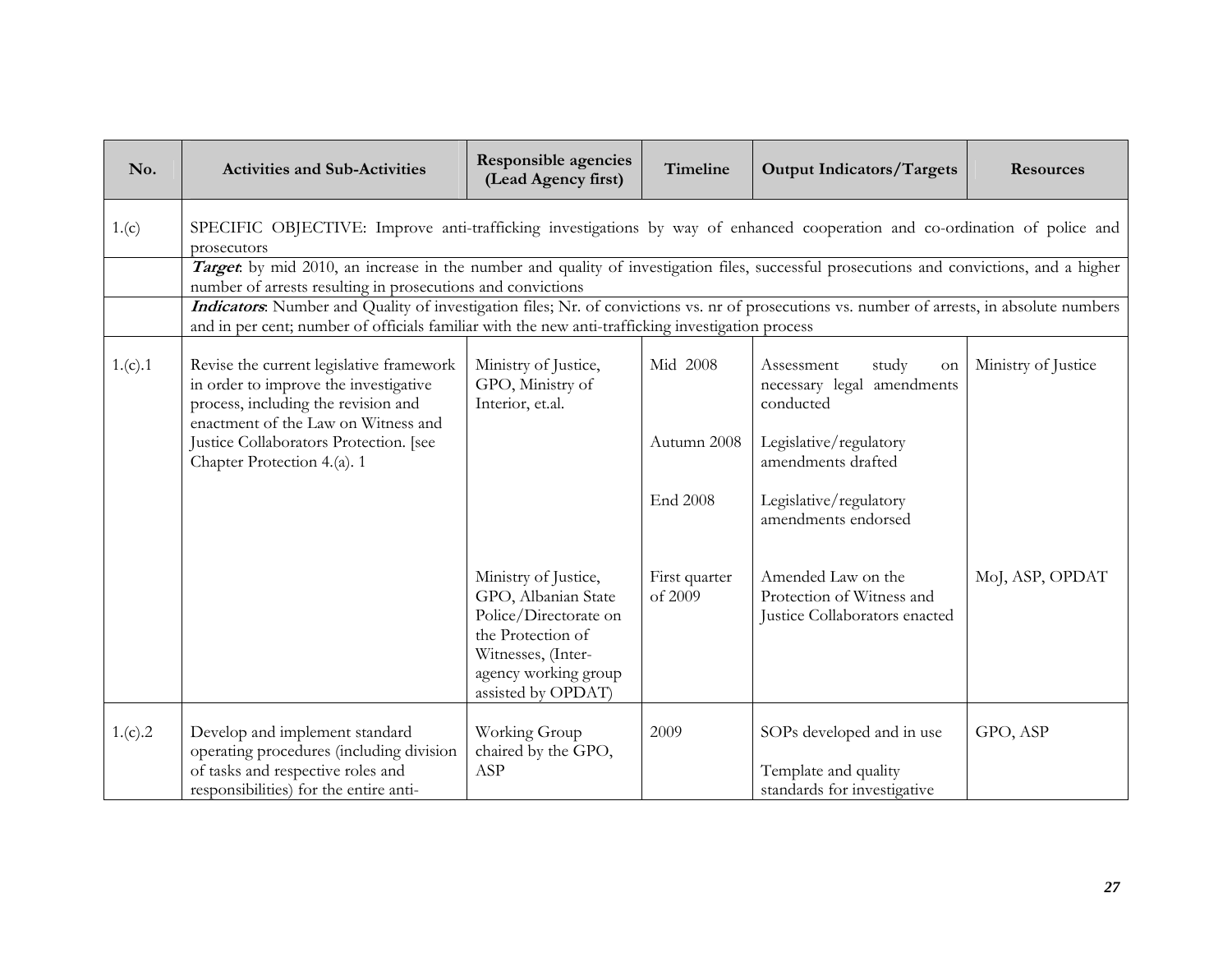| No.       | <b>Activities and Sub-Activities</b>                                                                                                                                                                                                                                    | <b>Responsible agencies</b><br>(Lead Agency first)                                    | Timeline                      | <b>Output Indicators/Targets</b>                                                                                                                                | <b>Resources</b>                                         |  |  |
|-----------|-------------------------------------------------------------------------------------------------------------------------------------------------------------------------------------------------------------------------------------------------------------------------|---------------------------------------------------------------------------------------|-------------------------------|-----------------------------------------------------------------------------------------------------------------------------------------------------------------|----------------------------------------------------------|--|--|
|           | trafficking investigation process                                                                                                                                                                                                                                       |                                                                                       |                               | file available and in use                                                                                                                                       |                                                          |  |  |
| 1.(c).2.1 | ASP and GPO to conclude a Protocol<br>and issue joint instructions                                                                                                                                                                                                      | Working Group<br>chaired by the GPO                                                   | 2009                          | Protocol concluded<br>Instructions issued                                                                                                                       | GPO, ASP                                                 |  |  |
| 1.(c).3   | Joint regular training sessions of anti-<br>trafficking police and prosecutor's<br>office (as part of training plan)                                                                                                                                                    | Police Academy,<br>School of Magistrates,<br>ONAC, GPO with<br>international partners | Ongoing                       | Number of trained Anti-<br>trafficking officers and<br>specialized prosecutors<br>Routine joint training<br>sessions foreseen in the<br>national training plans | ASP(Police<br>Academy), School of<br>Magistrates, donors |  |  |
| 1.(c).4   | Develop Special anti-trafficking<br>investigation toolkit/manual and<br>provide to all special anti-trafficking<br>units and prosecutors<br>Prepare regular updates (annually)                                                                                          | Police Academy with<br>Anti-Trafficking Police,<br>GPO and ONAC                       | <b>End 2008</b><br>March 2009 | Special Anti-trafficking<br>investigation toolkit available<br>Reference copy at each<br>Regional Anti-Trafficking<br>Units and prosecutor's office             | ASP(Police<br>Academy), donors                           |  |  |
|           |                                                                                                                                                                                                                                                                         |                                                                                       | March 2010                    | Updated toolkit available                                                                                                                                       |                                                          |  |  |
| 1. (d)    | SPECIFIC OBJECTIVE: Develop and further refine the necessary legal and regulatory base against all forms of human trafficking and<br>related crimes, in line with EU and European/Council of Europe standards and practices, and improve their implementation           |                                                                                       |                               |                                                                                                                                                                 |                                                          |  |  |
|           | Indicator. number and per cent of anti-trafficking investigators, prosecutors and judges that are familiar with the differences between<br>trafficking, smuggling, labour exploitation, and can describe them; number of convictions for trafficking for forced labour; |                                                                                       |                               |                                                                                                                                                                 |                                                          |  |  |
| 1.(d).1   | Issue instructions to investigators,<br>prosecutors and judges on the<br>difference between prostitution,<br>trafficking in human beings and                                                                                                                            | GPO, ASP, Supreme<br>Court of Justice, HCJ,<br>MoJ and ONAC                           | <b>Mid 2009</b>               | Guidelines/instructions<br>developed and adopted                                                                                                                | <b>GPO</b>                                               |  |  |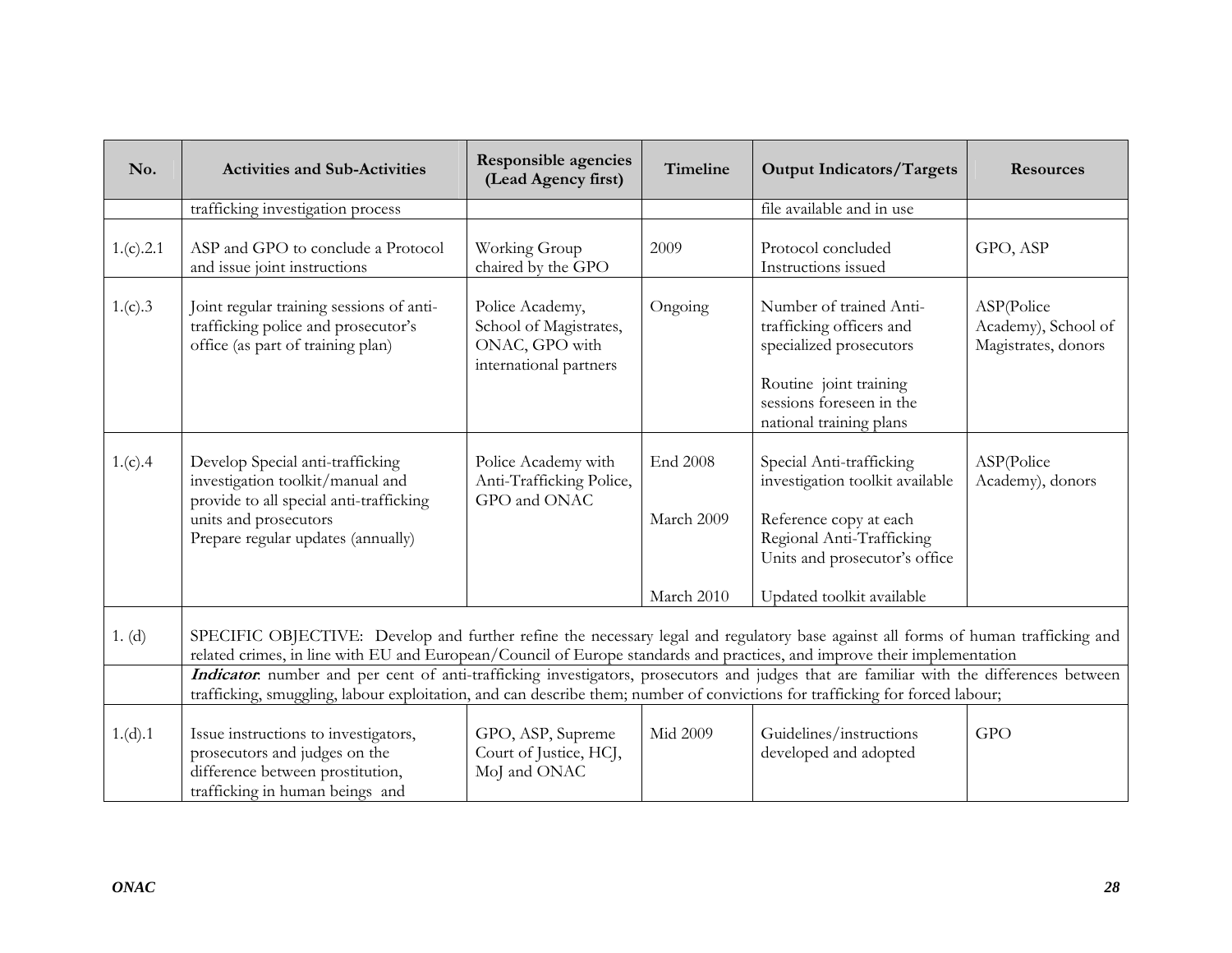| No.     | <b>Activities and Sub-Activities</b>                                                                                                                                                                                                                                                                                                                                                                                                                                                                                                                                                                                                                                                                                                                                                                   | Responsible agencies<br>(Lead Agency first)                                                         | Timeline                            | <b>Output Indicators/Targets</b>                                                                                                                                                                                                                                                                  | <b>Resources</b>                 |
|---------|--------------------------------------------------------------------------------------------------------------------------------------------------------------------------------------------------------------------------------------------------------------------------------------------------------------------------------------------------------------------------------------------------------------------------------------------------------------------------------------------------------------------------------------------------------------------------------------------------------------------------------------------------------------------------------------------------------------------------------------------------------------------------------------------------------|-----------------------------------------------------------------------------------------------------|-------------------------------------|---------------------------------------------------------------------------------------------------------------------------------------------------------------------------------------------------------------------------------------------------------------------------------------------------|----------------------------------|
|         | smuggling, and between trafficking for<br>labor exploitation and smuggling and<br>illegal work                                                                                                                                                                                                                                                                                                                                                                                                                                                                                                                                                                                                                                                                                                         |                                                                                                     |                                     |                                                                                                                                                                                                                                                                                                   |                                  |
| 1.(d).2 | Organize training workshops on these<br>issues for all relevant actors                                                                                                                                                                                                                                                                                                                                                                                                                                                                                                                                                                                                                                                                                                                                 | School of Magistrates,<br>GPO, ONAC in<br>partnership with<br>national or<br>international agencies | Mid 2009                            | <b>Target</b> : by mid 2009 at least<br>2 workshops organized                                                                                                                                                                                                                                     | School of<br>Magistrates, donors |
| 1.(d).3 | Ensure implementation of the Council<br>of Europe Convention on Human<br>Trafficking.                                                                                                                                                                                                                                                                                                                                                                                                                                                                                                                                                                                                                                                                                                                  | Ministry of Justice,<br>ONAC, in partnership<br>with CoE and others                                 | End 2008<br>June 2009<br>Until 2010 | Publicity campaign launched<br>for judiciary and prosecutors.<br>Existence of Inventory of<br>necessary action and<br>instructions issued,<br>implementation monitored.<br>Target: All main provisions<br>contained in the CoE<br>Convention are implemented<br>in Albania<br>Existence of report | MoJ and CoE                      |
| 1.(e)   | SPECIFIC OBJECTIVE: To improve cooperation and co-ordination between police, the General Prosecutor's Office and criminal justice<br>institutions and a to create a unified information and data management and reporting system<br>Targets. Improved cooperation between police, prosecutors and courts in the sharing, compilation, and analysis of arrest, prosecution and<br>conviction data, and in joint assessment of data; Interagency statistics for sustainable arrests, prosecutions, convictions, sentences and<br>appeals in trafficking cases, including data on number, gender, age, nationality and status of victims available<br>Indicators: Existence of joint inter-agency statistical and assessment reports, including number of investigations, prosecutions and<br>convictions |                                                                                                     |                                     |                                                                                                                                                                                                                                                                                                   |                                  |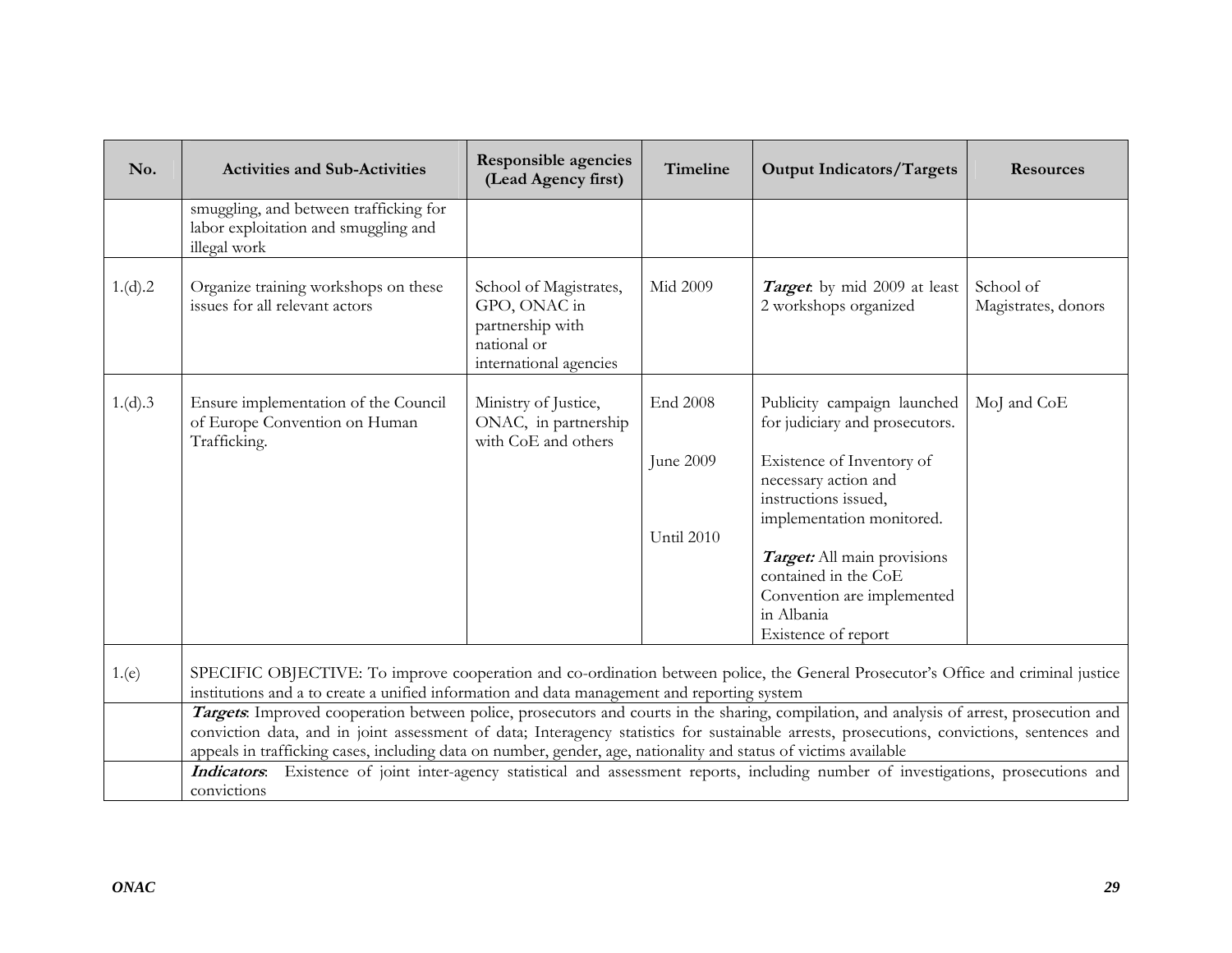| No.       | <b>Activities and Sub-Activities</b>                                                                                                                                                                                                                                                                                                                                                | <b>Responsible agencies</b><br>(Lead Agency first)                                                                        | Timeline                        | <b>Output Indicators/Targets</b>                                                                                                                                                                                                                                                         | <b>Resources</b> |
|-----------|-------------------------------------------------------------------------------------------------------------------------------------------------------------------------------------------------------------------------------------------------------------------------------------------------------------------------------------------------------------------------------------|---------------------------------------------------------------------------------------------------------------------------|---------------------------------|------------------------------------------------------------------------------------------------------------------------------------------------------------------------------------------------------------------------------------------------------------------------------------------|------------------|
| 1.(e).1   | Create a unified statistical data<br>management system among police,<br>prosecutors and criminal justice<br>institutions (collecting, analyzing and<br>disseminating unified statistical data<br>among all actors based on agreed<br>definitions, including sustainable arrests,<br>prosecutions, convictions, and<br>sentences, and analyze and address<br>problems as they arise. | Inter-Agency Working<br>Group under the<br>leadership of the<br>Ministry of Justice,<br>GPO, ASP, ONAC,<br>civil society. | End 2009                        | Inter-agency database with<br>joint statistical data is<br>operational<br>First joint three-monthly<br>report produced                                                                                                                                                                   | MoJ, GPO, donors |
| 1.(e).1.1 | Inter-agency working group to agree on<br>common definitions, data collection<br>methodology                                                                                                                                                                                                                                                                                        | Inter-Agency Working<br>Group under the<br>leadership of the<br>Ministry of Justice,<br>GPO, ASP, ONAC,<br>civil society. | End 2008 -<br>beginning<br>2009 | Inter-agency working group<br>created;<br>Agreement reached on<br>common definitions,<br>including sustainable arrests,<br>prosecutions, convictions,<br>and sentences<br>Agreement reached on joint<br>statistical matrix, data<br>collection methodology, and<br>reporting procedures; | MoJ, donors      |
| 1.(e).1.2 | Create inter-agency statistical database<br>on traffickers                                                                                                                                                                                                                                                                                                                          | GPO, MoJ, ASP,<br>ONAC in partnership<br>with ICMPD and<br>others                                                         | End 2009                        | Anti-trafficking database is<br>operational and on-line<br>access granted to all<br>operating agencies                                                                                                                                                                                   | GPO, donors      |
| 1.(e).2   | Further operationalise the Total                                                                                                                                                                                                                                                                                                                                                    | ASP with the support                                                                                                      | Continuing                      | Target by mid 2009, online                                                                                                                                                                                                                                                               | ASP, donors      |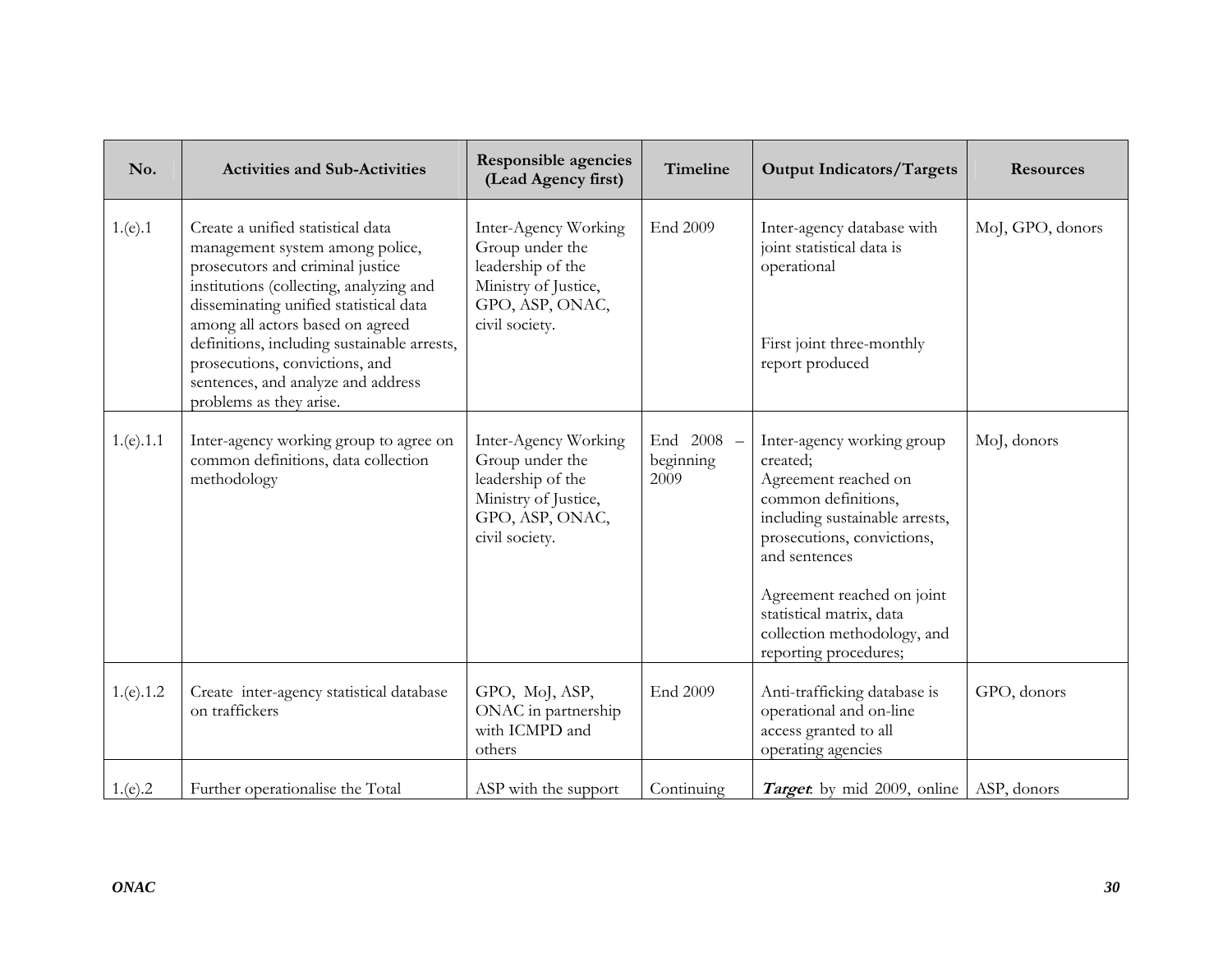| No.       | <b>Activities and Sub-Activities</b>                                                                                                                                                                                                       | <b>Responsible agencies</b><br>(Lead Agency first) | Timeline | <b>Output Indicators/Targets</b>                                                                                                                                    | <b>Resources</b> |
|-----------|--------------------------------------------------------------------------------------------------------------------------------------------------------------------------------------------------------------------------------------------|----------------------------------------------------|----------|---------------------------------------------------------------------------------------------------------------------------------------------------------------------|------------------|
|           | Information Management System<br>(TIMS)                                                                                                                                                                                                    | of EU, ICITAP and<br>others                        |          | access granted to all relevant<br>police units at central and<br>regional levels                                                                                    |                  |
| 1.(f)     | SPECIFIC OBJECTIVE: Continue to enhance bilateral, regional and international legal, judicial and law enforcement co-operation against<br>human trafficking and traffickers                                                                |                                                    |          |                                                                                                                                                                     |                  |
|           | Indicators: nr of extraditions; nr of requests for mutual legal assistance, nr of new protocols on police co-operation, nr of joint operations,<br>nr of arrests and prosecutions resulting from cross-border or international cooperation |                                                    |          |                                                                                                                                                                     |                  |
| 1.(f).1   | Sign Protocols on the implementation<br>of the Council of Europe Convention<br>on mutual legal assistance, mutual<br>recognition of judicial decisions and<br>extraditions and monitor their<br>implementation.                            | MoJ, in cooperation<br>with MoFA and MoI           | 2009     | Needs assessment conducted<br>to identify priority countries<br>and crime type where<br>international/regional<br>criminal justice network<br>requires improvement. | MoJ, MoI         |
|           |                                                                                                                                                                                                                                            |                                                    | End 2009 | Relevant protocols signed                                                                                                                                           |                  |
| 1.(f).2   | Strengthen bilateral and international<br>law enforcement co-operation                                                                                                                                                                     | ASP/MoI, MoJ, MoFA                                 | Ongoing  | Number of Regular meetings<br>and joint exercises held                                                                                                              | MoJ, MoI         |
|           |                                                                                                                                                                                                                                            |                                                    | 2010     | Target at least one joint-<br>exercise/liaison visit<br>organized annually with each<br>neighboring country and<br>other key destination<br>countries               |                  |
| 1.(f).2.1 | Conclude and/or implement<br>Agreements/Protocols on data<br>exchange and common investigations                                                                                                                                            | ASP/MoI, MoFA                                      | Mid 2009 | Agreements/Protocols<br>signed with Montenegro,<br>Greece, Kosovo, Macedonia                                                                                        | ASP, MoFA        |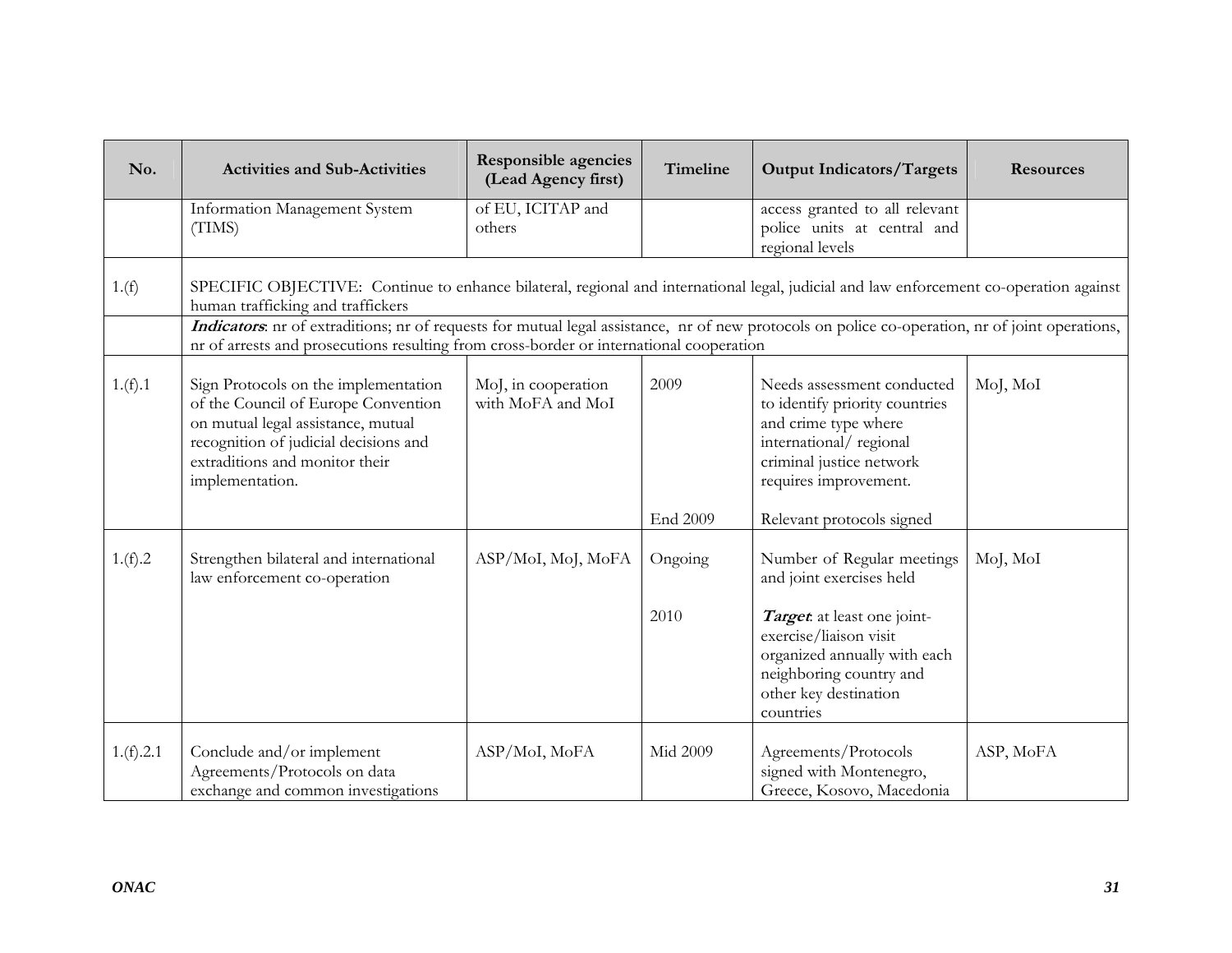| No.       | <b>Activities and Sub-Activities</b>                                                                                                                                                                       | <b>Responsible agencies</b><br>(Lead Agency first)                           | <b>Timeline</b> | <b>Output Indicators/Targets</b>                                                                                                                                                                                                                                            | <b>Resources</b>                |
|-----------|------------------------------------------------------------------------------------------------------------------------------------------------------------------------------------------------------------|------------------------------------------------------------------------------|-----------------|-----------------------------------------------------------------------------------------------------------------------------------------------------------------------------------------------------------------------------------------------------------------------------|---------------------------------|
|           | with Montenegro, Greece, Kosovo,<br>Macedonia and Serbia, Italy, UK and<br>other EU countries as necessary.                                                                                                |                                                                              |                 | and Serbia, Italy, UK and<br>other EU countries.                                                                                                                                                                                                                            |                                 |
|           | hold regular meetings and joint<br>$\qquad \qquad -$<br>exercises.                                                                                                                                         |                                                                              |                 | Regular meetings and joint<br>exercises held                                                                                                                                                                                                                                |                                 |
| 1.(f).2.2 | Continue to participate in<br>regional/international anti-trafficking<br>exercises of the SECI Crime Fighting<br>Centre as well as Interpol                                                                | ASP                                                                          | Ongoing         | Number and frequency of<br>joint investigation operations                                                                                                                                                                                                                   | ASP                             |
| 1.(f).3   | Continue joint maritime exercises with<br>coastal neighbors (Italy and Greece).                                                                                                                            | MoD, ASP/MoI                                                                 | Ongoing         | Number of joint maritime<br>conducted<br>exercise<br>with<br>coastal neighbors,                                                                                                                                                                                             | MoD, ASP                        |
|           |                                                                                                                                                                                                            |                                                                              |                 | Number of interdictions, nr.<br>of identified victims                                                                                                                                                                                                                       |                                 |
| 1.(g)     | SPECIFIC OBJECTIVE: To ensure an adequate and non-discriminatory treatment of trafficked persons by law enforcement and the<br>judiciary and that victims are aware of, and able to exercise, their rights |                                                                              |                 |                                                                                                                                                                                                                                                                             |                                 |
|           | Indicators: Number of trafficked persons who report a discriminatory treatment;                                                                                                                            |                                                                              |                 |                                                                                                                                                                                                                                                                             |                                 |
| 1.(g).1   | Ensure an adequate, sensitive and<br>human rights led treatment of victims<br>of trafficking by law enforcement and<br>the criminal justice system. [see also<br>chapter on Protection 4.(a). 2. ]         | ASP, GPO, MoJ,<br>School of Magistrates,<br>Supreme Court of<br>Justice, HCJ | Ongoing         | Number and ratio of officials<br>who come in contact with<br>trafficked persons (police,<br>prosecutors, judges) that are<br>familiar with and can<br>describe the characteristics of<br>a victim-sensitive and human<br>rights led approach as well as<br>victims' rights; | MoJ, HCJ,<br>Magistrates School |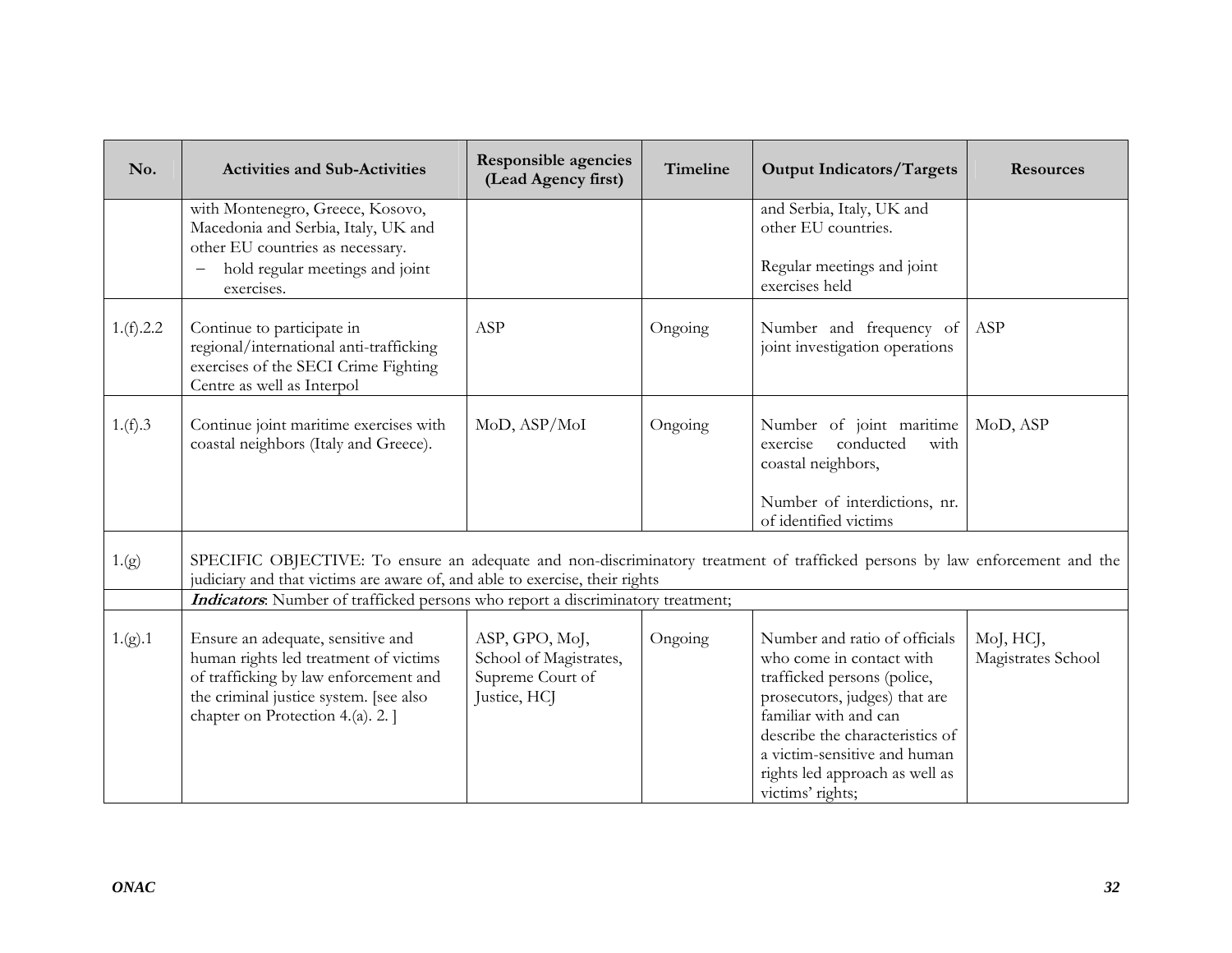| No.       | <b>Activities and Sub-Activities</b>                                                                                                                                                                                                                                                                                                                                                                                           | <b>Responsible agencies</b><br>(Lead Agency first)                                                      | Timeline                                   | <b>Output Indicators/Targets</b>                                                                                                                                                                                                   | <b>Resources</b>                                          |
|-----------|--------------------------------------------------------------------------------------------------------------------------------------------------------------------------------------------------------------------------------------------------------------------------------------------------------------------------------------------------------------------------------------------------------------------------------|---------------------------------------------------------------------------------------------------------|--------------------------------------------|------------------------------------------------------------------------------------------------------------------------------------------------------------------------------------------------------------------------------------|-----------------------------------------------------------|
| 1.(g).1.1 | Develop and implement quality<br>standards and SOPs on sensitive<br>treatment, protection and assistance of<br>victims during entire criminal<br>proceedings (investigation, pre-trial and<br>post-trial), for co-operation and referral<br>between law enforcement, prosecution,<br>the judiciary and the victim assistance<br>services - as integral part of overall<br>national referral mechanism (NRM)                    | Responsible Authority,<br>GPO, ONAC, NRM<br>working group                                               | Beginning of<br>2009                       | Existence of SOPs, relevant<br>actors trained<br>Ratio of relevant officials<br>(court, GPO, specialized<br>police units) and NGOs that<br>are familiar with SOPs                                                                  | MoI, GPO, State<br>Agencies signatories<br>of NRM, donors |
| 1.(g).1.2 | Develop and implement victim sensitive<br>interview guidelines and victim-sensitive<br>questioning and interrogation<br>techniques.                                                                                                                                                                                                                                                                                            | ASP/Police Academy<br>GPO, in conjunction<br>with NRM working<br>group, ONAC,<br>international partners | Beginning of<br>2009                       | Existence of guidelines,<br>Guidelines distributed<br>and<br>actors trained<br>Ratio of relevant officials that<br>are aware of the guidelines<br>and can describe the victim-<br>sensitive approach                               | ASP, GPO, donors                                          |
| 1.(g).1.3 | Introduce standards on human rights<br>led, ethical and sensitive treatment of<br>victims appearing as witnesses for the<br>Serious Crime Court and other courts<br>with anti-trafficking cases and related<br>crimes (exploitation of prostitution,<br>smuggling etc.) as well as in civil cases<br>(divorce from the trafficker, custody of<br>children etc.) and develop system for<br>the monitoring of its implementation | MoJ, GPO, Supreme<br>Court of Justice,<br>ONAC, international<br>partners (OSCE, etc.)                  | <b>End 2008</b><br><b>End 2008</b><br>2010 | Existence of standards on<br>ethical treatment of victims<br>for Serious Crime Court and<br>for district courts who deal<br>with anti-trafficking cases<br>and related cases<br>Standards introduced<br>Monitoring system in place | MoJ, donors                                               |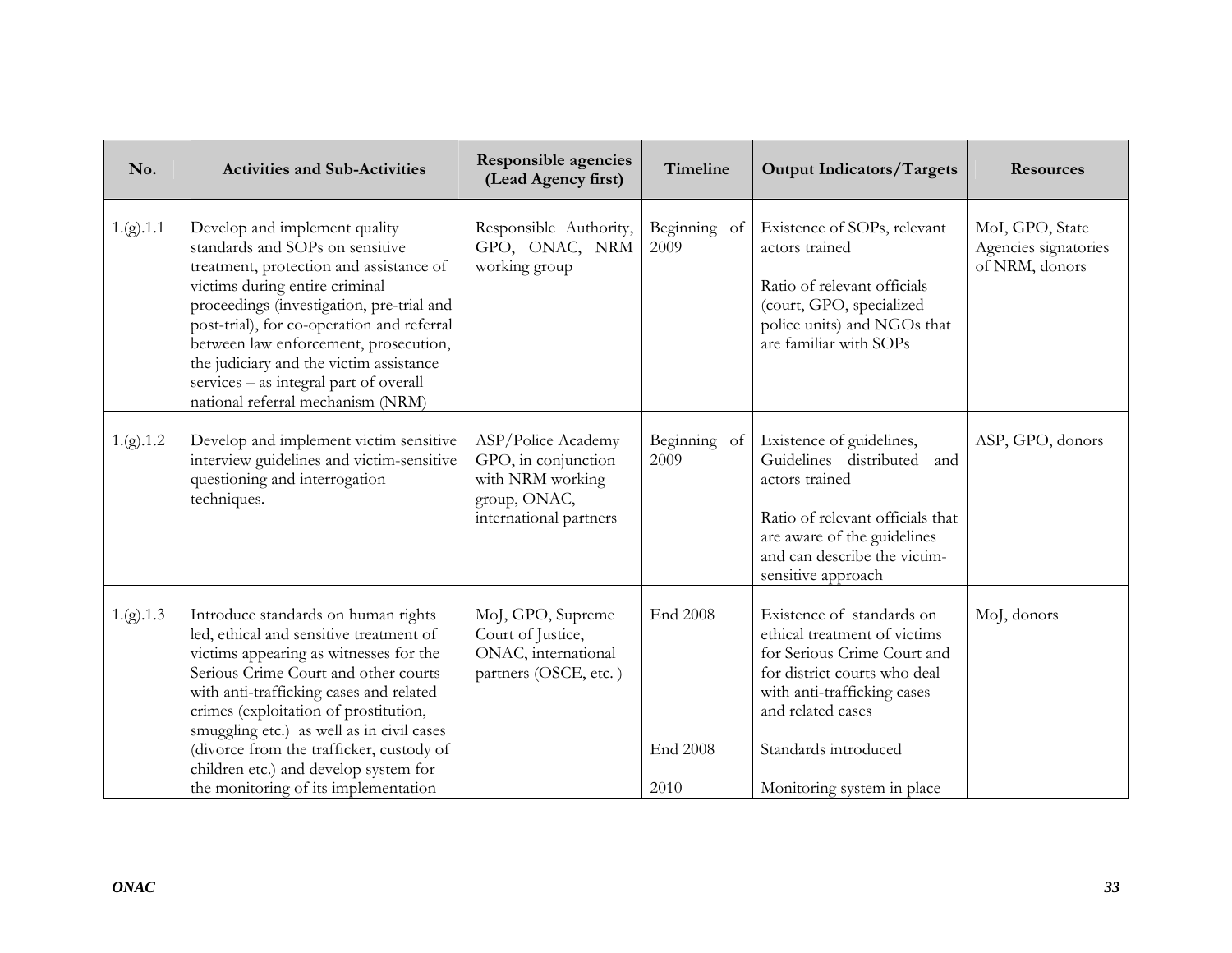| No.       | <b>Activities and Sub-Activities</b>                                                                                                                                                                                                   | <b>Responsible agencies</b><br>(Lead Agency first)                                                | Timeline             | <b>Output Indicators/Targets</b>                                                                                                                                                                                                             | <b>Resources</b>                                             |
|-----------|----------------------------------------------------------------------------------------------------------------------------------------------------------------------------------------------------------------------------------------|---------------------------------------------------------------------------------------------------|----------------------|----------------------------------------------------------------------------------------------------------------------------------------------------------------------------------------------------------------------------------------------|--------------------------------------------------------------|
| 1.(g).1.4 | Training of key officials (serious crime<br>court, ongoing judges, anti-trafficking<br>police,) on victim sensitive treatment<br>and the victims' right to information                                                                 | School of Magistrates,<br>Police Academy in<br>cooperation with the<br>OSCE and other<br>partners | Mid 2009             | Nr of persons that have<br>successfully concluded the<br>training                                                                                                                                                                            | School of<br>Magistrates, ASP<br>(Police Academy),<br>donors |
| 1.(g).2   | Ensure that victims are aware of their<br>rights, the potential risks of criminal<br>proceedings, and implement legal<br>entitlement of victims to information<br>on their rights, free legal advice and free<br>legal representation. | GPO, ASP, NGOs                                                                                    | Beginning of<br>2009 | Existence<br>information<br>of<br>material<br>Number and Percentage of<br>trafficked persons that have<br>received<br>information<br>the<br>material<br>Number and percentage of<br>trafficked person that have<br>received legal counseling | GPO, ASP, NGOs                                               |
| 1.(g).2.1 | Develop SOPs for the provision of<br>information and free legal advice and<br>representation to all trafficked persons<br>throughout the process, as integral part<br>of the National Referral Mechanism<br>guidelines/SOPs.           | Responsible Authority,<br>GPO, ASP, ONAC,<br>MOLSAEO and<br>partner NGOs and IOs                  | Beginning of<br>2009 | Number and percentage of<br>trafficked persons that have<br>received legal counseling,<br>free legal advise and free legal<br>representation<br>Existence of SOPs<br>Existence of order                                                      | State budget (NRM<br>signatories), GPO,<br>NGOs, IOs         |
| 1.(g).2.2 | Issue guidelines on the obligatory<br>provision of information to victims at<br>the earliest contact and throughout                                                                                                                    | Responsible Authority,<br>GPO, ASP, ONAC,<br>MOLSAEO and                                          | Mid 2009             | Number and percentage of<br>victims that are aware of and<br>can describe their rights as                                                                                                                                                    | State budget (NRM<br>signatories), GPO,<br>NGOs, IOs         |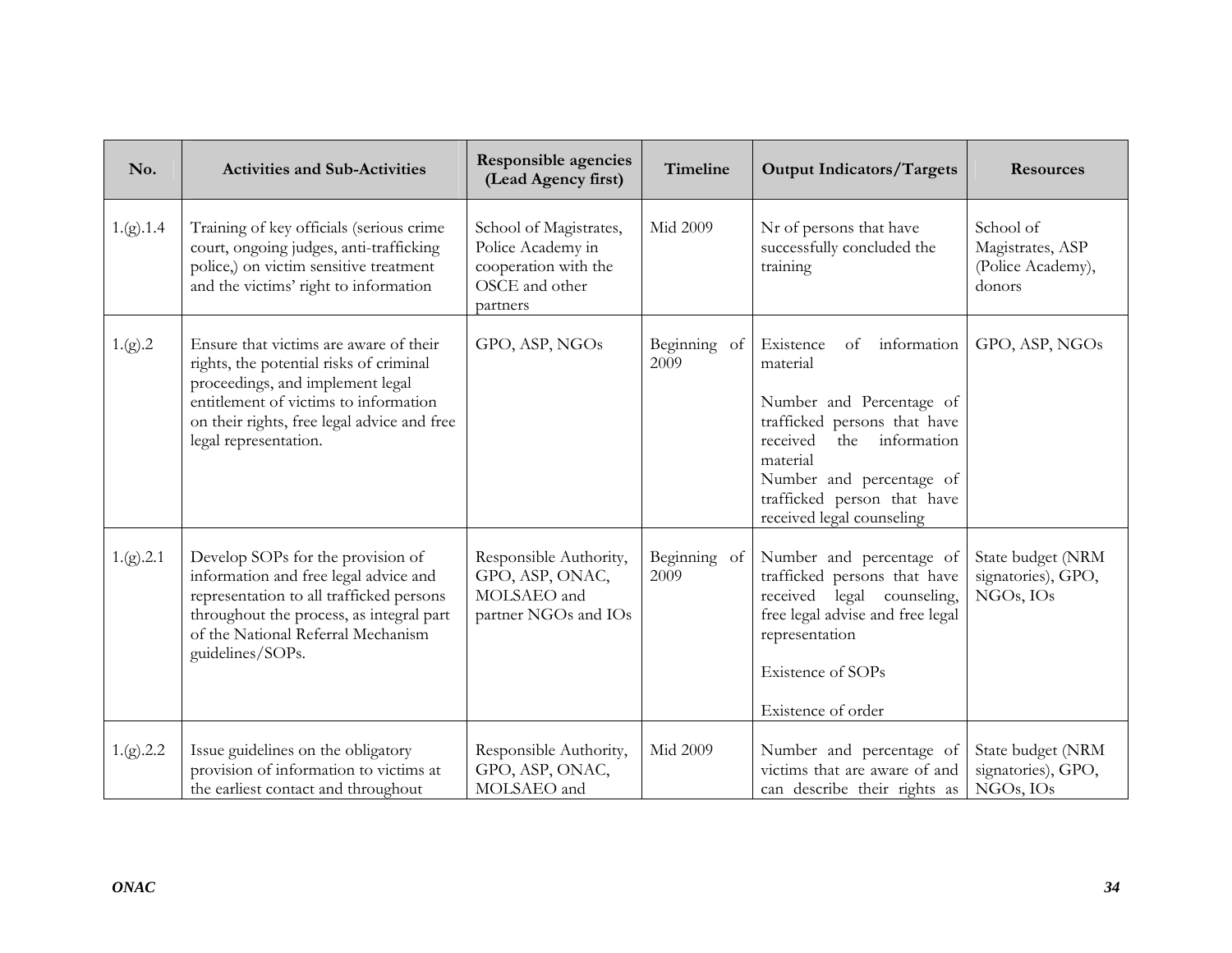| No.       | <b>Activities and Sub-Activities</b>                                                                                                                                                                                                                  | <b>Responsible agencies</b><br>(Lead Agency first)            | Timeline             | <b>Output Indicators/Targets</b>                                                                                                                                                                                                   | <b>Resources</b>                       |
|-----------|-------------------------------------------------------------------------------------------------------------------------------------------------------------------------------------------------------------------------------------------------------|---------------------------------------------------------------|----------------------|------------------------------------------------------------------------------------------------------------------------------------------------------------------------------------------------------------------------------------|----------------------------------------|
|           | relevant officials (defense lawyers,<br>prosecutors and judges).                                                                                                                                                                                      | partner NGOs and IOs                                          |                      | well as the potential risks<br>related<br>criminal<br>$\overline{10}$<br>proceedings                                                                                                                                               |                                        |
| 1.(g).2.3 | Ensure the provision of counseling and<br>legal representation to all trafficked<br>persons.                                                                                                                                                          | GPO, Social Assistance<br>and Protection Units,<br>ASP, NGOs  | 2009                 | Legal advise and<br>representation is budgeted<br>for and readily available for<br>victims                                                                                                                                         | GPO, state and local<br>budget, donors |
| 1.(h)     | SPECIFIC OBJECTIVE: To ensure compensation and legal redress to victims of trafficking                                                                                                                                                                |                                                               |                      |                                                                                                                                                                                                                                    |                                        |
|           | Indicators: Existence of the victim compensation fund; percentage of trafficked persons who received compensation, and amounts<br>dispersed; percentage of trafficked persons who are acquainted with the possibilities of compensation               |                                                               |                      |                                                                                                                                                                                                                                    |                                        |
| 1.(h).1   | Revise and enact the Law on the<br>Prevention and Fight against Organized<br>Crime to earmark seized assets for the<br>compensation of trafficked persons;<br>establish the Special Fund for the<br>prevention of criminality and legal<br>education. | MoJ, MoF, MoI, ASP,<br><b>ONAC</b><br>and other partners.     | Beginning of<br>2009 | Law on Prevention and Fight<br>against Organized Crime<br>revised and enacted<br>Special Fund established                                                                                                                          | MoJ<br>MoF                             |
| 1.(h).1.1 | Pass sub legal acts for the<br>implementation of the Law on OC<br>including the efficient functioning of<br>the Consultative Committee;                                                                                                               | Council of Ministers,<br>ASP, all beneficiaries to<br>the Law | Beginning of<br>2009 | Sub-legal acts enacted<br>Consultative Committee on<br>Measures against Organized<br>Crime gathered regularly.<br>No of decisions of the<br>Consultative Committee on<br>the use of confiscated assets<br>for the compensation and | Council of Ministers                   |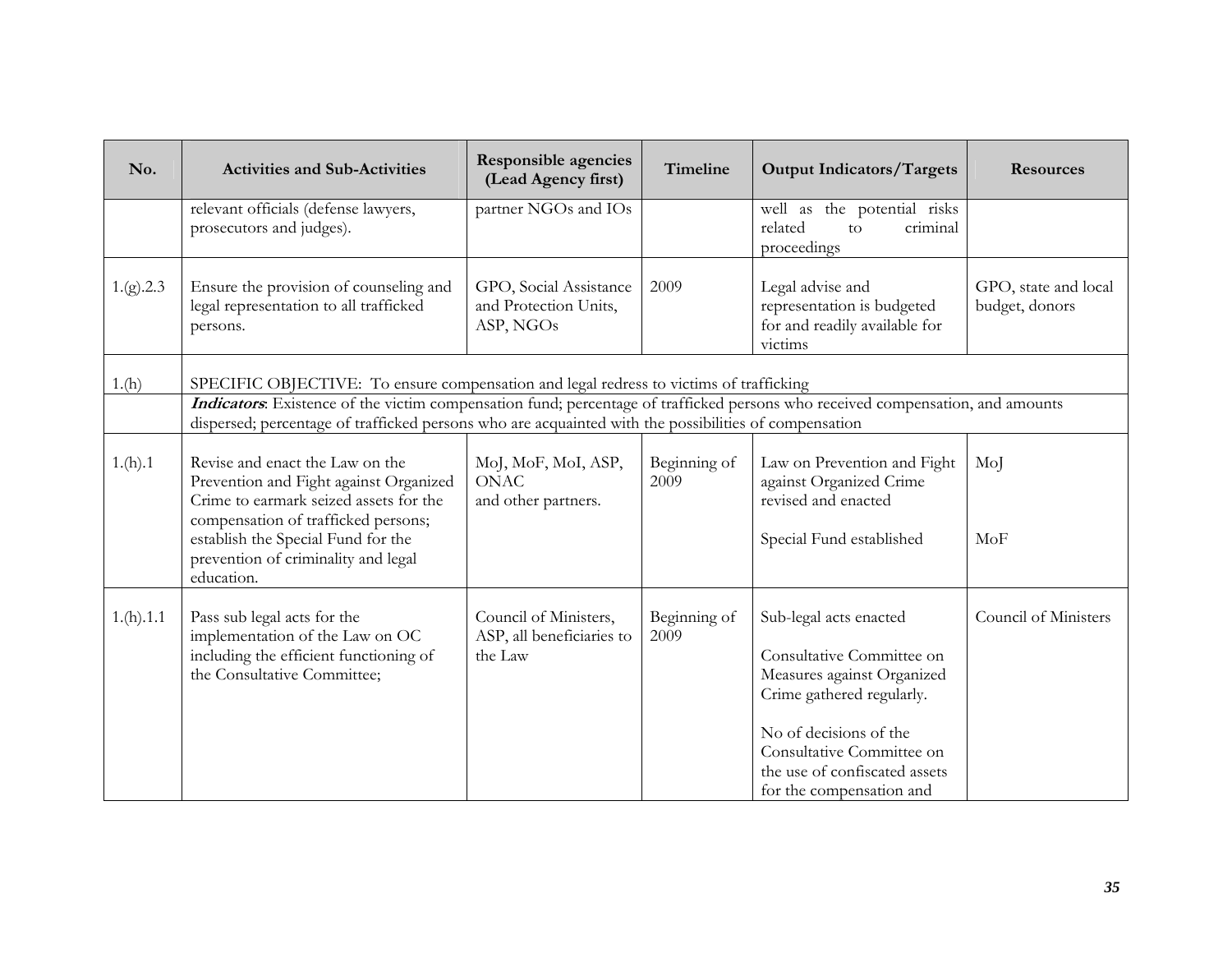| No.          | <b>Activities and Sub-Activities</b>                                                                                                                                                                                                                                           | Responsible agencies<br>(Lead Agency first)                                                                        | Timeline             | <b>Output Indicators/Targets</b>                                                                                             | <b>Resources</b>    |
|--------------|--------------------------------------------------------------------------------------------------------------------------------------------------------------------------------------------------------------------------------------------------------------------------------|--------------------------------------------------------------------------------------------------------------------|----------------------|------------------------------------------------------------------------------------------------------------------------------|---------------------|
|              |                                                                                                                                                                                                                                                                                |                                                                                                                    |                      | rehabilitation of the<br>trafficking victims.                                                                                |                     |
| 1.(h).1.2    | Ensure the operationalization of the<br>Agency for the Administration of<br>Sequestrated and Confiscated Assets.                                                                                                                                                               | GPO, ASP, MoF                                                                                                      | June 2009            | CoM decision on the<br>Detailed Rules on<br>organization, competencies,<br>and functioning of the<br>AASCA enacted.          | MoF                 |
|              | Establish and implement SOPs<br>regulating the tasks and responsibilities<br>of all actors involved in the entire<br>sequestration process                                                                                                                                     | GPO, ASP, MoF                                                                                                      | June 2009            | Existence of SOPs<br>Number of confiscations<br>executed<br>Number of assets confiscated<br>and amount in LEK                | <b>GPO</b>          |
| 1. $(h)$ . 2 | Establish a State Compensation Scheme<br>for the compensation to and<br>rehabilitation of victims of human<br>trafficking, using both seized assets as<br>well as government funding through<br>enacting a regulation on administration<br>of funds coming from seized assets. | MoF, ASP, in<br>cooperation with<br>GPO/Serious Crime<br>Prosecutor's Office,<br>MoJ, ONAC, other<br>partners, IOs | Beginning of<br>2009 | <b>Existence of State</b><br>Compensation Scheme<br>Number of trafficked<br>persons who have received<br>compensation        | MoF                 |
| 1.(h).2.1    | Specify in exact percentage the amount<br>of proceeds from the Special Fund to<br>ensure compensation and rehabilitation<br>of victims of trafficking (at present,<br>50% of proceeds from confiscation<br>goes to the Special Fund - Law on OC);                              | Council of Minister,<br>MoF, ONAC, ASP,<br>MOJ, PAMECA                                                             | Mid 2009             | Target: at least 50 % of the<br>amount is allocated for the<br>compensation and<br>rehabilitation of trafficking<br>victims. | <b>State Budget</b> |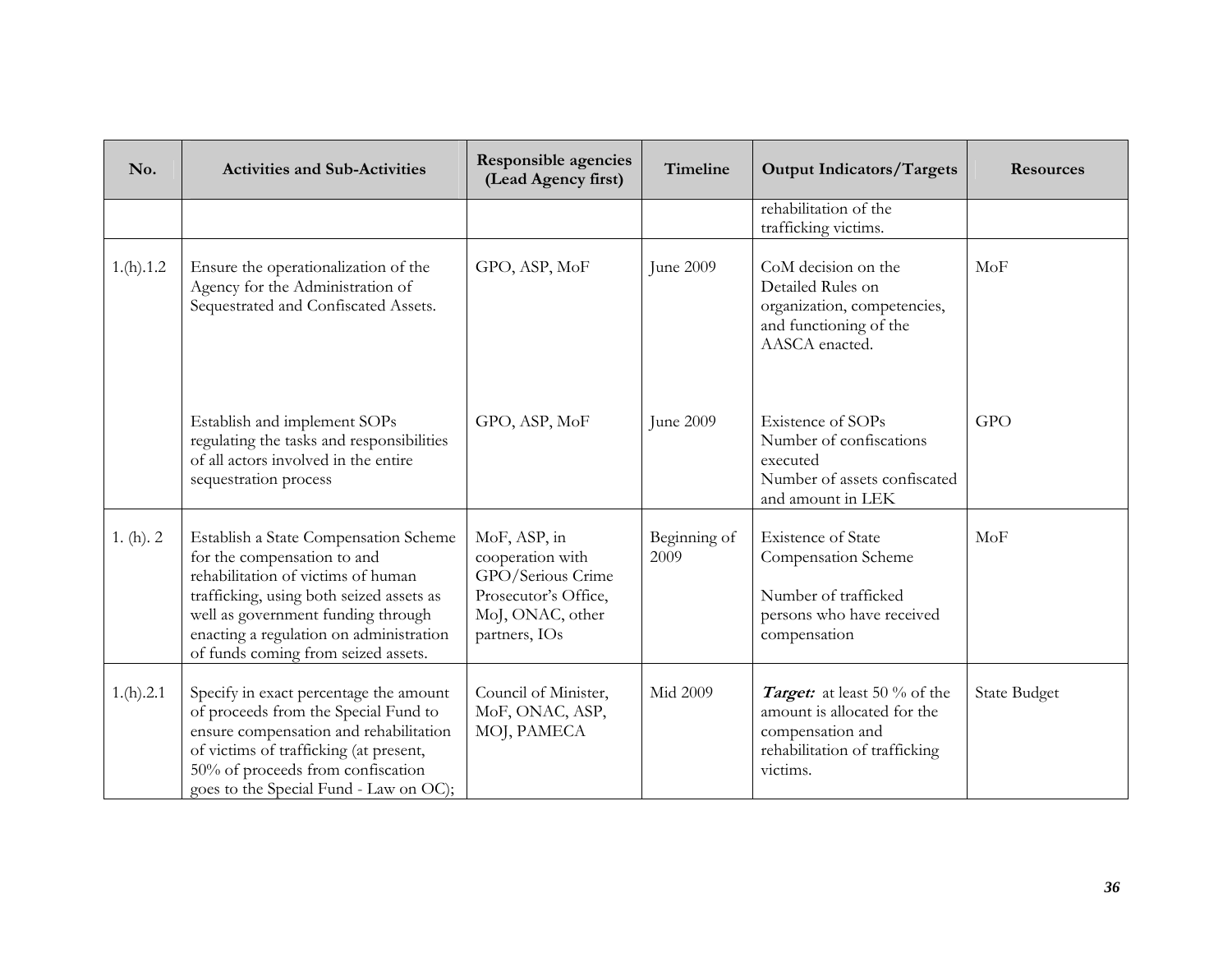| No.       | <b>Activities and Sub-Activities</b>                                                                                                                                                                                                                                                                                                                                                        | <b>Responsible agencies</b><br>(Lead Agency first)                                     | Timeline | <b>Output Indicators/Targets</b>                                                                                                                                                                                         | <b>Resources</b> |
|-----------|---------------------------------------------------------------------------------------------------------------------------------------------------------------------------------------------------------------------------------------------------------------------------------------------------------------------------------------------------------------------------------------------|----------------------------------------------------------------------------------------|----------|--------------------------------------------------------------------------------------------------------------------------------------------------------------------------------------------------------------------------|------------------|
|           |                                                                                                                                                                                                                                                                                                                                                                                             |                                                                                        |          | Number of assets confiscated<br>and amount in LEK                                                                                                                                                                        |                  |
| 1.(h).2.2 | Develop procedures for accessing the<br>scheme and publicize it.                                                                                                                                                                                                                                                                                                                            | MoF, AASCA, ONAC,<br>PAMECA, in<br>partnership with<br><b>OSCE</b>                     | End 2009 | Procedures for accessing the<br>Scheme are in place and<br>made public                                                                                                                                                   | MoF              |
| 1.(h).3   | Ensure early information to all<br>trafficked persons about their right to<br>compensation and how to access the<br>compensation fund and provide free<br>legal assistance and representation to<br>help victims gain compensation through<br>the Scheme                                                                                                                                    | GPO, ASP, MoJ                                                                          | Ongoing  | Number and per cent of<br>victims that have received<br>information material and<br>counseling on the<br>possibilities of compensation<br>Number of victims that have<br>received legal assistance and<br>representation | GPO, ASP, MoJ    |
| 1.(i)     | SPECIFIC OBJECTIVE: Reduce the involvement of law enforcement and judicial authorities in human trafficking,                                                                                                                                                                                                                                                                                |                                                                                        |          |                                                                                                                                                                                                                          |                  |
|           | Indicators: number of dismissals, disciplinary/administrative sanctions and criminal prosecutions/convictions of police, prosecutors, and<br>other officials involved in trafficking; number of confidential information (phone calls etc.) on official complicity in trafficking registered by<br>police, number of cases initiated upon confidential information received from the public |                                                                                        |          |                                                                                                                                                                                                                          |                  |
| 1.(i).1   | Ensure the prosecution and conviction<br>of all police officers, judges,<br>prosecutors and other public officials,<br>who participate in or facilitate human<br>trafficking                                                                                                                                                                                                                | Directorate on Internal<br>Control Service /MOI,<br>MoJ in cooperation<br>with the GPO | Ongoing  | Number of prosecuted and<br>convicted police officers,<br>judges, prosecutors and other<br>public officials                                                                                                              | MoI              |
| 1.(i).2   | Strengthen the Directorate on Internal                                                                                                                                                                                                                                                                                                                                                      | MoI, State Intelligence                                                                | Ongoing  | Number of successful                                                                                                                                                                                                     | MoI              |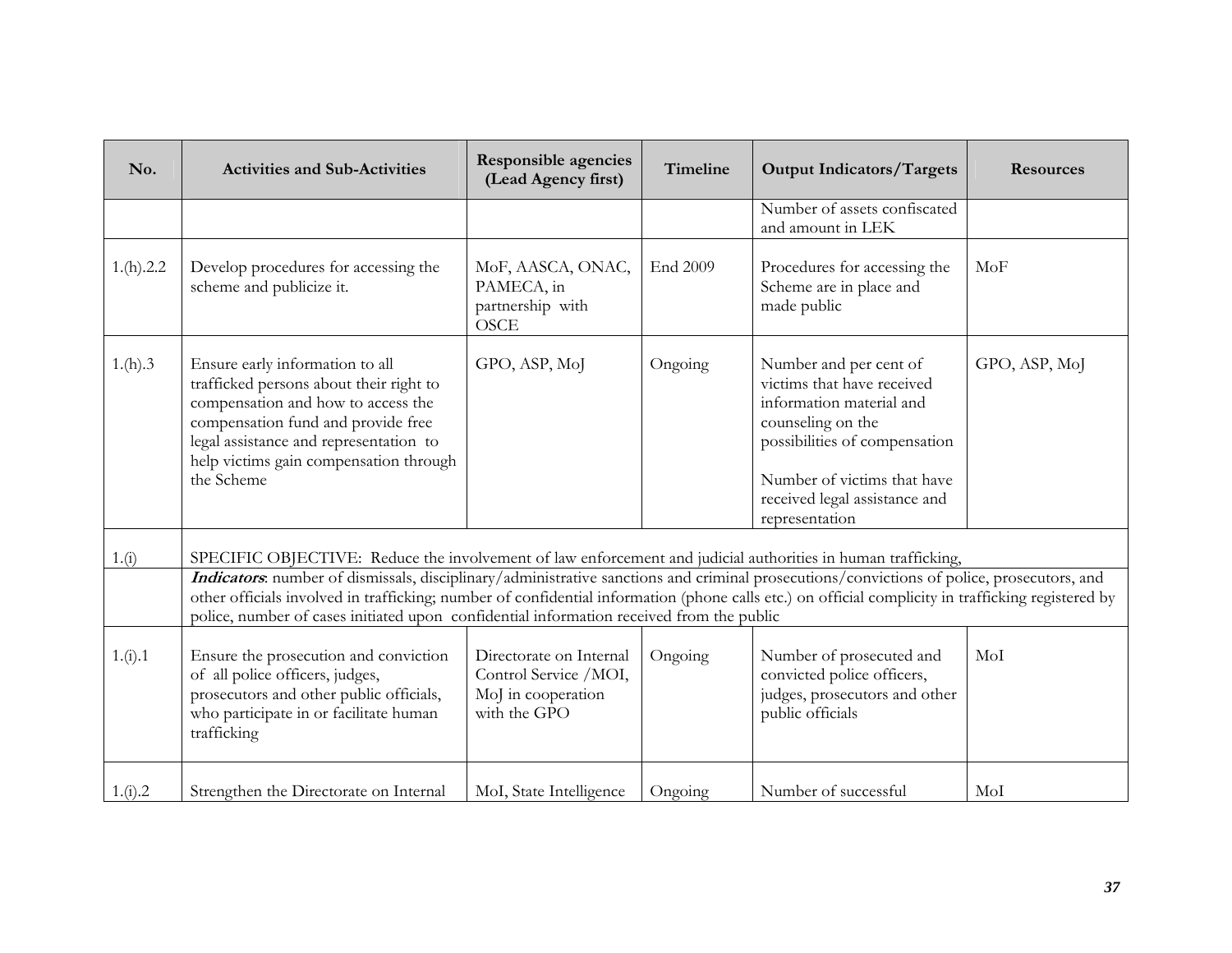| No.        | <b>Activities and Sub-Activities</b>                                                                                                                                                                                                                                                      | <b>Responsible agencies</b><br>(Lead Agency first) | Timeline        | <b>Output Indicators/Targets</b>                                                                                                                                                                         | <b>Resources</b> |
|------------|-------------------------------------------------------------------------------------------------------------------------------------------------------------------------------------------------------------------------------------------------------------------------------------------|----------------------------------------------------|-----------------|----------------------------------------------------------------------------------------------------------------------------------------------------------------------------------------------------------|------------------|
|            | Control Service to enhance the<br>investigation of officials' complicity in<br>human trafficking.                                                                                                                                                                                         | Service, GPO                                       |                 | investigations related to<br>human trafficking performed<br>by this Directorate.                                                                                                                         |                  |
| 1.(i).2.1  | Implement existing<br>legislation/regulation on the assignment<br>of employees in the law enforcement<br>structures to ensure that all assignments,<br>transfers, promotions or dismissal of<br>officials are subject to prior clearance<br>(performance, ethical and moral<br>integrity) | MOI, ASP, State<br>Intelligence Service            | Ongoing         | Number of employees in the<br>law enforcement structures<br>assigned, promoted or<br>dismissed subject to prior<br>clearance (performance,<br>ethical and moral integrity)                               | MoI              |
| 1. (i). 3. | Build/strengthen public trust in the law<br>enforcement actors and continue to<br>encourage denouncement of corruption<br>of officials                                                                                                                                                    | MoI, ASP                                           | Ongoing         | Number of cases initiated on<br>the basis of confidential<br>information from the public                                                                                                                 | MoI              |
| 1.(i).3.   | Public campaign on zero tolerance<br>policy and continuance of the existent<br>public anti-corruption hot line as well as<br>anti-trafficking hotline for reporting<br>cases of official complicity                                                                                       | MoI, ASP, ONAC                                     | <b>Mid 2009</b> | Nation-wide PR campaign on<br>no-tolerance policy against<br>complicit officials and<br>publicizing the tip line<br>launched<br>Number of calls reporting<br>official complicity in human<br>trafficking | MoI              |
| 1.(i).3.2  | Inform public on anti-corruption<br>actions taken and results                                                                                                                                                                                                                             | MoI, ASP                                           | Ongoing         | Statistics on numbers of<br>criminal prosecutions against<br>corrupt officials made public.                                                                                                              | MoI              |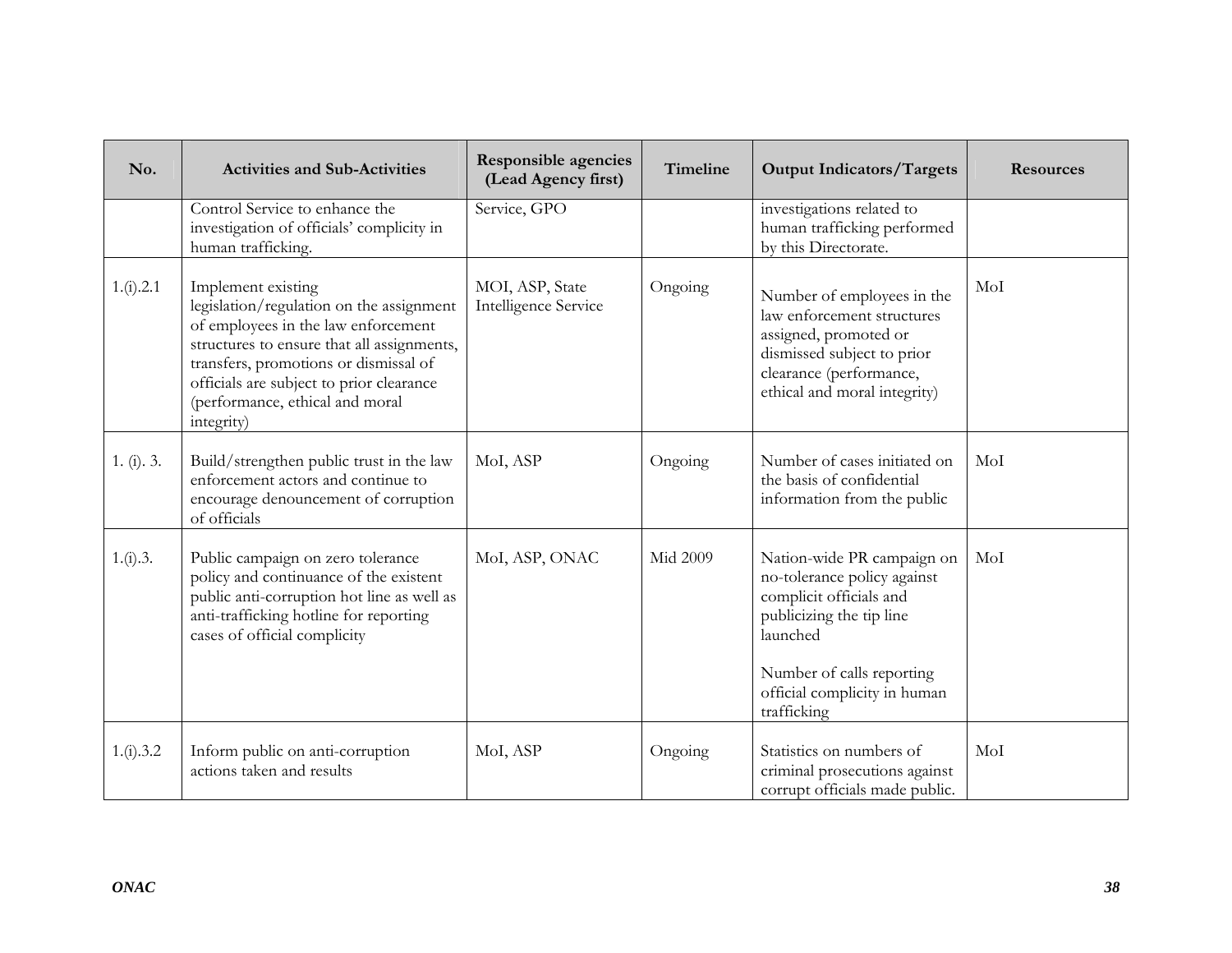## **II. PROTECTION**

| No.        | <b>Activities and Sub-</b><br><b>Activities</b>                                                                                                                                                                                                                                                                                                 | <b>Responsible agencies</b><br>(Lead Agency first)                                                                                   | <b>Timeline</b> | <b>Output Indicators/Targets</b>                                                                                        | <b>Resources</b>                                      |  |  |  |
|------------|-------------------------------------------------------------------------------------------------------------------------------------------------------------------------------------------------------------------------------------------------------------------------------------------------------------------------------------------------|--------------------------------------------------------------------------------------------------------------------------------------|-----------------|-------------------------------------------------------------------------------------------------------------------------|-------------------------------------------------------|--|--|--|
| 1.         | STRATEGIC AIM: Ensure the full functioning of the "National Referral Mechanism", as a comprehensive national, regional<br>and local co-ordination and case referral mechanism to ensure identification, assistance and return/(re-)integration to trafficked<br>persons and vulnerable individuals                                              |                                                                                                                                      |                 |                                                                                                                         |                                                       |  |  |  |
|            | Indicators/Target. Increase in the number of identified and assisted trafficked persons                                                                                                                                                                                                                                                         |                                                                                                                                      |                 |                                                                                                                         |                                                       |  |  |  |
| 1.(a)      | SPECIFIC OBJECTIVE: Establish the framework for the national referral mechanism at local, regional and national levels, detailing the<br>respective roles and responsibilities and the division of tasks between national, regional and local level actors; as per the Expert Group Plan<br>of Action (see further under chapter Co-ordination) |                                                                                                                                      |                 |                                                                                                                         |                                                       |  |  |  |
|            | ordination of, and TORs for all actors                                                                                                                                                                                                                                                                                                          |                                                                                                                                      |                 | Indicators: NRM Agreement with Memoranda of Understanding (MoU) between all actors concerned; Existence of SOPs for co- |                                                       |  |  |  |
| 1.(a).1    | Establish an ad-hoc Expert<br>Group<br>See Coordination 1. (b) 1                                                                                                                                                                                                                                                                                | State Committee, ONAC,<br>Responsible Authority,<br>NRM members in<br>partnership with CAAHT<br>and other international<br>partners. | End 2008        | Expert Group established.<br>Workshops held.<br>Meetings held as necessary                                              | MoI, agencies signatories<br>of NRM, CAAHT,<br>Donors |  |  |  |
| 1.(a).1.1. | Ensure endorsement of the<br>Plan of Action by the State<br>Committee for the Fight<br>against Trafficking in Human<br>Beings.<br>See Coordination 1. (b) 1.1                                                                                                                                                                                   | <b>ONAC</b>                                                                                                                          | End 2008        | Existence of Plan of Action,<br>Plan of Action endorsed.                                                                | MoI                                                   |  |  |  |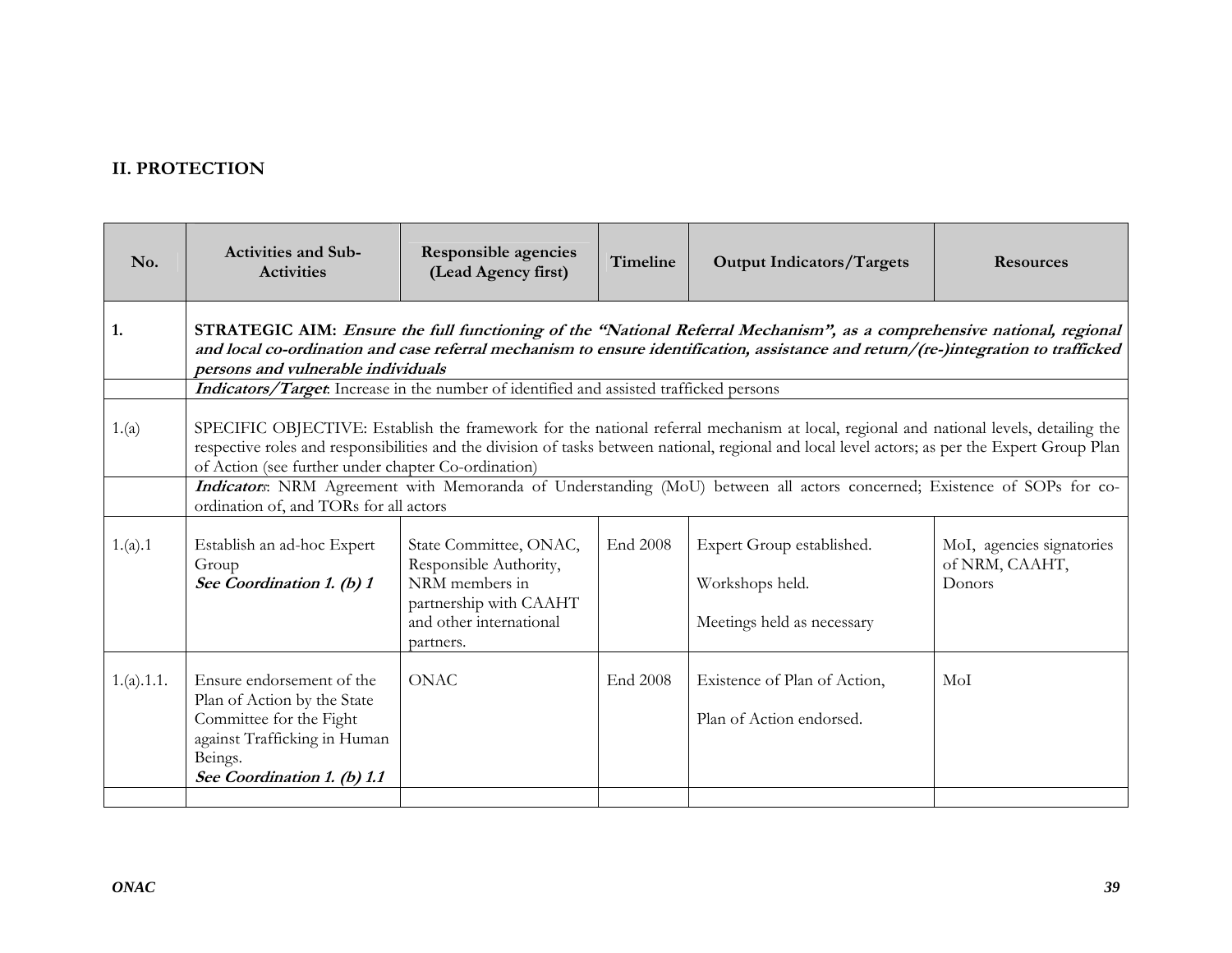| No.     | <b>Activities and Sub-</b><br><b>Activities</b>                                                                                                                                                                                                           | <b>Responsible agencies</b><br>(Lead Agency first)          | Timeline                          | <b>Output Indicators/Targets</b>                                                                                                                                                                                                                                                | <b>Resources</b>                    |
|---------|-----------------------------------------------------------------------------------------------------------------------------------------------------------------------------------------------------------------------------------------------------------|-------------------------------------------------------------|-----------------------------------|---------------------------------------------------------------------------------------------------------------------------------------------------------------------------------------------------------------------------------------------------------------------------------|-------------------------------------|
| 1.(a).2 | Training workshops with all<br>Regional Anti-trafficking<br>Committees<br>[See Coordination 1.(b).1.2                                                                                                                                                     | ONAC, CAAHT                                                 | First<br>half<br>2009             | Regional<br>Anti-trafficking<br>All<br>Committees and Technical Tables<br>are familiar with the envisaged<br>structure.                                                                                                                                                         | MoI, CAAHT                          |
| 1.(a).3 | Implement envisaged<br>changes: revision of NRM<br>Agreement, Joint Order on<br>the establishment of the RA,<br>Prime Minister's Order on<br>the Establishment of the<br>Regional Anti-trafficking<br>Committees, etc.<br>[See Coordination<br>1.(b).1.4] | NRM signatories, RA, RC,<br>etc.                            | In<br>the<br>of<br>course<br>2009 | Regular meetings held.<br>Regular reports to the ONAC                                                                                                                                                                                                                           | Agencies signatories of<br>NRM, MoI |
| 1.(b)   | with the Plan of Action of the Expert Group.<br>management systems                                                                                                                                                                                        |                                                             |                                   | SPECIFIC OBJECTIVE: Strengthen the capacity and efficiency of the National Referral Mechanism and the Responsible Authority, in line<br>Indicators: number of identified and assisted trafficked persons, by region/municipality; number of functioning local referral and case |                                     |
| 1.(b).1 | Revision of the NRM<br>Agreement, in line with the<br>Plan of Action including:<br>■ Enlargement of the<br>NRM - signatories<br>■ Clear plan for<br>monitoring and regular<br>review of the agreement<br>Agreed definitions and                           | NRM signatories, ONAC,<br>Responsible Authority<br>$(RA)$ . | End 2008<br>March<br>2009         | Revised NRM Agreement drafted.<br>Revised Agreement signed.<br>NRM includes the General<br>Prosecutor's Office, the Ministry<br>of Education and Science,<br>Ministry of Health and additional<br>service providers.                                                            | MoI, agencies signatories<br>of NRM |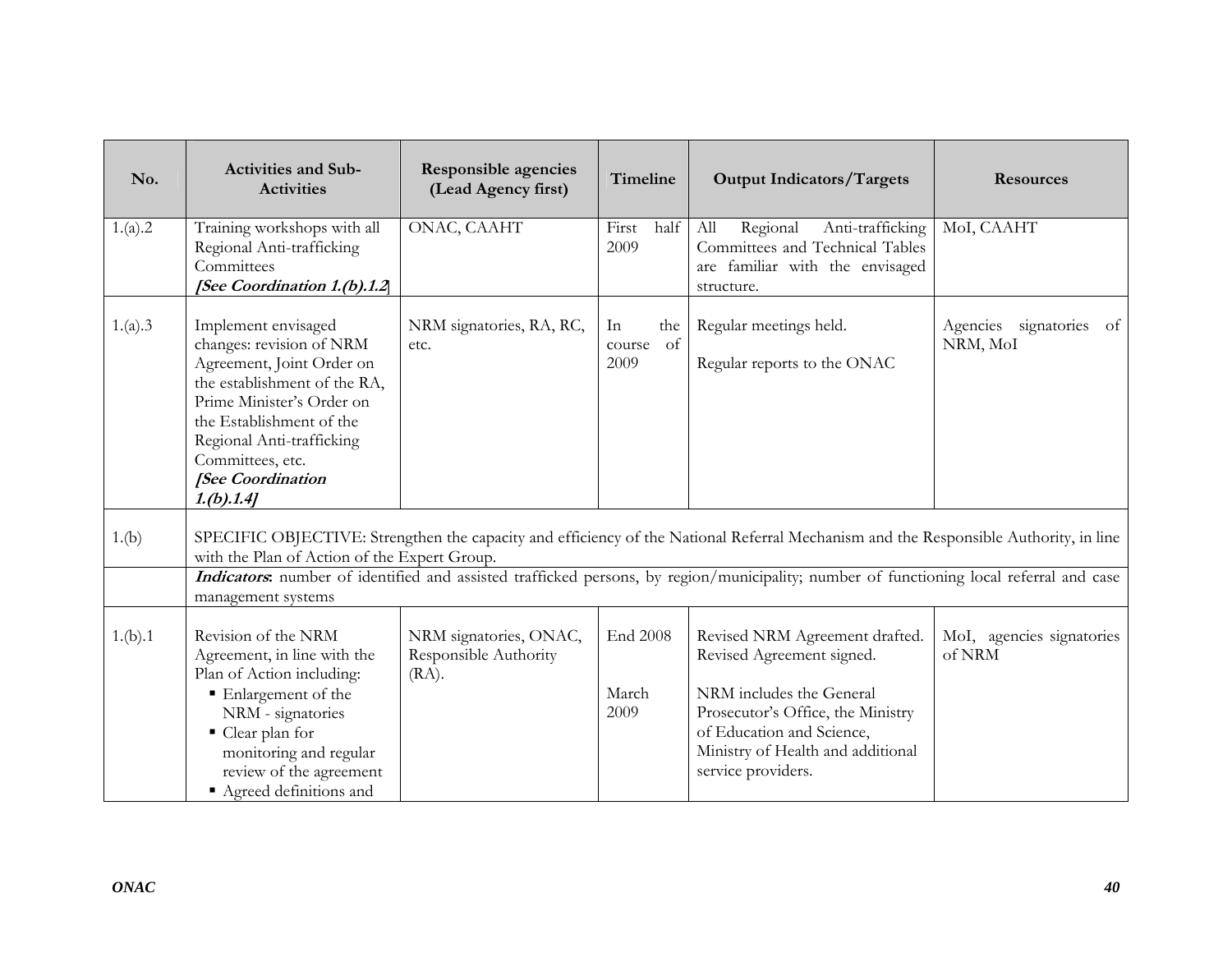| No.       | <b>Activities and Sub-</b><br><b>Activities</b>                                                                                                                                                                                                                         | <b>Responsible agencies</b><br>(Lead Agency first)          | Timeline | <b>Output Indicators/Targets</b>                                                                                                                                                                   | <b>Resources</b>                    |
|-----------|-------------------------------------------------------------------------------------------------------------------------------------------------------------------------------------------------------------------------------------------------------------------------|-------------------------------------------------------------|----------|----------------------------------------------------------------------------------------------------------------------------------------------------------------------------------------------------|-------------------------------------|
|           | identification criteria                                                                                                                                                                                                                                                 |                                                             |          |                                                                                                                                                                                                    |                                     |
| 1.(b).1.1 | <b>Activate NRM Working</b><br>Groups at national, regional<br>and local levels, to develop<br>specific TORs for each, plans<br>of action &<br>monitoring/evaluation plans                                                                                              | NRM signatories, ONAC,<br>Responsible Authority<br>$(RA)$ . | Mid 2009 | NRM groups activated, regular<br>meetings held<br><b>Existence of TORs</b><br>Existence of plans of action<br>Existence<br><sub>of</sub><br>monitoring/<br>evaluation plans<br>Minutes of meetings | MoI, agencies signatories<br>of NRM |
| 1.(b).1.2 | Elaborate national plan for<br>monitoring of the<br>implementation of the<br>agreement as well as the<br>regular evaluation and review                                                                                                                                  | NRM working Group, RA,<br><b>ONAC</b>                       | Mid 2009 | Existence of national Monitoring<br>Plan                                                                                                                                                           | MoI, agencies signatories<br>of NRM |
| 1.(b).2   | Strengthen capacity of<br>Responsible Authority (RA)<br>to fulfill its responsibilities,<br>including monitoring the<br>implementation of the<br>National Referral Mechanism<br>and case<br>management/tracking and<br>monitoring system (incl. the<br>victim database) | ${\rm RA}$<br>ONAC,<br>(Line<br>Ministries & ASP)           | End 2008 | Number of cases handled through<br>and according to NRM standards<br>and procedures.                                                                                                               | MoI, agencies signatories<br>of NRM |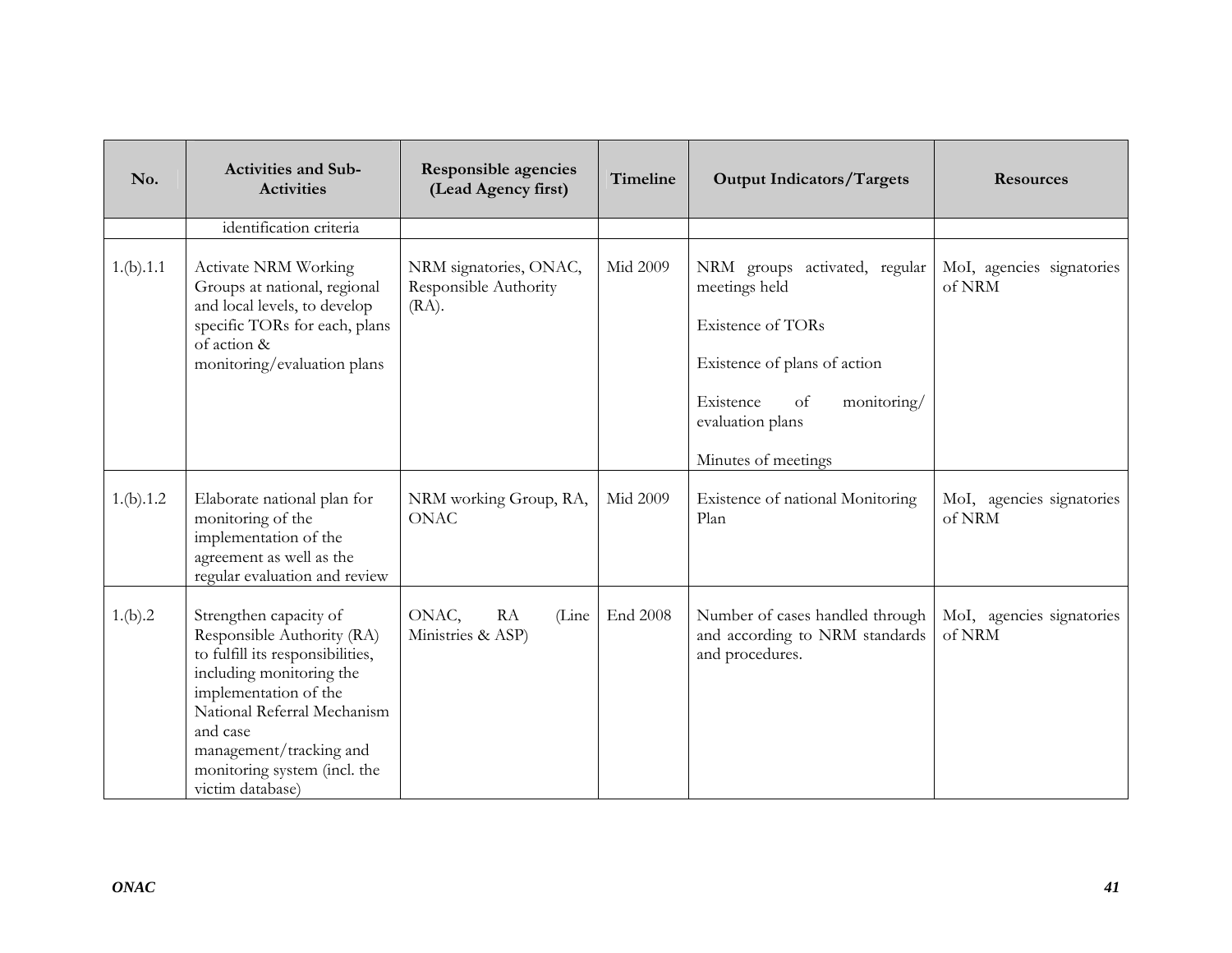| No.       | <b>Activities and Sub-</b><br><b>Activities</b>                                                                                                                                                                                                                                                                                      | <b>Responsible agencies</b><br>(Lead Agency first)                                                                                                                                                                  | Timeline         | <b>Output Indicators/Targets</b>                                                                                                                                                                                                                                                                                                                                                                        | <b>Resources</b>                            |
|-----------|--------------------------------------------------------------------------------------------------------------------------------------------------------------------------------------------------------------------------------------------------------------------------------------------------------------------------------------|---------------------------------------------------------------------------------------------------------------------------------------------------------------------------------------------------------------------|------------------|---------------------------------------------------------------------------------------------------------------------------------------------------------------------------------------------------------------------------------------------------------------------------------------------------------------------------------------------------------------------------------------------------------|---------------------------------------------|
|           | See Coordination 1.(b).3]                                                                                                                                                                                                                                                                                                            |                                                                                                                                                                                                                     |                  |                                                                                                                                                                                                                                                                                                                                                                                                         |                                             |
| 1.(b).2.1 | Set TORs in line with the<br>Plan of Action of the Expert<br>Group;<br>[See Coordination<br>1.(b).3.1]                                                                                                                                                                                                                               | ONAC, MOLSAEO, ASP,<br><b>MFA</b>                                                                                                                                                                                   | End 2008         | Existence of TORs.                                                                                                                                                                                                                                                                                                                                                                                      | MoI, MoLSAEO, MFA,<br>ASP                   |
| 1.(b).2.2 | Create a nucleus office of the<br>Responsible Authority, to be<br>transformed into a stand-<br>alone office (see further<br>under chapter Co-ordination)<br>[See Coordination<br>1.(b).3.2]                                                                                                                                          | <b>ONAC</b>                                                                                                                                                                                                         | End 2008<br>2010 | Existence of nucleus team of<br>three full-time staff of the<br>Responsible Authority, attached<br>to the ONAC<br>Existence of a stand-alone Office<br>of the Responsible Authority with<br>a staff of at least eight                                                                                                                                                                                   | MoI,                                        |
| 1.(b).3   | Develop standard operating<br>procedures (SOPs) for the<br>treatment of trafficked<br>persons, covering the entire<br>referral process, with<br>consideration to the different<br>categories and their specific<br>needs:<br>-internally trafficked persons<br>-minors<br>-victims of labour<br>exploitation (incl. male<br>victims) | Responsible<br>Authority,<br>RA,<br>ONAC,<br><b>NRM</b><br>Working Group and other<br>national and international<br>partners (including OSCE,<br>ICMPD, IOM, CAAHT,<br>ICITAP, USAID, EU, UN<br>organizations, etc) | End 2008         | Existence of SOPs for entire<br>referral process from initial<br>identification, assistance, victim<br>support and protection,<br>support/treatment of victims<br>during criminal proceedings and<br>compensation claims, return,<br>reintegration or social inclusion,<br>including the trans-national<br>referral of victims<br>SOPs address the specific needs<br>for internally trafficked persons, | MoI, agencies signatories<br>of NRM, donors |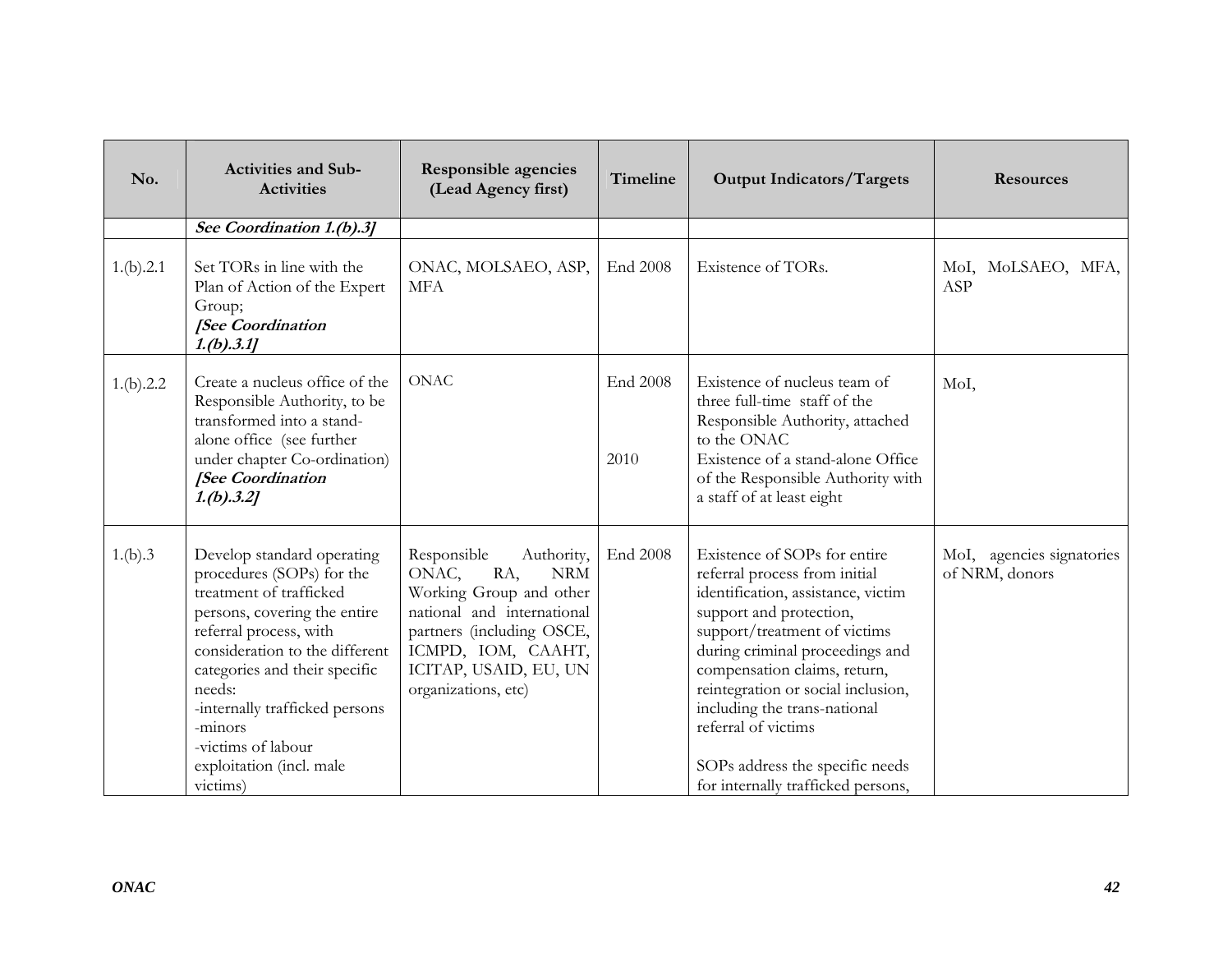| No.       | <b>Activities and Sub-</b><br><b>Activities</b>                                                                                                                                                                                                                                                                                                                                                                                                                                                           | <b>Responsible agencies</b><br>(Lead Agency first)                                                                                                                                                                  | Timeline   | <b>Output Indicators/Targets</b>                                                                                                    | <b>Resources</b>                                                         |
|-----------|-----------------------------------------------------------------------------------------------------------------------------------------------------------------------------------------------------------------------------------------------------------------------------------------------------------------------------------------------------------------------------------------------------------------------------------------------------------------------------------------------------------|---------------------------------------------------------------------------------------------------------------------------------------------------------------------------------------------------------------------|------------|-------------------------------------------------------------------------------------------------------------------------------------|--------------------------------------------------------------------------|
|           | -foreign victims<br>-returned Albanian victims                                                                                                                                                                                                                                                                                                                                                                                                                                                            |                                                                                                                                                                                                                     |            | minors, victims of labour<br>exploitation, foreign victims and<br>returned nationals                                                |                                                                          |
| 1.(b).3.1 | Develop quality standards<br>and templates for national<br>trans-national<br>and<br>case<br>specific<br>protocols,<br>case<br>of<br>needs,<br>assessment<br>and protection<br>assistance<br>plans, risk management plans<br>and re-integration plans                                                                                                                                                                                                                                                      | Responsible<br>Authority,<br>RA,<br>ONAC,<br><b>NRM</b><br>Working Group and other<br>national and international<br>partners (including OSCE,<br>ICMPD, IOM, CAAHT,<br>ICITAP, USAID, EU, UN<br>organizations, etc) | Early 2009 | Existence of quality standards and<br>templates                                                                                     | MoI, agencies signatories<br>of NRM, donors                              |
| 1.(b).4   | Standardize the definitions of<br>victims of trafficking<br>(potential victim, presumed<br>victim, victim of trafficking<br>and victim/witness) and at<br>risk / vulnerable individuals<br>as well as communities;<br>standardize criteria for the<br>determination of the status of<br>victims (potential, presumed<br>and identified), by updating<br>the existing NRM guidelines/<br>instructions (Annex 1) to<br>reflect current trends and all<br>forms of trafficking<br>[See Coordination 2.(a).1] | Responsible<br>Authority,<br>ONAC, NRM Working<br>Group, including National<br>Shelter Coalition, BKTF                                                                                                              | End 2008   | Existence of agreed definitions<br>Existence of agreed criteria for<br>determination of presumed<br>trafficked persons and victims. | MoI, agencies signatories<br>of NRM, National Shelter<br>Coalition, BKTF |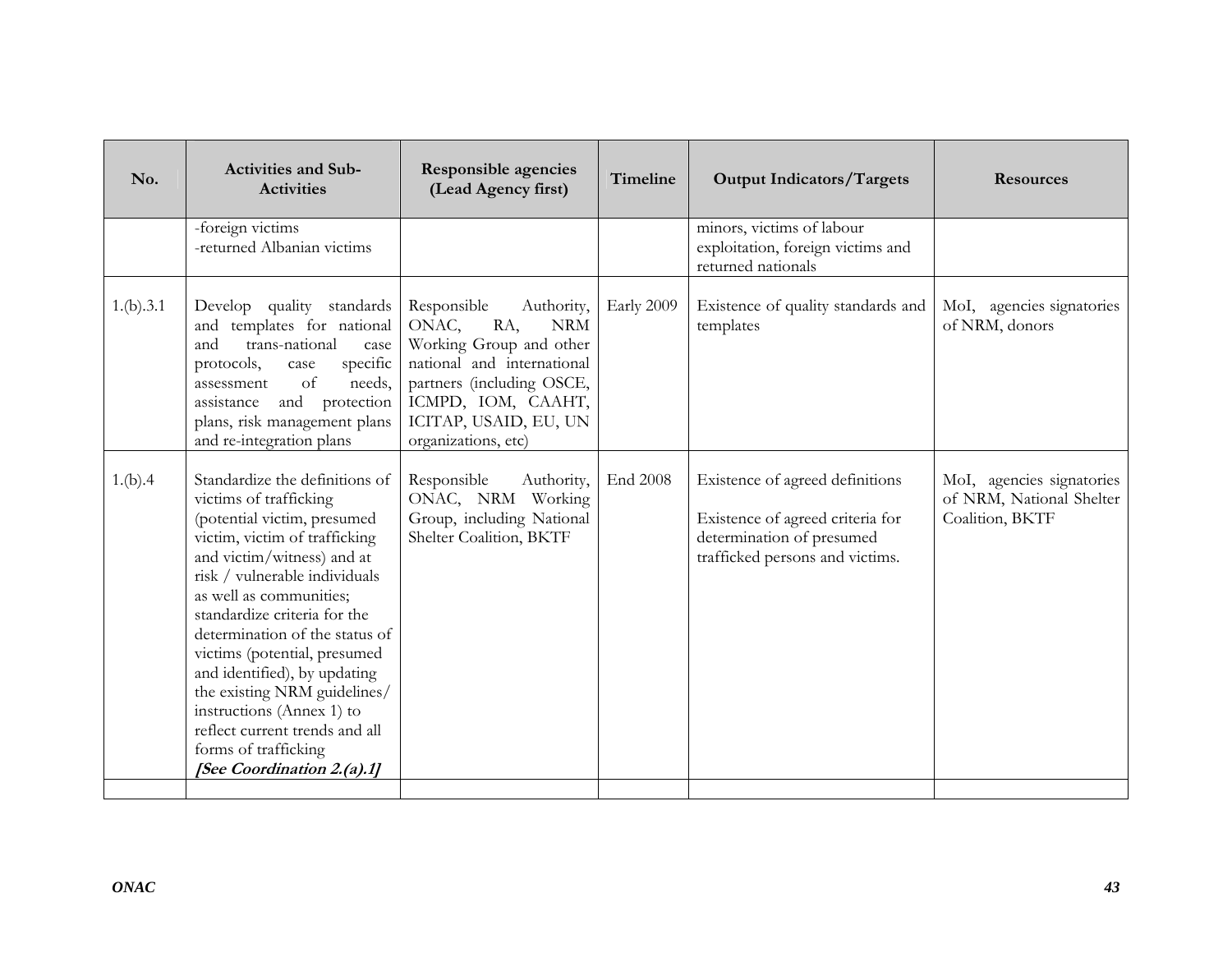| No.       | <b>Activities and Sub-</b><br><b>Activities</b>                                                                                                                                                                                                                                                                                                                                                                                                      | <b>Responsible agencies</b><br>(Lead Agency first)                                                                                                                                                    | Timeline                        | <b>Output Indicators/Targets</b>                                                                                                                                                                                                                                                                                                                                                                                                                                                                                              | <b>Resources</b>                        |
|-----------|------------------------------------------------------------------------------------------------------------------------------------------------------------------------------------------------------------------------------------------------------------------------------------------------------------------------------------------------------------------------------------------------------------------------------------------------------|-------------------------------------------------------------------------------------------------------------------------------------------------------------------------------------------------------|---------------------------------|-------------------------------------------------------------------------------------------------------------------------------------------------------------------------------------------------------------------------------------------------------------------------------------------------------------------------------------------------------------------------------------------------------------------------------------------------------------------------------------------------------------------------------|-----------------------------------------|
| 1.(b).5   | Establish Municipality/<br>Commune level case<br>management systems to<br>identify and assist vulnerable<br>individuals and trafficked<br>persons, and to identify<br>vulnerable<br>groups/communities by<br>mainstreaming anti-<br>trafficking case management<br>into ongoing/planned social<br>assistance and protection<br>units, based on the successful<br>models for child protection<br>(implemented by TdH,<br>UNICEF, WV and ILO-<br>IPEC) | Municipalities/Communes,<br>with<br>of<br>support<br>MOLSAEO, Ministry of<br>Education and Science and<br>Ministry<br>of<br>Health,<br>Regional Committees, RA,<br>ONAC and international<br>partners | Mid 2010<br>End<br>of  <br>2009 | Existence of inter-disciplinary<br>referral and coordination system<br>in<br>plan<br>all<br>municipalities/communes<br>Mapping of vulnerable groups<br>Target by the end of 2009, at<br>least the central municipalities in<br>the six major Regions (identified<br>priority regions according to risk<br>taking<br>assessment,<br>into<br>consideration also existence of<br>social assistance units/CPUs),<br>have referral and co-ordination<br>systems plans<br>By mid 2010, coverage of the<br>entire country is ensured | MOLSAEO,<br>MoES,<br>MoH, MoI, Donors   |
| 1.(b).5.1 | Creation of integrated Social<br>Assistance/Protection Units<br>dealing with child protection,<br>gender equality, domestic<br>violence as well as human<br>trafficking (add human<br>trafficking to the<br>existing/emerging Units;<br>comprising at least one focal<br>point and one or more social                                                                                                                                                | Local<br>government,<br>ONAC, MOLSAEO. with<br>partners (CAAHT, others)                                                                                                                               | Mid 2010                        | Existence of social assistance and<br>protection units with a clear<br>mandate and expertise on human<br>trafficking<br>in<br>all<br>municipalities/communes<br>Each Unit is staffed with two: at<br>least one focal point and one or<br>more social workers dealing with<br>human trafficking                                                                                                                                                                                                                                | MoI,<br><b>MOLSAEO</b><br>CAAHT, donors |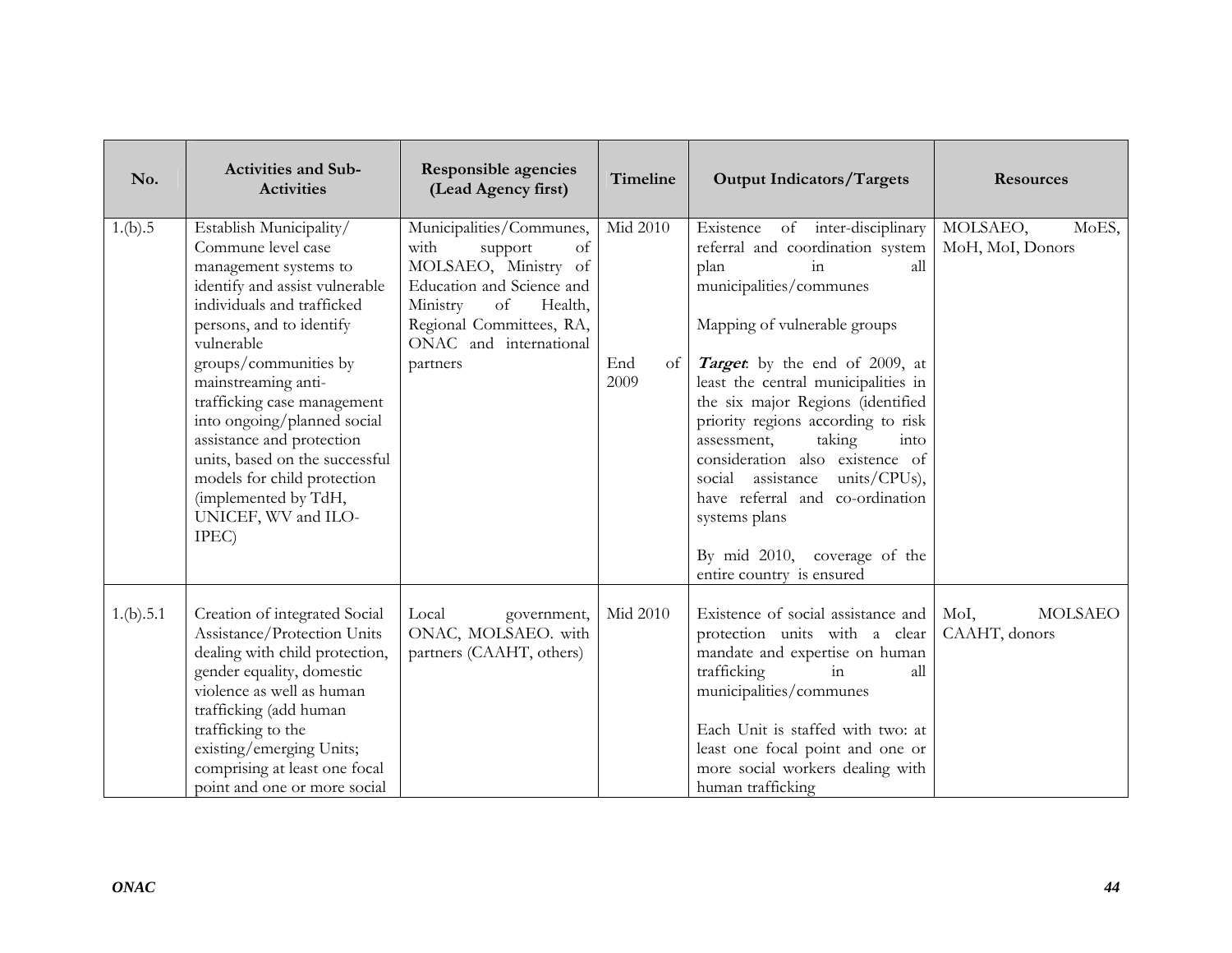| No.         | <b>Activities and Sub-</b><br><b>Activities</b>                                                                                                                                                                                                                                            | <b>Responsible agencies</b><br>(Lead Agency first)                                                                        | Timeline | <b>Output Indicators/Targets</b>                                                                                                                                               | <b>Resources</b>                                                         |
|-------------|--------------------------------------------------------------------------------------------------------------------------------------------------------------------------------------------------------------------------------------------------------------------------------------------|---------------------------------------------------------------------------------------------------------------------------|----------|--------------------------------------------------------------------------------------------------------------------------------------------------------------------------------|--------------------------------------------------------------------------|
|             | workers (depending on<br>needs)                                                                                                                                                                                                                                                            |                                                                                                                           |          |                                                                                                                                                                                |                                                                          |
| 1.(b).5.2   | Establish clear TORs,<br>establish local SOPs and train<br>all actors involved in the<br>referral system                                                                                                                                                                                   | Local government, ONAC<br>with partners (CAAHT,<br>others)                                                                | Mid 2010 | <b>Existence of TORs</b><br>Existence of local SOPs<br>All actors trained                                                                                                      | MoI, CAAHT, donors                                                       |
| 1.(b).5.2.1 | Clarify the role of the<br>municipal/communal referral<br>structures (Social Assistance<br>and Protection Units, local<br>referral mechanisms) as part<br>of overall NRM, establish<br>clear co-ordination, co-<br>operation and reporting<br>mechanisms to national and<br>regional level | <b>NRM</b><br>Working<br>RA,<br>Group, ONAC, RCAT,<br>with<br>NGOs<br>and<br>international<br>partners<br>(CAAHT, others) | End 2009 | Existence of clear TORs, SOPs<br>for co-operation, co-ordination<br>and reporting                                                                                              | MOI, agencies signatories<br>of NRM, National Shelter<br>Coalition, BKTF |
| 1.(b).5.3   | Ensure that job descriptions<br>for relevant actors stipule<br>their role in services to<br>victims of trafficking                                                                                                                                                                         | MOLSAEO,<br>Min<br>of<br>Education and Science &<br>Min of Health,<br>RA,<br>ONAC, NRM group                              | Mid 2010 | Inclusion<br>of<br>specific<br>anti-<br>trafficking responsibilities in the<br>job descriptions of relevant actors<br>(e.g. social workers, teachers,<br>health professionals) | MOLSAEO,<br>MoES,<br>agencies signatories<br>of<br>NRM, MoH              |
| 1.(b).5.4   | Train staff of responsible<br>institutions about the<br>standards of their Ministries                                                                                                                                                                                                      | MOLSAEO,<br>Min<br>of<br>Education & Min<br>of<br>Health, RA, ONAC, NRM                                                   | Mid 2010 | Trainings conducted by relevant<br>institutions for their staff                                                                                                                | MOLSAEO,<br>MoES,<br>MoH,<br>MoI,<br><b>NRM</b><br>signatories           |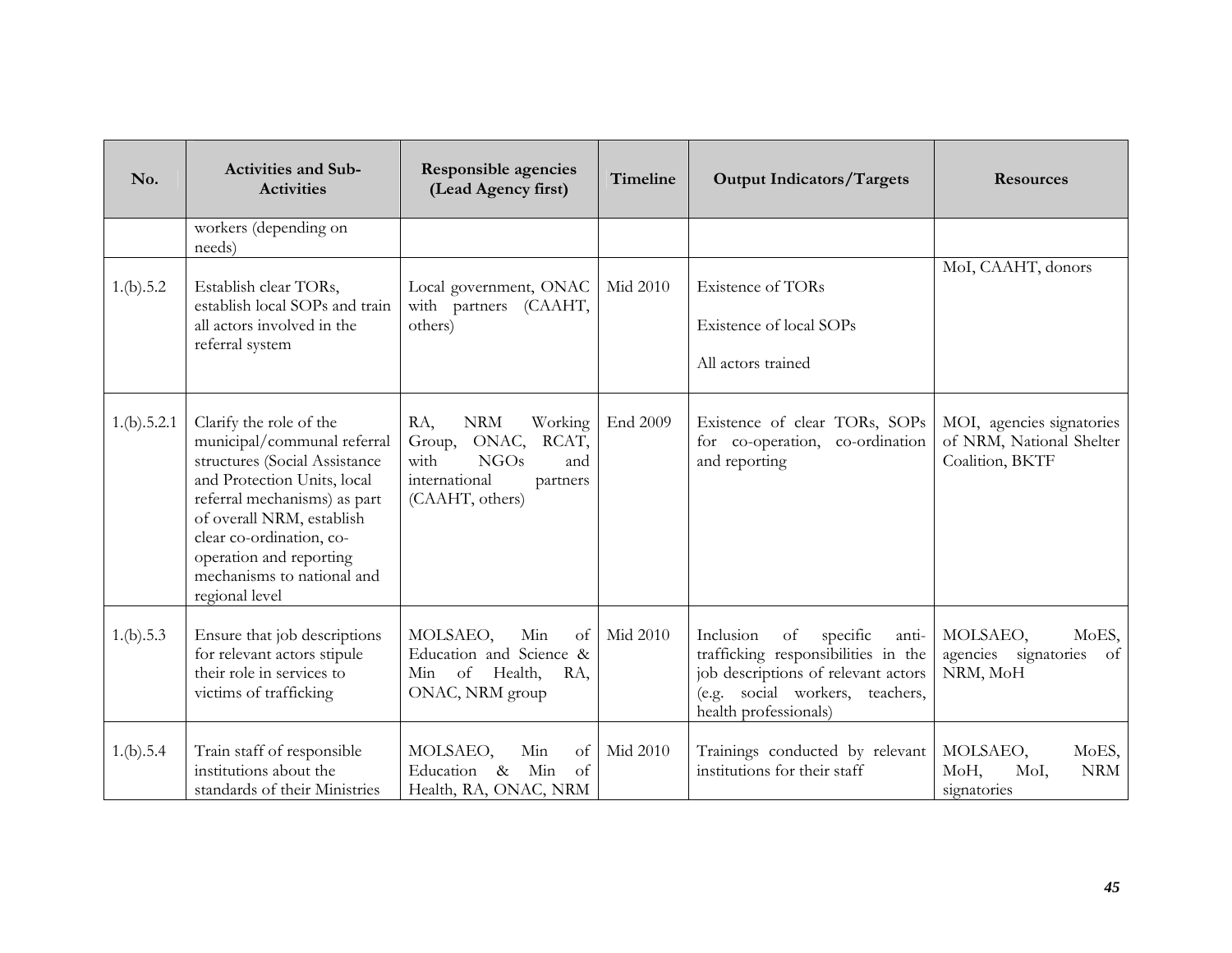| No.       | <b>Activities and Sub-</b><br><b>Activities</b>                                                                                                                                                                                                                                                                        | <b>Responsible agencies</b><br>(Lead Agency first)                                                        | Timeline   | <b>Output Indicators/Targets</b>                                                  | <b>Resources</b>                  |
|-----------|------------------------------------------------------------------------------------------------------------------------------------------------------------------------------------------------------------------------------------------------------------------------------------------------------------------------|-----------------------------------------------------------------------------------------------------------|------------|-----------------------------------------------------------------------------------|-----------------------------------|
|           | and their responsibilities to<br>assist trafficked and<br>vulnerable individuals.                                                                                                                                                                                                                                      | group                                                                                                     |            |                                                                                   |                                   |
| 1.(b).6   | Introduce a recording and<br>reporting system to track and<br>consolidate case-based<br>information acquired through<br>the municipality/commune<br>case management systems<br>and train all concerned<br>actors:                                                                                                      | Responsible<br>Authority,<br>ONAC,<br>NRM working<br>selected<br>local<br>group,<br>referral groups, NGOs | 2009       | Availability of case<br>management/tracking/monitoring<br>system                  | MoI, MFA, MOLSAEO,<br>MoJ, donors |
| 1.(b).6.1 | Operationalise and maintain<br>database on trafficked<br>persons for recording,<br>tracking cases and reporting<br>at the Responsible<br>Authority/ONAC; ensure<br>one full-time staff and<br>technical support.<br>Provide for necessary staff,<br>IT hard- and software, as<br>well as technical software<br>support | Responsible<br>Authority,<br><b>ONAC</b>                                                                  | End 2008   | Victim Database operational<br>Statistical Data exists.<br>Resources are in place | MoI, MFA, MOLSAEO,<br>ASP, donors |
| 1.(b).6.2 | Institutionalize regular<br>reporting by all actors to the<br>RA/ONAC according to                                                                                                                                                                                                                                     | Responsible<br>Authority,<br><b>ONAC</b>                                                                  | Early 2009 | Existence of Reporting format<br>and modalities.                                  | MoI, MFA, MOLSAEO,<br>ASP, donors |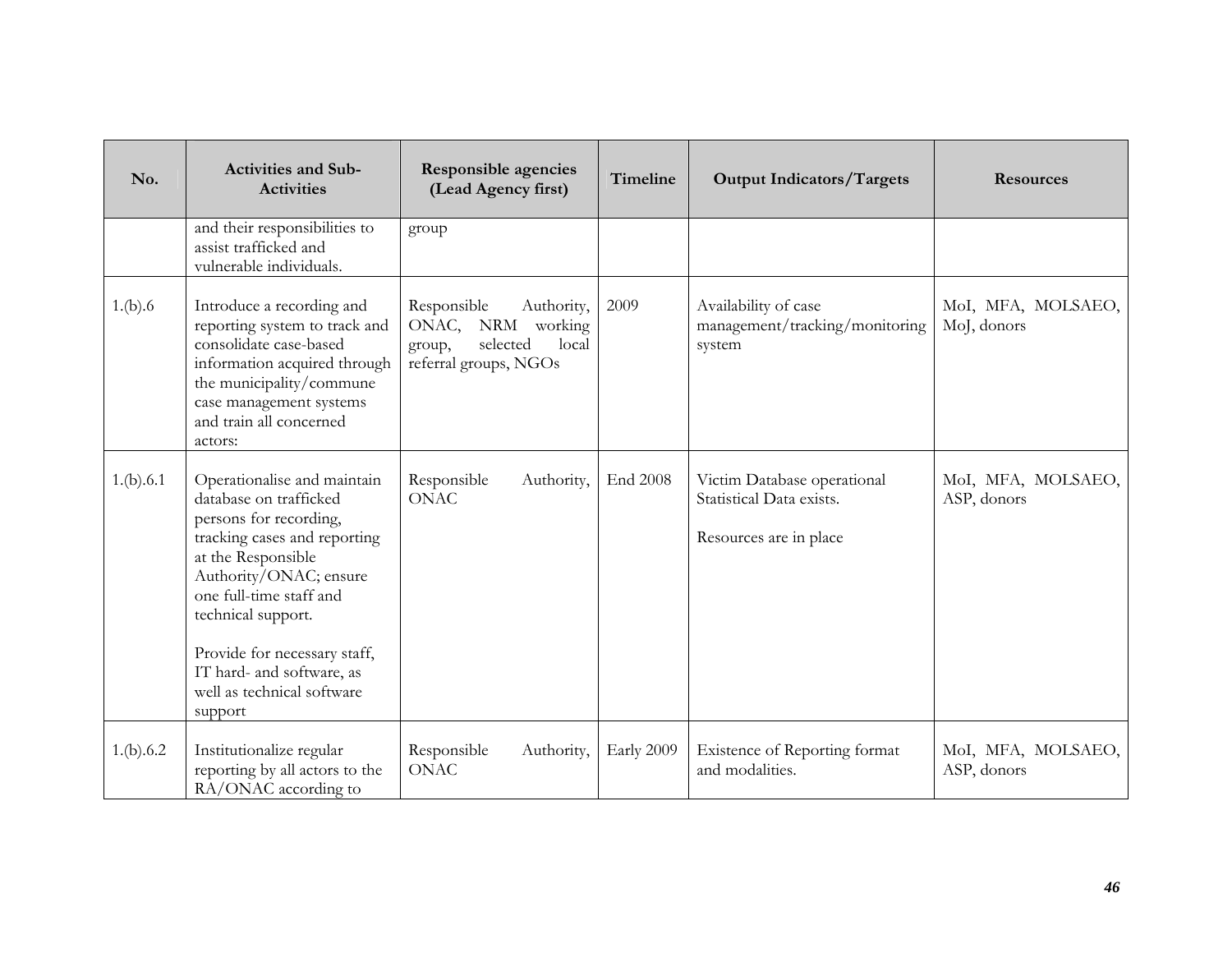| No.       | <b>Activities and Sub-</b><br><b>Activities</b>                                                                                                                                                                           | <b>Responsible agencies</b><br>(Lead Agency first)                                                                                         | Timeline             | <b>Output Indicators/Targets</b>                                                                                                               | <b>Resources</b>             |
|-----------|---------------------------------------------------------------------------------------------------------------------------------------------------------------------------------------------------------------------------|--------------------------------------------------------------------------------------------------------------------------------------------|----------------------|------------------------------------------------------------------------------------------------------------------------------------------------|------------------------------|
|           | agreed definitions and<br>reporting formats;<br>[See Coordination<br>2.(a).1.3]                                                                                                                                           |                                                                                                                                            |                      | Continuous reporting of all NRM<br>partners and Regional/Local<br>Bodies to RA                                                                 |                              |
|           |                                                                                                                                                                                                                           |                                                                                                                                            |                      | Regular/quarterly reports issued<br>by RA and ONAC.                                                                                            |                              |
| 1.(b).6.3 | Ensure full operation of the<br>TIMS (Total Information<br>Management System) as the<br>general operating system of<br>the victim database.                                                                               | MOI, ASP, ICITAP                                                                                                                           | Ongoing              | Victim Database is online and<br>real-time access is available to<br>anti-trafficking sector in ASP,<br>MoFA, MoLSAEO, ONAC, RA.               | ASP                          |
| 2.        | referral to assistance services, including safeguarding their legal stay for recovery and reflection                                                                                                                      |                                                                                                                                            |                      | STRATEGIC AIM: Ensure the identification of all trafficked persons and for all forms of exploitation and their immediate                       |                              |
|           | for labour exploitation purposes, as well as child trafficking in particular;                                                                                                                                             |                                                                                                                                            |                      | Target/Indicators: increase the number of identifications overall, and the identification of internally trafficked persons, persons trafficked |                              |
| 2.(a)     | SPECIFIC OBJECTIVE: Improve the standards and procedures for identifications                                                                                                                                              |                                                                                                                                            |                      |                                                                                                                                                |                              |
|           |                                                                                                                                                                                                                           |                                                                                                                                            |                      | Indicator: Number of identifications handled through and according to NRM standards and procedures.                                            |                              |
| 2.(a).1   | Adopt national standard<br>operating procedures (SOPs)<br>for the entire process of<br>identification of victims of all<br>types of human trafficking<br>and for identification in-land<br>and at the borders (as part of | Responsible Authority and<br>ONAC in cooperation<br><b>NRM</b><br>with<br>members<br>(MOI/ASP, MOLSAEO,<br>MFA, GPO, IOM, NGO<br>partners) | Beginning<br>of 2009 | SOPs in place and adopted by<br>NRM signatories                                                                                                | ASP, MOLSAEO, MFA,<br>donors |
|           | NRM), from the initial<br>identification and referral of                                                                                                                                                                  |                                                                                                                                            |                      |                                                                                                                                                |                              |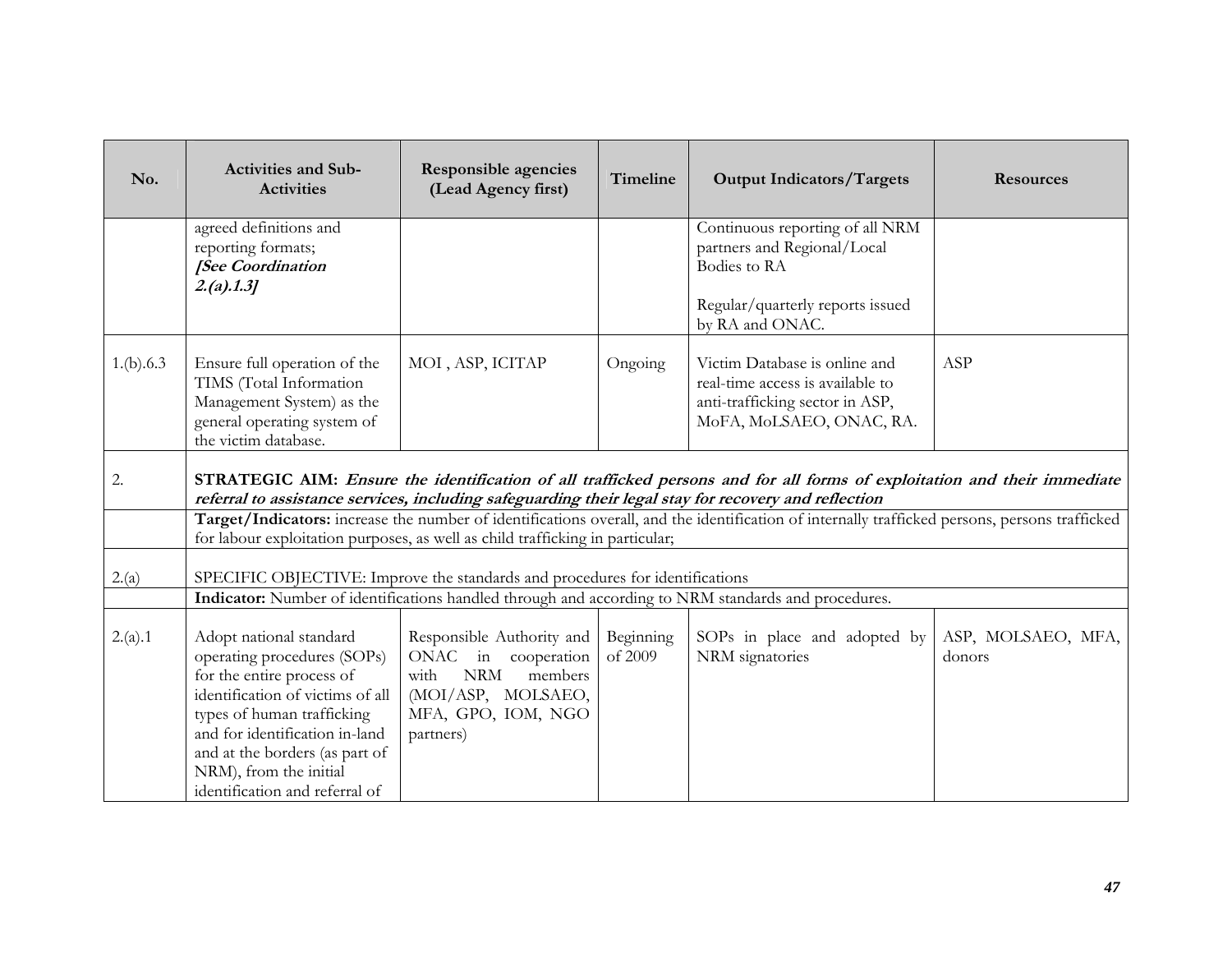| No.       | <b>Activities and Sub-</b><br><b>Activities</b>                                                                                                                                                                                                                                                               | <b>Responsible agencies</b><br>(Lead Agency first)                                                                                                                                | Timeline              | <b>Output Indicators/Targets</b>                                                                                                                                                                                                                                                                                                          | <b>Resources</b>                     |
|-----------|---------------------------------------------------------------------------------------------------------------------------------------------------------------------------------------------------------------------------------------------------------------------------------------------------------------|-----------------------------------------------------------------------------------------------------------------------------------------------------------------------------------|-----------------------|-------------------------------------------------------------------------------------------------------------------------------------------------------------------------------------------------------------------------------------------------------------------------------------------------------------------------------------------|--------------------------------------|
|           | the presumed victims to the<br>subsequent identification<br>interview to determine the<br>formal victim status, after a<br>recovery/reflection period.                                                                                                                                                        |                                                                                                                                                                                   |                       |                                                                                                                                                                                                                                                                                                                                           |                                      |
| 2.(b)     | SPECIFIC OBJECTIVE: Improve identification of internal trafficking cases<br>Indicators: number of victims of internal trafficking identified                                                                                                                                                                  |                                                                                                                                                                                   |                       |                                                                                                                                                                                                                                                                                                                                           |                                      |
| 2.(b).1   | Local multidisciplinary<br>referral groups to develop<br>local SOPs and checklists for<br>identification for each<br>municipality/commune and<br>to involve all relevant actors<br>for the identification of at<br>risk groups and internally<br>trafficked persons (especially<br>also labour exploitation). | Municipality/Commune:<br>Assistance<br>Social<br>and<br>Protection Office<br>Focal<br>with<br>Point<br>Local<br>multidisciplinary<br>referral<br>ONAC,<br>RA,<br>groups,<br>RC/TT | 2010<br>2009          | Existence of multidisciplinary<br>groups in each<br>municipality/commune for the<br>identification and referral of<br>trafficked persons based on<br>situation assessment.<br><b>Target</b> : By the end of 2009,<br>existence of identification groups<br>at least in the most affected<br>municipalities/communes, as per<br>assessment | Municipality/Commune:<br>MoI, donors |
| 2.(b).1.1 | Train the multidisciplinary<br>groups at<br>municipal/commune level on<br>identification.                                                                                                                                                                                                                     | RA, ONAC assisted by<br>national and<br>international<br>partners                                                                                                                 | First<br>half<br>2009 | Number of participants that<br>successfully completed the<br>trainings<br>Per cent of relevant actors that are<br>familiar with the standards and<br>SOPs on identification                                                                                                                                                               | MoI, donors                          |
| 2.(c)     | SPECIFIC OBJECTIVE: Improve the identification at the border crossing points                                                                                                                                                                                                                                  |                                                                                                                                                                                   |                       |                                                                                                                                                                                                                                                                                                                                           |                                      |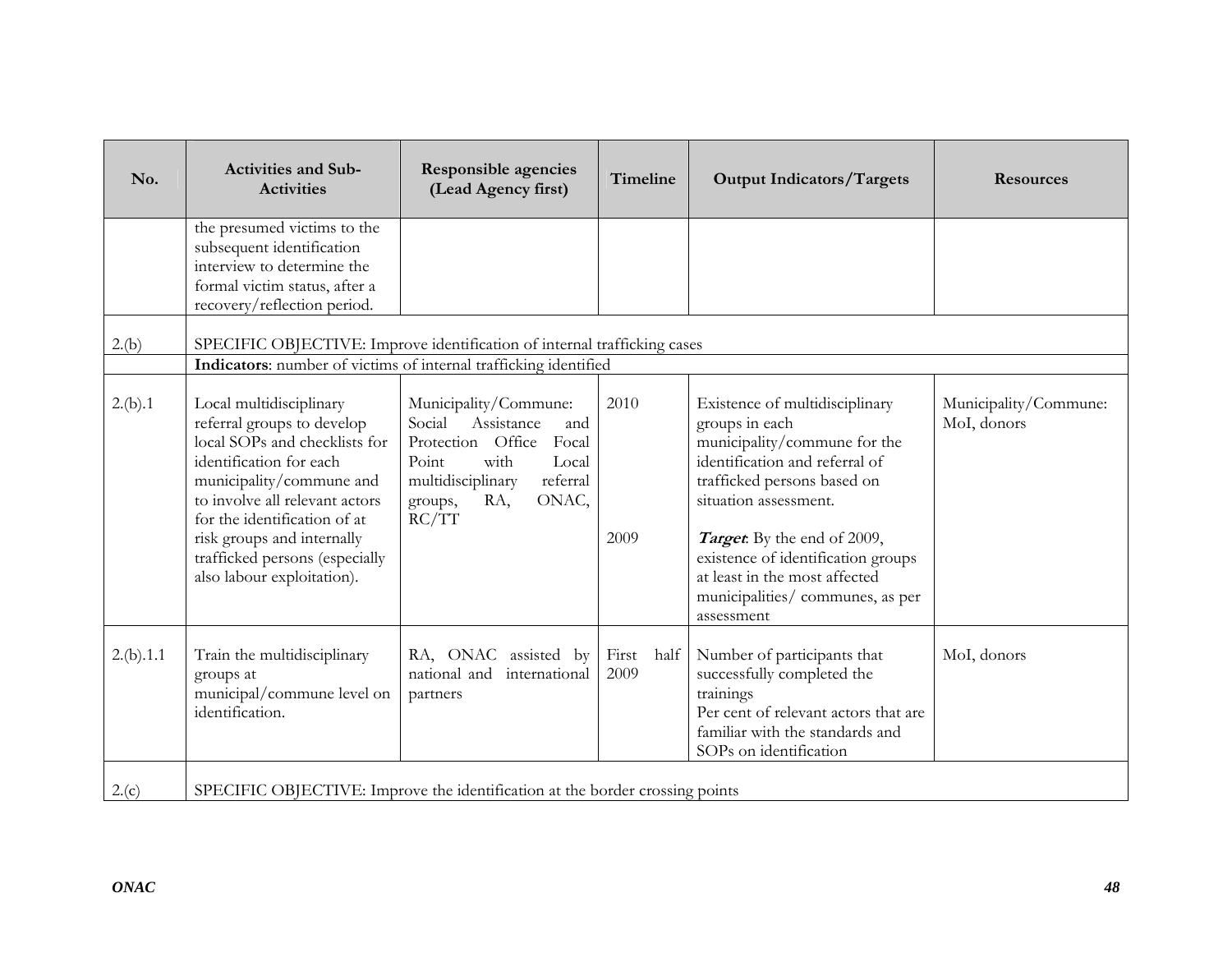| No.     | <b>Activities and Sub-</b><br><b>Activities</b>                                                                                                                                                                                                                                                                                                                                                                                               | <b>Responsible agencies</b><br>(Lead Agency first)                      | Timeline                          | <b>Output Indicators/Targets</b>                                                                                                                                                                                                                                                                                                                                                                                                                                                                | <b>Resources</b>                                                           |
|---------|-----------------------------------------------------------------------------------------------------------------------------------------------------------------------------------------------------------------------------------------------------------------------------------------------------------------------------------------------------------------------------------------------------------------------------------------------|-------------------------------------------------------------------------|-----------------------------------|-------------------------------------------------------------------------------------------------------------------------------------------------------------------------------------------------------------------------------------------------------------------------------------------------------------------------------------------------------------------------------------------------------------------------------------------------------------------------------------------------|----------------------------------------------------------------------------|
|         | Indicators: number of victims of trafficking identified at the borders, by border crossing point                                                                                                                                                                                                                                                                                                                                              |                                                                         |                                   |                                                                                                                                                                                                                                                                                                                                                                                                                                                                                                 |                                                                            |
| 2.(c).1 | Develop local SOPs for each<br>Border Crossing Point for<br>the initial identification and<br>referral of trafficked persons<br>at the border (based on the<br>national model SOPs); as<br>well as interview checklists,<br>based on the agreed criteria<br>and checklists for<br>identification; and guidelines<br>for the initial referral<br>interview.                                                                                    | ASP/Border<br>and<br>Migration Police,<br>with<br>support of ONAC, RA   | First<br>half<br>2009             | Existence of local SOPs on the<br>initial identification at the border,<br>as well as determination criteria<br>and specific interview guidelines                                                                                                                                                                                                                                                                                                                                               | ASP,<br>ICITAP,<br>MoI,<br>donor partners                                  |
| 2.(c).2 | Ensure the permanent<br>presence of female specialist<br>anti-trafficking officer as well<br>as social worker (State Social<br>Service or NGO) for the<br>conducting the initial<br>identification interview of the<br>potential victims of<br>trafficking in the 10 most<br>affected border crossing<br>points (based on a risk<br>analysis)<br>and that they are able to be<br>reliably on stand-by for all<br>other Border Crossing Points | ASP,<br>Social<br>State<br>Services/NGO signatories<br>to NMR Agreement | First<br>half<br>2009<br>Mid 2008 | Border Control Personnel as well<br>as female anti-trafficking officers<br>and Social Workers are familiar<br>with SOPs and standards<br>Target: Permanent assignment<br>and presence of a female specialist<br>anti-trafficking officer as well as a<br>social worker/authorized NGO<br>for the conducting of the initial<br>identification and referral<br>interview in the 10 most affected<br>border crossing points (based on a<br>risk analysis);<br>Anti-trafficking police officers and | ASP,<br>MOLSAEO,<br>signatories<br>agencies<br><sub>of</sub><br><b>NRM</b> |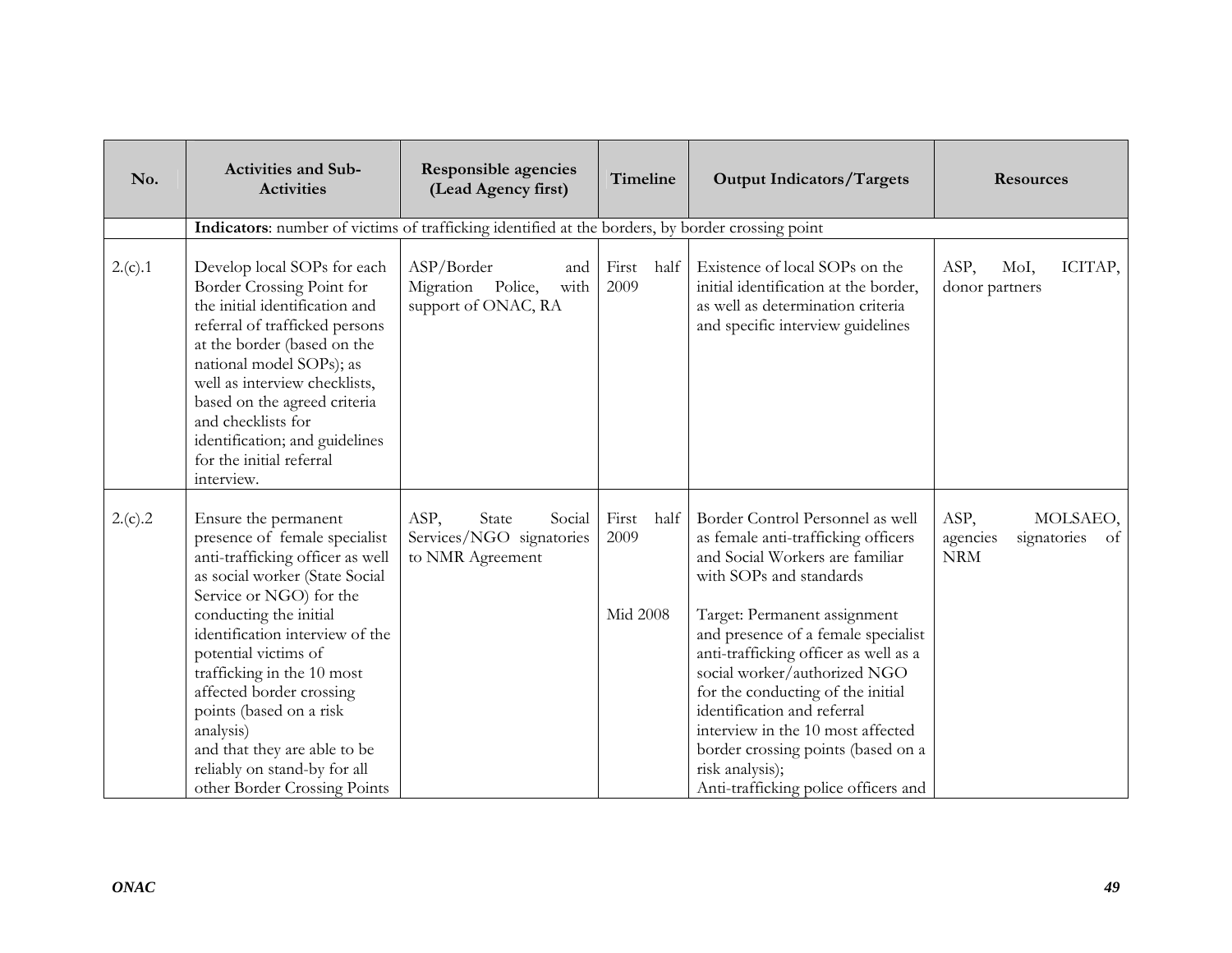| No.     | <b>Activities and Sub-</b><br><b>Activities</b>                                                                                                                                      | <b>Responsible agencies</b><br>(Lead Agency first)                           | <b>Timeline</b> | <b>Output Indicators/Targets</b>                                                                                                                                                            | <b>Resources</b>                             |
|---------|--------------------------------------------------------------------------------------------------------------------------------------------------------------------------------------|------------------------------------------------------------------------------|-----------------|---------------------------------------------------------------------------------------------------------------------------------------------------------------------------------------------|----------------------------------------------|
|         |                                                                                                                                                                                      |                                                                              |                 | social workers are on stand-by for<br>all other Border Crossing Points.                                                                                                                     |                                              |
|         |                                                                                                                                                                                      |                                                                              |                 | At least one female anti-<br>trafficking officer (with a<br>specialization in human<br>trafficking) assigned to each State<br>Police Regional Directorate (see<br>also chapter Prosecution) |                                              |
| 2.(c).3 | Provide first crisis<br>intervention care in the<br><b>Transit Reception Centers</b><br>near the Border Crossing<br>Points                                                           | ASP, IOM,                                                                    | End 2008        | First crisis intervention care<br>provided                                                                                                                                                  | ASP, IOM, other donors                       |
| 2.(d)   | SPECIFIC OBJECTIVE: Encourage the self-identification of trafficked persons                                                                                                          |                                                                              |                 |                                                                                                                                                                                             |                                              |
|         | Indicator. number of self-identifications                                                                                                                                            |                                                                              |                 |                                                                                                                                                                                             |                                              |
| 2.(d).1 | Continue the operation of<br>the national toll-free line and<br>cooperate with domestic<br>violence lines to include<br>awareness on human<br>trafficking and available<br>services. | MOLSAEO, MOI, and<br>MFA, in cooperation with<br>IOM and NGOs.               | Ongoing         | Number of calls in the national<br>anti-trafficking toll-free line and<br>domestic violence hotlines                                                                                        | <b>MOI</b>                                   |
| 2.(d).2 | Implement targeted<br>campaigns (based on<br>assessments) in the                                                                                                                     | Municipalities/communes,<br>Social Assistance and<br>Protection Units, NGOs, | Ongoing         | PR campaigns take place in<br>communities.                                                                                                                                                  | Municipalities/communes,<br>MOLSAEO, donors. |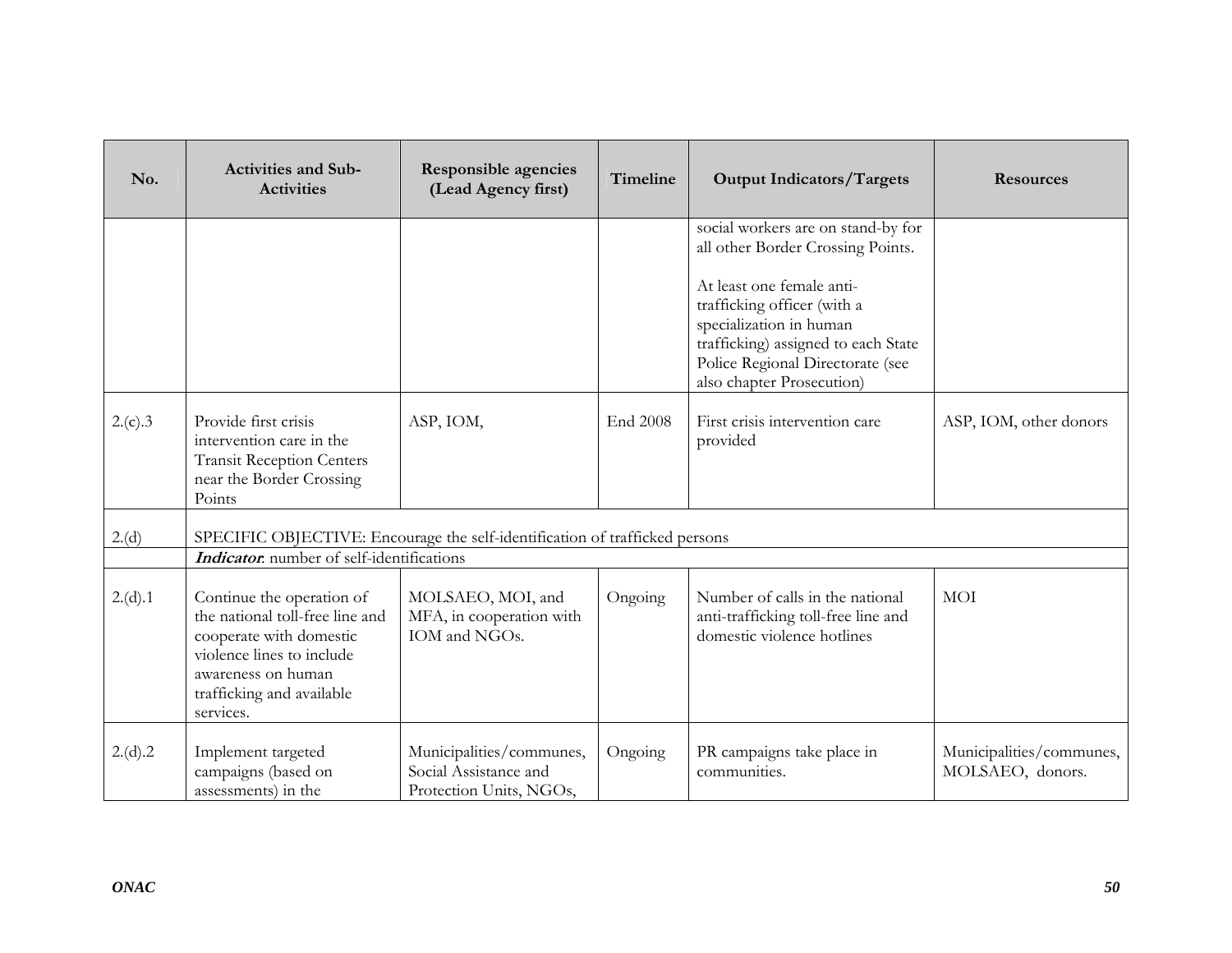| No.     | <b>Activities and Sub-</b><br><b>Activities</b>                                                                                                                                                          | <b>Responsible agencies</b><br>(Lead Agency first) | <b>Timeline</b> | <b>Output Indicators/Targets</b>                                                                                                                                                                                                                      | <b>Resources</b> |
|---------|----------------------------------------------------------------------------------------------------------------------------------------------------------------------------------------------------------|----------------------------------------------------|-----------------|-------------------------------------------------------------------------------------------------------------------------------------------------------------------------------------------------------------------------------------------------------|------------------|
|         | communities to increase the<br>awareness on human<br>trafficking, the services<br>available to trafficked<br>persons and how to access<br>them.                                                          | MOLSAEO, international<br>partners                 |                 |                                                                                                                                                                                                                                                       |                  |
| 2.(d).3 | Prepare information<br>materials on trafficking in<br>human beings and<br>disseminate in strategic<br>places (including community<br>centers, social assistance.<br>offices, police stations,<br>$etc$ ) | MOLSAEO, MoI, ASP,<br>NGOs, IOs.                   | Ongoing         | Existence of information<br>materials and their distribution in<br>relevant places.                                                                                                                                                                   | MoI, donors      |
| 2(e)    |                                                                                                                                                                                                          |                                                    |                 | SPECIFIC OBJECTIVE: Ensure the legal stay of all trafficked persons irrespective of their willingness to testify                                                                                                                                      |                  |
|         |                                                                                                                                                                                                          |                                                    |                 | Indicators. Number of trafficked persons who are granted a reflection period of at least 30 days, and number of trafficked persons who<br>are granted a temporary residence permit; in relation to the number of assisted foreign trafficked persons. |                  |
| 2(e).1  | Ensure the legal stay of<br>foreign trafficked persons<br>irrespective of their<br>willingness to cooperate with<br>the competent authorities, in<br>line with the Council of                            | ASP - Department of<br>Border and Migration, SSS   | 2008            | Revised Law on Foreigners<br>enacted and implemented.                                                                                                                                                                                                 | ASP, MoI, SSS    |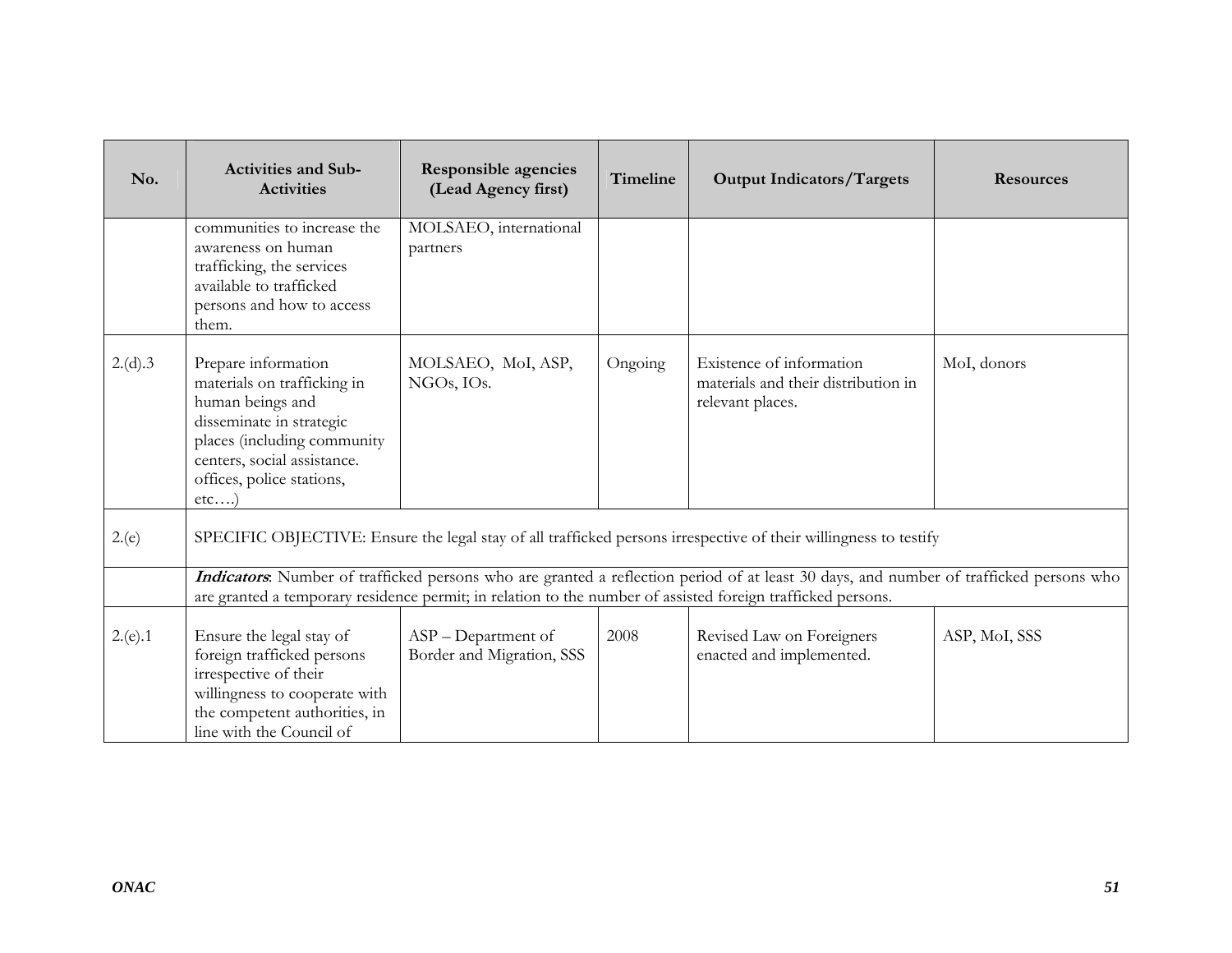| No.     | <b>Activities and Sub-</b><br><b>Activities</b>                                                                                                                                                                                                                                                                                                                                       | Responsible agencies<br>(Lead Agency first) | Timeline                    | <b>Output Indicators/Targets</b>                                                                                                                                                                                                                                                              | <b>Resources</b> |  |  |
|---------|---------------------------------------------------------------------------------------------------------------------------------------------------------------------------------------------------------------------------------------------------------------------------------------------------------------------------------------------------------------------------------------|---------------------------------------------|-----------------------------|-----------------------------------------------------------------------------------------------------------------------------------------------------------------------------------------------------------------------------------------------------------------------------------------------|------------------|--|--|
|         | Europe Convention on<br>Action against Trafficking in<br>Human Beings7                                                                                                                                                                                                                                                                                                                |                                             |                             |                                                                                                                                                                                                                                                                                               |                  |  |  |
| 2(e).2  | Develop instructions on the<br>granting of a reflection<br>period respectively temporary<br>residence permit, including<br>on a mandatory risk<br>assessment in case of return<br>prior to taking a decision on<br>the (termination of the)<br>residence permit.                                                                                                                      | ASP, ONAC,,<br>MoLSAEO.                     | First<br>quarter of<br>2009 | Instructions on granting of a<br>reflection period issued and actors<br>made familiar with them<br>Existence of SOPs for the<br>treatment of trafficked persons<br>including the granting of legal stay<br>to foreign victims                                                                 | ASP, MoLSAEO     |  |  |
| 3       | and social inclusion of trafficked persons.                                                                                                                                                                                                                                                                                                                                           |                                             |                             | STRATEGIC AIM: Ensure comprehensive social assistance and protection to all trafficked persons, according to individual<br>needs and regardless of their willingness to co-operate with the authorities in criminal prosecution, and foster re-habilitation                                   |                  |  |  |
|         |                                                                                                                                                                                                                                                                                                                                                                                       |                                             |                             | Target/Indicators: Number of trafficked persons not willing to co-operate with the authorities and to testify who are receiving social                                                                                                                                                        |                  |  |  |
| 3.(a)   | support and assistance; number of trafficked persons willing to testify who are receiving social support and assistance;<br>SPECIFIC OBJECTIVE: Sustain the provision of high quality services in residential and non-residential facilities/shelters to provide full<br>social, medical, psychological and legal assistance to and ensure physical safety to all trafficked persons: |                                             |                             |                                                                                                                                                                                                                                                                                               |                  |  |  |
|         |                                                                                                                                                                                                                                                                                                                                                                                       |                                             |                             | Indicators. Number of trafficked persons being assisted in residential care and in non-residential care; number of trafficked persons that<br>refuse assistance in residential care; contents of case records; perceived satisfaction with services according to trafficked persons surveyed; |                  |  |  |
| 3.(a).1 | Introduce SOPs for the                                                                                                                                                                                                                                                                                                                                                                | Responsible Authority and End 2008          |                             | SOPs in place and adopted by   MOI, ASP, MOLSAEO,                                                                                                                                                                                                                                             |                  |  |  |

<span id="page-51-0"></span><sup>&</sup>lt;sup>7</sup> The Council of Europe Convention on Action against Trafficking in Human Beings stipulates the granting of a reflection period of at least 30 days to all foreign trafficked persons (presumed to be trafficked) and granting a renewable residence permit following the reflection period to all identified trafficked persons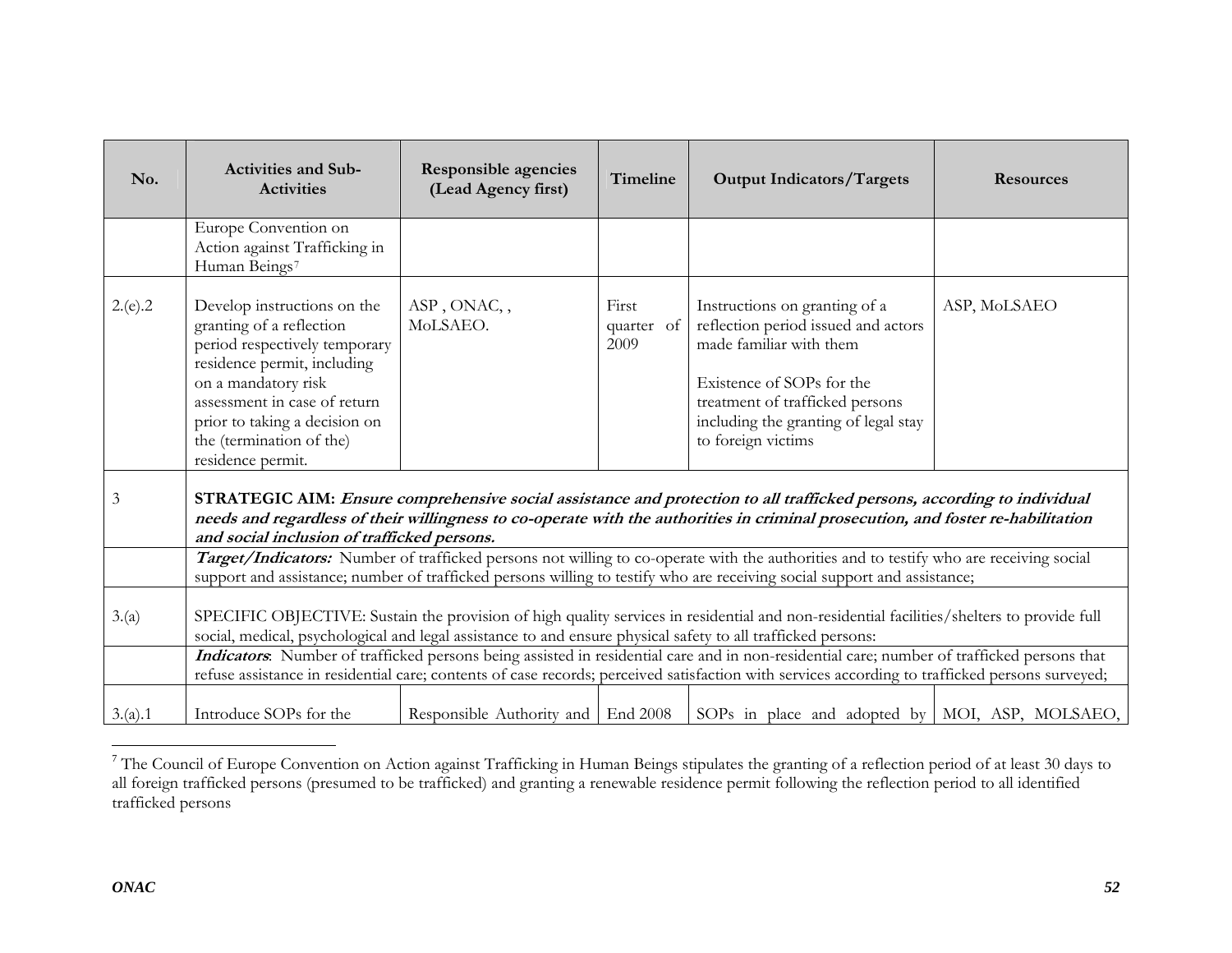| No.       | <b>Activities and Sub-</b><br><b>Activities</b>                                                                                                                                                              | <b>Responsible agencies</b><br>(Lead Agency first)                                                                  | Timeline                                        | <b>Output Indicators/Targets</b>                                                                                                                                                                                                                                                                                                                                                              | <b>Resources</b> |
|-----------|--------------------------------------------------------------------------------------------------------------------------------------------------------------------------------------------------------------|---------------------------------------------------------------------------------------------------------------------|-------------------------------------------------|-----------------------------------------------------------------------------------------------------------------------------------------------------------------------------------------------------------------------------------------------------------------------------------------------------------------------------------------------------------------------------------------------|------------------|
|           | provision of individualized<br>assistance, support and<br>protection to trafficked<br>persons, including<br>information to trafficked<br>persons about their rights)<br>(as part of the NRM)                 | ONAC<br>in<br>cooperation<br><b>NRM</b><br>with<br>members<br>(MOI/ASP, MOLSAEO,<br>MFA, GPO, IOM, NGO<br>partners) |                                                 | NRM signatories<br>Existence<br>of<br>templates<br>for<br>individual<br>needs<br>assessments,<br>assistance and protection plans,<br>reintegration plans.                                                                                                                                                                                                                                     | MFA, donors      |
| 3.(a).2   | Ensure the provision of high<br>quality services through<br>standard setting, monitoring<br>their implementation and<br>their regular review; as well<br>as accrediting and monitoring<br>services providers | MOLSAEO, with RA,<br>ONAC and NRM working<br>group.                                                                 | 2008<br>End 2008<br>Mid 2009<br>2009<br>Ongoing | Target standards for residential<br>care are fully implemented<br>Existence of MOLASEO<br>monitoring plan<br>Existence of monitoring reports<br>Existence of standards for non-<br>residential care and for care for<br>victims of internal trafficking and<br>of labour exploitation and<br>monitor their implementation.<br>Continued Accreditation and<br>monitoring of service providers. | <b>MOLSAEO</b>   |
| 3.(a).2.1 | Introduce the regular revision<br>of standards and models of<br>assistance (with the<br>involvement of victims)                                                                                              | MOLSAEO, RA, ONAC,<br>NRM group                                                                                     | Mid 2009<br>Mid 2010                            | Working Group on revision of<br>standards is operational<br>Existence of revised standards                                                                                                                                                                                                                                                                                                    | <b>MOLSAEO</b>   |
| 3.(a).3   | Continue the operation of                                                                                                                                                                                    | <b>MOLSAEO</b>                                                                                                      | End 2008                                        | Lower security level introduced.                                                                                                                                                                                                                                                                                                                                                              | <b>MOLSAEO</b>   |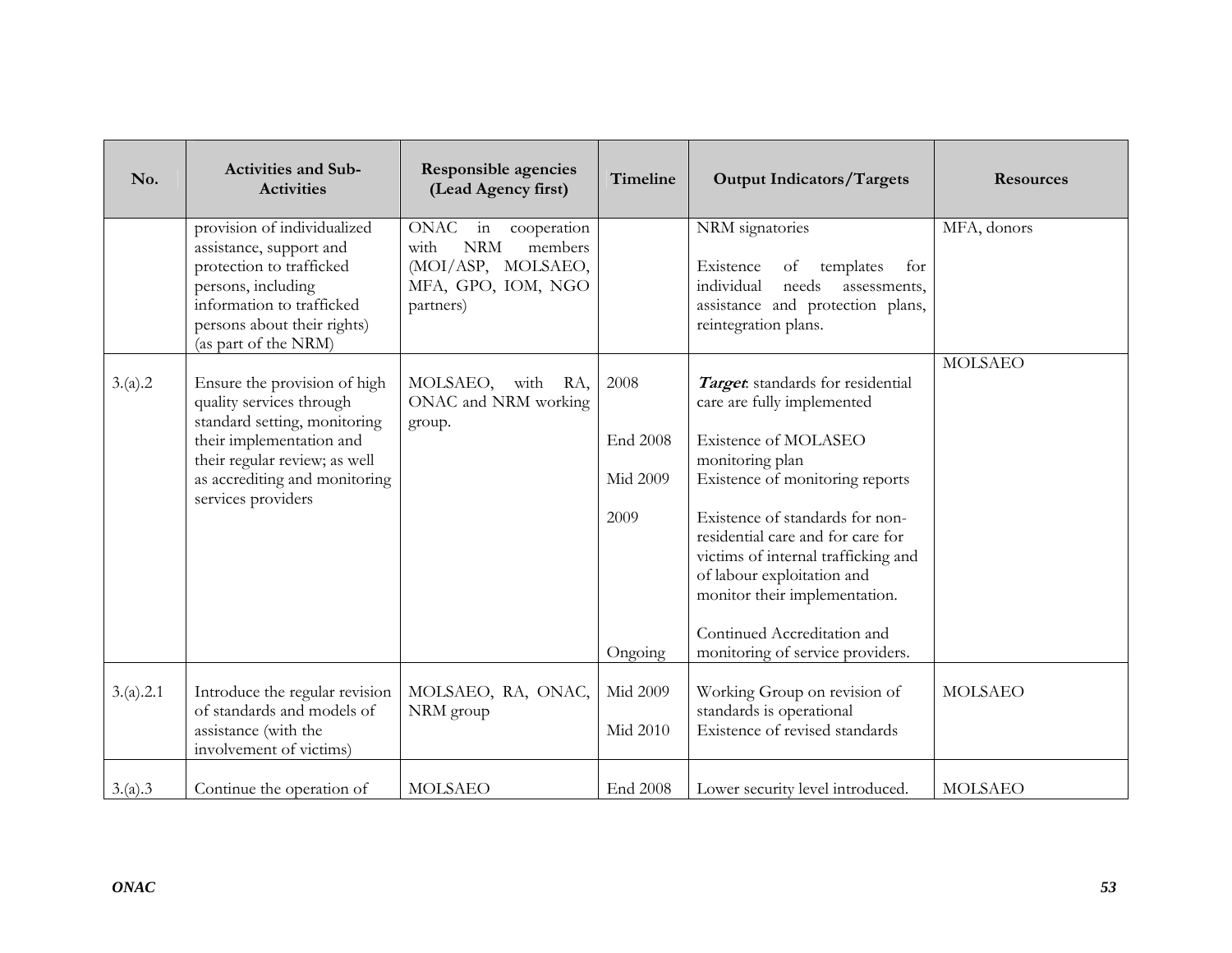| No.     | <b>Activities and Sub-</b><br><b>Activities</b>                                                                                                                                                                                                                                                               | <b>Responsible agencies</b><br>(Lead Agency first) | Timeline       | <b>Output Indicators/Targets</b>                                                                                                                                                | <b>Resources</b>                                |
|---------|---------------------------------------------------------------------------------------------------------------------------------------------------------------------------------------------------------------------------------------------------------------------------------------------------------------|----------------------------------------------------|----------------|---------------------------------------------------------------------------------------------------------------------------------------------------------------------------------|-------------------------------------------------|
|         | the National Reception<br>Center for Victims of<br>Human Trafficking<br>(NRCVT, with two levels of<br>security and qualified multi-<br>disciplinary staff.                                                                                                                                                    |                                                    | Spring<br>2009 | plan for continued<br>Funding<br>operation of the NRC according<br>high<br>quality<br>standards<br>to<br>developed and finances secured.                                        |                                                 |
| 3.(a).4 | Maintain the existing non-<br>governmental shelters<br>("Psycho - Social Center<br>"VATRA" Vlora, Të<br>Ndryshëm dhe të Barabartë-<br>Tiranë, Tjetër Vizion-<br>Elbasan, Jetë dhe Shpresë-<br>Gjirokastër) to provide full<br>social, medical, psychological<br>and legal assistance to<br>trafficked persons | MOLSAEO, Shelters                                  | Ongoing        | Funding<br>for continued<br>plan<br>of<br>the<br>operation<br>shelters<br>high<br>according<br>quality<br>$\rm{to}$<br>standards developed and finances<br>secured.             | MOLSAEO, donors                                 |
| 3.(a).5 | Establish facilities for re-<br>integration, especially day-<br>care centers/facilities for<br>children, based on regular<br>needs assessment.                                                                                                                                                                | MOLSAEO,<br>Local<br>Government, IOs               | 2009<br>2010   | Existence of needs assessment as<br>of<br>regional<br>part<br>situation<br>assessment<br>First assessments available<br>Regular assessments<br>thereafter<br>institutionalized. | MOLSAEO,<br>Municipalities,<br>Communes, donors |
|         |                                                                                                                                                                                                                                                                                                               |                                                    |                |                                                                                                                                                                                 |                                                 |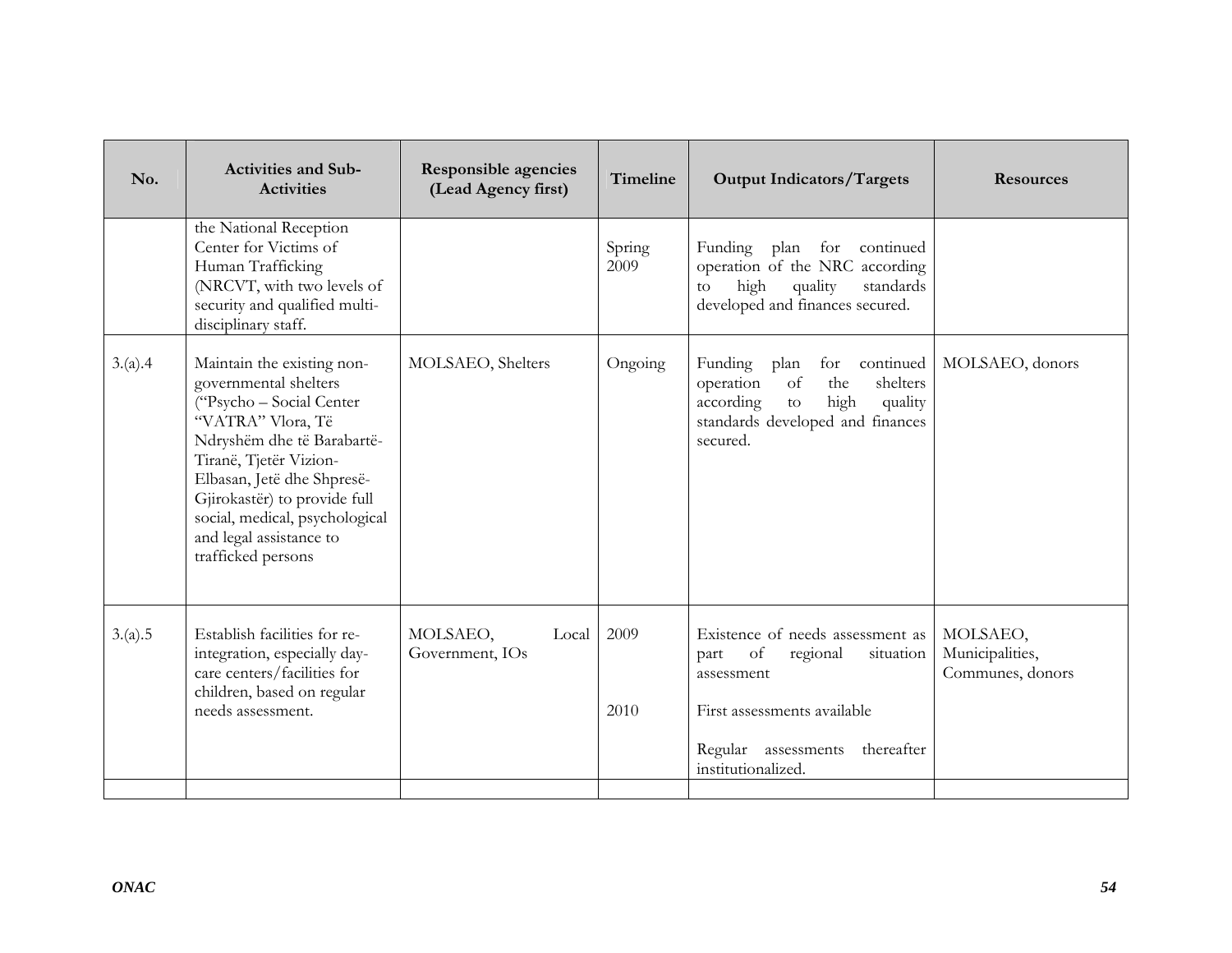| No.     | <b>Activities and Sub-</b><br><b>Activities</b>                                                                                                                                                                                                                                                                                                                                                                                                                                                                                                                                                                                                                                                                                                      | <b>Responsible agencies</b><br>(Lead Agency first)                                                                                              | Timeline       | <b>Output Indicators/Targets</b>                                                                                                                                                                    | <b>Resources</b>                |  |
|---------|------------------------------------------------------------------------------------------------------------------------------------------------------------------------------------------------------------------------------------------------------------------------------------------------------------------------------------------------------------------------------------------------------------------------------------------------------------------------------------------------------------------------------------------------------------------------------------------------------------------------------------------------------------------------------------------------------------------------------------------------------|-------------------------------------------------------------------------------------------------------------------------------------------------|----------------|-----------------------------------------------------------------------------------------------------------------------------------------------------------------------------------------------------|---------------------------------|--|
| 3.(a).6 | Ensure continued provision<br>of NGO services and<br>functioning of all services<br>and shelters also post-<br>international donor funding.                                                                                                                                                                                                                                                                                                                                                                                                                                                                                                                                                                                                          | Ministries,<br>ONAC,<br>Regional<br>Committees,<br>municipalities<br>and<br>communes, NGOs.                                                     | Spring<br>2009 | Existence<br>Target.<br>of<br>comprehensive<br>funding<br>and<br>resource plan for the provision of<br>services starting in 2010.                                                                   | Municipalities, communes<br>SSS |  |
| 3.(b)   | SPECIFIC OBJECTIVE: Facilitate the return, (re-)integration and social inclusion of trafficked persons and reduce the risk of trafficked<br>persons to be re-victimized and re-trafficked, and ensure the assistance to, and protection of, Albanian victims abroad.<br>Indicators. Number of victims of trafficking who have returned to Albania, per cent of all for whom advance notice was received and<br>post-return assistance plan exists; Number of victims who returned from Albania; Percentage of trafficked persons who have a job one year<br>after (re-)integration; Percentage of trafficked persons who have been trafficked more than once; number of Albanian trafficked persons<br>that received information / counseling abroad |                                                                                                                                                 |                |                                                                                                                                                                                                     |                                 |  |
| 3.(b).1 | Introduce standards and<br>SOPs for appropriate,<br>voluntary, return and<br>resettlement of trafficked<br>persons, including individual<br>risk assessment for each<br>trafficked person (part of<br>National and Transnational<br>Referral Mechanism)                                                                                                                                                                                                                                                                                                                                                                                                                                                                                              | Responsible<br>Authority,<br>ONAC, NRM partners,<br>Consulates and Albanian<br>Embassies,<br>with<br>international<br>partners<br>(ICMPD, etc.) | 2008           | Existence of standards and SOPs<br>for trans-national co-operation<br>and referrals<br>Existence of an individual risk<br>assessment for each trafficked<br>person                                  | ASP, MFA, donors                |  |
| 3.(b).2 | Ensure that trafficked<br>persons receive the necessary<br>assistance upon return :                                                                                                                                                                                                                                                                                                                                                                                                                                                                                                                                                                                                                                                                  | Responsible Authority,<br>NRM partners, ONAC,<br>with international partners<br>(ICMPD, IOM etc.)                                               | 2010           | Target. Advance notification is<br>received for all returned trafficked<br>persons and post-return assistance<br>plans exist<br>Returned<br>trafficked<br>persons<br>receive assistance upon return | MoI                             |  |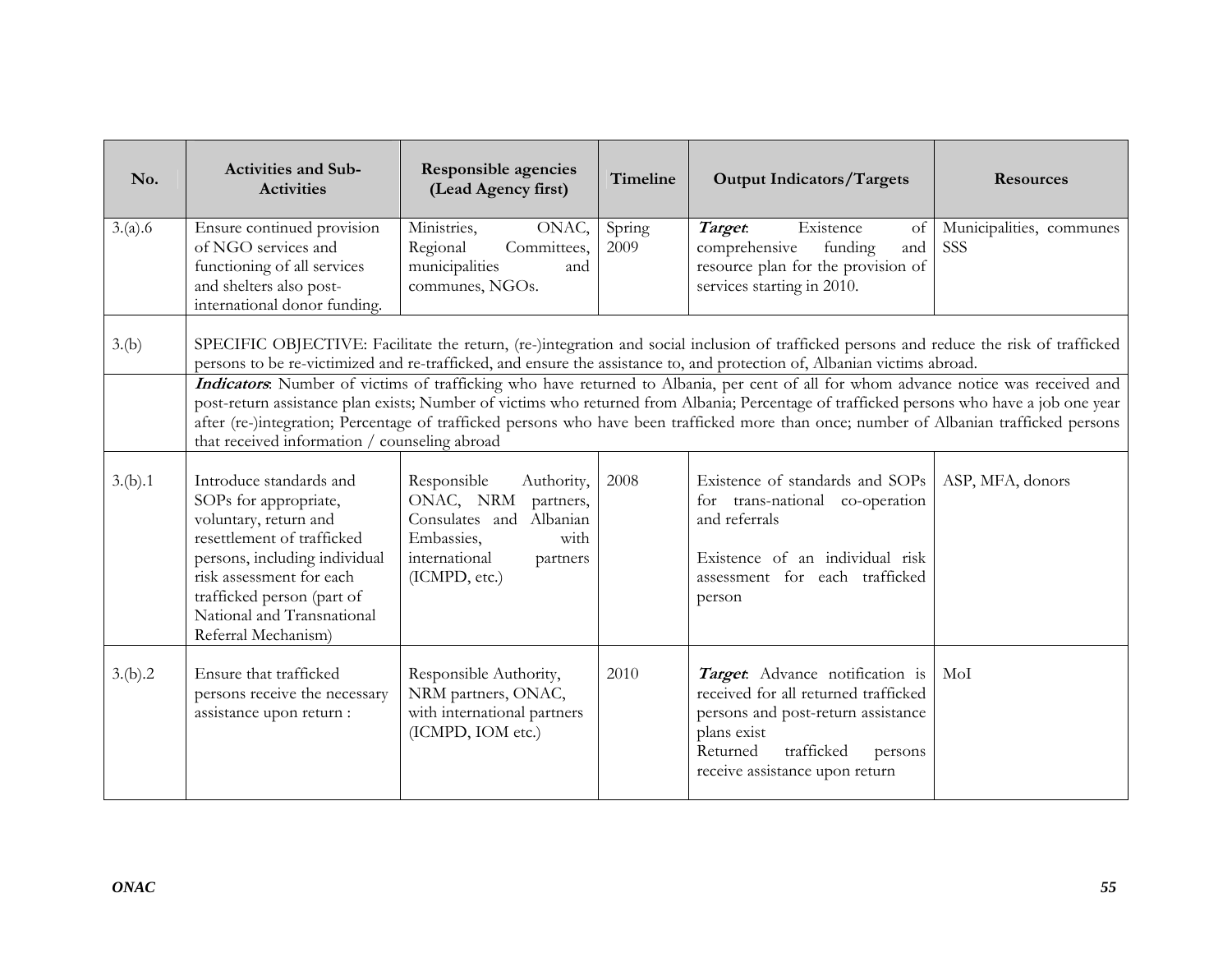| No.        | <b>Activities and Sub-</b><br><b>Activities</b>                                                                                                                                                                                                                                                                          | <b>Responsible agencies</b><br>(Lead Agency first)                                                                     | Timeline | <b>Output Indicators/Targets</b>                                                                                                                                                                                                                                                                                                                | <b>Resources</b> |
|------------|--------------------------------------------------------------------------------------------------------------------------------------------------------------------------------------------------------------------------------------------------------------------------------------------------------------------------|------------------------------------------------------------------------------------------------------------------------|----------|-------------------------------------------------------------------------------------------------------------------------------------------------------------------------------------------------------------------------------------------------------------------------------------------------------------------------------------------------|------------------|
|            |                                                                                                                                                                                                                                                                                                                          |                                                                                                                        |          | Existence of trans-national case<br>protocols<br>with<br>post-return<br>assistance plan                                                                                                                                                                                                                                                         |                  |
| 3.(b).2.1. | Implement technical<br>protocols to existing<br>readmission agreements<br>and monitor their<br>implementation;                                                                                                                                                                                                           | MoJ, MoFA, MOI,<br>Responsible Authority,<br>NRM partners, ONAC,<br>with international partners<br>in (ICMPD, IOM etc) | 2010     | EU Readmission Agreement<br>Protocol approved<br>Amendments made to existing<br>police bilateral cooperation<br>agreements as necessary<br>All readmission protocols contain<br>provisions on the advance<br>notification and special handling<br>of persons needing additional<br>assistance upon return, including<br>victims of trafficking. | MoI              |
| 3.(b).2.2. | Institutionalize the co-<br>operation with partner<br>organizations/Responsible<br>Authorities and NGOs<br>especially in Greece, Italy,<br>UK, Serbia, Macedonia and<br>Kosovo), including regular<br>information sharing,<br>agreement on transnational<br>SOPs for referral and<br>assistance, risk assessment<br>etc. | MoI, Responsible<br>Authority, Ministry of<br>Foreign Affairs, with<br>NGO and international<br>Partners (ICMPD, )     | Ongoing  | Existence of contact roster<br>Regular meetings held<br>Existence of agreed SOPs on<br>referral<br>trans-national<br>and<br>protection of trafficked persons<br>with key countries<br>Reports on the number and % of<br>victims assisted<br>according to<br>agreed trans-border SOPs                                                            | MoI, MFA, donors |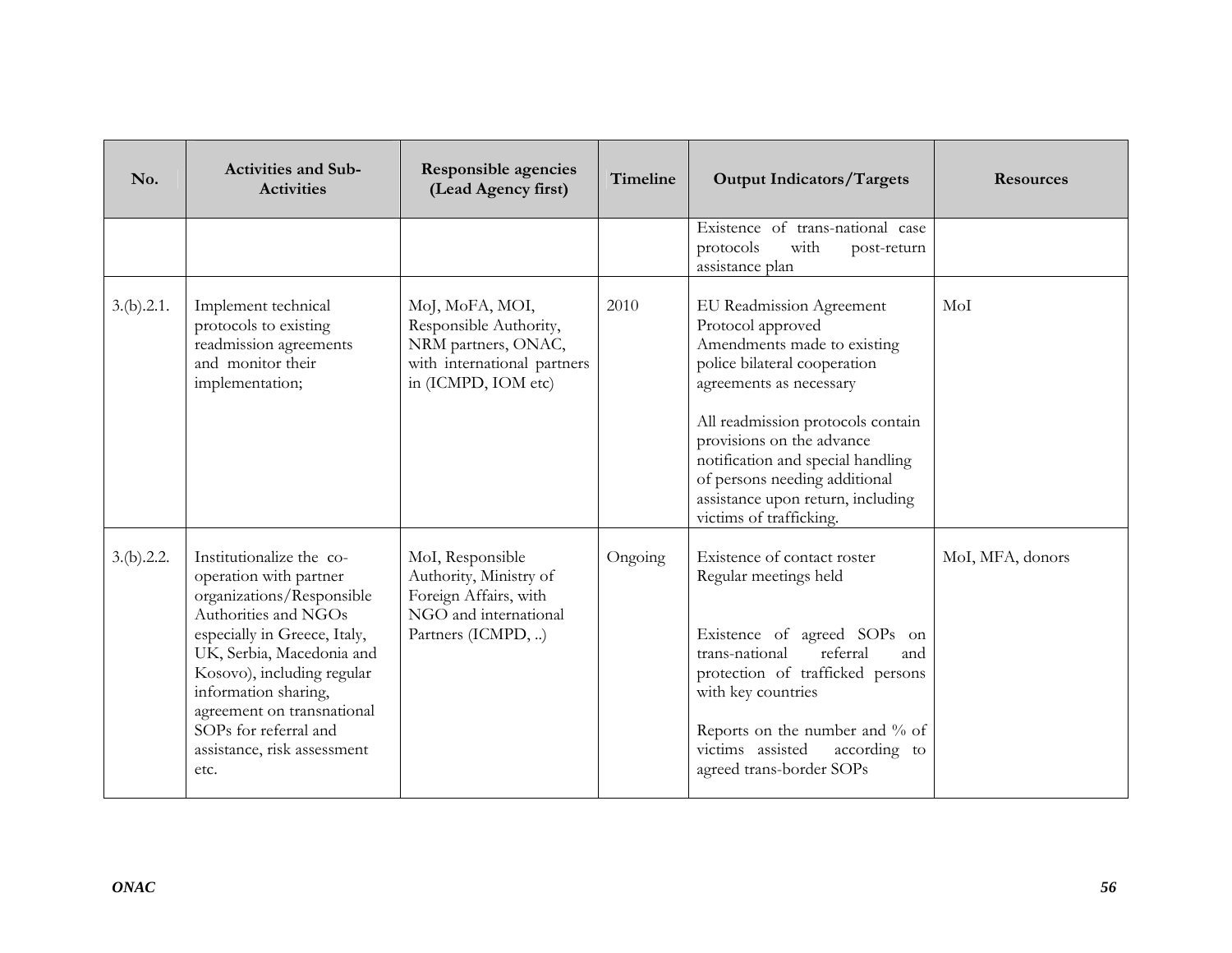| No.       | <b>Activities and Sub-</b><br><b>Activities</b>                                                                                                                                                              | <b>Responsible agencies</b><br>(Lead Agency first)                                           | Timeline              | <b>Output Indicators/Targets</b>                                                                                                                                                             | <b>Resources</b>                 |
|-----------|--------------------------------------------------------------------------------------------------------------------------------------------------------------------------------------------------------------|----------------------------------------------------------------------------------------------|-----------------------|----------------------------------------------------------------------------------------------------------------------------------------------------------------------------------------------|----------------------------------|
| 3.(b).3   | Ensure the provision of<br>counseling, information<br>materials and advice, as well<br>as concrete assistance to<br>Albanian nationals (victims)<br>abroad, through the Albanian<br>consular offices abroad. | ONAC,<br>MFA,<br>IO <sub>s</sub><br>NGO's<br>and<br>other<br>homologue<br>partners<br>abroad | First<br>half<br>2009 | Training for consular staff held<br>and written guidelines<br>made<br>available.<br>Number of Albanian nationals<br>abroad counseled, number of<br>Albanian victims abroad assisted          | MFA, donors                      |
| 3.(b).3.1 | Include anti-trafficking<br>awareness raising module<br>into the curricula of the<br>Diplomatic Academy                                                                                                      | Diplomatic<br>Academy/<br>MFA, ONAC, IOs, and<br>other partners                              | First half<br>2009    | Training for consular staff held<br>and written guidelines<br>made<br>available.                                                                                                             | Diplomatic<br>Service<br>Academy |
| 3.(b).3.2 | Ensure the wide<br>dissemination of<br>information/materials to<br>potential Albanian victims<br>abroad.<br>Institutionalize cooperation<br>with destination countries                                       | MoFA,<br>Albanian<br>Embassies<br>and<br>consular<br>offices abroad                          | First<br>half<br>2009 | Number of information leaflets<br>distributed.<br>Information materials produced<br>and available in strategic places<br>Roster of co-operation partners,<br>minutes of regular<br>meetings, | MoI                              |
| 3.(b).4   | counterparts and NGOs<br>Introduce SOPs for the<br>provision of individualized<br>re-integration assistance,<br>including long-term<br>monitoring and support,<br>access to accommodation,                   | MOLSAEO, Responsible<br>Authority, ONAC, NRM<br>group and partners                           | End 2008              | information exchanged<br>Existence of SOPs and model<br>reintegration schemes<br>Existence of individual<br>case<br>protocols with reintegration plans                                       | <b>MOLSAEO</b>                   |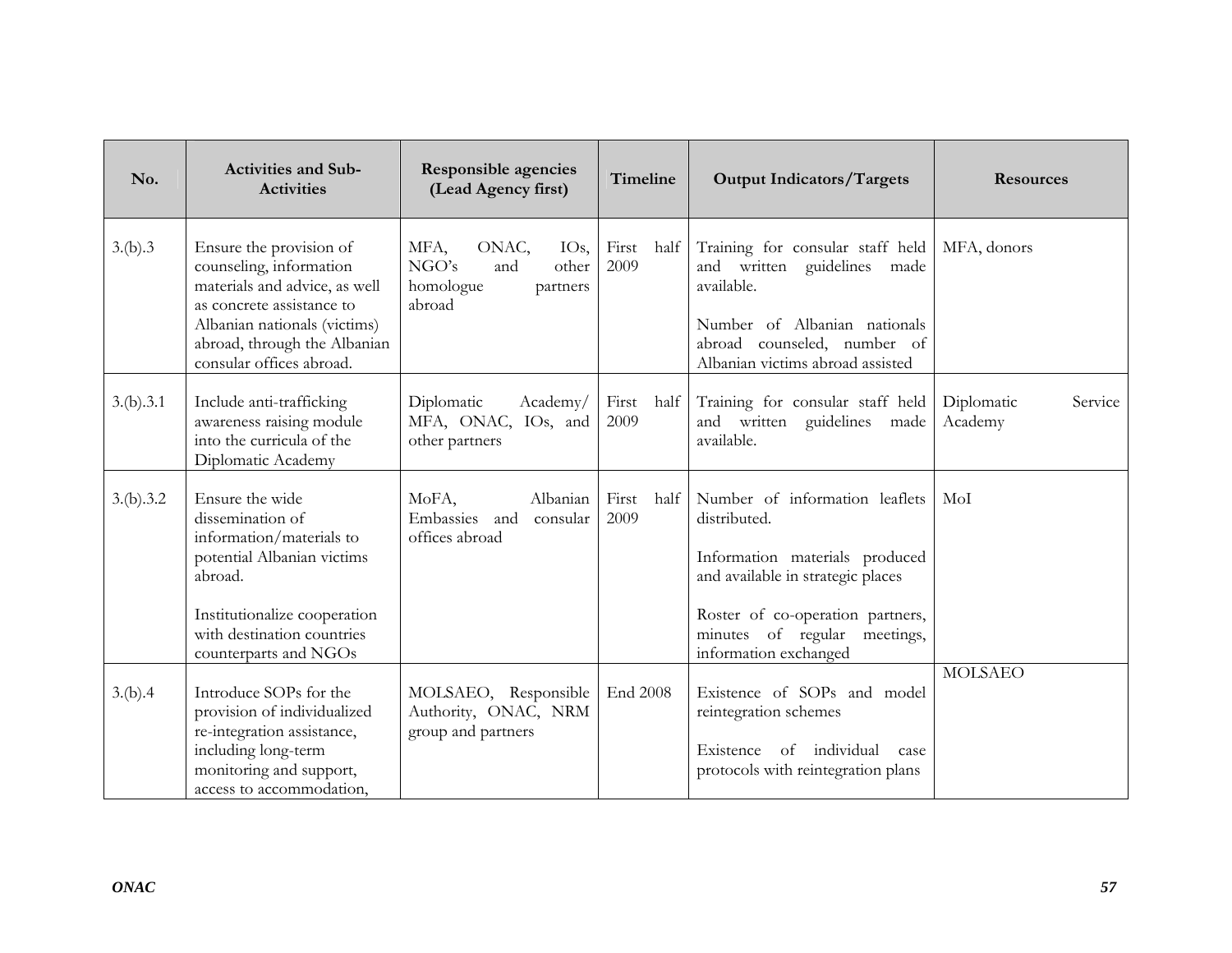| No.        | <b>Activities and Sub-</b><br><b>Activities</b>                                                                                                                                                                                                                              | <b>Responsible agencies</b><br>(Lead Agency first)                                                                            | Timeline                    | <b>Output Indicators/Targets</b>                                                                                                                                                                                                                                                                                                                                                                               | <b>Resources</b> |
|------------|------------------------------------------------------------------------------------------------------------------------------------------------------------------------------------------------------------------------------------------------------------------------------|-------------------------------------------------------------------------------------------------------------------------------|-----------------------------|----------------------------------------------------------------------------------------------------------------------------------------------------------------------------------------------------------------------------------------------------------------------------------------------------------------------------------------------------------------------------------------------------------------|------------------|
|            | counseling, health and legal<br>services, and educational,<br>vocational and life skills<br>training (as part of the NRM)                                                                                                                                                    |                                                                                                                               |                             |                                                                                                                                                                                                                                                                                                                                                                                                                |                  |
| 3.(b).4.1  | Develop regional / local<br>reintegration programs for<br>trafficked persons, including<br>long-term monitoring and<br>support, containing access to<br>accommodation, counseling,<br>health and legal services, and<br>educational, vocational and<br>life skills training. | Regional<br>Committees,<br>Municipalities/Communes,<br>MOLSAEO, shelters, etc.                                                | 2009                        | Existence<br>reintegration<br>of<br>schemes at regional and municipal<br>levels                                                                                                                                                                                                                                                                                                                                | MoI (RCAT)       |
| 4.         | court and post-trial protection, including continuous risk assessment)                                                                                                                                                                                                       |                                                                                                                               |                             | STRATEGIC AIM: Provide special protection for victims who appear as witnesses in criminal proceedings (pre-trial, during                                                                                                                                                                                                                                                                                       |                  |
|            |                                                                                                                                                                                                                                                                              |                                                                                                                               |                             | Target/Indicators: percent of victims receiving organized risk assessments, per cent of victims that appear as witnesses, number of<br>victims in the special witness protection program; decrease in the reports of intimidation attempts; Percent of victims who receive post-trial<br>protection (within the country and, if necessary, in origin or third country as a result of cooperative arrangements) |                  |
| 4.(a)      | monitor, SOPs for courts)                                                                                                                                                                                                                                                    |                                                                                                                               |                             | SPECIFIC OBJECTIVES: Ensure standards of protection for all victims before, during and after criminal proceedings (introduce,                                                                                                                                                                                                                                                                                  |                  |
|            | Indicator: contents of case protocols and protection plans                                                                                                                                                                                                                   |                                                                                                                               |                             |                                                                                                                                                                                                                                                                                                                                                                                                                |                  |
| 4. $(a).1$ | Revise and enact the Law on<br>Witnesses and Justice<br>Collaborators Protection.                                                                                                                                                                                            | Ministry of Justice,<br>Albanian State<br>Police/Directorate on the<br>Protection of Witnesses<br>and Special Persons, Inter- | First<br>quarter of<br>2009 | Amended Law on the Protection<br>of Witnesses and Justice<br>Collaborators enacted                                                                                                                                                                                                                                                                                                                             | MoJ, ASP, OPDAT  |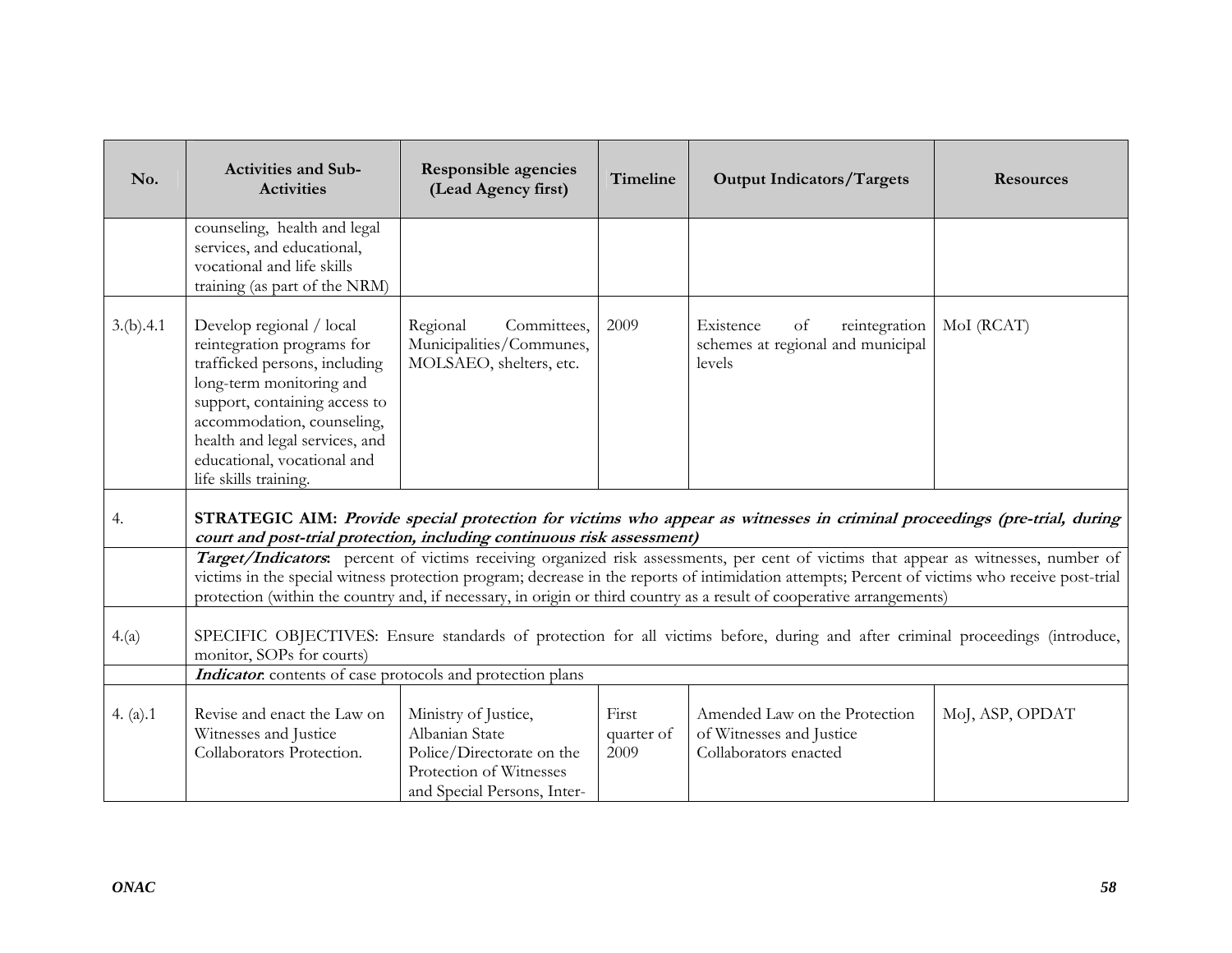| No.       | <b>Activities and Sub-</b><br><b>Activities</b>                                                                                                                                                                                                                      | <b>Responsible agencies</b><br>(Lead Agency first)                                                                                                                  | Timeline             | <b>Output Indicators/Targets</b>                                                                                                                                                                           | <b>Resources</b> |
|-----------|----------------------------------------------------------------------------------------------------------------------------------------------------------------------------------------------------------------------------------------------------------------------|---------------------------------------------------------------------------------------------------------------------------------------------------------------------|----------------------|------------------------------------------------------------------------------------------------------------------------------------------------------------------------------------------------------------|------------------|
|           |                                                                                                                                                                                                                                                                      | agency working group in<br>cooperation with OPDAT                                                                                                                   |                      |                                                                                                                                                                                                            |                  |
| 4.(a).2   | Introduce standards of<br>protection for victims who<br>appear as witnesses (pre-trial,<br>during court and post-trial<br>protection, incl. continuous<br>risk assessment) and<br>templates for individual<br>security/protection plans for<br>all victim/witnesses. | GPO, ASP - the Witness<br>and Collaborators of<br><b>Justice Protection</b><br>Directorate, High Council<br>of Justice, Serious Crime<br>Court, RA, NRM parties     | Beginning<br>of 2009 | Existence of protection standards<br>templates<br>for individual<br>and<br>protection plans                                                                                                                | ASP, experts     |
| 4.(a).2.1 | Provide protection to every<br>victim appearing as witness<br>according to individual<br>protection plans.                                                                                                                                                           | $GPO, ASP - the Witness$<br>Collaborators<br>and<br>of<br>Justice<br>Protection<br>Directorate, High Council<br>of Justice, Serious Crime<br>Court, RA, NRM parties | Ongoing              | Existence of case protocols with<br>individual protection plans<br>Existence of assigned focal point<br>for victim/witnesses to ensure all<br>necessary measures<br>including<br>protection to the victim. | ASP              |
| 4.(a).3   | Improve security and<br>protection of witnesses in the<br>Serious Crime Court and<br>other Courts, GPO, Police<br>(through guidelines, video<br>link equipment, separate<br>waiting areas etc.)                                                                      | MoJ, GPO. Serious Crime<br>Court, ASP. SECI, other<br>partners.                                                                                                     | End 2009             | Technical security<br>equipment<br>provided and in use<br>Number of cases using these<br>techniques<br>Guidelines issued<br>Number and<br><sub>of</sub><br>per<br>cent                                     | MoJ              |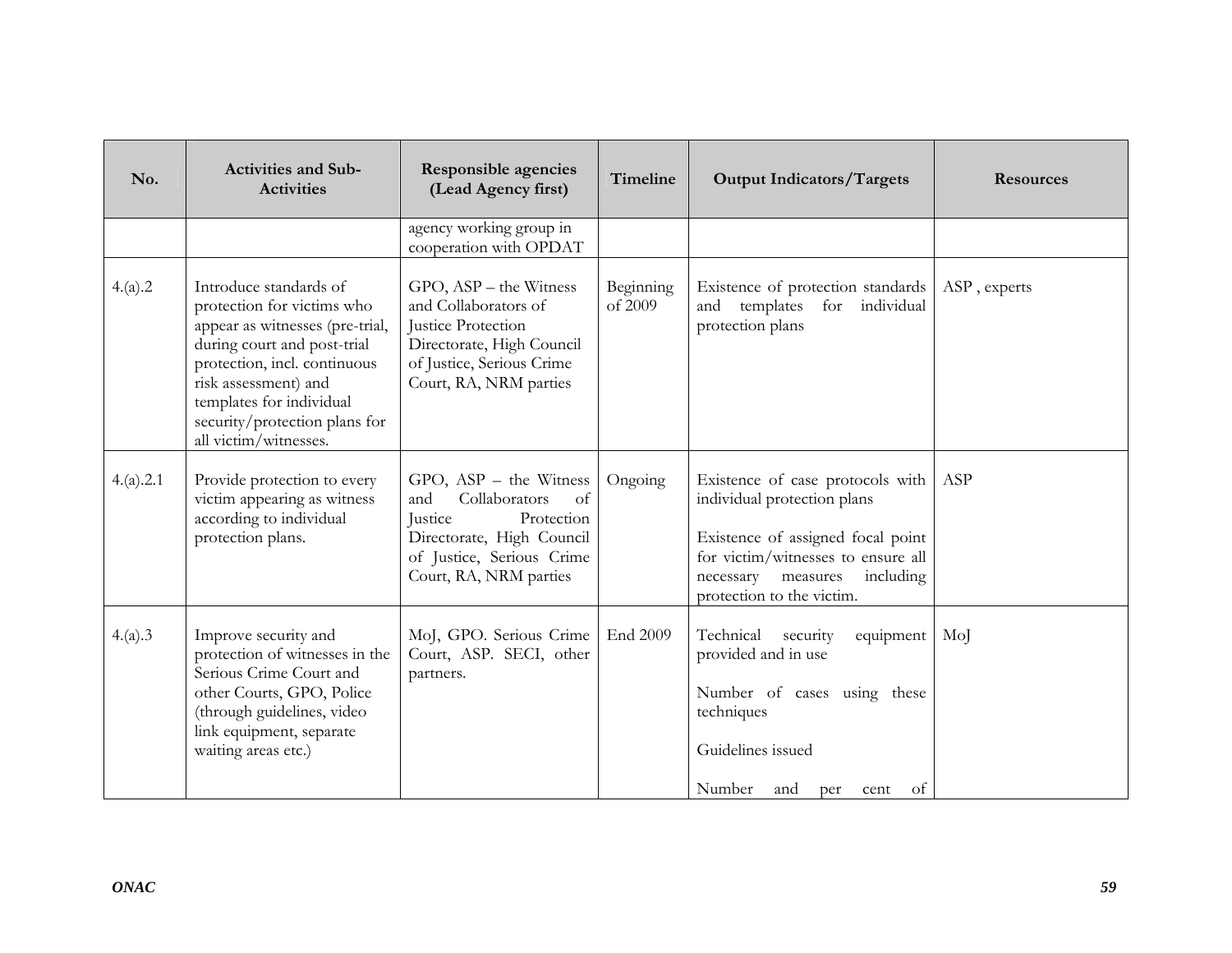| No.       | <b>Activities and Sub-</b><br><b>Activities</b>                                                                                                         | <b>Responsible agencies</b><br>(Lead Agency first)                                                    | Timeline | <b>Output Indicators/Targets</b>                                                                                                                                                                      | <b>Resources</b> |
|-----------|---------------------------------------------------------------------------------------------------------------------------------------------------------|-------------------------------------------------------------------------------------------------------|----------|-------------------------------------------------------------------------------------------------------------------------------------------------------------------------------------------------------|------------------|
|           |                                                                                                                                                         |                                                                                                       |          | prosecutors who are familiar with<br>the contents of the guidelines and<br>the protection needs of victims of<br>human trafficking.                                                                   |                  |
| 4.(b)     | SPECIFIC OBJECTIVE: Enhance the Special Witness Protection Program<br>Indicator: Number of victims/witnesses who enter the witness protection programme |                                                                                                       |          |                                                                                                                                                                                                       |                  |
| 4.(b).1.1 | <b>Improve Special Witness</b><br>Protection Program by way<br>of strengthening the Witness<br>and Collaborators of Justice<br>Protection Directorate.  | $MoI/ASP$ – the Witness<br>and Justice Collaborators<br>Protection<br>Directorate,<br>GPO.            | Mid 2009 | Number of staff trained                                                                                                                                                                               | ASP donors       |
| 4.(b).1.2 | Ensure the necessary<br>technical security equipment<br>for the Witness and Justice<br>Collaborators Protection<br>Directorate                          | MoI, GPO, MOJ, other<br>partners                                                                      | 2009     | Witness and Justice Collaborators<br>Protection<br>Directorate<br>fully<br>equipped with the necessary<br>technical means for the protection<br>of victims/witness (i.e. logistics,<br>vehicles etc.) | MoI, GPO, MOJ    |
| 4.(b).1.3 | Ensure the enactment of<br>cooperation agreements on<br>victims/witnesses<br>reallocation with homologue<br>structures abroad.                          | MoJ, MoI/ASP<br>$-$ the<br>Witness<br>and<br>Justice<br>Collaborators Protection<br>Directorate, GPO. | Mid 2009 | Agreements signed and enacted<br>No<br>victims/witnesses<br><sub>of</sub><br>reallocated<br>Implementation<br>of<br>special<br>protection measures monitored.                                         | MoJ, MoI         |
| 4.(c)     | activities they are involved in as a consequence of their situation as trafficked person                                                                |                                                                                                       |          | SPECIFIC OBJECTIVE: Ensure that trafficked persons are not detained or charged or prosecuted for violations of immigration law or for                                                                 |                  |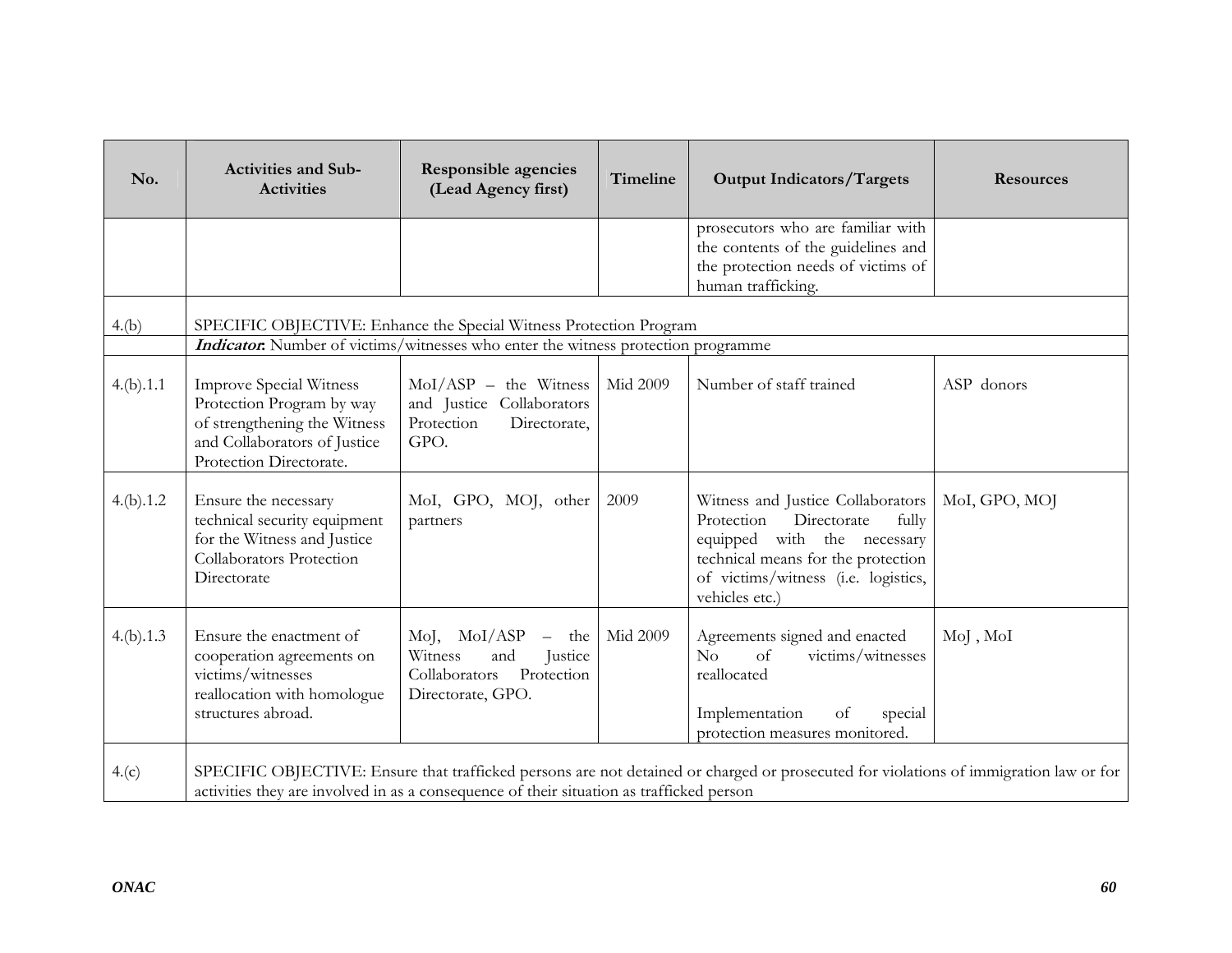| No.     | <b>Activities and Sub-</b><br><b>Activities</b>                                                                                                                                                                                                                                                                                                                                                                                    | <b>Responsible agencies</b><br>(Lead Agency first)                     | Timeline             | <b>Output Indicators/Targets</b>                                                                                                                                                                                                                                                                                                                                                                                                                                             | <b>Resources</b> |
|---------|------------------------------------------------------------------------------------------------------------------------------------------------------------------------------------------------------------------------------------------------------------------------------------------------------------------------------------------------------------------------------------------------------------------------------------|------------------------------------------------------------------------|----------------------|------------------------------------------------------------------------------------------------------------------------------------------------------------------------------------------------------------------------------------------------------------------------------------------------------------------------------------------------------------------------------------------------------------------------------------------------------------------------------|------------------|
|         |                                                                                                                                                                                                                                                                                                                                                                                                                                    |                                                                        |                      | Indicators. Number of reported cases of victims of trafficking re-victimized, detained, prosecuted or charged                                                                                                                                                                                                                                                                                                                                                                |                  |
| 4.(c).1 | Issue Guidelines and SOPs<br>to law enforcement and the<br>judiciary on the non-<br>punishment of victims for<br>violations of immigration<br>laws or for activities they got<br>involved in as a consequence<br>of being trafficked;<br>specifically targeting police<br>and other enforcement<br>officers that are involved in<br>the identification of<br>trafficked persons, as well as<br>prosecutors and judges<br>concerned | MoJ, High Council of<br>ASP,<br>Justice,<br>GPO,<br>ONAC and partners. | Mid 2009             | Guidelines and SOPs developed,<br>distributed to identified target<br>groups, training held as necessary<br>Number and per cent of border<br>control officers at critical BCPs<br>familiar<br>with<br>that<br>are<br>the<br>guidelines; number of other<br>relevant officials and number of<br>targeted prosecutors and judges<br>who are<br>familiar<br>with<br>the<br>guidelines<br>Number of identified Prosecutors<br>and judges who are familiar with<br>the guidelines | MoJ, MoI         |
| 4.(d)   | personal information of any trafficking victim is revealed.                                                                                                                                                                                                                                                                                                                                                                        |                                                                        |                      | SPECIFIC OBJECTIVE: Ensure sensitized reporting of the media on human trafficking cases so that no image, identity, location or                                                                                                                                                                                                                                                                                                                                              |                  |
|         | Target more sensitive and legally appropriate reporting of trafficking cases by media;                                                                                                                                                                                                                                                                                                                                             |                                                                        |                      |                                                                                                                                                                                                                                                                                                                                                                                                                                                                              |                  |
| 4.(d).1 | Provide human rights-based<br>training for media<br>professionals to sensitize<br>their reporting of human<br>trafficking cases and to<br>ensure "non-disclosure",<br>respect and protect the                                                                                                                                                                                                                                      | ONAC, IOs,<br>NGOs,<br>Media, Media Institute                          | Beginning<br>of 2009 | Media professionals trained<br>Number of media professionals<br>that are aware of their obligations<br>to sensitive reporting                                                                                                                                                                                                                                                                                                                                                | MoI              |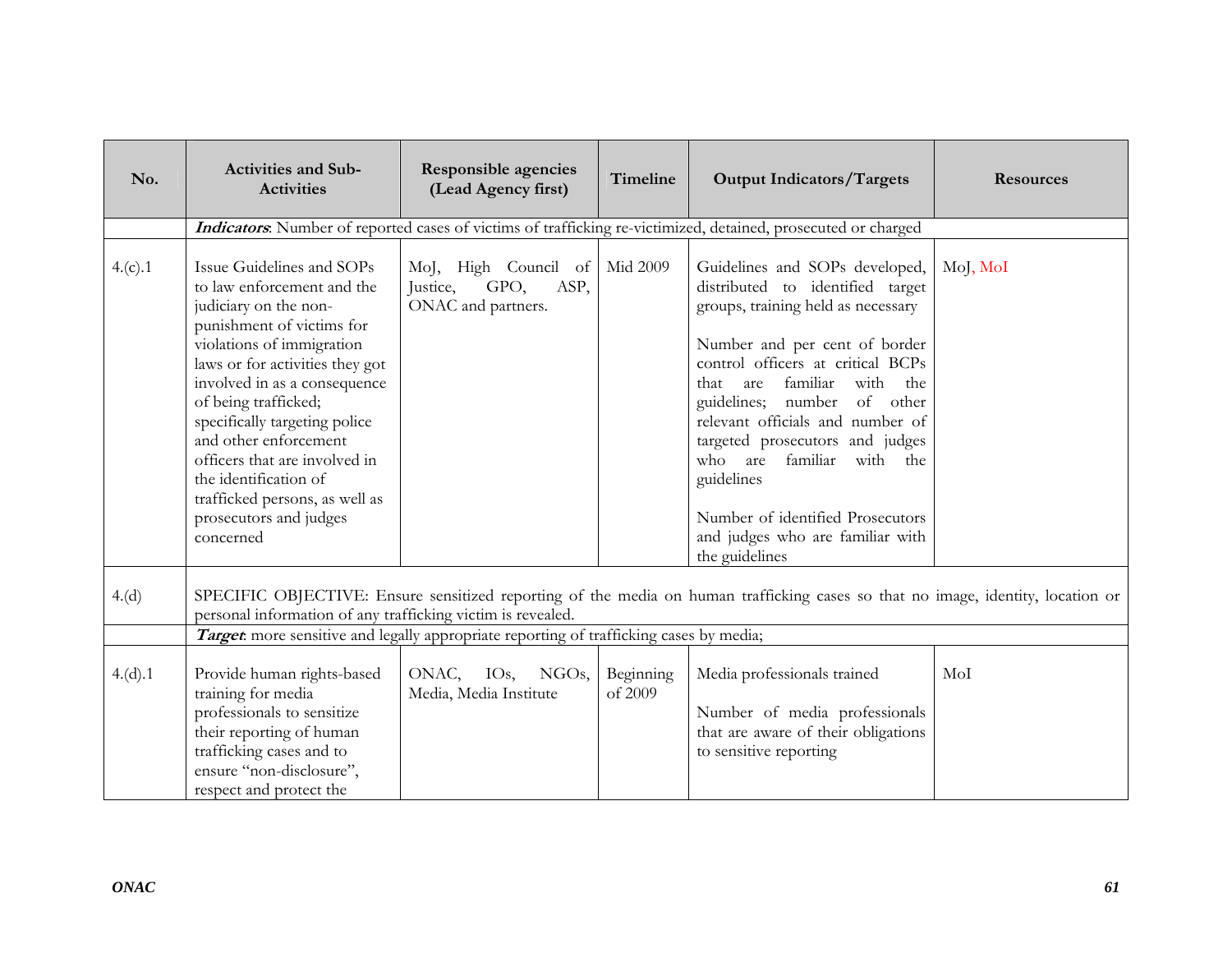| No. | <b>Activities and Sub-</b><br><b>Activities</b>                                | Responsible agencies<br>(Lead Agency first) | Timeline | <b>Output Indicators/Targets</b> | <b>Resources</b> |
|-----|--------------------------------------------------------------------------------|---------------------------------------------|----------|----------------------------------|------------------|
|     | privacy and identity of the<br>trafficked persons and<br>especially witnesses. |                                             |          | Analysis of media reports        |                  |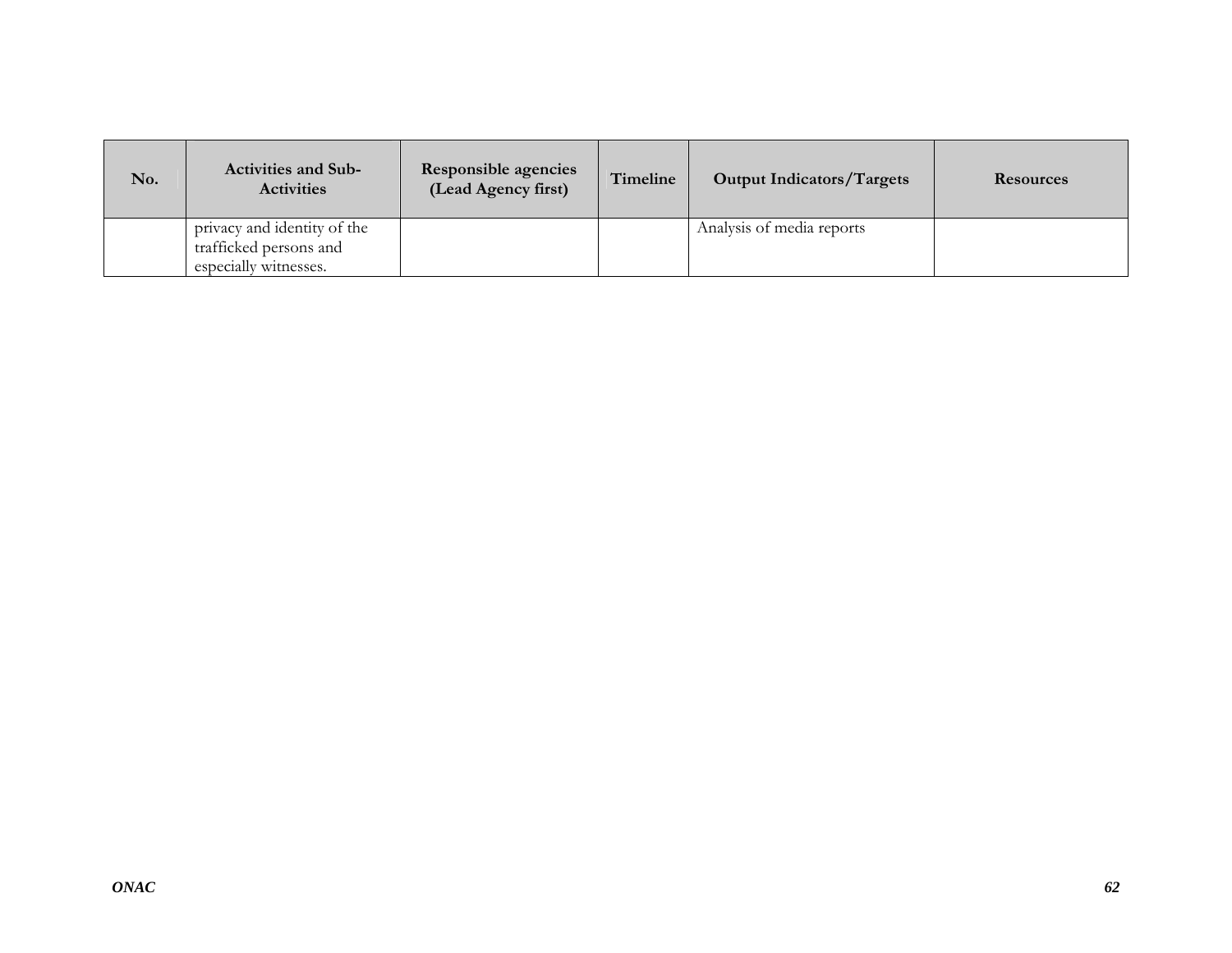## **III. PREVENTION**

| No.     | <b>Activities and Sub-</b><br><b>Activities</b>                                                                                                                                                                                                                                                                                                                                                                                                                  | <b>Responsible agencies</b><br>(Lead Agency first)                                                                                       | Timeline | <b>Output Indicators/Targets</b>                                                                                                                                                                                                                            | <b>Resources</b> |  |  |
|---------|------------------------------------------------------------------------------------------------------------------------------------------------------------------------------------------------------------------------------------------------------------------------------------------------------------------------------------------------------------------------------------------------------------------------------------------------------------------|------------------------------------------------------------------------------------------------------------------------------------------|----------|-------------------------------------------------------------------------------------------------------------------------------------------------------------------------------------------------------------------------------------------------------------|------------------|--|--|
| 1.      | STRATEGIC AIM: To raise the awareness of the public, vulnerable and at-risk groups in particular, towards human trafficking,<br>migration realities and the risks involved, with special focus on internal trafficking, child trafficking and trafficking for all forms<br>of exploitation; as well as outreach work<br>Indicators: percentage of the population who can describe human trafficking, can name the main purposes for which people are trafficked, |                                                                                                                                          |          |                                                                                                                                                                                                                                                             |                  |  |  |
|         | and the main ways in which people are recruited;                                                                                                                                                                                                                                                                                                                                                                                                                 |                                                                                                                                          |          |                                                                                                                                                                                                                                                             |                  |  |  |
| 1.(a)   | SPECIFIC OBJECTIVE: Continue raising the public awareness about trafficking in human beings, migration realities and associated<br>dangers/risks, as well as economic alternatives to trafficking, including safe migration; by way of sensitization campaigns targeting the<br>general public, at-risk groups, clients and potential exploiters, all actors working with at-risk groups; and to sensitize the media                                             |                                                                                                                                          |          |                                                                                                                                                                                                                                                             |                  |  |  |
|         | Indicators:                                                                                                                                                                                                                                                                                                                                                                                                                                                      |                                                                                                                                          |          |                                                                                                                                                                                                                                                             |                  |  |  |
| 1.(a).1 | Carry out a series of<br>awareness raising campaigns,<br>based on research on the<br>target audience; with regularly<br>adapted materials and<br>messages, ensuring that<br>awareness raising campaigns<br>foster the de-stigmatization of<br>human trafficking victims and<br>including an evaluation<br>component.                                                                                                                                             | ONAC with National Task<br>Force on THB, RCATs,<br>NGOs and other partners<br>(Council<br>of<br>Europe,<br>CAAHT, IOM, UNICEF,<br>UNODC) |          | Awareness raising campaigns<br>implemented<br>Existing awareness raising<br>campaigns regularly<br>monitored for de-<br>stigmatization message and<br>for relevance of messaging<br>contained<br>Awareness campaigns are co-<br>ordinated and harmonised in | MoI and donors   |  |  |
|         |                                                                                                                                                                                                                                                                                                                                                                                                                                                                  |                                                                                                                                          |          | order to emphasize the<br>message and to avoid                                                                                                                                                                                                              |                  |  |  |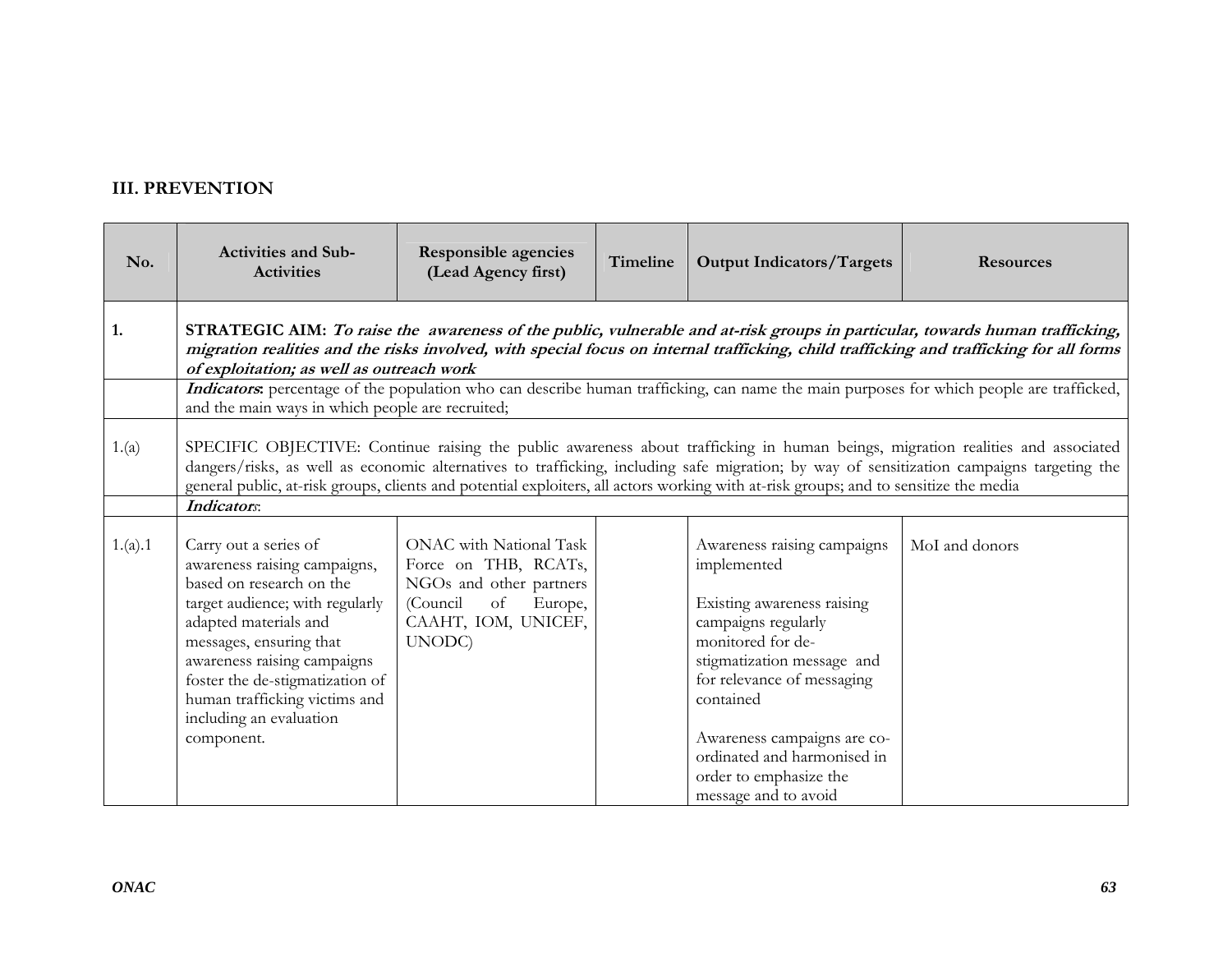| No.      | <b>Activities and Sub-</b><br><b>Activities</b>                                                                                                                                                                                                                              | Responsible agencies<br>(Lead Agency first)                                                                         | Timeline        | <b>Output Indicators/Targets</b>                                                                                                                                                                                                                                                                                        | <b>Resources</b>                                    |
|----------|------------------------------------------------------------------------------------------------------------------------------------------------------------------------------------------------------------------------------------------------------------------------------|---------------------------------------------------------------------------------------------------------------------|-----------------|-------------------------------------------------------------------------------------------------------------------------------------------------------------------------------------------------------------------------------------------------------------------------------------------------------------------------|-----------------------------------------------------|
|          |                                                                                                                                                                                                                                                                              |                                                                                                                     |                 | overlapping                                                                                                                                                                                                                                                                                                             |                                                     |
| 1.(a).2. | Ensure the inclusion of anti-<br>trafficking messages in<br>awareness raising campaigns<br>on domestic violence<br>(hotlines, counseling centers,<br>shelters etc.)                                                                                                          | MOLSAEO (Directorate<br>on Equal Opportunities -<br>Sector on Domestic<br>Violence), RATC, ASP,<br>ONAC, NGOs, IOs. |                 | Domestic violence hotlines<br>facilities<br>for<br>and<br>anti-<br>trafficking message                                                                                                                                                                                                                                  | MOLSAEO,<br>State<br>budget<br>(RATC) and donors    |
| 1.(a).3  | Ensure continuous awareness<br>raising campaigns targeting<br>the general public, with special<br>focus on internal trafficking<br>and trafficking for labor<br>exploitation, and publicize<br>educational and vocational<br>alternatives to trafficking and<br>exploitation | ONAC, RCAT with NGO<br>and other partners                                                                           | Ongoing<br>2009 | Existence of sensitization<br>campaigns in general, and on<br>internal<br>trafficking<br>and<br>trafficking<br>for<br>labor<br>exploitation<br>Percentage increase in general<br>population who can name the<br>main purposes for which<br>people are trafficked, and the<br>main ways in which people<br>are recruited | MoI, State budget (RATC) and<br>donors              |
| 1.(a).4  | Ensure continuous awareness<br>raising campaigns, including<br>information on economic                                                                                                                                                                                       | RATC, Local government,<br>with ONAC, NGOs and<br>international partners                                            | <b>Mid 2009</b> | Existence of assessment of<br>most at-risk groups and<br>prioritization                                                                                                                                                                                                                                                 | State budget (RATC), Local<br>government and donors |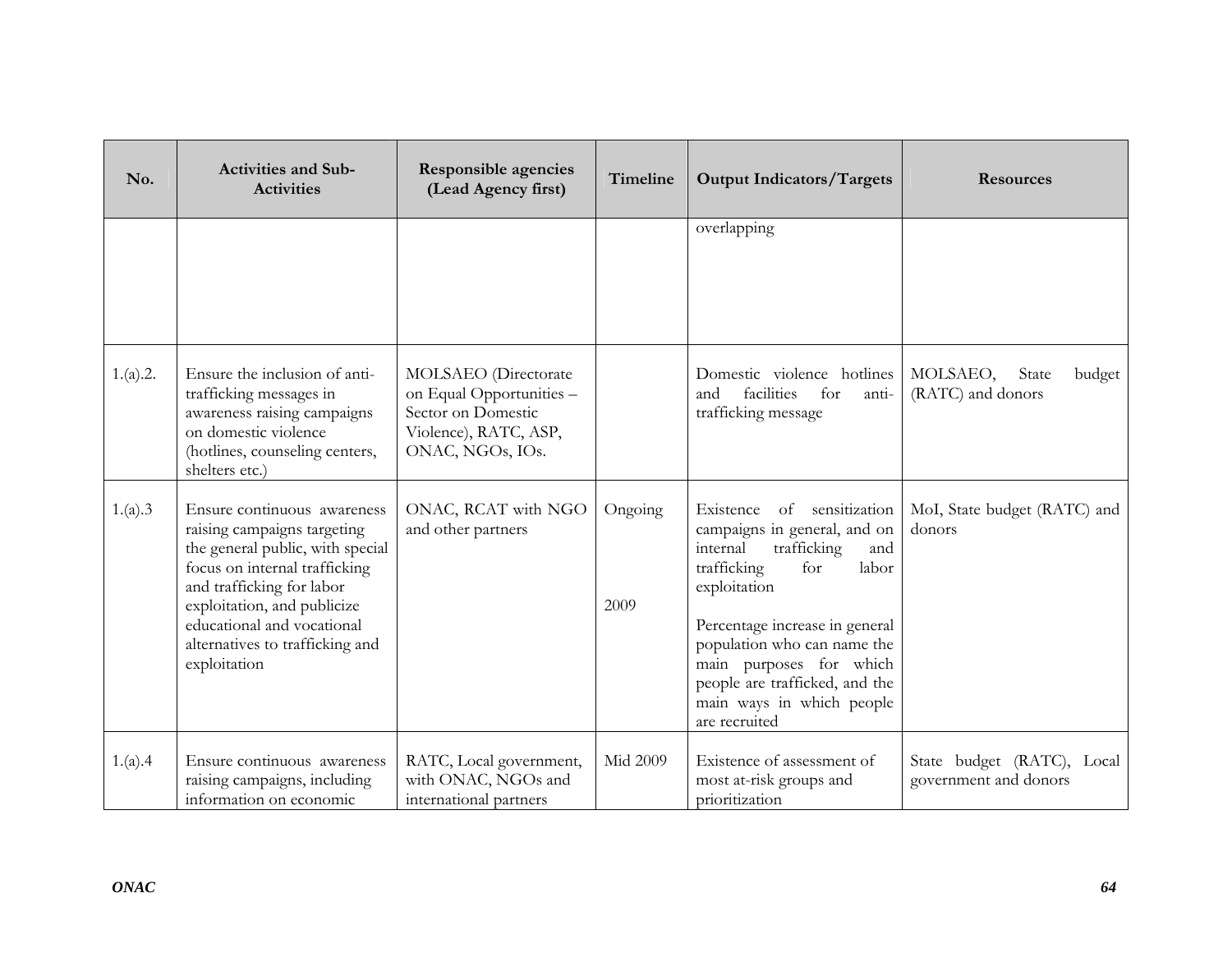| No.     | <b>Activities and Sub-</b><br><b>Activities</b>                                                                                                                                                                                                                                                                                                                                                                                                                                                                                                                       | <b>Responsible agencies</b><br>(Lead Agency first)                                                                                                | Timeline | <b>Output Indicators/Targets</b>                                                                                                                                                                                                                                                                                                                                                    | <b>Resources</b>   |
|---------|-----------------------------------------------------------------------------------------------------------------------------------------------------------------------------------------------------------------------------------------------------------------------------------------------------------------------------------------------------------------------------------------------------------------------------------------------------------------------------------------------------------------------------------------------------------------------|---------------------------------------------------------------------------------------------------------------------------------------------------|----------|-------------------------------------------------------------------------------------------------------------------------------------------------------------------------------------------------------------------------------------------------------------------------------------------------------------------------------------------------------------------------------------|--------------------|
|         | alternatives and available<br>assistance, targeting the most<br>at-risk populations and<br>communities, comprising:<br>minority communities<br>$\bullet$<br>(Roma and Balkan-<br>Egyptian minority<br>communities etc.) -<br>including training to<br>community leaders<br>and/or religious leaders to<br>encourage their provision<br>of anti-trafficking and<br>economic<br>alternatives/safe-<br>migration training<br>poor rural communities,<br>$\bullet$<br>the new informal districts<br>$\bullet$<br>of Tirana,<br>And targeting sex<br>$\bullet$<br>workers. |                                                                                                                                                   |          | Existence of agreed<br>definition on at-risk and<br>vulnerable groups (see<br>Protection 1.(b)4., and Co-<br>ordination 2. (a)1.<br>Tailored awareness raising<br>campaigns designed and<br>implemented<br>Percentage increase in target<br>populations who can name<br>the main purposes for which<br>people are trafficked, and the<br>main ways in which people<br>are recruited |                    |
| 1.(a).5 | Implement awareness raising<br>campaigns to be targeted at<br>groups/persons working with<br>at risk populations (all actors<br>that may come across THB at<br>risk groups or persons (incl.<br>child protection units,<br>domestic violence and social                                                                                                                                                                                                                                                                                                               | <b>MOLSAEO</b><br>(Regional<br>Public<br>Directorate<br>on<br>Training),<br>Vocational<br><b>RATC</b><br>ONAC,<br>with<br>NGOs and other partners | Mid 2009 | Percentage of people working<br>with 'at-risk' groups who can<br>describe human trafficking<br>(forms of recruitment,<br>exploitation etc.), the<br>indicators of human<br>trafficking, and ways of<br>identifying (through interview                                                                                                                                               | MOLSAEO and donors |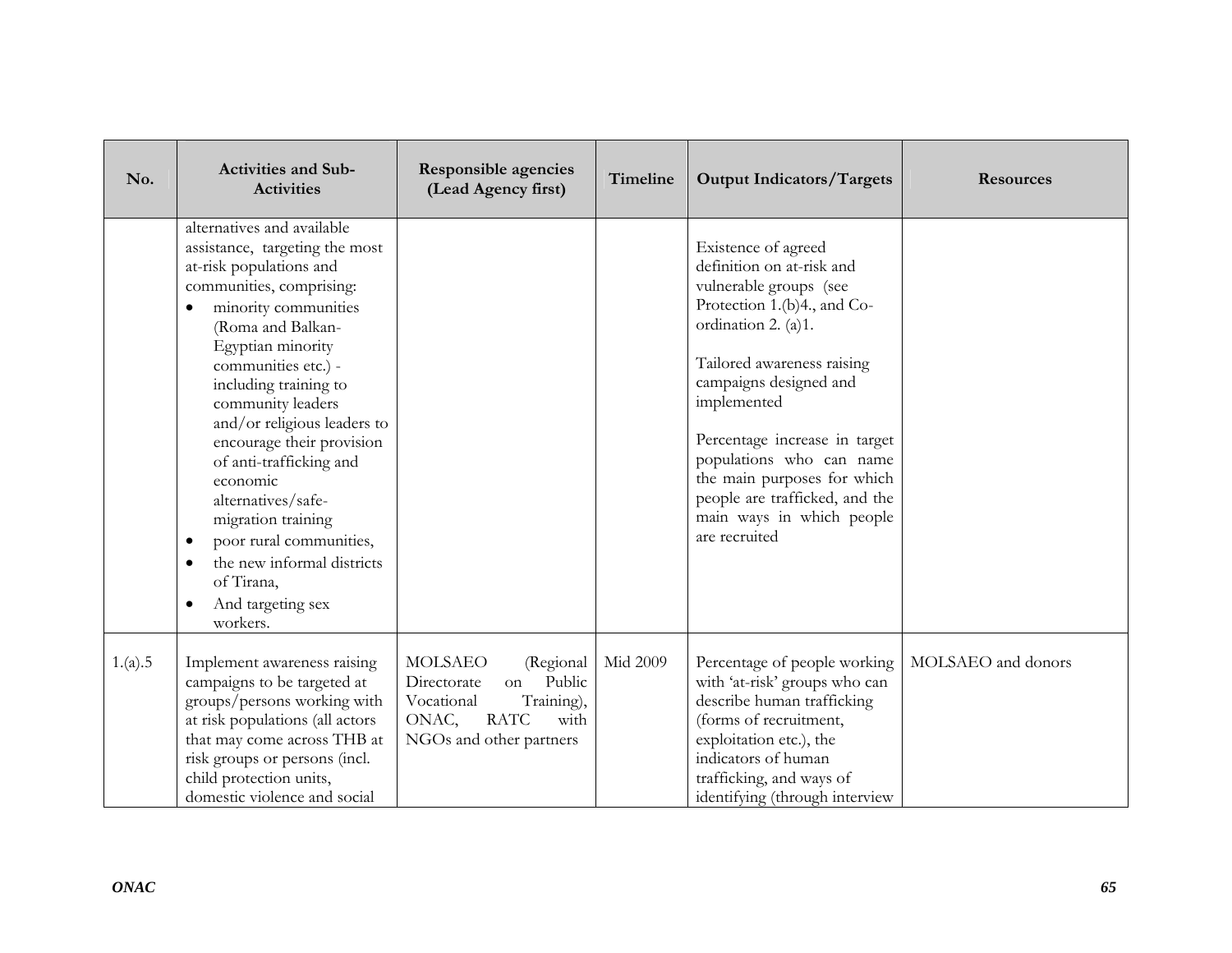| No.     | <b>Activities and Sub-</b><br><b>Activities</b>                                                                                                                                                                    | Responsible agencies<br>(Lead Agency first)                                                             | Timeline | <b>Output Indicators/Targets</b>                                                                                                                                                                                                                                                       | <b>Resources</b>        |
|---------|--------------------------------------------------------------------------------------------------------------------------------------------------------------------------------------------------------------------|---------------------------------------------------------------------------------------------------------|----------|----------------------------------------------------------------------------------------------------------------------------------------------------------------------------------------------------------------------------------------------------------------------------------------|-------------------------|
|         | assistance units, health<br>professionals, teachers, school<br>psychologists, police, social<br>services, prosecutors, labor<br>offices) and provision of<br>guidelines and information<br>brochures to all actors |                                                                                                         |          | guidelines) and referral to<br>appropriate places<br>Information<br>materials/leaflets and<br>guidelines are distributed                                                                                                                                                               |                         |
| 1.(a).6 | Maintain a job vetting and<br>information hotline and<br>maintain the safe migration<br>information on the websites<br>of the MFA and the MOI                                                                      | MOLSAEO, MFA, MOI,<br>ONAC, in<br>partnership<br>migrant<br>rights<br>with<br>organization              | 2009     | Those most at-risk of being<br>trafficked know precautions<br>they can take to lower their<br>risk of being trafficked and<br>know how to seek help<br>overseas if they have<br>difficulties<br>Number of calls to the job<br>vetting and information<br>hotline<br>Nr of website hits | MOLSAEO, MFA and donors |
| 1.(a).7 | Implement campaigns to<br>promote labor rights,<br>including targeted campaigns<br>among (male and female)<br>migrant workers                                                                                      | MOLSAEO,<br>ONAC,<br>unions,<br>migrant<br>labor<br>worker associations, ILO,<br>IOM and other partners | 2009     | Migrant workers know their<br>rights and know where to<br>obtain assistance in case of<br>need                                                                                                                                                                                         | MOLSAEO and donors      |
|         |                                                                                                                                                                                                                    |                                                                                                         |          |                                                                                                                                                                                                                                                                                        |                         |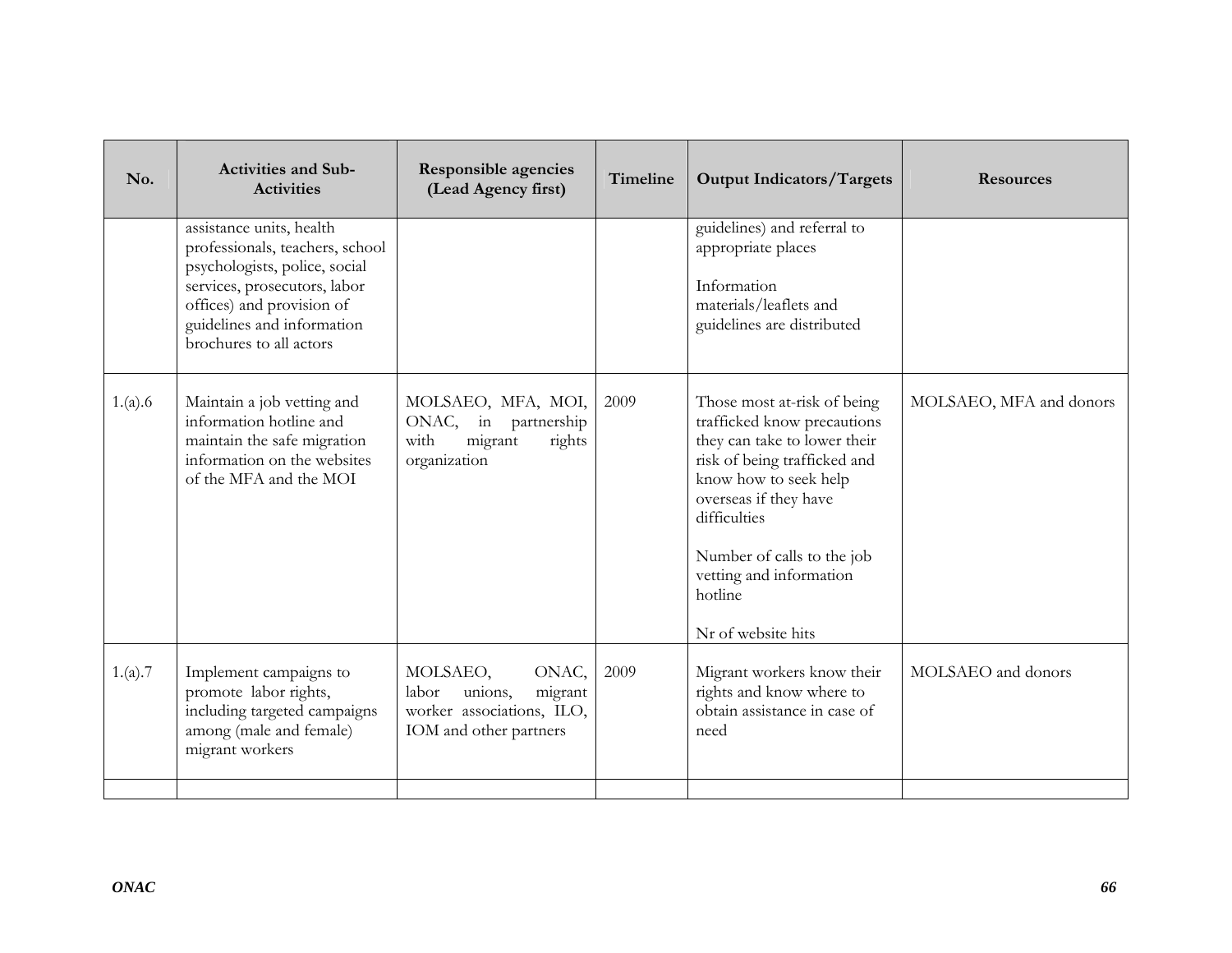| No.      | <b>Activities and Sub-</b><br><b>Activities</b>                                                                                                                                                                                                                                                                                                                                                                                                                     | <b>Responsible agencies</b><br>(Lead Agency first)                           | Timeline | <b>Output Indicators/Targets</b>                                                                                                   | <b>Resources</b>   |
|----------|---------------------------------------------------------------------------------------------------------------------------------------------------------------------------------------------------------------------------------------------------------------------------------------------------------------------------------------------------------------------------------------------------------------------------------------------------------------------|------------------------------------------------------------------------------|----------|------------------------------------------------------------------------------------------------------------------------------------|--------------------|
| 1.(a).8  | Implement campaigns<br>targeting demand for forced<br>labor and for sexual<br>exploitation, including:<br>Campaigns targeting<br>clients of sex workers, to<br>raise awareness on<br>trafficking, how to<br>identify a trafficked<br>woman and how to assist<br>her<br>Campaigns explaining that<br>$\bullet$<br>the use of trafficked<br>persons for sexual<br>exploitation, or other<br>forms of trafficking for<br>labor purposes is illegal<br>and unacceptable | MOLSAEO, ONAC, with<br>partners (NCATS, TdH,<br>BKTF)                        | 2009     | Existence of campaigns<br>Number of victims identified<br>by clients                                                               | MOLSAEO and donors |
| 1.(a).9  | Continuation of the campaign<br>against forced begging and<br>promoting the Code of<br>Conduct in Tourism                                                                                                                                                                                                                                                                                                                                                           | BKTF, UNICEF, ONAC,<br>of<br>Tourism,<br>Ministry<br>OSCE and other partners | Ongoing  | Survey resulting in decrease<br>of begging profits<br>Number of tourist operators<br>who know and implement<br>the Code of Conduct | MTCYS and donors   |
| 1.(a).10 | Awareness raising and training<br>on human trafficking of<br>Albanian soldiers before being<br>sent on military and peace-                                                                                                                                                                                                                                                                                                                                          | Ministry<br>Defense,<br>of<br>ONAC with partners                             | 2009     | Existence of anti-trafficking<br>training module<br>Per cent of all soldiers that                                                  | MD and donors      |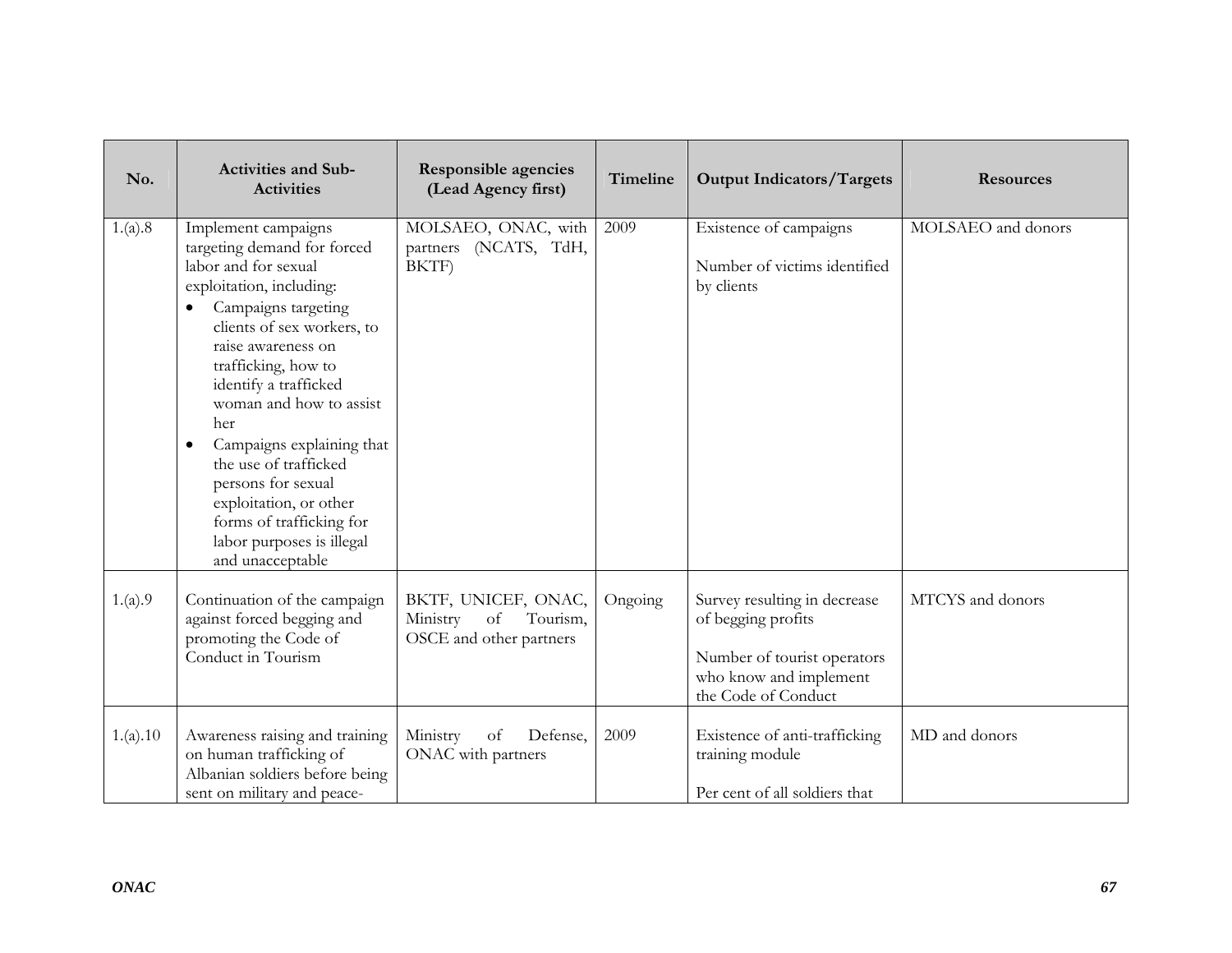| <b>Activities and Sub-</b><br><b>Activities</b>                                                                                                                                                                                                                                                                            | Responsible agencies<br>(Lead Agency first)                                                | Timeline             | <b>Output Indicators/Targets</b>                                                                                                                                                                                                          | <b>Resources</b>                                                                                                                                                                                                                                                                                                                                                                                                                                     |
|----------------------------------------------------------------------------------------------------------------------------------------------------------------------------------------------------------------------------------------------------------------------------------------------------------------------------|--------------------------------------------------------------------------------------------|----------------------|-------------------------------------------------------------------------------------------------------------------------------------------------------------------------------------------------------------------------------------------|------------------------------------------------------------------------------------------------------------------------------------------------------------------------------------------------------------------------------------------------------------------------------------------------------------------------------------------------------------------------------------------------------------------------------------------------------|
| keeping missions abroad                                                                                                                                                                                                                                                                                                    |                                                                                            |                      | have undergone anti-<br>trafficking training prior to<br>deployment abroad                                                                                                                                                                |                                                                                                                                                                                                                                                                                                                                                                                                                                                      |
| Implement awareness raising<br>among journalists to raise<br>their interest in the issue, to<br>regularly report in a factual<br>and accurate, and sensitive<br>and non-stigmatizing manner,<br>thus increasing public<br>awareness on trafficking, and<br>to support interventions and<br>victims                         | Media Institute, ONAC,<br>ATA in cooperation with<br>IO, NGO, and media<br>representatives | 2009                 | Per cent of journalists who<br>know about anti-trafficking<br>issues                                                                                                                                                                      | MoI and donors                                                                                                                                                                                                                                                                                                                                                                                                                                       |
|                                                                                                                                                                                                                                                                                                                            |                                                                                            |                      |                                                                                                                                                                                                                                           |                                                                                                                                                                                                                                                                                                                                                                                                                                                      |
|                                                                                                                                                                                                                                                                                                                            |                                                                                            |                      |                                                                                                                                                                                                                                           |                                                                                                                                                                                                                                                                                                                                                                                                                                                      |
|                                                                                                                                                                                                                                                                                                                            |                                                                                            |                      |                                                                                                                                                                                                                                           |                                                                                                                                                                                                                                                                                                                                                                                                                                                      |
| Institutionalize mandatory anti-<br>trafficking training into the core<br>curriculum at primary, secondary<br>schools, other pre-university<br>schools; and as part of the gender<br>and civil education curriculum<br>(including also general child<br>protection, child rights, gender<br>equality and domestic violence | MES, Institute of Curricula<br>with partners (UNICEF,<br>IOM, NGOs NPF)                    | $2008 - Mid$<br>2009 | Existence of legal act/order<br>confirming mandatory anti-<br>trafficking curriculum with<br>special focus on primary,<br>secondary schools and pre-<br>universitary education - prior to<br>dropout age<br>Existence of anti-trafficking | MES and donors                                                                                                                                                                                                                                                                                                                                                                                                                                       |
|                                                                                                                                                                                                                                                                                                                            | issues, and sex education)                                                                 |                      | trafficking awareness training in schools and other targeted activities<br>Target: increase the outreach to pupils at primary and secondary schools                                                                                       | SPECIFIC OBJECTIVE: Raise the awareness of children and the youth towards trafficking by way of ensuring institutionalization of anti-<br>Indicators: per cent of schools (by school type) with anti-trafficking modules mainstreamed/implemented; per cent (increase) in pupils (by<br>school type/age) who can name the main purposes for which people are trafficked, and the main ways in which people are recruited<br>training modules and key |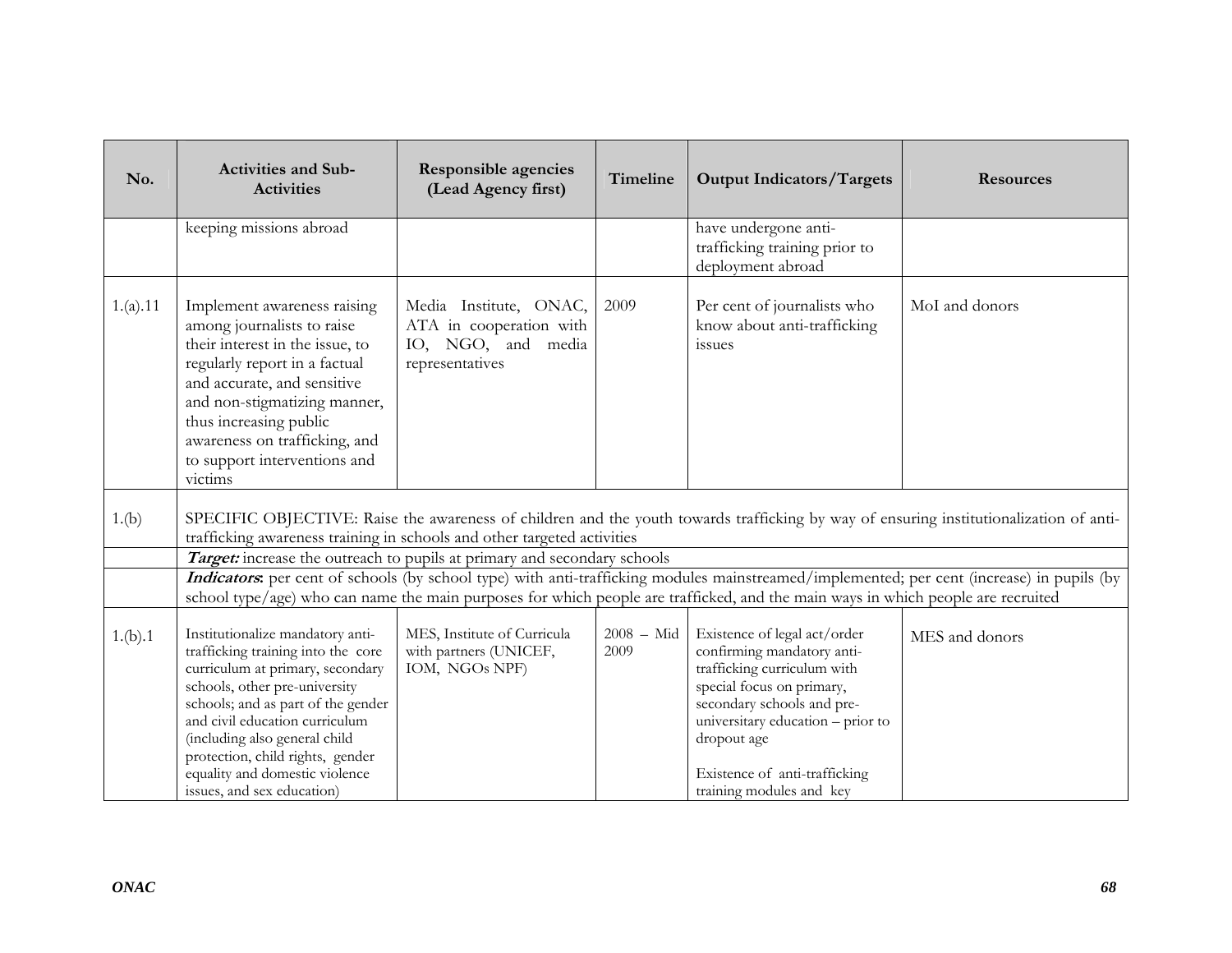| No.     | <b>Activities and Sub-</b><br><b>Activities</b>                                                                                      | Responsible agencies<br>(Lead Agency first)                                       | Timeline | <b>Output Indicators/Targets</b>                                                                                                                                                                                                | <b>Resources</b>                                                                                                          |
|---------|--------------------------------------------------------------------------------------------------------------------------------------|-----------------------------------------------------------------------------------|----------|---------------------------------------------------------------------------------------------------------------------------------------------------------------------------------------------------------------------------------|---------------------------------------------------------------------------------------------------------------------------|
|         |                                                                                                                                      |                                                                                   |          | teachers/school focal points are<br>trained (at least one teacher in<br>each school has successfully<br>completed training on the anti-<br>trafficking training module and<br>ensures its regular update and<br>implementation) |                                                                                                                           |
|         |                                                                                                                                      |                                                                                   |          | Target by 2010 mandatory<br>anti-trafficking training is<br>mainstreamed into all pre-<br>university curricula, especially<br>primary and secondary schools                                                                     |                                                                                                                           |
| 1.(b).2 | Include anti-trafficking awareness<br>training into the curricula of<br>orphanages                                                   | MOLSAEO, MES                                                                      | 2009     | Mandatory anti-trafficking<br>training is mainstreamed into<br>curricula of orphanages                                                                                                                                          | <b>MOLSAEO</b>                                                                                                            |
| 1.(b).3 | Include anti-trafficking awareness<br>training in the life<br>skill/education/vocational<br>training programs for school<br>dropouts | MES, MOLSAEO, assisted<br>by ONAC                                                 | 2009     | Existence of antitrafficking<br>modules included in the life<br>skill/education/vocational<br>training programs for school<br>dropouts                                                                                          | <b>MES</b>                                                                                                                |
| 1.(b).4 | Ensure anti-trafficking awareness<br>raising of children and their<br>parents in their communities                                   | RATC, ONAC, with<br>municipality/communes,<br>NGOs, and international<br>partners | 2009     | Per cent of children and parents<br>who can talk about risks of<br>trafficking                                                                                                                                                  | (RATC),<br>State<br>budget<br>Municipality/Communes<br>and<br>donors                                                      |
| 2.      | other livelihood options                                                                                                             |                                                                                   |          |                                                                                                                                                                                                                                 | STRATEGIC AIM: To reduce the vulnerability to trafficking and improve social inclusion by way of providing vocational and |
|         | <b>Indicators</b> : number of trafficked persons                                                                                     |                                                                                   |          |                                                                                                                                                                                                                                 |                                                                                                                           |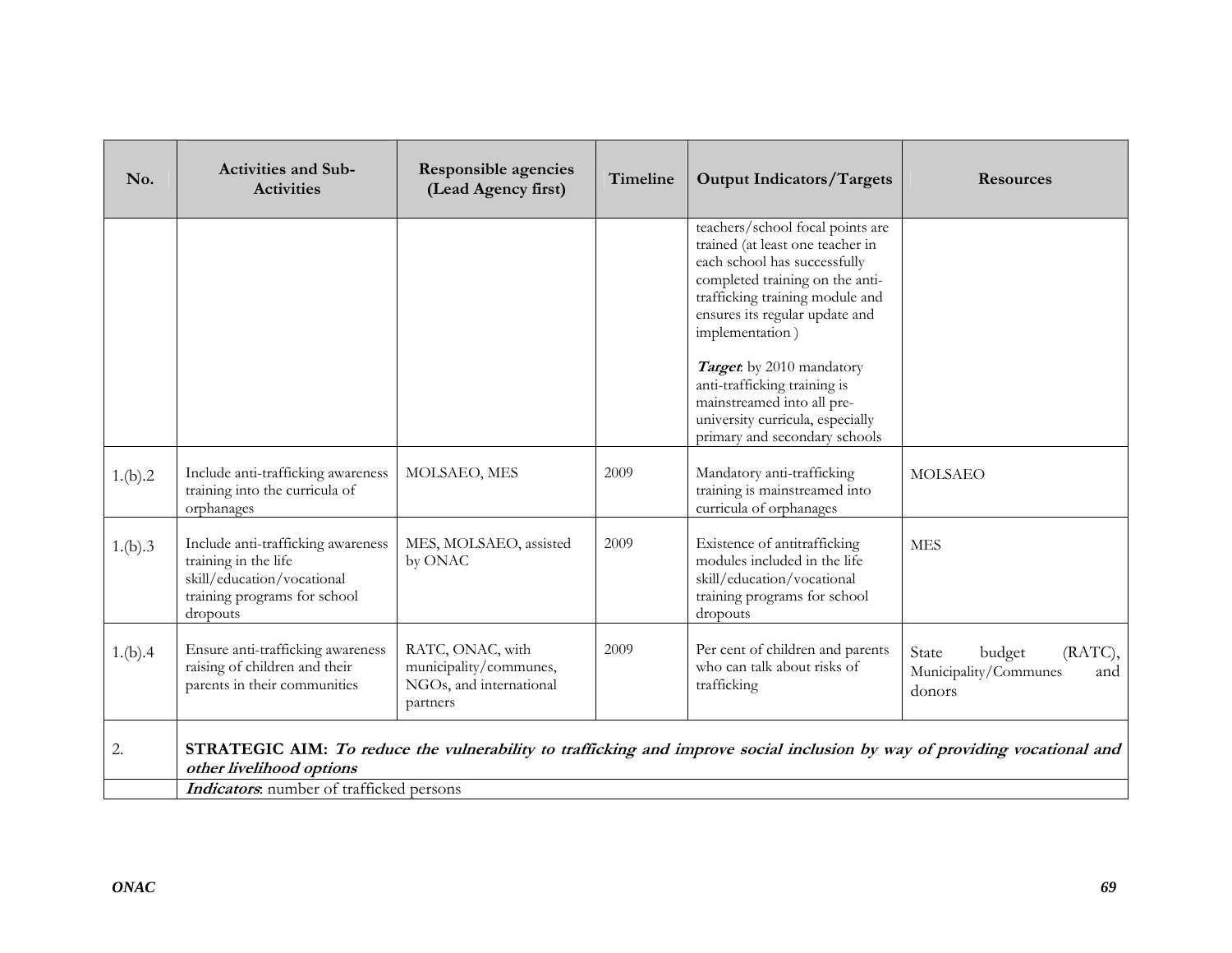| No.     | <b>Activities and Sub-</b><br><b>Activities</b>                                                                                                                                                                                                                                                                                                                                                                                          | <b>Responsible agencies</b><br>(Lead Agency first) | Timeline | <b>Output Indicators/Targets</b>                                                                                                                                                                                                                                                                                                                                                                                                                                                                                                                               | <b>Resources</b>                                                                                                               |  |  |  |
|---------|------------------------------------------------------------------------------------------------------------------------------------------------------------------------------------------------------------------------------------------------------------------------------------------------------------------------------------------------------------------------------------------------------------------------------------------|----------------------------------------------------|----------|----------------------------------------------------------------------------------------------------------------------------------------------------------------------------------------------------------------------------------------------------------------------------------------------------------------------------------------------------------------------------------------------------------------------------------------------------------------------------------------------------------------------------------------------------------------|--------------------------------------------------------------------------------------------------------------------------------|--|--|--|
| 2.(a)   | SPECIFIC OBJECTIVE: Address underlying causes of trafficking, including poverty and unemployment, the discrimination of women,<br>minorities, children, migrants and other vulnerable groups<br>Indicator: labour market participation of men and women, average income differences men/women, average educational attainments of<br>men/women, and for minority groups, number of law suits based on the anti-discrimination norms.     |                                                    |          |                                                                                                                                                                                                                                                                                                                                                                                                                                                                                                                                                                |                                                                                                                                |  |  |  |
| 2.(a).1 | Continue the implementation<br>of existing relevant national<br>strategies (including the<br>National Strategy on<br>Development and Integration,<br>for Poverty Reduction,<br>Employment, Social and<br>Economic Development,<br>Social Services, Gender<br><b>Equality and Domestic</b><br>Violence, Anti-Corruption,<br>Child National Strategy, Anti-<br>Discrimination, Migration,<br><b>Integrated Border</b><br>Management, etc.) | All responsible actors as<br>per strategies        | Ongoing  | Focal Points (members of the<br>National Task Force on<br>$\operatorname{in}$<br>Trafficking<br>Human<br>provide<br>Beings)<br>regular<br>implementation<br>progress<br>reports<br>Discussion<br>of<br>implementation<br>progress<br>reports during National Task<br>Force<br>meetings,<br>and<br>additional areas for synergies<br>and for action identified; as<br>well as problem<br>areas<br>identified and brought to the<br>attention<br>of the<br>State<br>Committee on Trafficking in<br>Human Beings, for action<br>Minutes of National Task<br>Force | Existing as per strategies                                                                                                     |  |  |  |
| 2.(b)   |                                                                                                                                                                                                                                                                                                                                                                                                                                          |                                                    |          | vulnerable groups to get access to the labour market through employment or other income-generating activities                                                                                                                                                                                                                                                                                                                                                                                                                                                  | SPECIFIC OBJECTIVE: To increase economic opportunities for vulnerable or at risk groups, by way of targeted efforts to support |  |  |  |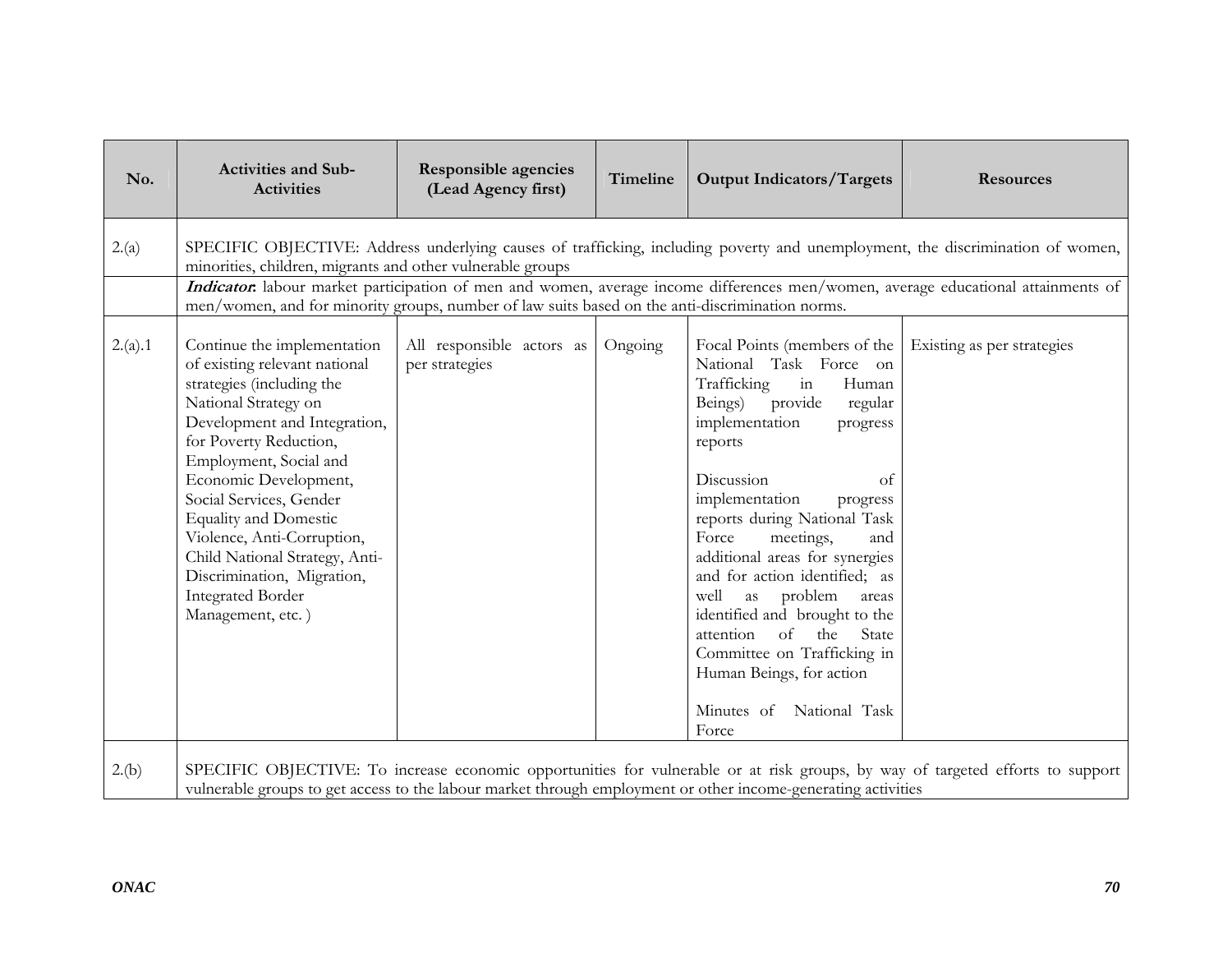| No.     | <b>Activities and Sub-</b><br><b>Activities</b>                                                                                                                                                                                                                                | Responsible agencies<br>(Lead Agency first)                                                                                                                         | Timeline                       | <b>Output Indicators/Targets</b>                                                                                                                                                                                                                                                                                                                      | <b>Resources</b>                                                                                                                    |
|---------|--------------------------------------------------------------------------------------------------------------------------------------------------------------------------------------------------------------------------------------------------------------------------------|---------------------------------------------------------------------------------------------------------------------------------------------------------------------|--------------------------------|-------------------------------------------------------------------------------------------------------------------------------------------------------------------------------------------------------------------------------------------------------------------------------------------------------------------------------------------------------|-------------------------------------------------------------------------------------------------------------------------------------|
|         | persons that found employment or are engaged in income generating activities (yearly)                                                                                                                                                                                          |                                                                                                                                                                     |                                |                                                                                                                                                                                                                                                                                                                                                       | Indicators. Labor market participation of men/women, and of identified at-risk groups; number and per cent of identified vulnerable |
| 2.(b).1 | To improve employment<br>opportunities and job<br>placement for vulnerable<br>groups.                                                                                                                                                                                          | <b>MOLSAEO</b>                                                                                                                                                      | 2009                           | Target. Increased number<br>and volume of government<br>programs supporting those at<br>risk for trafficking in finding<br>employment<br>Existence of government-<br>sponsored programmes for<br>income generating activities<br>Number of vulnerable<br>persons and at-risk persons<br>that find employment<br>through the labor offices<br>(yearly) | <b>MOLSAEO</b>                                                                                                                      |
| 2.(b).2 | Enhance the capacities and<br>efficiency of the Regional<br>Labor Offices and their local<br>branch offices, including:<br>training on social<br>$\bullet$<br>skills, outreach skills and<br>job placement skills,<br>awareness training on<br>THB and on vulnerable<br>groups | <b>MOLSAEO</b><br>(Regional<br>Public<br>Directorate<br>on<br>Training,<br>Vocational<br>Regional Labor Offices)<br>with international partners<br>(ILO and athers) | End 2008<br>-beginning<br>2009 | Number of vulnerable<br>persons and at-risk persons<br>that find employment<br>through the labor offices<br>(yearly)<br>Target: Increased use of<br>Regional and Local Labor<br>Offices by those at-risk for<br>trafficking                                                                                                                           | MOLSAEO and donors                                                                                                                  |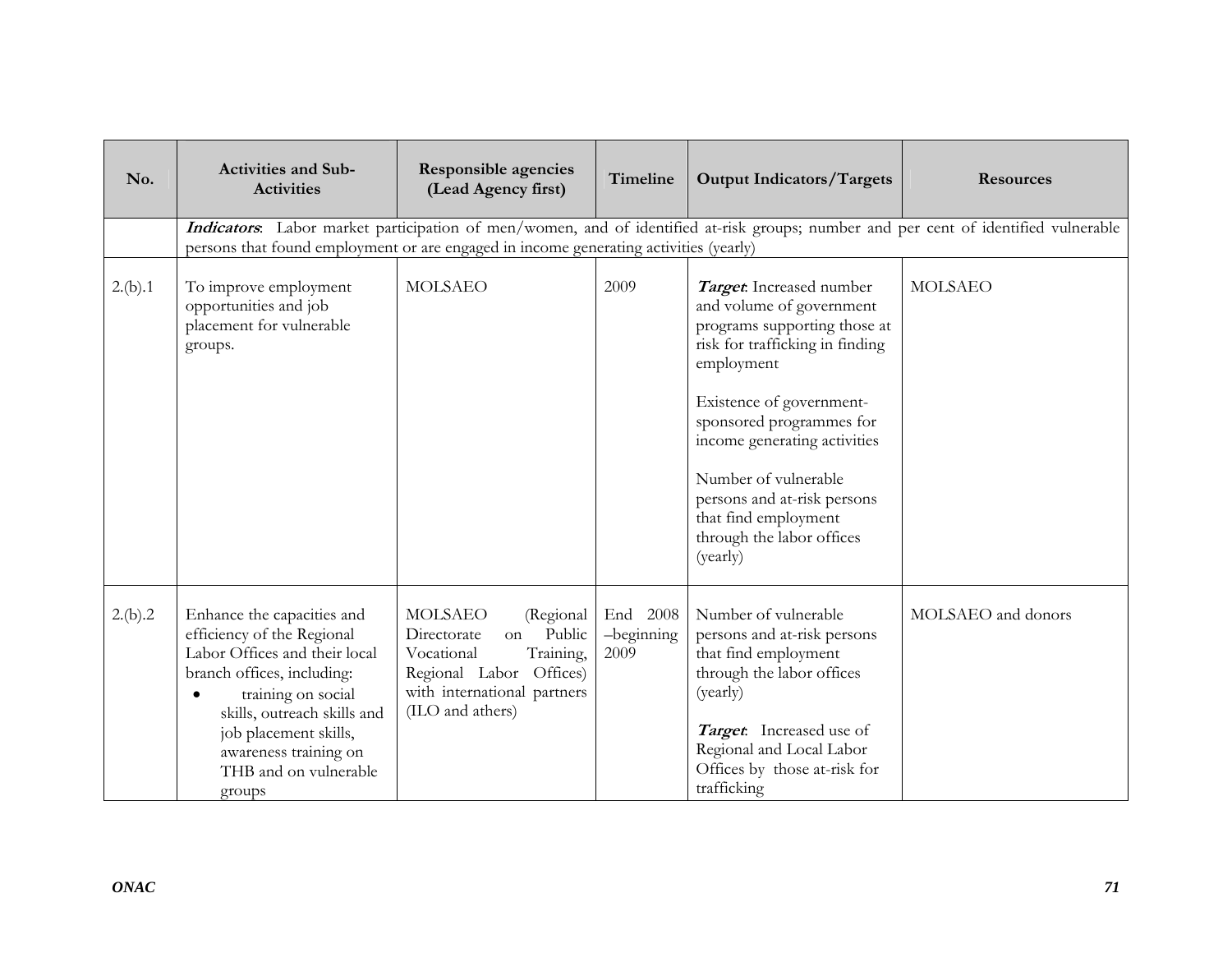| No.     | <b>Activities and Sub-</b><br><b>Activities</b>                                                                                                                                                                                                                                                                                                                                                                                                                                                                                                              | Responsible agencies<br>(Lead Agency first)                                                                                                                 | Timeline                       | <b>Output Indicators/Targets</b>                                                                                                                                                               | <b>Resources</b> |
|---------|--------------------------------------------------------------------------------------------------------------------------------------------------------------------------------------------------------------------------------------------------------------------------------------------------------------------------------------------------------------------------------------------------------------------------------------------------------------------------------------------------------------------------------------------------------------|-------------------------------------------------------------------------------------------------------------------------------------------------------------|--------------------------------|------------------------------------------------------------------------------------------------------------------------------------------------------------------------------------------------|------------------|
|         | training in carrying out<br>regular labor market<br>assessments<br>revise TORs to ensure<br>$\bullet$<br>mandate to actively deal<br>with at risk and<br>trafficked persons                                                                                                                                                                                                                                                                                                                                                                                  |                                                                                                                                                             |                                | Existence of (bi-annual) labor<br>market reports<br><b>Existence of TORs</b>                                                                                                                   |                  |
| 2.(b).3 | Establish 6-month bases<br>Roundtables on Employment,<br>focusing on:<br>sensitizing actors on<br>vulnerable groups and<br>trafficking<br>analysis of the labor<br>$\bullet$<br>market situation and<br>needs (based on RLO<br>assessments) as basis for<br>the design of special<br>employment programs<br>and job skill trainings for<br>vulnerable<br>persons/groups<br>encourage local and<br>$\bullet$<br>international businesses<br>to create vacancies for<br>vulnerable groups or<br>persons, including<br>mentoring and<br>internship programs for | MOLSAEO (Regional<br>Labor Offices Labor<br>Inspectorate Office),<br>RATC, Local government,<br>NGOs, Private<br>Employment Agencies,<br>private businesses | End 2008<br>-beginning<br>2009 | Regular Economic<br>Roundtables held<br>Minutes of meetings<br>Number of concrete job<br>vacancies created by private<br>sector, as well as number of<br>internships and mentoring<br>programs | <b>MOLSAEO</b>   |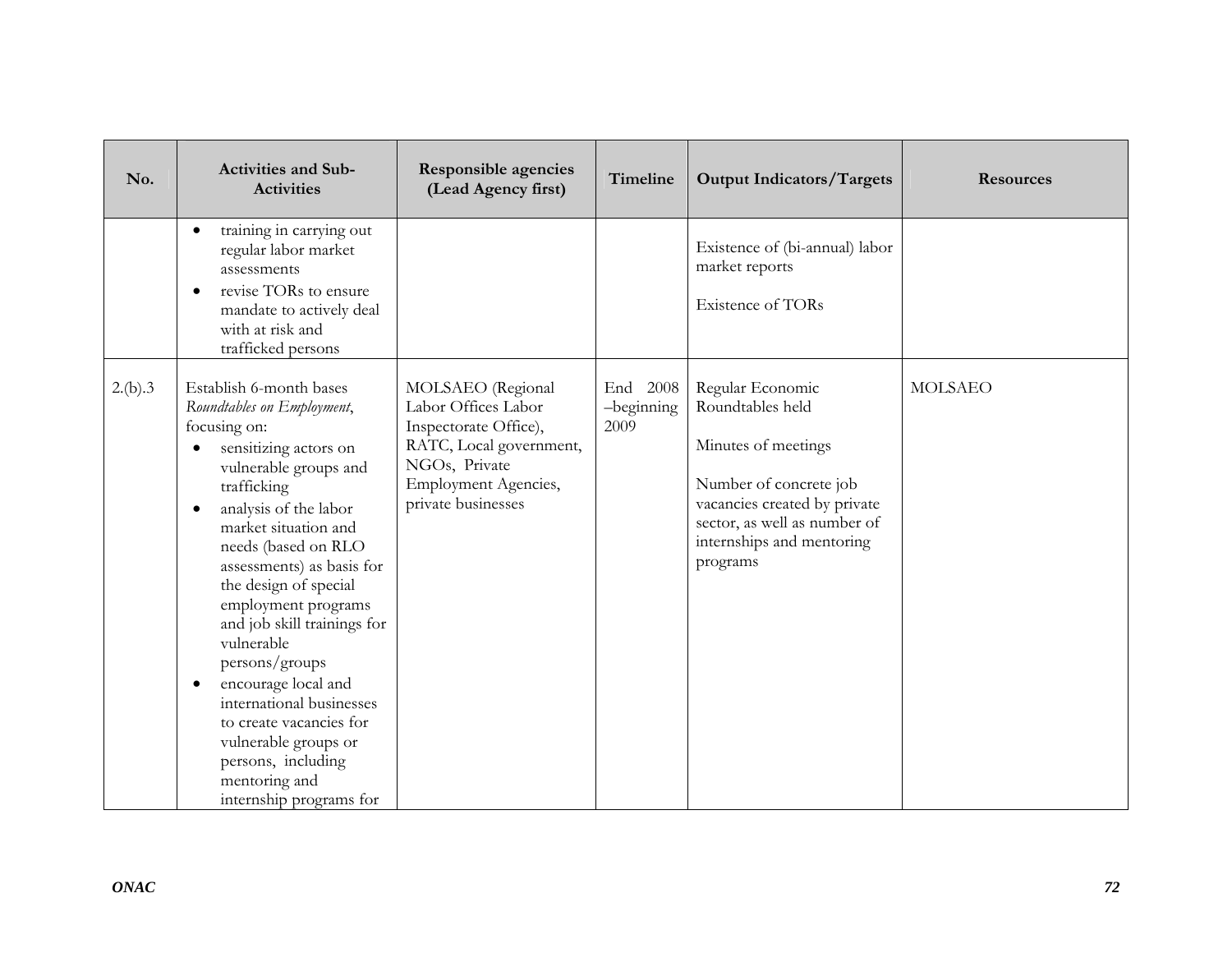| No.     | <b>Activities and Sub-</b><br><b>Activities</b>                                                                                                                                                                                                                                                   | <b>Responsible agencies</b><br>(Lead Agency first) | Timeline                       | <b>Output Indicators/Targets</b>                                                                                                                                                                                            | <b>Resources</b>   |
|---------|---------------------------------------------------------------------------------------------------------------------------------------------------------------------------------------------------------------------------------------------------------------------------------------------------|----------------------------------------------------|--------------------------------|-----------------------------------------------------------------------------------------------------------------------------------------------------------------------------------------------------------------------------|--------------------|
|         | the youth<br>sharing of information<br>$\bullet$<br>and good practices,<br>fostering co-operation                                                                                                                                                                                                 |                                                    |                                |                                                                                                                                                                                                                             |                    |
| 2.(b).4 | To enhance the capacities of<br>the Private Employment<br>Agencies for the active<br>placement for vulnerable<br>persons (see below)                                                                                                                                                              | MOLSAEO with<br>Association of PEAs                | End 2008<br>-beginning<br>2009 | PEAs are familiar with<br>human trafficking and the<br>special needs of vulnerable<br>persons and cater for them<br>Number of vulnerable<br>persons that found<br>employment through PEAs                                   | <b>MOLSAEO</b>     |
| 2.(b).5 | To continue and expand the<br>programs to foster the<br>employment of unemployed<br>female job seekers, and other<br>vulnerable groups, and to<br>establish additional special<br>employment programs for<br>supporting vulnerable groups<br>and trafficked persons, based<br>on needs assessment | MOLSAEO,<br>Regional<br>Labor Offices and partners | Ongoing                        | Number of women<br>benefiting from the scheme<br>Existence of additional<br>employment schemes for<br>vulnerable groups<br>Target: Increased<br>government services to<br>support the unemployed at<br>risk for trafficking | MOLSAEO and donors |
| 2.(b).6 | To continue implementation,<br>and establish additional<br>vocational and job skill<br>trainings, targeting at risk                                                                                                                                                                               | MOLSAEO,<br>RATC,<br><b>ONAC</b>                   | 2008                           | Priority needs identified and<br>additional trainings designed<br>accordingly                                                                                                                                               | <b>MOLSAEO</b>     |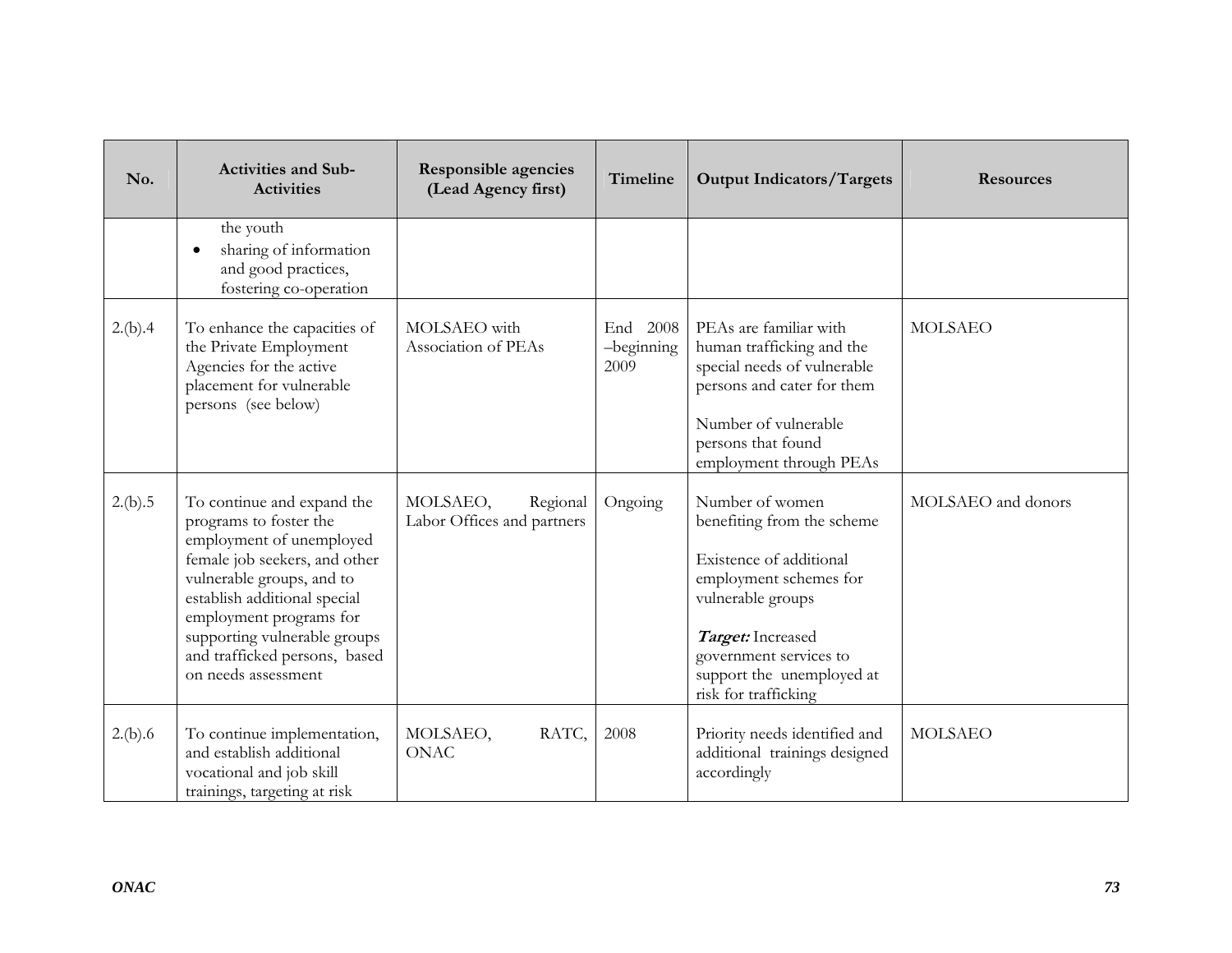| No.     | <b>Activities and Sub-</b><br><b>Activities</b>                                                                                                                                                                                                                                                                    | <b>Responsible agencies</b><br>(Lead Agency first)                 | Timeline        | <b>Output Indicators/Targets</b>                                                                                                                                                                                                                              | <b>Resources</b>   |
|---------|--------------------------------------------------------------------------------------------------------------------------------------------------------------------------------------------------------------------------------------------------------------------------------------------------------------------|--------------------------------------------------------------------|-----------------|---------------------------------------------------------------------------------------------------------------------------------------------------------------------------------------------------------------------------------------------------------------|--------------------|
|         | groups (young women,<br>minorities, new informal<br>communities in Tirana,<br>Durres),<br>in sectors of interest to the<br>beneficiaries and for which<br>there is demand, including<br>general job search skills,<br>professional skills, anti-<br>trafficking awareness as well<br>as safe migration information |                                                                    | <b>Mid 2009</b> | Implementation of additional<br>trainings commenced<br>Existence of vocational and<br>skill<br>life<br>for<br>programs<br>identified vulnerable groups<br>and persons, and<br>Existence<br>of<br>regular<br>accessible<br>programs<br>to<br>vulnerable groups |                    |
| 2.(b).7 | To inform the public and<br>especially the vulnerable<br>groups of the existence of<br>employment programs and<br>other support available to<br>them via the Labor Offices                                                                                                                                         | <b>MOLSAEO</b><br>(Regional<br>Labor Offices) with RATC            | Mid 2009        | Existence of information<br>leaflets<br>Number of distributed<br>information leaflets<br>Per cent of vulnerable<br>persons that are aware of the<br>government support<br>programs                                                                            | <b>MOLSAEO</b>     |
| 2.(b).8 | To foster self employment of<br>at-risk and vulnerable groups                                                                                                                                                                                                                                                      | MOLSAEO, with partners<br>(ILO-MIGRANT, OSCE,<br>World Vision etc) | 2009            | Number<br><sub>of</sub><br>vulnerable<br>persons and at-risk persons<br>(and per cent of all identified<br>persons) that are engaged in<br>income-generating activities<br>(annual)                                                                           | MOLSAEO and donors |
|         |                                                                                                                                                                                                                                                                                                                    |                                                                    |                 |                                                                                                                                                                                                                                                               |                    |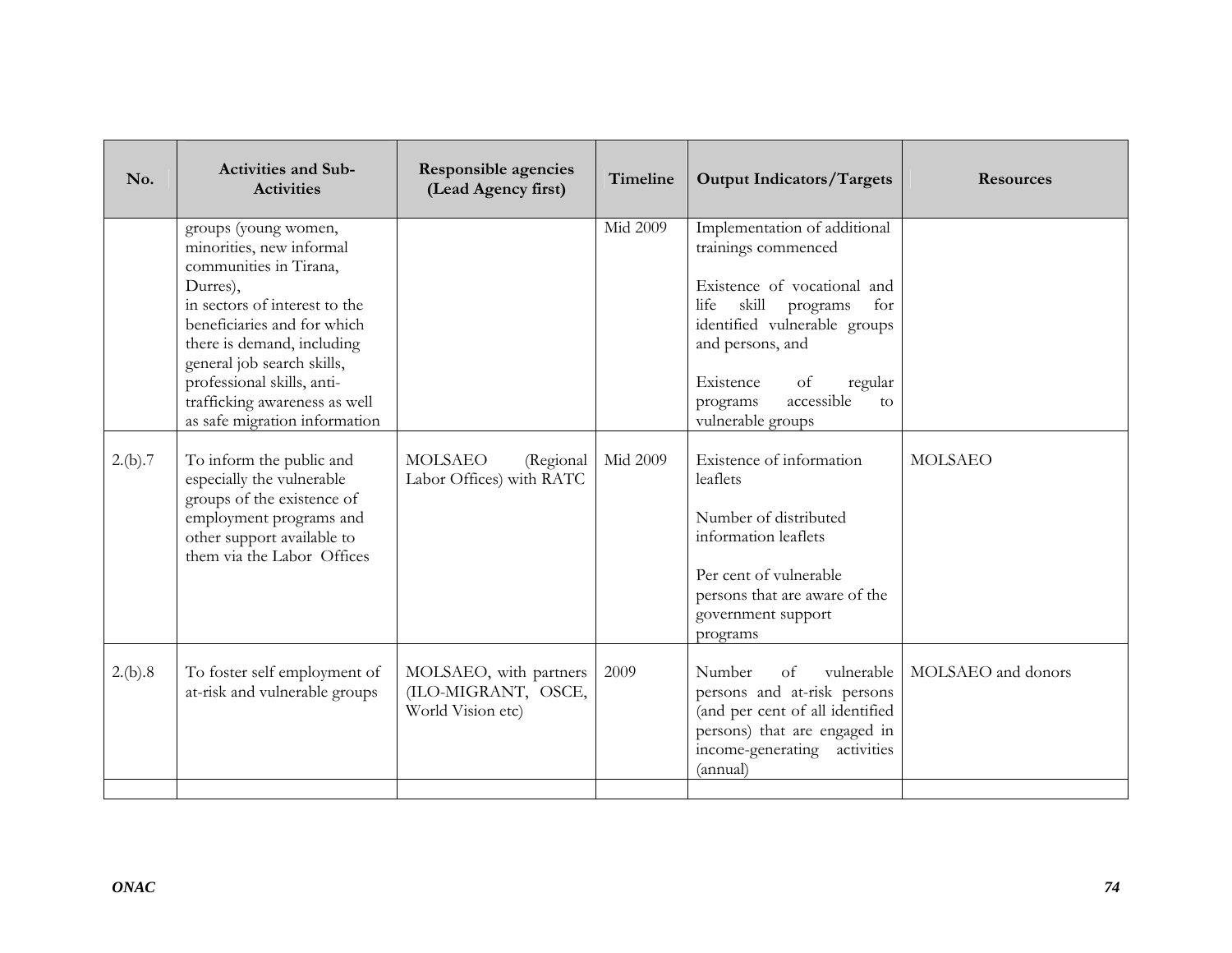| No.       | <b>Activities and Sub-</b><br><b>Activities</b>                                                                                                                                                                                                                                                                                                       | <b>Responsible agencies</b><br>(Lead Agency first)                                                                                | Timeline | <b>Output Indicators/Targets</b>                                                                                                                                                                                                                                                                   | <b>Resources</b>   |
|-----------|-------------------------------------------------------------------------------------------------------------------------------------------------------------------------------------------------------------------------------------------------------------------------------------------------------------------------------------------------------|-----------------------------------------------------------------------------------------------------------------------------------|----------|----------------------------------------------------------------------------------------------------------------------------------------------------------------------------------------------------------------------------------------------------------------------------------------------------|--------------------|
| 2.(b).8.1 | To continue implementation<br>of existing micro-credit<br>schemes for vulnerable groups<br>and trafficked persons, and<br>establish additional ones<br>(based on needs analysis)                                                                                                                                                                      | MOLSAEO, Micro Credit<br>Institutions with partners<br>(ILO-MIGRANT, OSCE,<br>World Vision, TdH)                                  | Ongoing  | Nr.<br>Percentage<br>and<br>of<br>program participants who<br>have a significant increase in<br>locally-earned income<br>Target: increased number<br>and volume of government<br>programs supporting those at<br>risk<br>trafficking<br>for<br>in<br>developing<br>income<br>generating activities | MOLSAEO and donors |
| 2.(b).9   | foster safe and legal<br>To<br>migration possibilities:<br>(see also<br><b>Strategy</b><br>on<br><b>Migration</b> )                                                                                                                                                                                                                                   | MOLSAEO<br>(Migration<br>MFA, ASP<br>Directorate),<br>Migration<br>(Border and<br>Directorate) and partners<br>(IOM etc.)         | Ongoing  | Target: Increased legal<br>migration possibilities and<br>increased number of people<br>employed through existing<br>guest worker agreements                                                                                                                                                       | MOLSAEO and donors |
| 2.(b).9.1 | To create more legal job<br>opportunities abroad through<br>seasonal worker agreements<br>(in line with the National<br>Strategy for Migration) with<br>European and overseas<br>countries, with due<br>consideration to the<br>protection of and rights for<br>the migrant workers<br>(especially that work permits<br>are not tied to one employer) | <b>MOLSAEO</b><br>(Migration<br>MFA, ASP<br>Directorate),<br>Migration<br>(Border and<br>Directorate) and partners<br>( IOM etc.) | 2009     | Existence of seasonal worker<br>agreement with Italy, Greece,<br>and with additional EU states<br>Target: Increase in number<br>of jobs available through<br>guest worker agreements                                                                                                               | MOLSAEO and donors |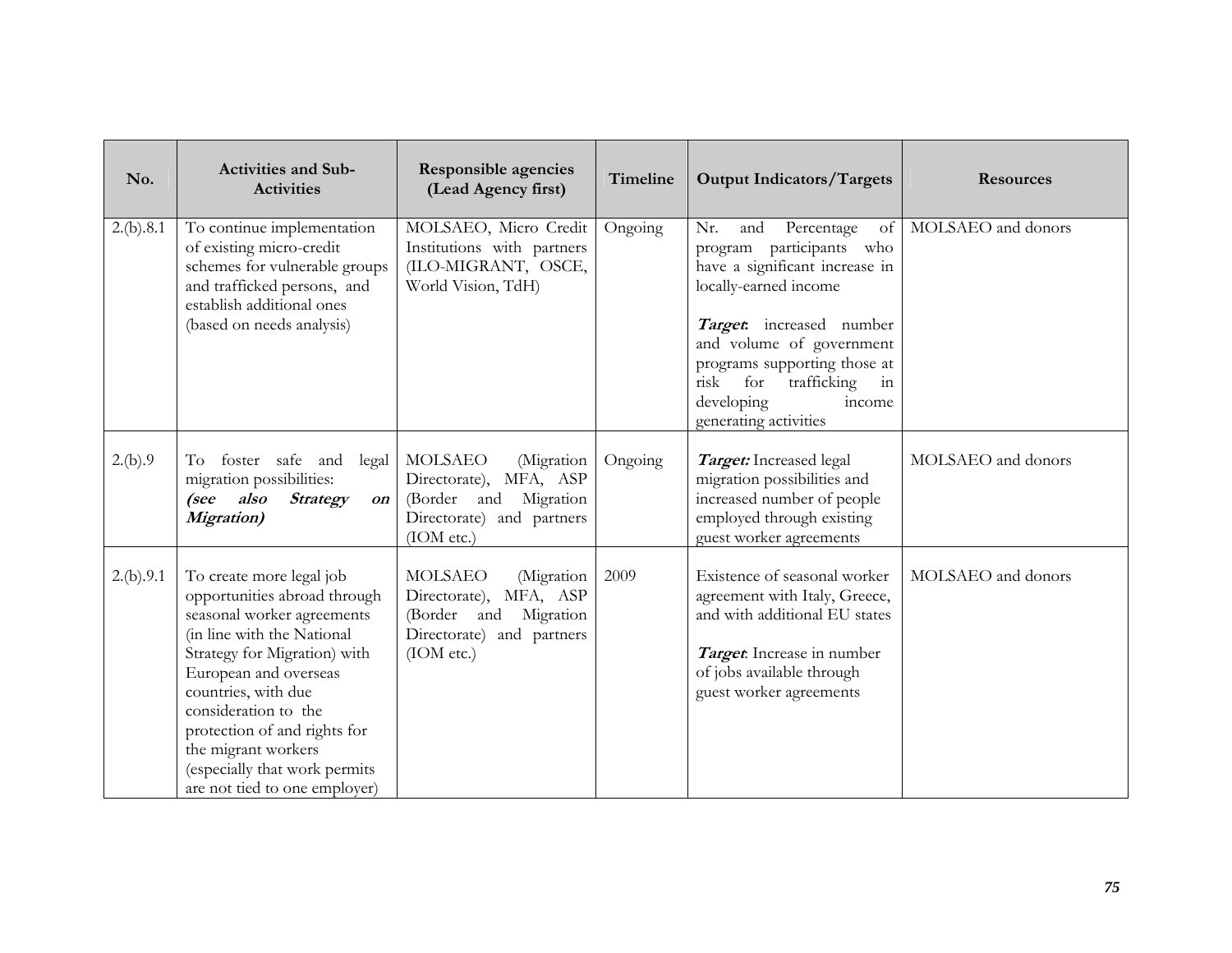| No.       | <b>Activities and Sub-</b><br><b>Activities</b>                                                                                                               | <b>Responsible agencies</b><br>(Lead Agency first)                                             | Timeline                    | <b>Output Indicators/Targets</b>                                                                                                                            | <b>Resources</b>                                                                                                                           |
|-----------|---------------------------------------------------------------------------------------------------------------------------------------------------------------|------------------------------------------------------------------------------------------------|-----------------------------|-------------------------------------------------------------------------------------------------------------------------------------------------------------|--------------------------------------------------------------------------------------------------------------------------------------------|
| 2.(b).9.2 | Promote and conclude<br>additional programs for<br>inducing seasonal employment<br>abroad of vulnerable groups<br>(see also Strategy on<br><b>Migration</b> ) | MOLSAEO with MFA,<br>and international support<br>(IOM etc)                                    | 2009                        | Existence of special<br>employment agreements<br>targeting vulnerable groups<br>Increase in number of people<br>employed through guest<br>worker agreements | MOLSAEO and donors                                                                                                                         |
| 2.(c)     | development                                                                                                                                                   |                                                                                                |                             |                                                                                                                                                             | SPECIFIC OBJECTIVE: To enhance social inclusion by way of fostering education and life skills acquisition as well as community             |
|           | boys, girls, minorities; identified vulnerable groups;                                                                                                        |                                                                                                |                             |                                                                                                                                                             | Target/Indicators: further decrease the school drop-out rate of currently 0,89%; level of educational/vocational/life skill attainment for |
| 2.(c).1   | Continue efforts to enforce<br>mandatory school attendance,<br>including incentive systems<br>(e.g. conditionality of<br>assistance to families in need)      | MoES,<br><b>RATCI</b><br>Directorates of Education,<br>State Social Cervices, Civil<br>society | 2008<br>2009                | Existence of guidelines and<br>training for school inspectors<br>Existence<br>incentive<br>of<br>schemes<br>Per cent of target groups                       | MES and donors                                                                                                                             |
|           |                                                                                                                                                               |                                                                                                |                             | enrolled in and attending<br>school                                                                                                                         |                                                                                                                                            |
| 2.(c).2   | Develop a sustainable scheme<br>for social assistance provision<br>to families in need; continue<br>implementing the Action Plan<br>against Illiteracy        | MOLSAEO, MoES                                                                                  | End 2008<br><b>Mid 2009</b> | Action Plan developed<br>Social Assistance Scheme for<br>families in need endorsed by<br>Government                                                         | MOLSAEO and MES                                                                                                                            |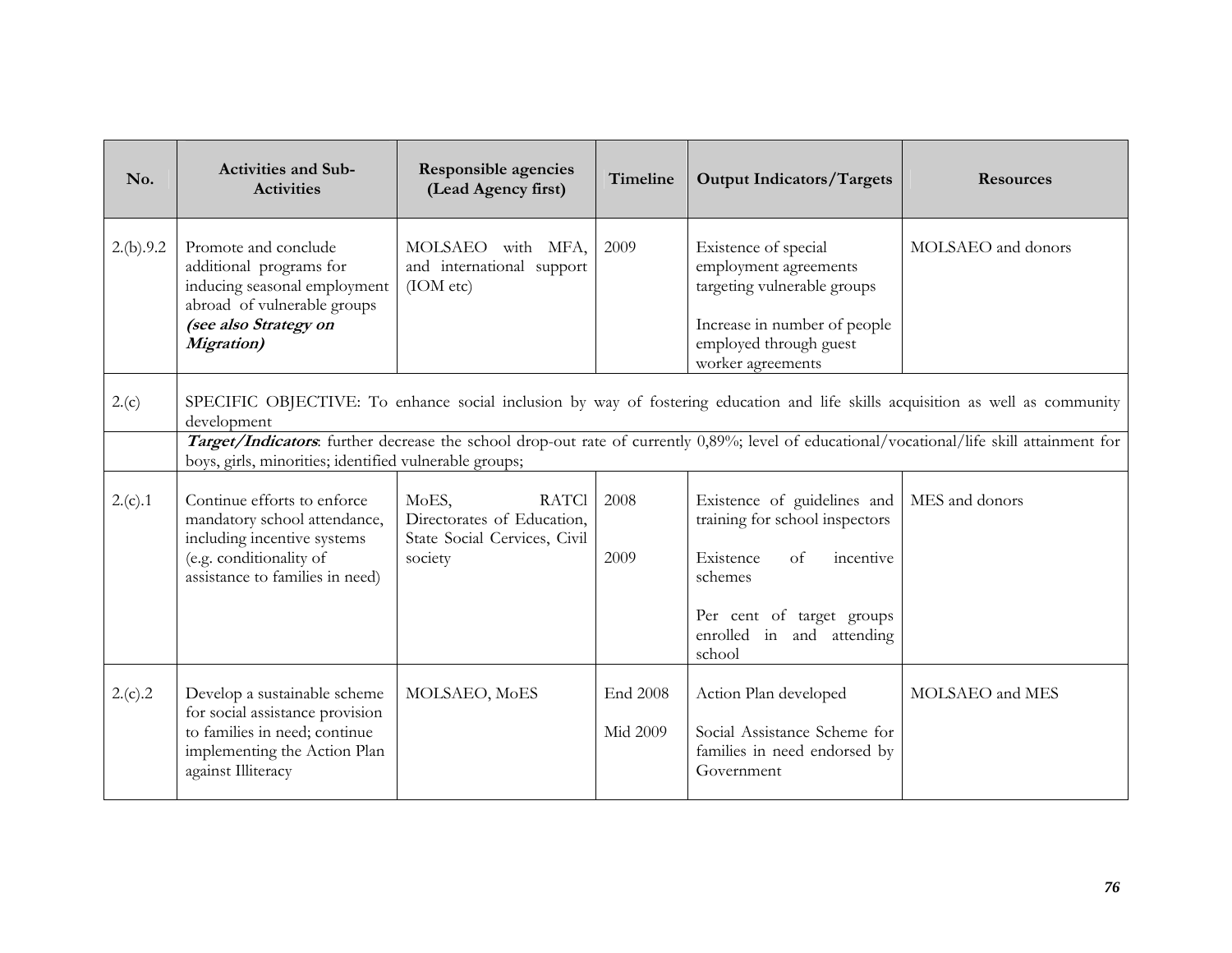| No.     | <b>Activities and Sub-</b><br><b>Activities</b>                                                                                                                                                                                                                                              | <b>Responsible agencies</b><br>(Lead Agency first)                                                                                                                                                                                                               | Timeline                      | <b>Output Indicators/Targets</b>                                                                                                                                                                                                                                                                                                                                     | <b>Resources</b>        |
|---------|----------------------------------------------------------------------------------------------------------------------------------------------------------------------------------------------------------------------------------------------------------------------------------------------|------------------------------------------------------------------------------------------------------------------------------------------------------------------------------------------------------------------------------------------------------------------|-------------------------------|----------------------------------------------------------------------------------------------------------------------------------------------------------------------------------------------------------------------------------------------------------------------------------------------------------------------------------------------------------------------|-------------------------|
|         |                                                                                                                                                                                                                                                                                              |                                                                                                                                                                                                                                                                  | 2010                          | Implementation of Scheme                                                                                                                                                                                                                                                                                                                                             |                         |
| 2.(c).3 | To increase civil registrations,<br>especially of Roma and street<br>children, as a basis for school<br>enrolment and social inclusion<br>and to foster co-operation of<br>the Ministry of Education<br>with the Civil Registry Office<br>to obtain lists of school<br>beginners (see below) | MoI, BKTF, Community -<br>based organisations, with<br>OSCE, USAID support                                                                                                                                                                                       | 2009                          | Per cent of Roma children<br>and street children registered<br>and enrolled in school<br>Institutionalised exchange of<br>data on school beginners<br>between Civil Registration<br>Offices and the Ministry of<br>Education (every April)                                                                                                                           | MoI and donors          |
| 2.(c).4 | To institutionalize a "Child<br>protection" system in schools<br>(based on best practices of<br>TdH, ILO-IPEC, UNICEF,<br>World Vision etc.); thereby<br>increasing support and<br>counseling to children/youth,<br>to detect at risk cases and take<br>remedies (with CPUs) <sup>8</sup>    | MoES,<br>(Regional<br>Directorate on Education),<br>MOLSAEO,<br>with the<br>national working group on<br>child<br>protection<br>(comprising national and<br>international<br>partners<br>(BKTF, Save the Children,<br>TdH,<br>ILO-IPEC,<br>UNICEF, World Vision) | End 2008<br>beginning<br>2009 | Role<br>of<br>child<br>protector/psychologist<br>is<br>regulated, existence of clear<br><b>TORs</b><br>Existence of system for<br>provision of training to focal<br>points/child protectors<br>Existence of trained Child<br>Protectors in at least the<br>most affected schools (as per<br>assessment)<br>Target at least one trained<br>focal point and/or trained | MES, MOLSAEO and donors |

<span id="page-76-0"></span><sup>8</sup> See further in the child trafficking strategy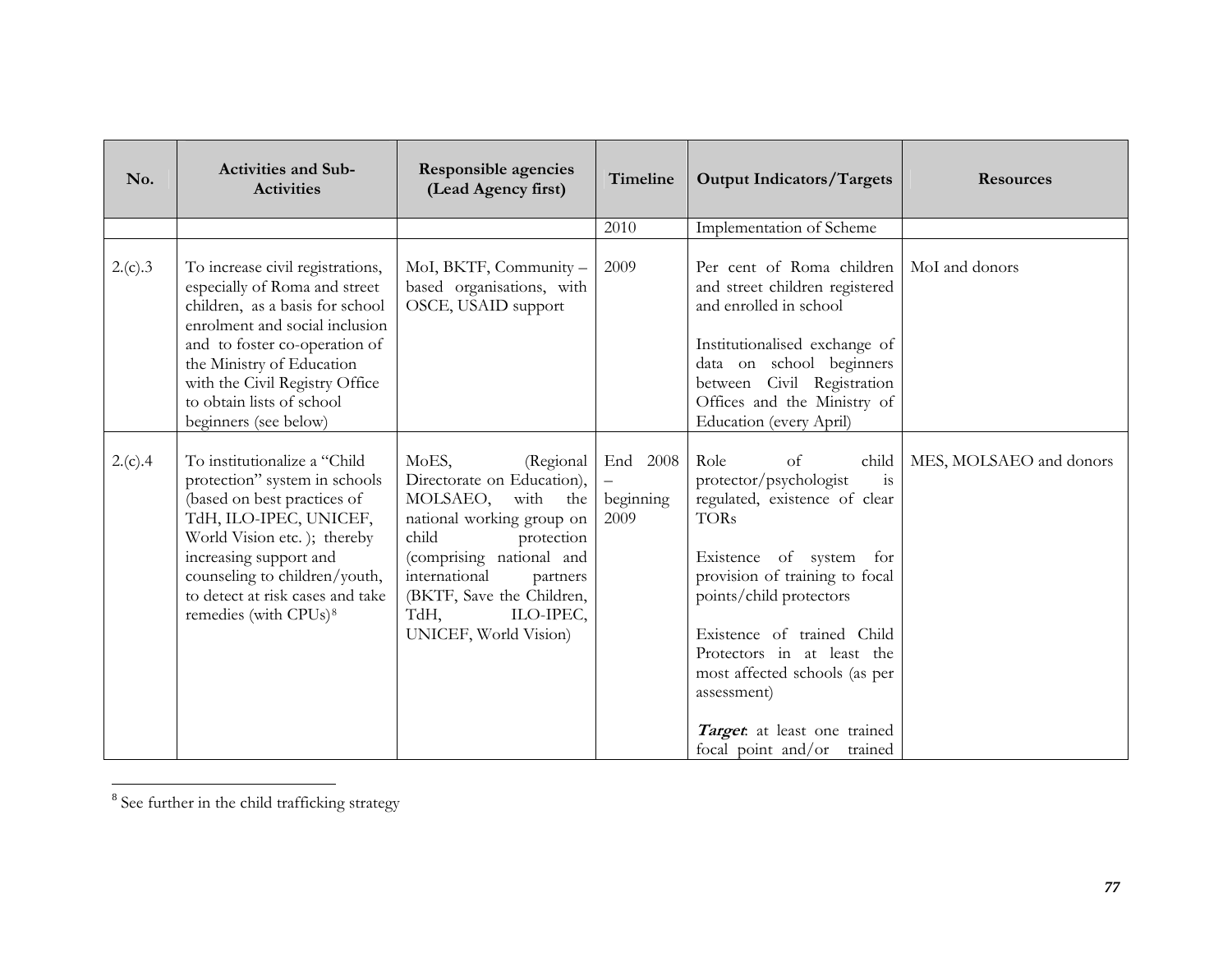| No.     | <b>Activities and Sub-</b><br><b>Activities</b>                                                                                                                                                                                                                                                    | <b>Responsible agencies</b><br>(Lead Agency first)             | Timeline | <b>Output Indicators/Targets</b>                                                                                                                                                                                                                                                                                                                                                                                                     | <b>Resources</b>        |
|---------|----------------------------------------------------------------------------------------------------------------------------------------------------------------------------------------------------------------------------------------------------------------------------------------------------|----------------------------------------------------------------|----------|--------------------------------------------------------------------------------------------------------------------------------------------------------------------------------------------------------------------------------------------------------------------------------------------------------------------------------------------------------------------------------------------------------------------------------------|-------------------------|
|         |                                                                                                                                                                                                                                                                                                    |                                                                |          | psychologist are assigned as<br>full-time 'child protectors' in<br>each school, and linked to<br>local referral mechanism                                                                                                                                                                                                                                                                                                            |                         |
| 2.(c).5 | Institutionalize nation-wide<br>programs of remedial<br>education and vocational<br>training for school dropouts,<br>especially young women and<br>men, (extend the model of<br>the project 'Second Chance'<br>to the entire country);                                                             | MES, MOLSAEO, with<br>Center<br>partners,<br>"MURIALDO" - Fier | 2010     | Existence<br>of<br>special<br>for<br>school<br>programs<br>in the<br>dropouts<br>entire<br>country<br>Number and per cent of<br>school<br>drop<br>outs<br>(male/female) participating in<br>the programs                                                                                                                                                                                                                             | MES and donors          |
| 2.(c).6 | Design and implement<br>programs for alternative<br>education and life skill<br>acquisitions for children<br>outside school (including<br>street children, Roma,<br>children with special needs<br>etc.) and for orphans<br>(orphanage inmates preparing<br>to leave the orphanage and<br>alumnae) | MES, MOLSAEO, NGOs,<br>with other partners                     | 2009     | Existence<br>of<br>programs<br>covering<br>trafficking<br>prevention information and<br>long-term support (assistance<br>with job skills and job<br>assistance with<br>placement,<br>access to higher education,<br>and/or provision of life skills;<br>information on<br>available<br>emergency shelters)<br>Programs implemented in<br>identified<br>priority<br>areas<br>including the new informal<br>communities in Tirana, and | MES, MOLSAEO and donors |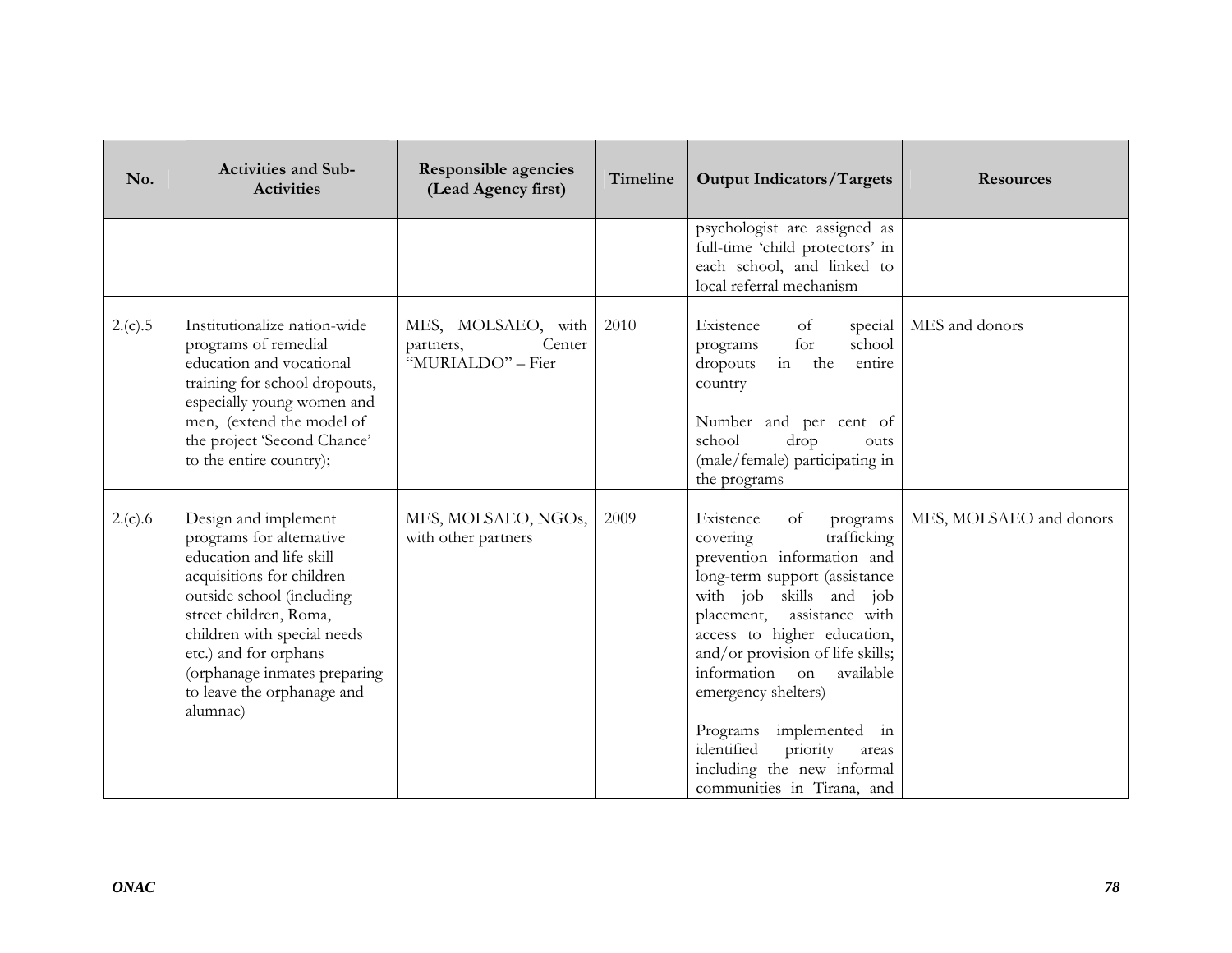| No.       | <b>Activities and Sub-</b><br><b>Activities</b>                                                                                                                                                                                                                                                                                                                               | <b>Responsible agencies</b><br>(Lead Agency first)                                                                                      | Timeline | <b>Output Indicators/Targets</b>                                                                                                                                                                                                                                                                                                                                                                         | <b>Resources</b>                                                     |
|-----------|-------------------------------------------------------------------------------------------------------------------------------------------------------------------------------------------------------------------------------------------------------------------------------------------------------------------------------------------------------------------------------|-----------------------------------------------------------------------------------------------------------------------------------------|----------|----------------------------------------------------------------------------------------------------------------------------------------------------------------------------------------------------------------------------------------------------------------------------------------------------------------------------------------------------------------------------------------------------------|----------------------------------------------------------------------|
|           |                                                                                                                                                                                                                                                                                                                                                                               |                                                                                                                                         | 2010     | Durres<br>Program introduced in entire<br>country                                                                                                                                                                                                                                                                                                                                                        |                                                                      |
| 2.(c).7   | To Promote community<br>development and enrichment,<br>and empowerment for groups<br>and communities at risk                                                                                                                                                                                                                                                                  | RC, Local<br>government<br>with partners                                                                                                | End 2009 | Percentage of members in<br>targeted communities who<br>prefer to stay in local area<br>rather than migrating for<br>work, who find and keep jobs<br>and/or have<br>locally<br><sub>a</sub><br>significant increase in locally<br>earned income                                                                                                                                                          | State budget (RATC), Local<br>government and donors                  |
| 2.(c).7.1 | To encourage the creation of<br>community based<br>organizations and Community<br>Counseling Groups (CCGs);<br>to be involved in the design<br>and implementation of<br>community based activities,<br>education, and to serve as<br>contact point within their<br>local referral mechanism (in<br>addition to the child<br>protection worker and the<br>school psychologist) | <b>RATC</b><br>Municipality/Communes<br>UNDP,<br><b>TACT</b><br>programme,<br>Community<br>based<br>Organizations,<br>community leaders | 2009     | <i>Target:</i> by 2009, at least 10<br>Community<br>Based<br>Organizations<br>(CBOs)/Community<br>Counseling Groups (CCGs)<br>are operational in Roma and<br>Egyptian communities and<br>in<br>included<br>local<br>child<br>protection<br>systems<br>and<br>referral mechanisms<br>By 2010, Community-Based<br>Organizations<br>and<br>Community<br>Counseling<br>Groups exist in the entire<br>country | State<br>(RATC),<br>budget<br>Municipality/Communes<br>and<br>donors |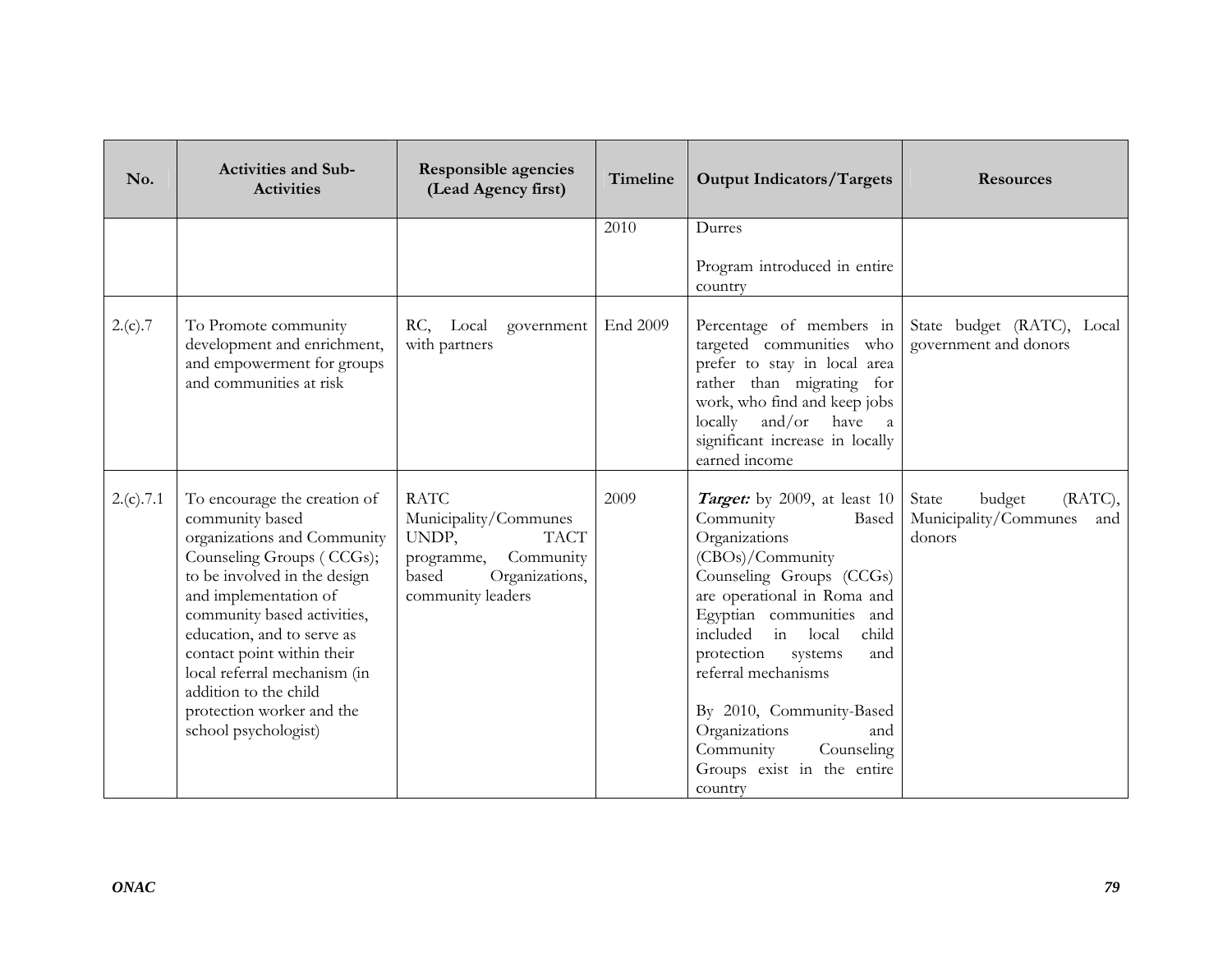| No.            | <b>Activities and Sub-</b><br><b>Activities</b>                                                                                                                                                                                                                                                                                                                                                                                                                                                                                                   | <b>Responsible agencies</b><br>(Lead Agency first)                                                                                                                                                                                                                                                                            | Timeline      | <b>Output Indicators/Targets</b>                                                                                                                                                                                                                                                                                                                                          | <b>Resources</b>                                                                                                           |
|----------------|---------------------------------------------------------------------------------------------------------------------------------------------------------------------------------------------------------------------------------------------------------------------------------------------------------------------------------------------------------------------------------------------------------------------------------------------------------------------------------------------------------------------------------------------------|-------------------------------------------------------------------------------------------------------------------------------------------------------------------------------------------------------------------------------------------------------------------------------------------------------------------------------|---------------|---------------------------------------------------------------------------------------------------------------------------------------------------------------------------------------------------------------------------------------------------------------------------------------------------------------------------------------------------------------------------|----------------------------------------------------------------------------------------------------------------------------|
| 2.(c).7.2      | Foster and ensure the<br>continued implementation of<br>targeted community<br>development and support<br>programs and activities,<br>comprising:<br>education and<br>psychosocial activities<br>(kindergarten, summer<br>camps, cultural activities)<br>awareness sessions<br>vocational training and<br>٠<br>job placement support<br>٠<br>income generating<br>٠<br>activities for mothers<br>micro-credit schemes<br>٠<br>social assistance<br>personal empowerment<br>programs for women and<br>youth (incl. human rights and<br>life skills) | Regional Anti-Trafficking<br>Committees,<br>Municipalities/Communes,<br>ONAC, with community<br>based NGOs (incl. BKTF,<br>Amaro-drom,<br>Romani<br>Roma<br>Active<br>Baxt,<br>Albania,<br>etc.)<br>and<br>international<br>partners<br>(CAAHT, TdH, Save the<br>Children, UNICEF, ILO-<br>IPEC,<br>UNDP,<br>World<br>Vision) | 20010<br>2009 | Existence<br>of<br>community<br>development programs in all<br>identified<br>vulnerable<br>including<br>communities,<br>Tirana and Durres<br>Target.<br>Existence<br>of<br>programs in 15 priority<br>communities, including the<br>new informal communities in<br>Tirana and Durres<br>Longer-term<br>funding<br>of<br>CBOs<br>and<br>community<br>activities is secured | (RATC),<br>State<br>budget<br>Municipalities/Communes and<br>donors                                                        |
| $\mathfrak{Z}$ | Indicators: number of trafficked persons decreased                                                                                                                                                                                                                                                                                                                                                                                                                                                                                                |                                                                                                                                                                                                                                                                                                                               |               | groups at risk of trafficking as well as for the identification of and provision of preventive measures to vulnerable individuals                                                                                                                                                                                                                                         | STRATEGIC AIM: To institutionalize preventive protection and support mechanisms at local and regional level for vulnerable |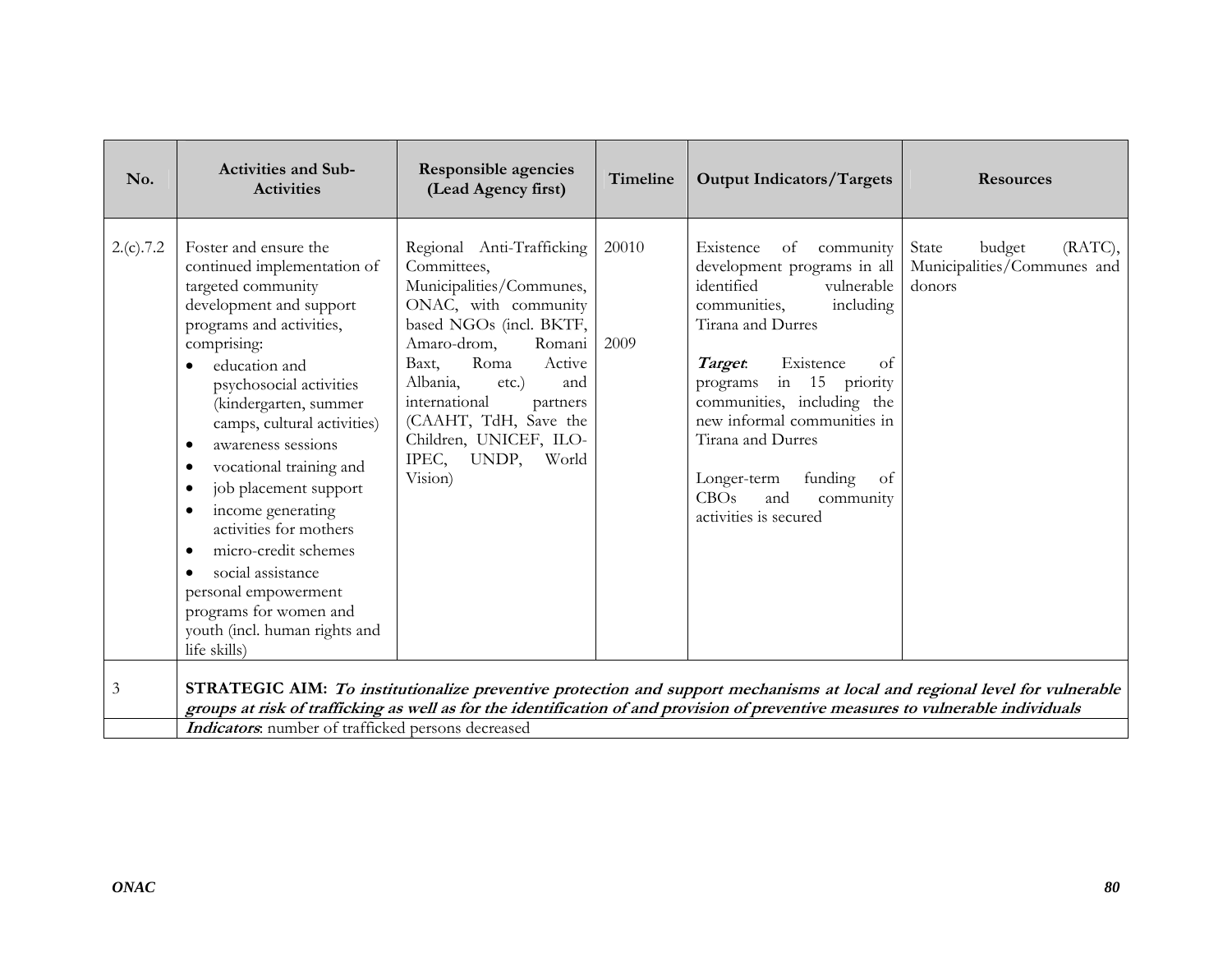| No.     | <b>Activities and Sub-</b><br><b>Activities</b>                                                                                                                                                                                                                                                                                                                                                                                                                                                                                                               | <b>Responsible agencies</b><br>(Lead Agency first)                                                                                                        | Timeline     | <b>Output Indicators/Targets</b>                                                                                                                                                                                                                                                                                                                                                         | <b>Resources</b>                                                                                                                                                                                                                                                                     |
|---------|---------------------------------------------------------------------------------------------------------------------------------------------------------------------------------------------------------------------------------------------------------------------------------------------------------------------------------------------------------------------------------------------------------------------------------------------------------------------------------------------------------------------------------------------------------------|-----------------------------------------------------------------------------------------------------------------------------------------------------------|--------------|------------------------------------------------------------------------------------------------------------------------------------------------------------------------------------------------------------------------------------------------------------------------------------------------------------------------------------------------------------------------------------------|--------------------------------------------------------------------------------------------------------------------------------------------------------------------------------------------------------------------------------------------------------------------------------------|
| 3.(a)   | provision of targeted preventive and supportive interventions, as part of the 'National Referral Mechanism' <sup>9</sup><br>management systems                                                                                                                                                                                                                                                                                                                                                                                                                |                                                                                                                                                           |              |                                                                                                                                                                                                                                                                                                                                                                                          | SPECIFIC OBJECTIVE: To establish/strengthen coordination and referral mechanisms for identifying at risk persons and ensuring the<br>Indicators: number of identified and assisted at risk persons, by age, sex, region, municipality; number of functioning local referral and case |
| 3.(a).1 | Establish<br>Municipality/Commune level<br>Case Management Systems to<br>identify and assist vulnerable<br>individuals and trafficked<br>persons, and to identify<br>vulnerable<br>groups/communities,<br>including:<br><b>Integrated Social</b><br>Assistance and Child<br>Protection Units<br>Case Management System<br>$\bullet$<br>Local inter-disciplinary<br>$\bullet$<br>referral and co-ordination<br>groups/systems,<br>comprising all relevant<br>actors (the school focal<br>points/child protector,<br>community-based<br>organizations/Community | Municipalities/Commune<br>s, with support<br>of<br>MOLSAEO, MoES and<br>RATC,<br>MoH,<br>RA,<br>ONAC and international<br>partners (CAAHT, and<br>others) | 2010<br>2009 | Existence of inter-disciplinary<br>coordination<br>referral<br>and<br>plan<br>in<br>all<br>system<br>municipalities/communes<br>Target: by the end of 2009,<br>existence of inter-disciplinary<br>coordination<br>referral<br>and<br>system plans in at least the<br>central municipalities in the<br>six major Regions (identified<br>priority regions according to<br>risk assessment) | Municipalities/Communes and<br>donors                                                                                                                                                                                                                                                |

<span id="page-80-0"></span>

 $\overline{\phantom{a}}$ 

<sup>9</sup> See also under protection chapter.<br><sup>10</sup> See chapter on protection, 1.(b) 5.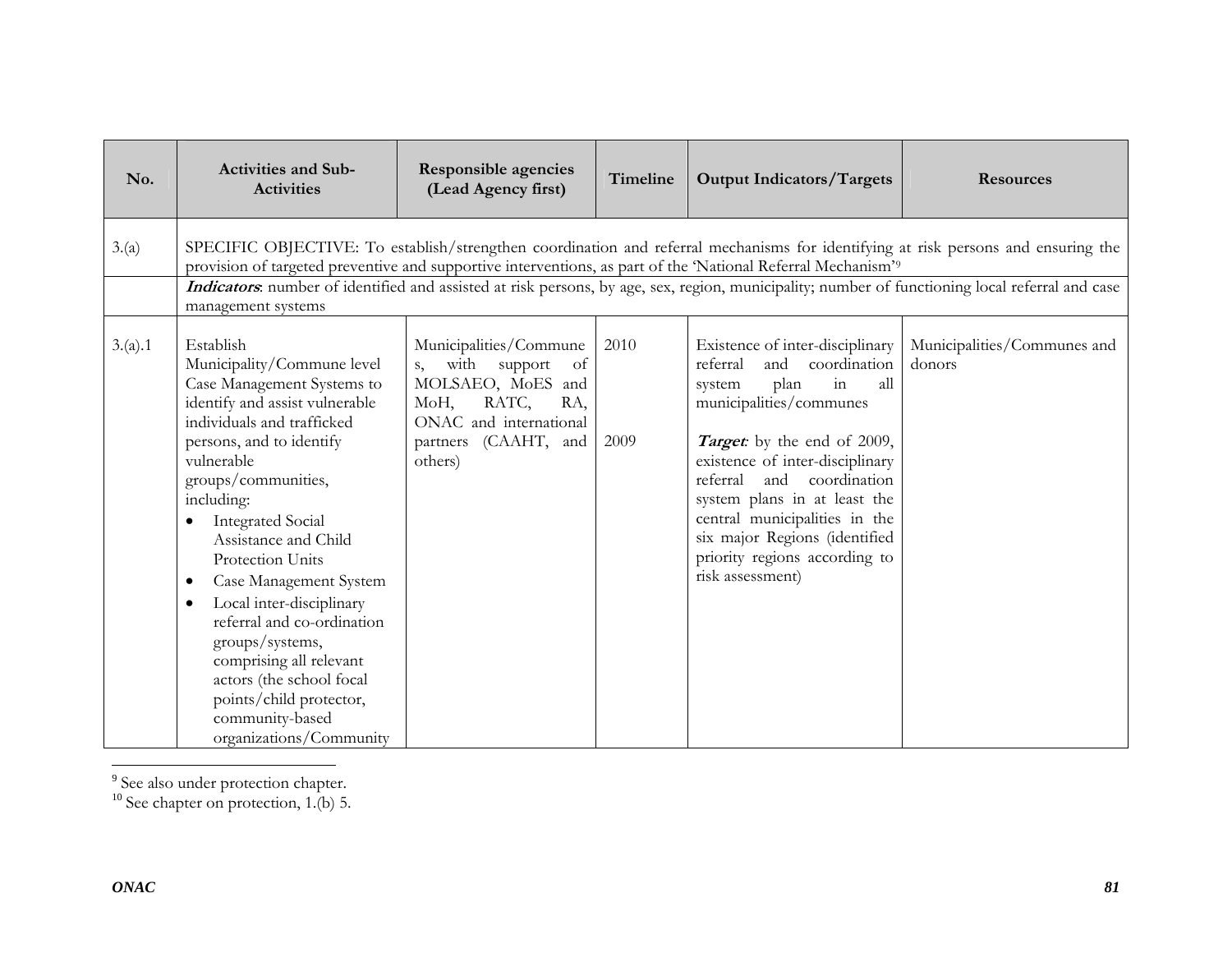| No.       | <b>Activities and Sub-</b><br><b>Activities</b>                                                                                                                                                                                                | Responsible agencies<br>(Lead Agency first)                                                                                        | Timeline                 | <b>Output Indicators/Targets</b>                                                                                                                                                          | <b>Resources</b>                                                     |
|-----------|------------------------------------------------------------------------------------------------------------------------------------------------------------------------------------------------------------------------------------------------|------------------------------------------------------------------------------------------------------------------------------------|--------------------------|-------------------------------------------------------------------------------------------------------------------------------------------------------------------------------------------|----------------------------------------------------------------------|
|           | Counseling Groups, the<br>police, labor inspectors<br>etc.) <sup>10</sup>                                                                                                                                                                      |                                                                                                                                    |                          |                                                                                                                                                                                           |                                                                      |
| 3.(a).1.1 | Establish clear TORs, establish<br>local SOPs for all actors<br>concerned on the identification<br>of and preventive interventions<br>to at risk persons, as part of the<br>NRM and train all actors<br>involved in the referral system        | RA,<br>ONAC,<br><b>NRM</b><br>Working Group<br>and<br>other<br>national<br>and<br>international<br>partners<br>(CAAHT, and others) |                          | Existence of standards and<br>SOPs for the treatment of at-<br>risk persons<br>Existence of TORs and local<br>SOPs<br>All actors trained                                                  | State<br>budget<br>(Responsible)<br>Authority) and donors            |
| 3.(b)     |                                                                                                                                                                                                                                                |                                                                                                                                    |                          | SPECIFIC OBJECTIVE: Ensure the availability of appropriate services and support to vulnerable and at-risk groups and persons                                                              |                                                                      |
|           |                                                                                                                                                                                                                                                |                                                                                                                                    |                          | Indicators: number of at risk persons benefiting from services, average waiting time before admission into assistance programs                                                            |                                                                      |
| 3.(b).1   | To ensure the continuous<br>situation assessments at<br>regional level, an<br>identification of vulnerable<br>groups, including an<br>assessment of available versus<br>needed services and to ensure<br>the<br>availability of these services | RATC,<br>Municipality/Communes,<br>ONAC with the support<br>of partners (CAAHT)                                                    | First<br>quarter<br>2009 | Existence<br>baseline<br>-of<br>situation assessments at qark<br>level<br>Existence of regular situation<br>assessments<br>Evidence of action taken to<br>ensure availability of services | State budget (RATC),<br>Municipality/Communes and<br>donors          |
| 3.(b).2   | To design specific preventive<br>programs and measures at<br>national and regional level for                                                                                                                                                   | RATC,<br>Municipalities/Communes,<br>ONAC with partners                                                                            | 2009                     | Existence<br>$\alpha$ f<br>annual<br>prevention programs (as part<br>of the anti-trafficking NAP                                                                                          | State<br>budget<br>(RATC),<br>Municipality/Communes<br>and<br>donors |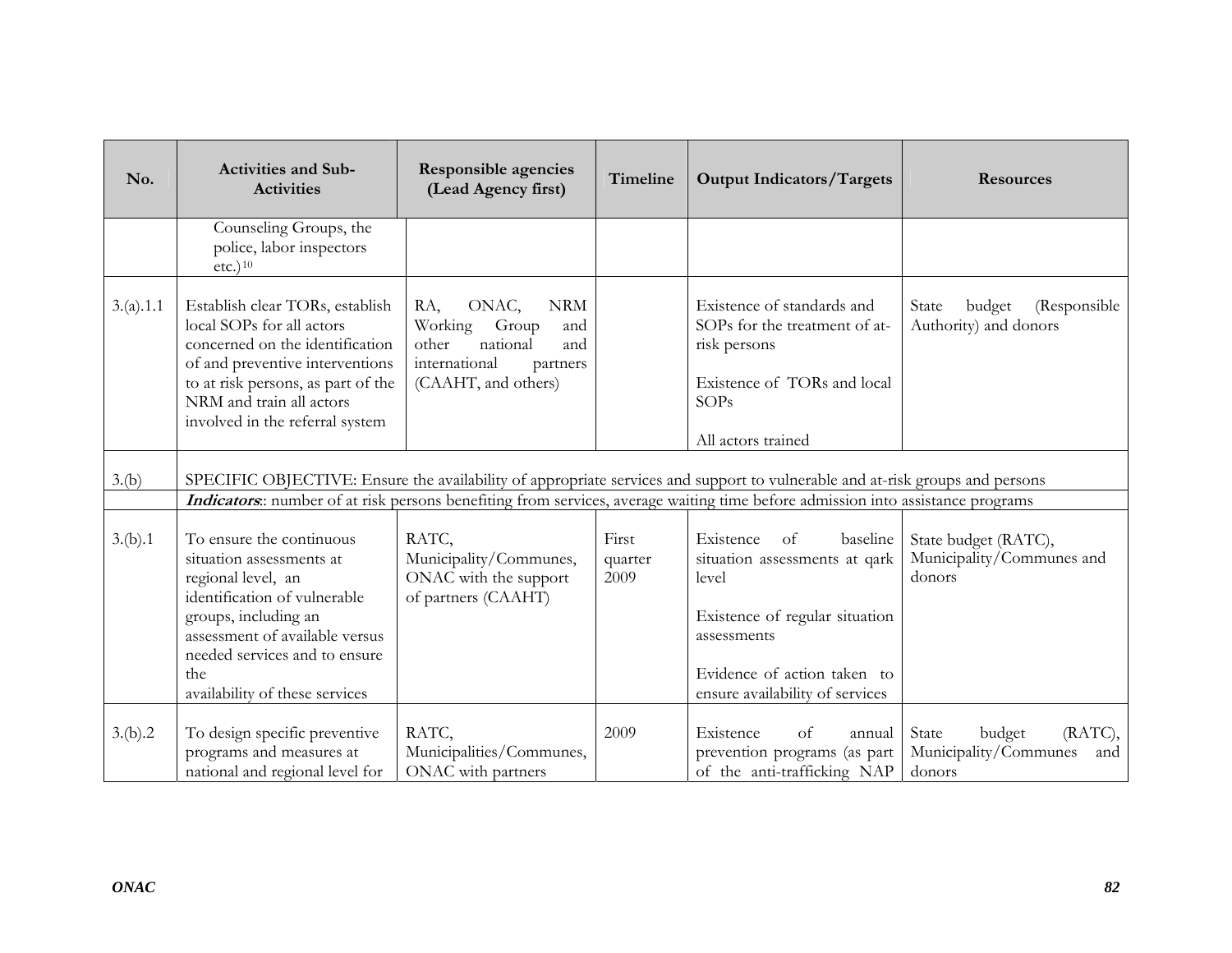| No.     | <b>Activities and Sub-</b><br><b>Activities</b>                                                                                                                                                                                                                                                                                                                                                                     | <b>Responsible agencies</b><br>(Lead Agency first)                                                                                | Timeline | <b>Output Indicators/Targets</b>                                                                                                                                                                                                                    | <b>Resources</b>                                      |
|---------|---------------------------------------------------------------------------------------------------------------------------------------------------------------------------------------------------------------------------------------------------------------------------------------------------------------------------------------------------------------------------------------------------------------------|-----------------------------------------------------------------------------------------------------------------------------------|----------|-----------------------------------------------------------------------------------------------------------------------------------------------------------------------------------------------------------------------------------------------------|-------------------------------------------------------|
|         | vulnerable groups/communes<br>and to monitor the<br>implementation of activities at<br>regional level (as part of the<br>Monitoring Plan) <sup>11</sup>                                                                                                                                                                                                                                                             |                                                                                                                                   |          | programming)<br>Existence<br>of<br>regular<br>monitoring reports                                                                                                                                                                                    |                                                       |
| 3.(b).3 | To facilitate the provision of<br>social services (social<br>assistance, housing, health<br>services, education, vocational<br>training, employment etc) to<br>vulnerable groups and persons<br>at risk of trafficking<br>• Issue and implement<br>instructions to all social<br>service providers to<br>prioritize access for<br>identified at risk persons<br>• Publicize the schemes to all<br>vulnerable groups | Line Ministries (esp. MES,<br>MOLSAEO,<br>MOH,<br>MPATT) through their<br>Regional Offices, Regional<br>Committees, with partners | 2009     | Number of identified at risk<br>persons and identified<br>benefiting from these<br>services<br>Existence of instructions<br>Number and per cent of high<br>at risk groups who are<br>familiar with the assistance<br>and services available to them | Relevant<br>Line<br>Ministries<br>budget and donors   |
| 3.(b).4 | Ensure anti-trafficking<br>sensitization of all major state<br>service providers (education,<br>police, local health service<br>providers, labor inspectors<br>and labor office staff, social<br>workers, domestic violence                                                                                                                                                                                         | Line Ministries, ONAC,<br>RATC,<br>ONAC,<br>Municipalities/ Communes                                                              | 2008     | TORs include assistance to<br>trafficked persons and at risk<br>groups<br>Per cent of relevant officials<br>who are familiar with human<br>trafficking and measures to                                                                              | Relevant Line Ministries and<br>Municipality/Communes |

<span id="page-82-0"></span><sup>11</sup> See also the chapter on co-ordination.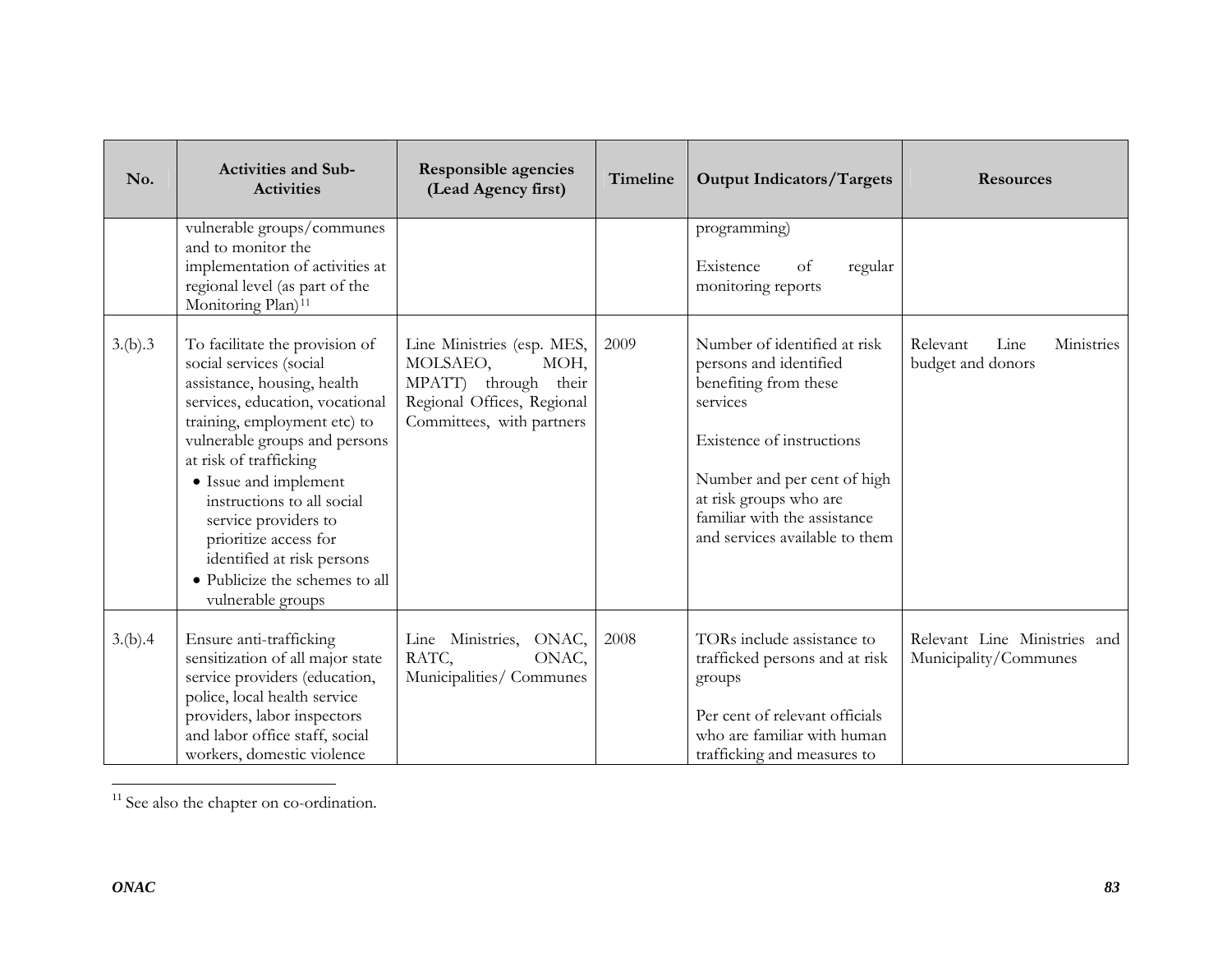| No.     | <b>Activities and Sub-</b><br><b>Activities</b>                                                                                                                                          | <b>Responsible agencies</b><br>(Lead Agency first)                                                                     | Timeline | <b>Output Indicators/Targets</b>                                                                                                                                                                                                            | <b>Resources</b>                                                                                                                             |
|---------|------------------------------------------------------------------------------------------------------------------------------------------------------------------------------------------|------------------------------------------------------------------------------------------------------------------------|----------|---------------------------------------------------------------------------------------------------------------------------------------------------------------------------------------------------------------------------------------------|----------------------------------------------------------------------------------------------------------------------------------------------|
|         | and gender units etc.) and<br>ensure that trafficking in<br>human beings is included in<br>their regular activities (as part<br>of TORs)                                                 |                                                                                                                        |          | be taken                                                                                                                                                                                                                                    |                                                                                                                                              |
| 3.(b).5 | Involve all non-state service<br>providers in the prevention of<br>trafficking in persons                                                                                                | RATC,<br>ONAC,<br>Municipalities/ Communes<br>(Social Assistance<br>and<br>Protection Units)                           | Ongoing  | Non-state actors such as<br>women's centers, shelters,<br>minority group centers, and<br>migrant rights centers, etc.)<br>are sensitized on trafficking<br>in human beings; and<br>provided inclusion in local<br>referral plans/mechanisms | State<br>budget<br>(RATC),<br>Municipalities/ Communes                                                                                       |
| 3.(b).6 | Ensure the provision of crisis<br>intervention services as well as<br>longer-term support services<br>for persons in crisis (incl.<br>domestic violence, social<br>welfare, child abuse) | Municipalities/Communes:<br>((Social Assistance and<br>Protection<br>Units),<br>RATC,<br>MOLSAEO,<br>ONAC and partners |          | Target: at least 5 crisis<br>intervention centers until<br>2009                                                                                                                                                                             | Municipalities/<br>Communes<br>MOLSAEO,<br>State<br>budget<br>(RATC), and donors                                                             |
| 4       | through administrative measures                                                                                                                                                          |                                                                                                                        |          |                                                                                                                                                                                                                                             | STRATEGIC AIM: To deter potential trafficking in human beings and to terminate actual exploitative trafficking situations                    |
|         | Indicator. Number of cases, or trafficking related crimes, found through administrative controls                                                                                         |                                                                                                                        |          |                                                                                                                                                                                                                                             |                                                                                                                                              |
| 4.(a)   |                                                                                                                                                                                          |                                                                                                                        |          | SPECIFIC OBJECTIVE: Ensure the regulation and monitoring of all sectors of society that can be affected by trafficking                                                                                                                      |                                                                                                                                              |
|         | and tourism agencies, marriage and adoption agencies.                                                                                                                                    |                                                                                                                        |          |                                                                                                                                                                                                                                             | Indicators: Reduction in percentage of identified trafficking victims who report being recruited through private employment agencies, travel |
|         |                                                                                                                                                                                          |                                                                                                                        |          |                                                                                                                                                                                                                                             |                                                                                                                                              |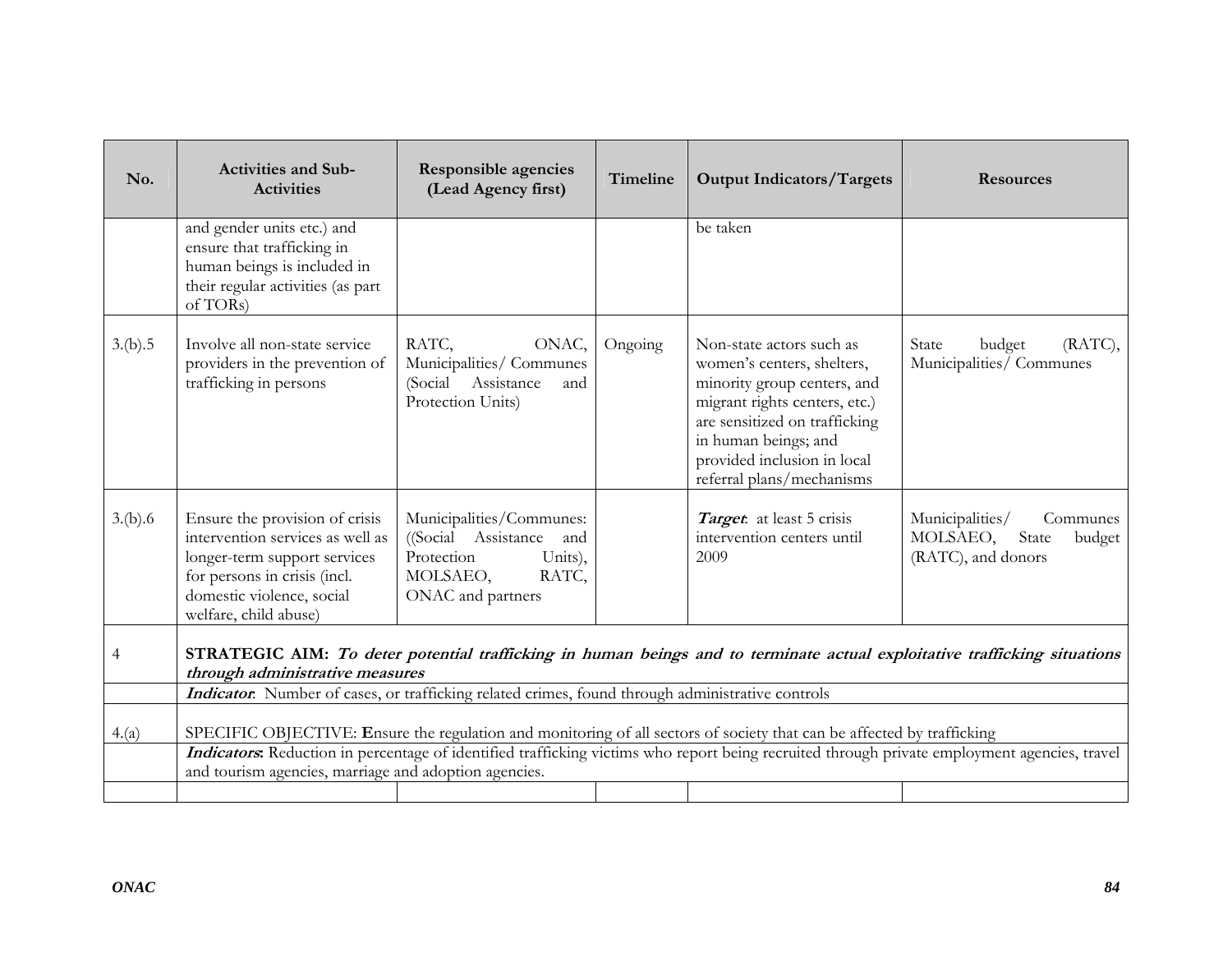| No.     | <b>Activities and Sub-</b><br><b>Activities</b>                                                                                                                                                             | <b>Responsible agencies</b><br>(Lead Agency first)                                                              | Timeline | <b>Output Indicators/Targets</b>                                                                                                                                                              | <b>Resources</b>                              |
|---------|-------------------------------------------------------------------------------------------------------------------------------------------------------------------------------------------------------------|-----------------------------------------------------------------------------------------------------------------|----------|-----------------------------------------------------------------------------------------------------------------------------------------------------------------------------------------------|-----------------------------------------------|
| 4.(a).1 | To enforce the licensing<br>system of Private<br><b>Employment Agencies</b><br>(PEAs), publicize the<br>accreditation requirements<br>and ensure periodic<br>inspections by the State<br>Labor Inspectorate | MOLSAEO (State Labor<br>Inspectorate)                                                                           | Ongoing  | Existence of monitoring plan<br>Existence<br>periodic<br>of<br>monitoring reports<br>Number of reported cases of<br>non-compliance,<br>and<br>subsequent sanctions                            | <b>MOLSAEO</b>                                |
| 4.(a).2 | To encourage the self-<br>regulation of PEAs, by<br>implementation of the Code<br>of Ethics                                                                                                                 | MOLSAEO,<br>Forum of<br>Private<br>Employment<br>Agencies<br>(PEA<br>Association),<br>National<br>Labor Service | 2008     | Code of Ethics implemented,<br>including<br>standards<br>of<br>service, terms of business and<br>charges.                                                                                     | MOLSAEO, Forum of PEAs                        |
| 4.(a).3 | To enhance the role of the<br>bona fide Private Employment<br>Agencies<br>Publish the Code of Ethics<br>and all licensed PEAs on the<br>MOLSEO website, the<br>website of the Forum of<br>PEAs              | Forum of PEAs                                                                                                   | 2009     | Code of Ethics as well as all<br>licensed PEAs published<br>Work of PEAs advertised<br>PEA staff trained<br>Number of job placements<br>through PEAs in general, and<br>of vulnerable persons | MOLSAEO, Forum of PEAs                        |
| 4.(a).4 | To introduce licensing and<br>monitoring systems and<br>encourage Code of Ethics also<br>for other industries (travel,                                                                                      | MOLSAEO,<br>other<br>Ministries<br>relevant Line<br>(incl. MANCP, MTCYS,<br>MPPTT, MoI)                         |          | Existence<br>of<br>licensing<br>systems and Codes of Ethics                                                                                                                                   | MOLSAEO and other relevant<br>Line Ministries |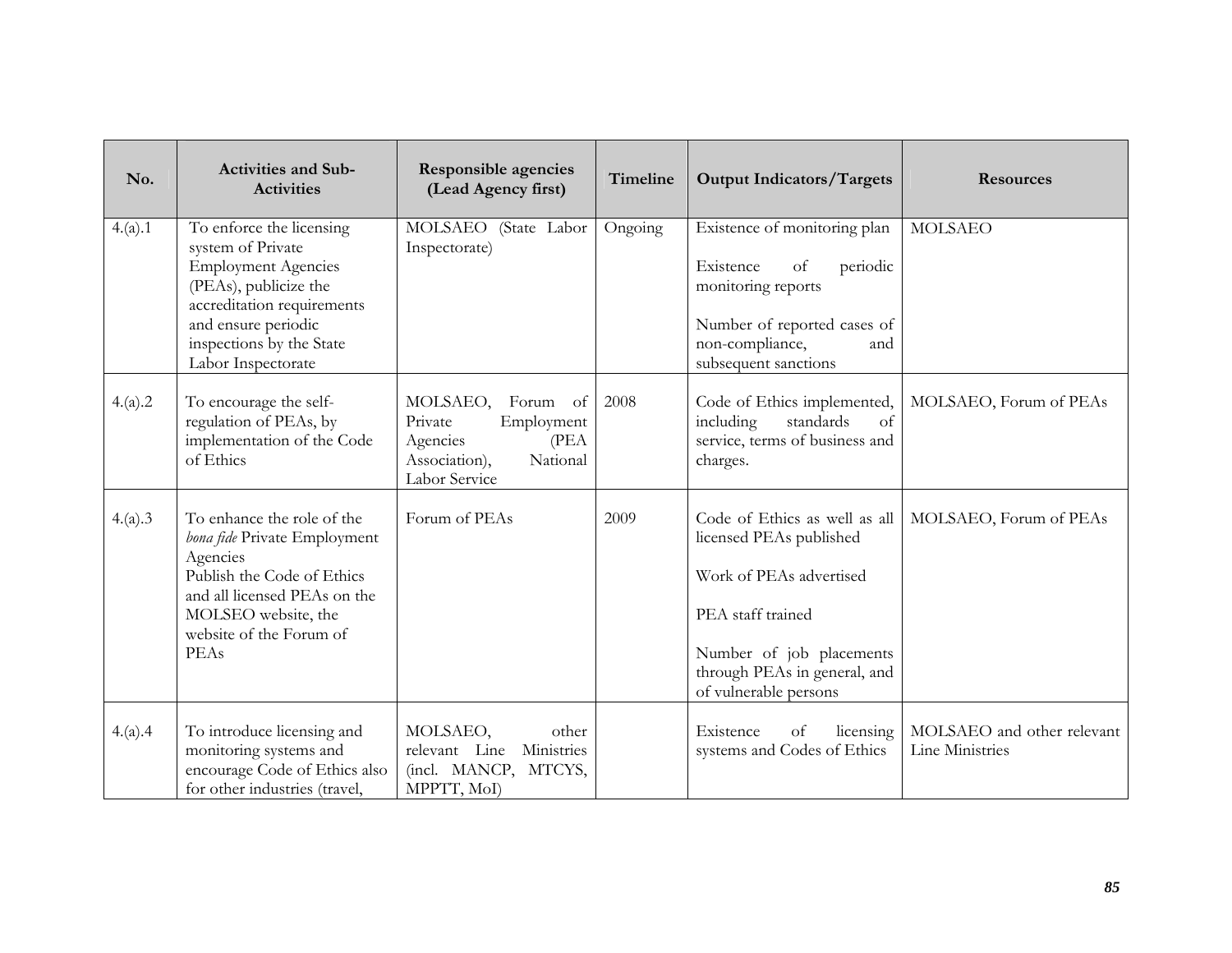| No.     | <b>Activities and Sub-</b><br><b>Activities</b>                                                                                                                                                                                                                                                                                                                                                       | <b>Responsible agencies</b><br>(Lead Agency first)                                  | Timeline | <b>Output Indicators/Targets</b>                                                                                                                                                                                                                                                                                       | <b>Resources</b>                                                                                                                                                                                                                                                           |
|---------|-------------------------------------------------------------------------------------------------------------------------------------------------------------------------------------------------------------------------------------------------------------------------------------------------------------------------------------------------------------------------------------------------------|-------------------------------------------------------------------------------------|----------|------------------------------------------------------------------------------------------------------------------------------------------------------------------------------------------------------------------------------------------------------------------------------------------------------------------------|----------------------------------------------------------------------------------------------------------------------------------------------------------------------------------------------------------------------------------------------------------------------------|
|         | transport, agriculture,<br>construction, marriage and<br>adoption agencies)                                                                                                                                                                                                                                                                                                                           |                                                                                     |          |                                                                                                                                                                                                                                                                                                                        |                                                                                                                                                                                                                                                                            |
| 4.(a).5 | To monitor the<br>implementation of the existing<br>Code of Ethics in Tourism                                                                                                                                                                                                                                                                                                                         | MTCYS, ASP, ONAC,<br>OSCE, tourist agencies,<br>hotels/motels, tourist<br>operators | Ongoing  | Periodic monitoring reports<br>Number of reported cases of<br>non-compliance, and<br>subsequent sanctions                                                                                                                                                                                                              | MTCYS and donors                                                                                                                                                                                                                                                           |
| 4.(b)   | ensure the enforcement of existing labour rights and labour market standards<br>enterprises that are controlled by the Labor Inspectorate (yearly).                                                                                                                                                                                                                                                   |                                                                                     |          |                                                                                                                                                                                                                                                                                                                        | SPECIFIC OBJECTIVE: Eestablish multi-disciplinary monitoring systems for vulnerable sectors and informal exploitative economy; and to<br>Target: Number of cases detected, and prosecutions initiated, based on intelligence and based on labor inspections; Percentage of |
| 4.(b).1 | To establish multi-disciplinary<br>monitoring systems for<br>vulnerable sectors and the<br>informal exploitative economy<br>(incl. police and labor<br>inspectors, local government<br>structures, social insurance,<br>tax offices, trade unions,<br>community leaders,<br>community-based NGOs,<br>street workers etc.) to identify<br>at risk/trafficked, and to<br>collect and share intelligence | MOLSAEO, , MoF, MOI,<br>Social<br>Services,<br>State<br>NGOs, other partners        | 2009     | Existence<br>$\alpha$ f<br>multi-<br>disciplinary<br>monitoring<br>for<br>vulnerable<br>systems<br>sectors of the society, as part<br>of local referral mechanisms:<br>By 2009, at least in the most<br>affected<br>municipalities/communes (as<br>per risk assessment)<br>By 2010, in all municipalities/<br>communes | MOLSAEO, MoF, MoI and<br>donors                                                                                                                                                                                                                                            |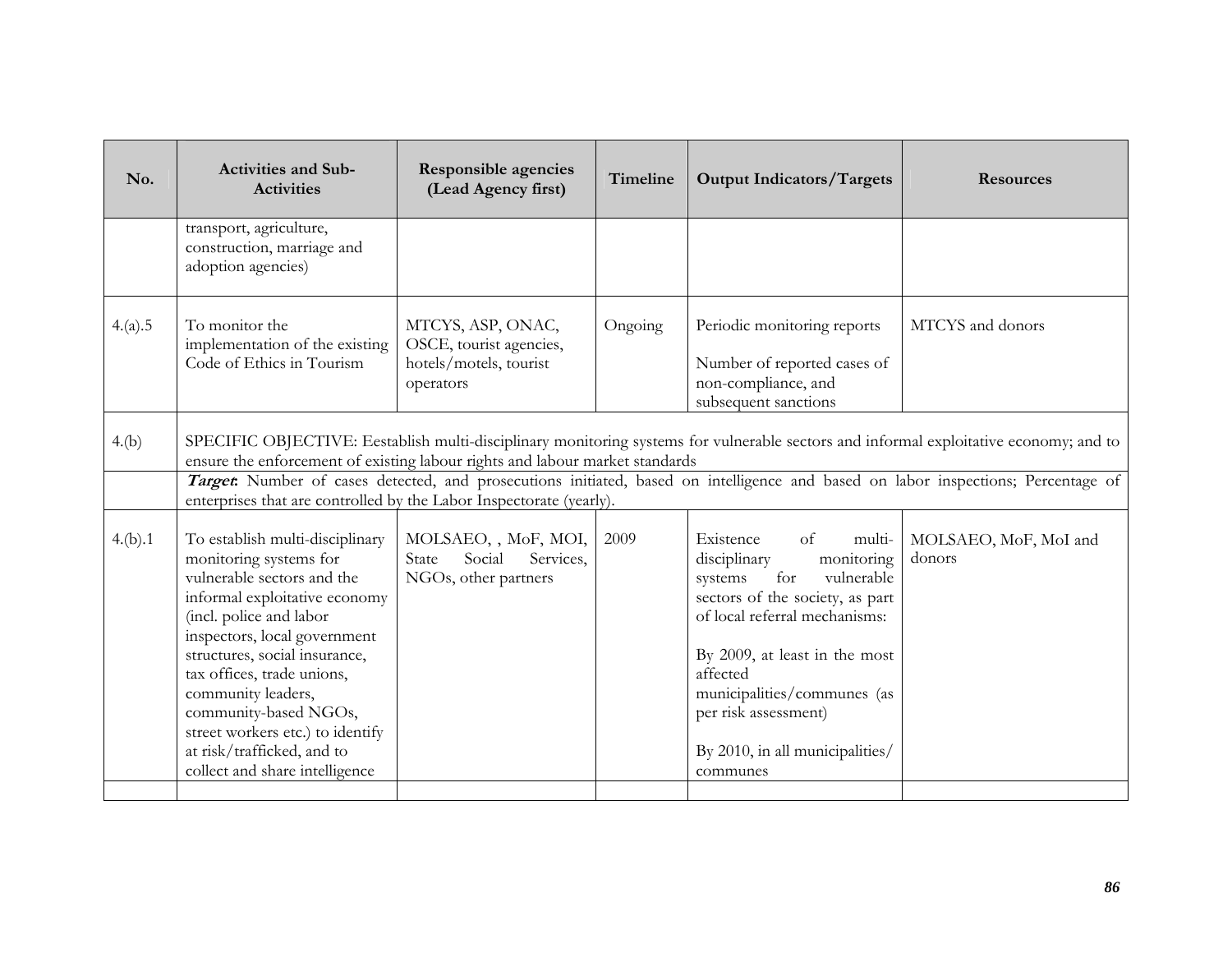| No.     | <b>Activities and Sub-</b><br><b>Activities</b>                                                                                                                                                                                                                                                                                                                                             | <b>Responsible agencies</b><br>(Lead Agency first) | Timeline                          | <b>Output Indicators/Targets</b>                                                                                                             | <b>Resources</b>   |  |  |
|---------|---------------------------------------------------------------------------------------------------------------------------------------------------------------------------------------------------------------------------------------------------------------------------------------------------------------------------------------------------------------------------------------------|----------------------------------------------------|-----------------------------------|----------------------------------------------------------------------------------------------------------------------------------------------|--------------------|--|--|
| 4.(b).2 | Strengthen the capacity of<br>Labor Inspectorate Offices to<br>ensure the enforcement of<br>labor market standards as well<br>as detect cases of labor<br>exploitation and trafficking:<br>· Training of Regional<br>Labor Inspectorates, as<br>well as local inspectors,<br>on labor inspection, and<br>on human trafficking and<br>the identification of at-<br>risk or trafficking cases | MOLSAEO/General<br>Inspectorate of Labour          |                                   | Percentage of enterprises that<br>are controlled by the Labor<br>Inspectorate (yearly).<br>Regional and local labor<br>inspectorates trained | <b>MOLSAEO</b>     |  |  |
| 4.(b).3 | Encourage self-association of<br>(migrant) workers, to promote<br>workers' rights and provide<br>information on available<br>assistance                                                                                                                                                                                                                                                     | MOLSAEO with partners                              | 2009                              | Existence of organizations<br>for migrant workers                                                                                            | MOLSAEO and donors |  |  |
| 4.(c)   | SPECIFIC OBJECTIVE: Enforce the ability to detect and prevent potential cases of trafficking at the pre-border (consular) level, and to<br>increase the identification of potential victims at the borders<br>Target. Number of visas refused because of the suspicion of trafficking; number of trafficked persons or at-risk persons identified at the                                    |                                                    |                                   |                                                                                                                                              |                    |  |  |
| 4.(c).1 | border;<br>Train consular staff to identify<br>migrants who may be at risk<br>and to provide them<br>information without violating<br>their human rights, or                                                                                                                                                                                                                                | MFA, ONAC, with<br>partners                        | By<br>first<br>half<br>of<br>2009 | Consular staff trained<br>Written guidelines available<br>Information leaflets prepared                                                      | MFA and donors     |  |  |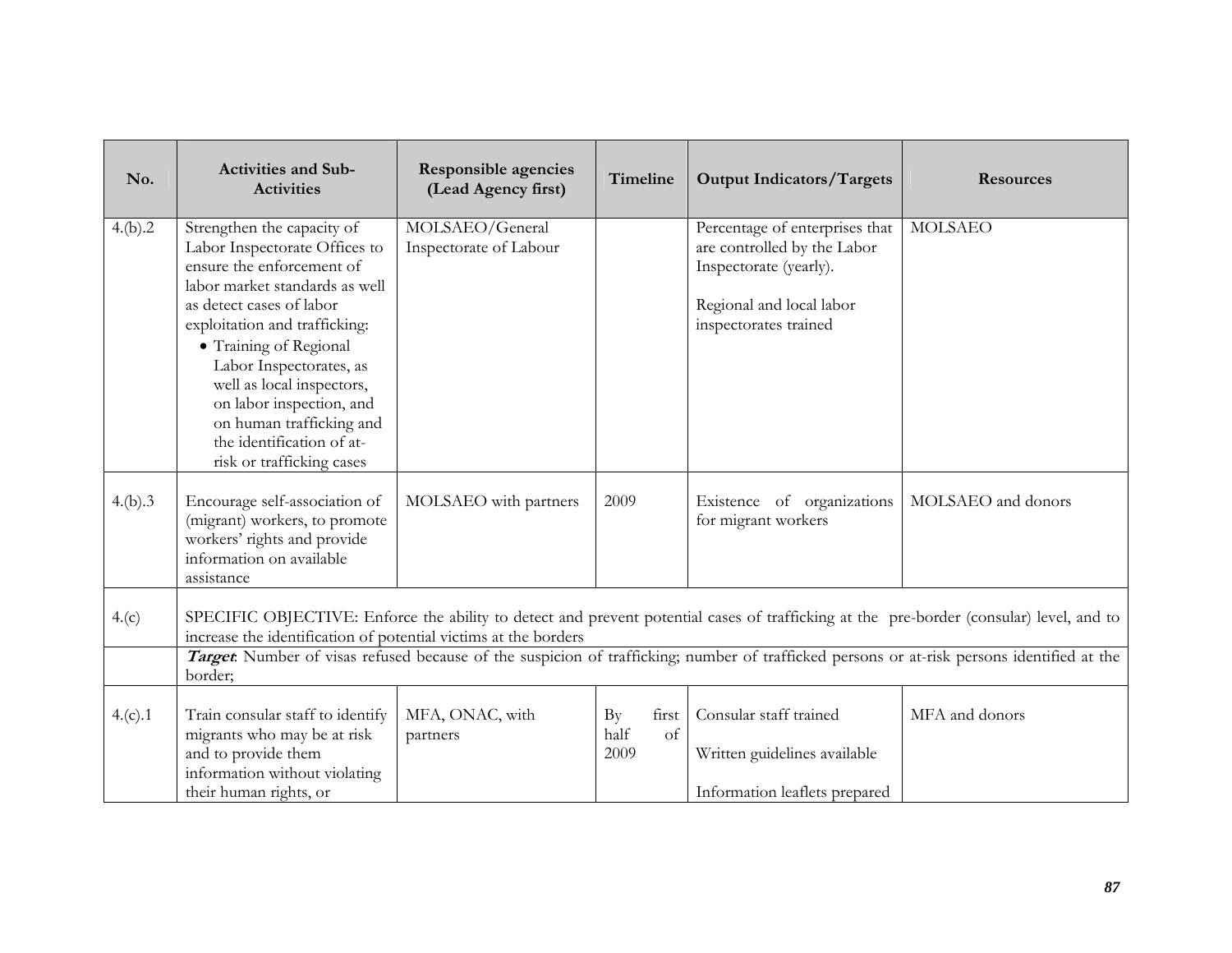| No.     | <b>Activities and Sub-</b><br><b>Activities</b>                                                                                                                                                                         | <b>Responsible agencies</b><br>(Lead Agency first)                               | Timeline     | <b>Output Indicators/Targets</b>                                                                                                       | <b>Resources</b>                                                                                                                           |
|---------|-------------------------------------------------------------------------------------------------------------------------------------------------------------------------------------------------------------------------|----------------------------------------------------------------------------------|--------------|----------------------------------------------------------------------------------------------------------------------------------------|--------------------------------------------------------------------------------------------------------------------------------------------|
|         | withhold their visas because<br>of the suspicion of trafficking                                                                                                                                                         |                                                                                  |              | Number<br>leaflets<br>of<br>distributed to at-risk migrants                                                                            |                                                                                                                                            |
| 4.(c).2 | Prepare and disseminate<br>posters and brochures in<br>border areas which inform<br>migrants of their rights in<br>Albania or overseas and<br>provide information about<br>how to seek assistance<br>abroad/in Albania. | MFA, ONAC, ASP<br>(Border and Migration<br>Police) and international<br>partners |              | Availability of posters and<br>brochures at<br>all<br>border<br>crossing areas                                                         | MFA, ASP and donors                                                                                                                        |
| 4.(c).3 | Train border guards to<br>identify migrants who may be<br>at risk and to provide them<br>information without violating<br>their human rights.                                                                           | MoI, ASP and partners                                                            |              | Border guards trained<br>Information<br>material<br>distributed to at risk persons<br>Number<br>brochures<br>$\alpha$ f<br>distributed | ASP and donors                                                                                                                             |
| 4.(d)   | inclusion and access to education and other social services;                                                                                                                                                            |                                                                                  |              |                                                                                                                                        | SPECIFIC OBJECTIVE: Enforce civil registration requirements (legal documentation for birth, citizenship and marriage) to facilitate social |
|         | Indicators. Per cent of population registered, and holding legal documentation                                                                                                                                          |                                                                                  |              |                                                                                                                                        |                                                                                                                                            |
| 4.(d).1 | To continue implementation<br>of the ongoing programs on<br>introducing the electronic<br>national Civil Registry, as well<br>as ID cards                                                                               | MOI - Local<br>Government/Civil<br>Registry Office, , etc.                       | 2009<br>2010 | electronic<br>Existence<br><sub>of</sub><br>national civil registry, ID<br>cards                                                       | MoI                                                                                                                                        |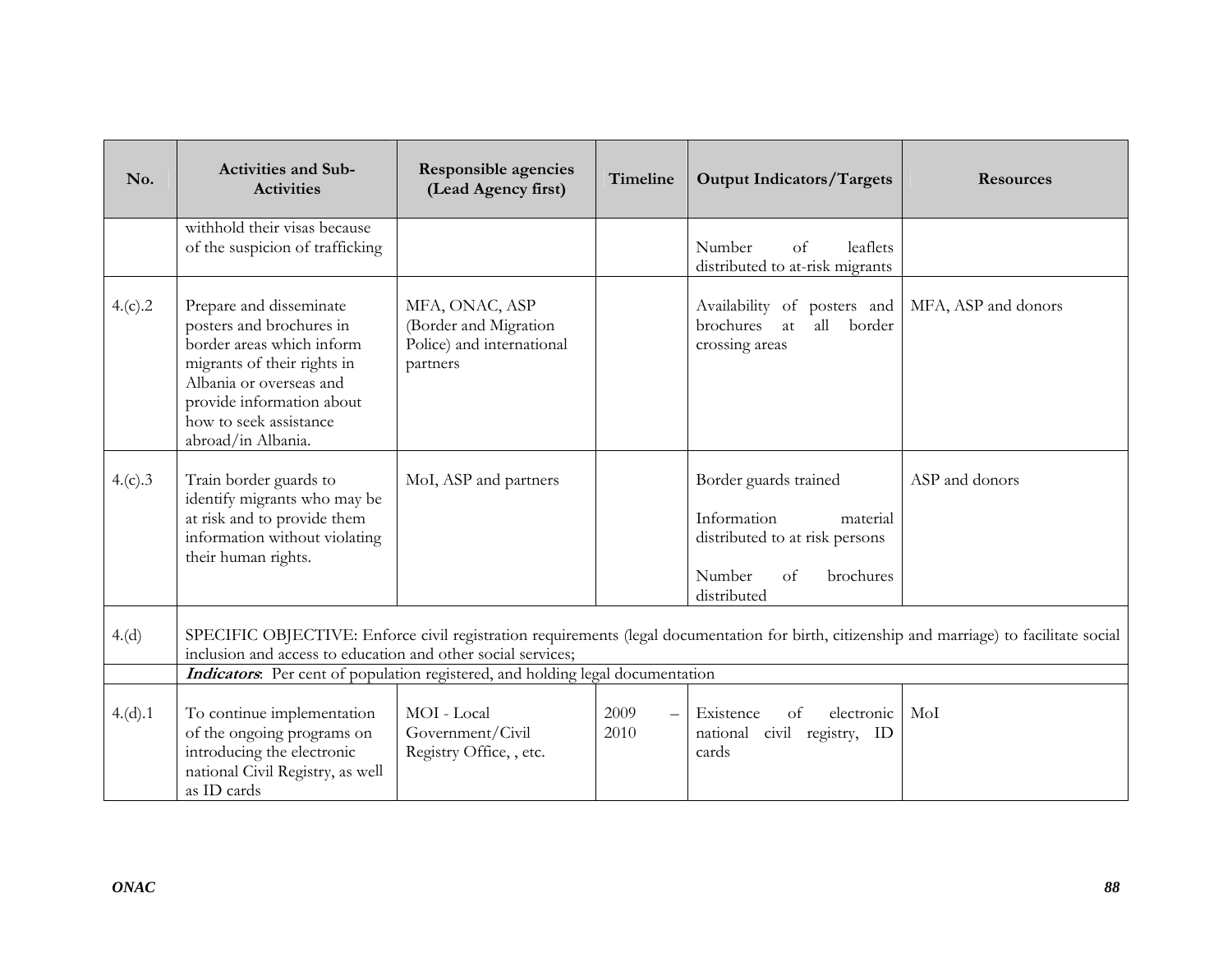| No.     | <b>Activities and Sub-</b><br><b>Activities</b>                                                                                                                                                                                                                                                                                   | <b>Responsible agencies</b><br>(Lead Agency first) | Timeline | <b>Output Indicators/Targets</b>                                                                                                                | <b>Resources</b>    |
|---------|-----------------------------------------------------------------------------------------------------------------------------------------------------------------------------------------------------------------------------------------------------------------------------------------------------------------------------------|----------------------------------------------------|----------|-------------------------------------------------------------------------------------------------------------------------------------------------|---------------------|
| 4.(d).2 | To improve the registration of<br>births, by way of a<br>combination of incentive<br>systems, ensuring free-of-<br>charge registration of low-<br>income families, improving<br>the co-operation between<br>health institutions and the<br>Civil Registry Office and close<br>collaboration with NGOs of<br>the Roma communities. | MOI, MOH,<br>NGO's,<br>other partners              |          | <b>Target</b> : Increase in the MoI and donors<br>number and per cent of<br>population registered at birth                                      |                     |
| 4.(d).3 | Ensure registration of births<br>at embassies abroad (simplify<br>the procedures of registration<br>and issuance of birth<br>certificate)                                                                                                                                                                                         | MFA, MOI, MOJ, NGOs,<br>other partners             | 2008     | Simplified<br>procedures<br>available<br>Target: increase in<br>the<br>number of birth registrations<br>and issued birth certificates<br>abroad | MFA, MoI and donors |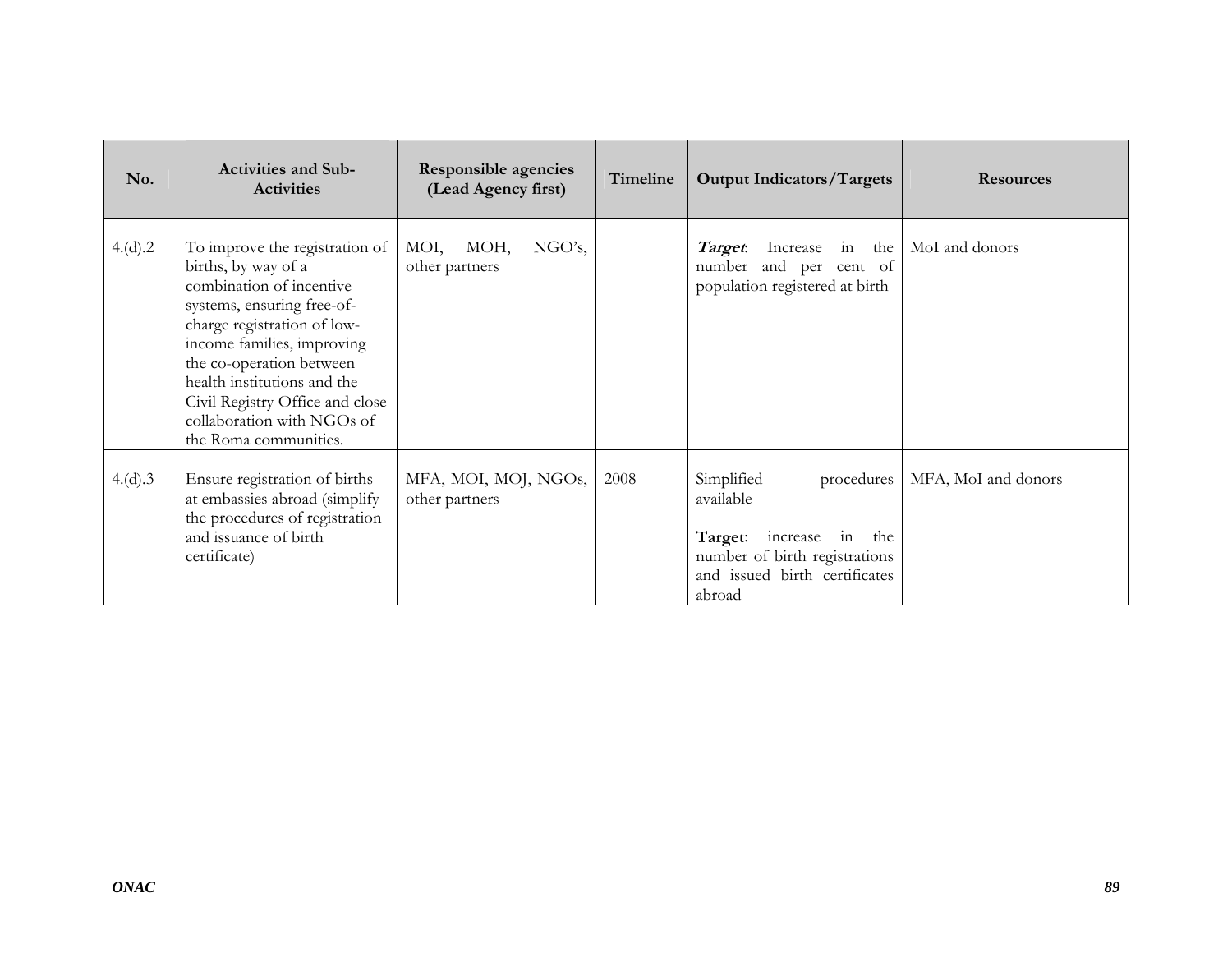## **IV. COORDINATION**

| No.      | <b>Activities and Sub-Activities</b>                                                                                                                                                                | Responsible<br>agencies (Lead<br>Agency first) | <b>Timeline</b> | <b>Output Indicators/Targets</b>                                                                                                                                                                                                                                       | <b>Resources</b> |  |  |  |
|----------|-----------------------------------------------------------------------------------------------------------------------------------------------------------------------------------------------------|------------------------------------------------|-----------------|------------------------------------------------------------------------------------------------------------------------------------------------------------------------------------------------------------------------------------------------------------------------|------------------|--|--|--|
| 1.       | STRATEGIC AIM: Improve the co-ordination of all anti-trafficking measures and the effective co-operation between all actors<br>involved in the field against trafficking in human beings in Albania |                                                |                 |                                                                                                                                                                                                                                                                        |                  |  |  |  |
|          |                                                                                                                                                                                                     |                                                |                 | Indicators: perceived effectiveness of co-operation according to all actors involved; satisfaction with the co-ordination of all actors involved                                                                                                                       |                  |  |  |  |
| 1.(a)    | organizations                                                                                                                                                                                       |                                                |                 | SPECIFIC OBJECTIVE: Ensure a continuous overview of all actors involved in the fights against human trafficking and of the<br>projects/measures implemented in the country and to encourage information sharing between all partner organizations, state and non-state |                  |  |  |  |
|          | Indicators:                                                                                                                                                                                         |                                                |                 |                                                                                                                                                                                                                                                                        |                  |  |  |  |
| 1.(a).1  | Maintain an up to date roster of actors<br>and activities                                                                                                                                           | <b>ONAC</b>                                    | Ongoing         | Existence of regularly updated roster of<br>NGOs, governmental institutions,<br>international organizations, and list of<br>projects/measures implemented in the<br>field of anti-trafficking<br>ONAC Website regularly updated                                        | MOI              |  |  |  |
| 1.(a).2. | Ensure regular information exchange<br>among all relevant actors by way of<br>regular meetings, website, and newsletter                                                                             | <b>ONAC</b>                                    | Ongoing<br>2009 | ONAC Website regularly updated<br>Regular meetings held with National Task<br>Force on THB, international organizations,<br>donors, etc.<br>Existence of 6-month bases situation and<br>activity reports                                                               | MOI              |  |  |  |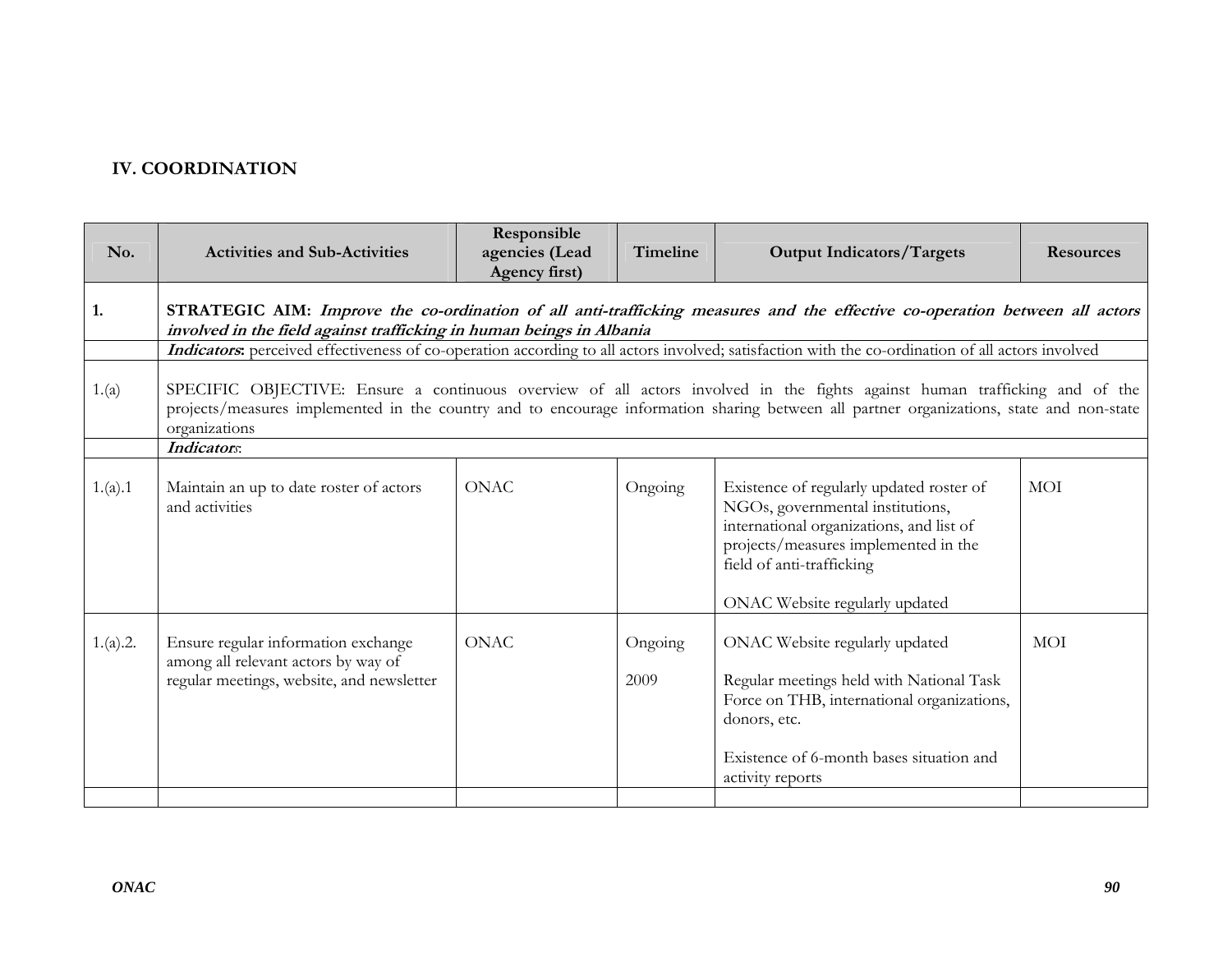| No.     | <b>Activities and Sub-Activities</b>                                                                               | Responsible<br>agencies (Lead                        | Timeline        | <b>Output Indicators/Targets</b>                                                                                                                                                                                                                                                                                                                                                                                                                                                                                                                                                                           | <b>Resources</b> |
|---------|--------------------------------------------------------------------------------------------------------------------|------------------------------------------------------|-----------------|------------------------------------------------------------------------------------------------------------------------------------------------------------------------------------------------------------------------------------------------------------------------------------------------------------------------------------------------------------------------------------------------------------------------------------------------------------------------------------------------------------------------------------------------------------------------------------------------------------|------------------|
| 1.(a).3 | All implementing agencies report regularly                                                                         | Agency first)<br>All implementing                    | Ongoing         | Existence of 6-month bases reports from                                                                                                                                                                                                                                                                                                                                                                                                                                                                                                                                                                    | Existing         |
|         | (3-month bases) to ONAC on their                                                                                   | agencies                                             |                 | all implementing agencies                                                                                                                                                                                                                                                                                                                                                                                                                                                                                                                                                                                  |                  |
|         | activities and work plans for next half year                                                                       |                                                      |                 |                                                                                                                                                                                                                                                                                                                                                                                                                                                                                                                                                                                                            |                  |
|         |                                                                                                                    |                                                      |                 | Work plans and activities are streamlined                                                                                                                                                                                                                                                                                                                                                                                                                                                                                                                                                                  |                  |
|         |                                                                                                                    |                                                      |                 |                                                                                                                                                                                                                                                                                                                                                                                                                                                                                                                                                                                                            |                  |
|         |                                                                                                                    |                                                      |                 | Existence of up-to-date roster                                                                                                                                                                                                                                                                                                                                                                                                                                                                                                                                                                             |                  |
| 1.(a).4 | Hold regular (quarterly) meetings with                                                                             | <b>ONAC</b>                                          | <b>Mid 2008</b> | Regular meetings held                                                                                                                                                                                                                                                                                                                                                                                                                                                                                                                                                                                      | <b>MOI</b>       |
|         | international organizations, agencies and                                                                          |                                                      | onwards         |                                                                                                                                                                                                                                                                                                                                                                                                                                                                                                                                                                                                            |                  |
|         | donors                                                                                                             |                                                      |                 | Existence of minutes                                                                                                                                                                                                                                                                                                                                                                                                                                                                                                                                                                                       |                  |
|         |                                                                                                                    |                                                      |                 |                                                                                                                                                                                                                                                                                                                                                                                                                                                                                                                                                                                                            |                  |
|         |                                                                                                                    |                                                      |                 | Improved co-ordination, and support for<br>the implementation of the NAP                                                                                                                                                                                                                                                                                                                                                                                                                                                                                                                                   |                  |
|         |                                                                                                                    |                                                      |                 |                                                                                                                                                                                                                                                                                                                                                                                                                                                                                                                                                                                                            |                  |
| 1.(b)   | involved                                                                                                           |                                                      |                 | SPECIFIC OBJECTIVE: Institutionalize a functional national framework for co-operation and co-ordination on anti-trafficking (comprising a<br>mechanism for co-ordination, policy setting, monitoring and reviewing the national anti-trafficking response on the one hand, and the National<br>Referral Mechanism, for individual case management, on the other hand) and make it fully operational: by clarifying and detailing the respective<br>roles and responsibilities and the division of tasks between national, regional and local level actors; and by strengthening the capacity of the actors |                  |
|         | Indicators: TORs for all actors, Existence of SOPs for co-operation and co-ordination                              |                                                      |                 |                                                                                                                                                                                                                                                                                                                                                                                                                                                                                                                                                                                                            |                  |
| 1.(b).1 | Establish an ad hoc Inter-disciplinary<br>Expert Group (comprising the current<br>members of the National Referral | ONAC, Responsible<br>Authority (RA),<br>NRM members, | End 2008        | Expert Group established.<br>Workshops/meetings held, as necessary                                                                                                                                                                                                                                                                                                                                                                                                                                                                                                                                         | MOI, donor       |
|         | Mechanism working group, other relevant                                                                            | RCATs, other                                         |                 |                                                                                                                                                                                                                                                                                                                                                                                                                                                                                                                                                                                                            |                  |
|         | actors, as well as representatives of the                                                                          | relevant actors, in                                  |                 | Existence of Plan of Action,                                                                                                                                                                                                                                                                                                                                                                                                                                                                                                                                                                               |                  |
|         | Regional Anti-trafficking Committees and                                                                           | partnership with                                     |                 | including the necessary revision of existing                                                                                                                                                                                                                                                                                                                                                                                                                                                                                                                                                               |                  |
|         | the Municipalities) to elaborate a detailed                                                                        | CAAHT and other                                      |                 | institutions, (adaptation/revision of the                                                                                                                                                                                                                                                                                                                                                                                                                                                                                                                                                                  |                  |
|         | Plan of Action, including an                                                                                       | international                                        |                 | NRM agreement, the Prime Minister's                                                                                                                                                                                                                                                                                                                                                                                                                                                                                                                                                                        |                  |
|         | Implementation Plan, for a                                                                                         | partners.                                            |                 | Order on the Establishment of the                                                                                                                                                                                                                                                                                                                                                                                                                                                                                                                                                                          |                  |
|         | comprehensive framework for co-                                                                                    |                                                      |                 | Regional Committees as well as the Joint                                                                                                                                                                                                                                                                                                                                                                                                                                                                                                                                                                   |                  |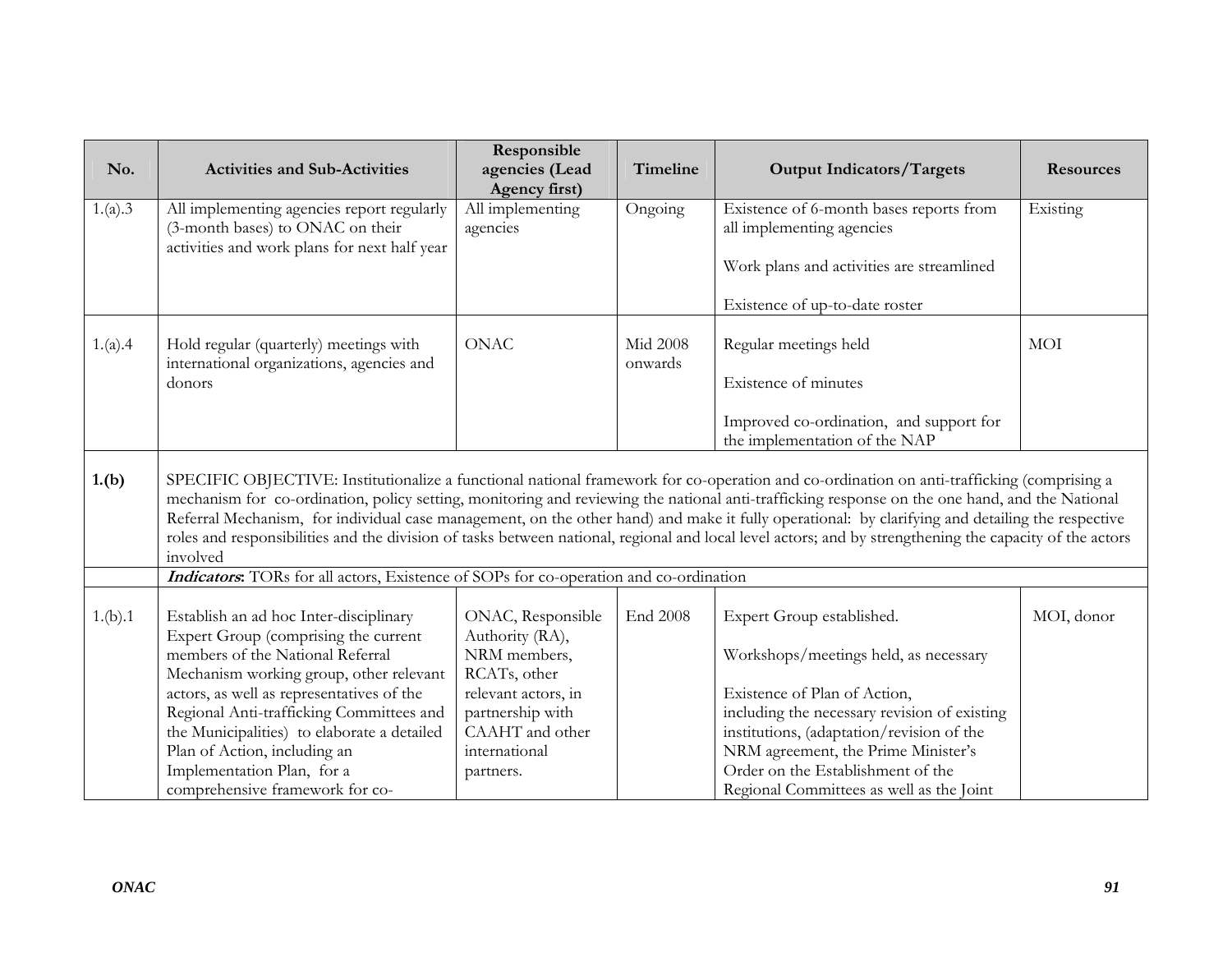| No.       | <b>Activities and Sub-Activities</b>                                                                                                                                                                                                                                                                                                                         | Responsible<br>agencies (Lead<br>Agency first) | Timeline                         | <b>Output Indicators/Targets</b>                                                                                                                                       | <b>Resources</b> |
|-----------|--------------------------------------------------------------------------------------------------------------------------------------------------------------------------------------------------------------------------------------------------------------------------------------------------------------------------------------------------------------|------------------------------------------------|----------------------------------|------------------------------------------------------------------------------------------------------------------------------------------------------------------------|------------------|
|           | ordination, comprising:<br>policy setting, monitoring and<br>O<br>reviewing the national anti-trafficking<br>response<br>National Referral Mechanism, for<br>O<br>individual case management and<br>ensuring assistance and support<br>services to identified trafficked<br>persons and vulnerable individuals<br>[See also II. Protection 1.(a).1 & 3.(a).1 |                                                |                                  | Order on the Establishment of the<br>Responsible Authority), TORs for all<br>actors, and SOPs for co-ordination<br>between the local, regional and national<br>levels. |                  |
| 1.(b).1.1 | Ensure endorsement of the Plan of<br>Action to the State Committee for the<br>Fight against Trafficking in Human<br>Beings.<br>[See also II. Protection 1.(a).1.1]                                                                                                                                                                                           | <b>ONAC</b>                                    | <b>End 2008</b>                  | Plan of Action endorsed.                                                                                                                                               | <b>MOI</b>       |
| 1.(b).1.2 | Training workshops with all Regional<br>Anti-trafficking Committees<br>[See also II. Protection 1.(a).2]                                                                                                                                                                                                                                                     | ONAC, CAAHT                                    | End 2008 -<br>First half<br>2009 | All Regional Anti-trafficking Committees<br>and Technical Tables underwent training<br>and are familiar with the envisaged<br>structure and their tasks                | MOI, Donors      |
| 1.(b).1.3 | Workshop with the National Task Force<br>on Trafficking in Human Beings (see<br>below)                                                                                                                                                                                                                                                                       | ONAC, NRM<br>signatories, RA,<br>RCAT, etc.    | By mid<br>2009                   | The National Task Force on Trafficking in<br>Human Beings and its members are<br>familiar with the co-operation framework<br>and their tasks                           | <b>MOI</b>       |
| 1.(b).1.4 | Implement envisaged changes: revision of<br>NRM Agreement, Joint Order on the                                                                                                                                                                                                                                                                                | ONAC with Expert<br>Group and advisor          | By mid<br>2009                   | Existence of revised agreements, orders<br>etc.                                                                                                                        | MOI, donors      |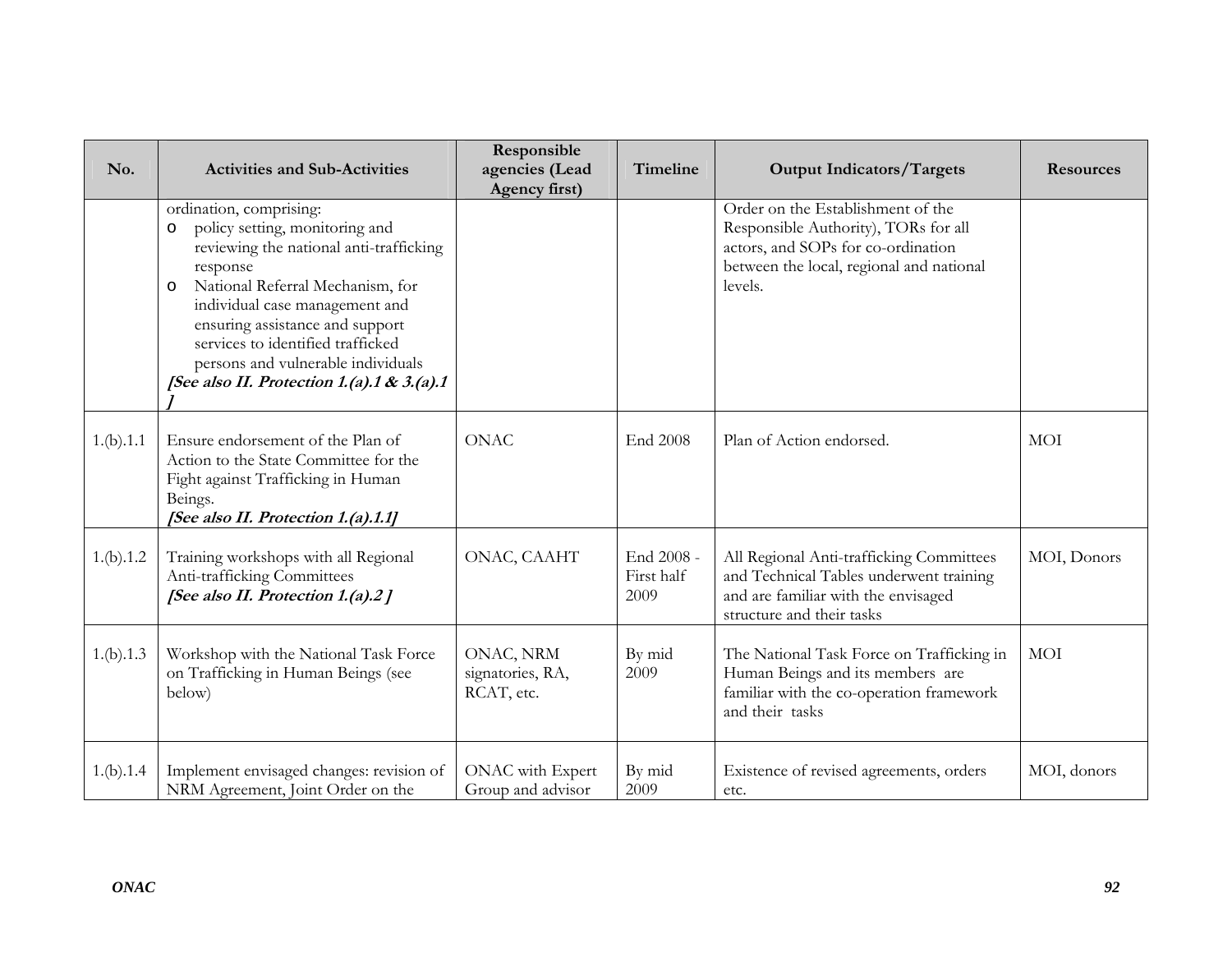| No.       | <b>Activities and Sub-Activities</b>                                                                                                                                | Responsible<br>agencies (Lead<br>Agency first)         | Timeline               | <b>Output Indicators/Targets</b>                                                                                                                                                                                                                                                                                                                       | <b>Resources</b>                      |
|-----------|---------------------------------------------------------------------------------------------------------------------------------------------------------------------|--------------------------------------------------------|------------------------|--------------------------------------------------------------------------------------------------------------------------------------------------------------------------------------------------------------------------------------------------------------------------------------------------------------------------------------------------------|---------------------------------------|
|           | establishment of the RA, Prime Minister's<br>Order on the Establishment of the<br>Regional Anti-trafficking Committees, etc.<br>[See also II. Protection 1.(b).1.3] | organisations                                          |                        |                                                                                                                                                                                                                                                                                                                                                        |                                       |
| 1.(b).1.5 | Consolidate the mandates and TORs of<br>all actors concerned in line with the<br>Expert Group Action Plan                                                           | ONAC with Expert<br>Group and advisor<br>organisations | By mid<br>2009         | Existence of revised mandates and TORs<br>of all actors<br>MOUs revised and signed                                                                                                                                                                                                                                                                     | Existing                              |
| 1.(b).2   | Immediate reinforcement of the Office of<br>the National Coordinator, to enable<br>implementation of the activities foreseen<br>in the NAP                          | MOI, Council of<br>Ministers                           | End 2008 -<br>Mid 2009 | Existence of manual/guideline on the<br>functioning of ONAC<br>ONAC staff capacity increased to a total of<br>at least seven persons;<br>Existence of adequate office infrastructure<br>and facilities to host ONAC staff as well as<br>the nucleus office (three staff) of the<br>Responsible Authority (see below)<br>Implementation of NAP on track | MOI<br>Donors<br>MoI<br>Mol<br>Donors |
| 1.(b).3   | Strengthen capacity of Responsible<br>Authority (RA) to fulfill its responsibilities<br>[See also II. Protection 1.(b).2]                                           | ONAC, NRM<br>signatories, RA                           | Mid 2009               | Existence of nucleus office with three full-<br>time staff created, attached to the ONAC<br>Part time (at least 25%) staff time<br>allocation to the RA of the RA focal points<br>approved by line Ministries (staff time<br>sheets).<br>Existence of regular meeting reports                                                                          | MoI, MFA,<br>MoLSA,<br>Donors         |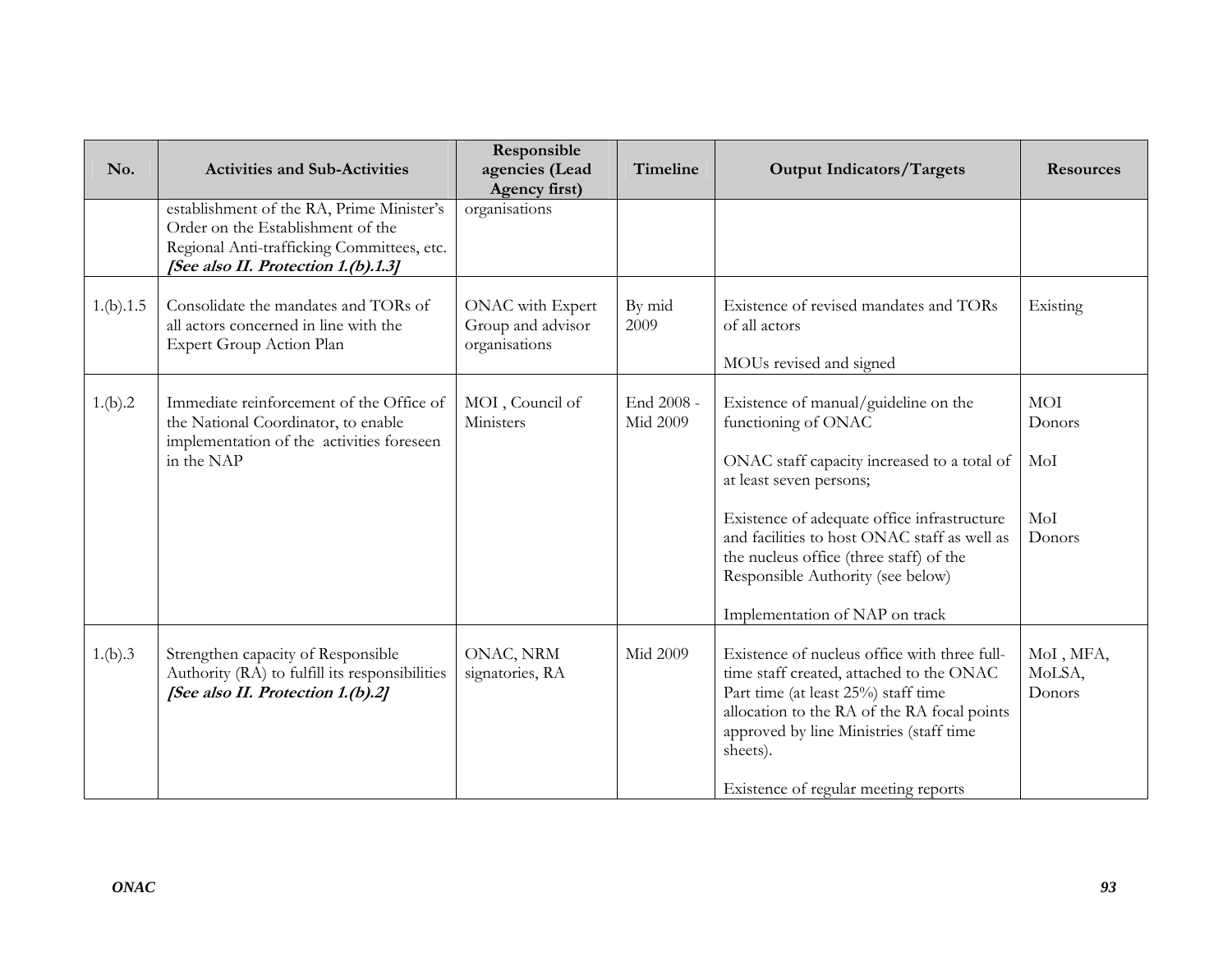| No.       | <b>Activities and Sub-Activities</b>                                                                                                                                                                                                                                                                                                                                                      | Responsible<br>agencies (Lead<br>Agency first)                                                       | Timeline        | <b>Output Indicators/Targets</b>                                                                                                                                                                                                                                                                                                                                            | <b>Resources</b>              |
|-----------|-------------------------------------------------------------------------------------------------------------------------------------------------------------------------------------------------------------------------------------------------------------------------------------------------------------------------------------------------------------------------------------------|------------------------------------------------------------------------------------------------------|-----------------|-----------------------------------------------------------------------------------------------------------------------------------------------------------------------------------------------------------------------------------------------------------------------------------------------------------------------------------------------------------------------------|-------------------------------|
| 1.(b).3.1 | Set TORs in line with the Plan of Action<br>of the Expert Group<br>[See also II. Protection 1.(b).2.1]                                                                                                                                                                                                                                                                                    | Expert Group,<br>ONAC, RA, NRM<br>signatories                                                        | <b>End 2008</b> | Existence of TORs and revised agreement                                                                                                                                                                                                                                                                                                                                     | MoI, MFA,<br>MoLSA,<br>Donors |
| 1.(b).3.2 | Create nucleus team of three full-time<br>staff, to be attached to and under the<br>supervision of the Office of the National<br>Coordinator (ONAC); and institutionalize<br>weekly meetings with all RA focal points<br>[See also II. Protection 1.(b).2.2]                                                                                                                              | Council of Ministers,<br>State Committee,<br>MOI, ONAC                                               | Mid 2009        | Existence of nucleus office with three full-<br>time staff created, attached to the ONAC<br>Part time (at least 25%) staff time<br>allocation to the RA of the RA focal points<br>approved by line Ministries (staff time<br>sheets).<br>Existence of regular meeting reports                                                                                               | MoI, MFA,<br>MoLSA,<br>Donors |
| 1.(b).3.3 | Prepare the establishment of a stand-<br>alone office for the Responsible Authority<br>by 2010:                                                                                                                                                                                                                                                                                           | Council of Ministers,<br>State Committee,<br>MOI, ONAC                                               | 2010            | Existence of a stand-alone Office of the<br>Responsible Authority with a staff of at<br>least eight (RA focal points are allocated<br>full-time to the RA, reinforced by a<br>coordinator)                                                                                                                                                                                  | State budget                  |
| 1.(b).4   | Establish a National Task Force on<br>Trafficking in Human Beings i.e. expanding<br>the ad hoc anti-trafficking Focal-Point<br>Group to include all relevant anti-<br>trafficking actors, especially the Regional<br>Anti-Trafficking Committees as well as<br>Non-Governmental Organizations with a<br>clear mandate and TORs, and<br>institutionalize regular 3-month bases<br>meetings | State Committee,<br>ONAC, with all<br>relevant state- and<br>non-state actors, incl.<br><b>NCATS</b> | <b>End 2008</b> | Existence of National Task Force tasked<br>with designing, implementing and regularly<br>reviewing the anti-trafficking response,<br>including reporting on measures taken,<br>under the overall responsibility of the<br>National Coordinator and the State<br>Committee against Human Trafficking<br>At least quarterly meetings held<br>Existence of minutes of meetings | Existing, MOI                 |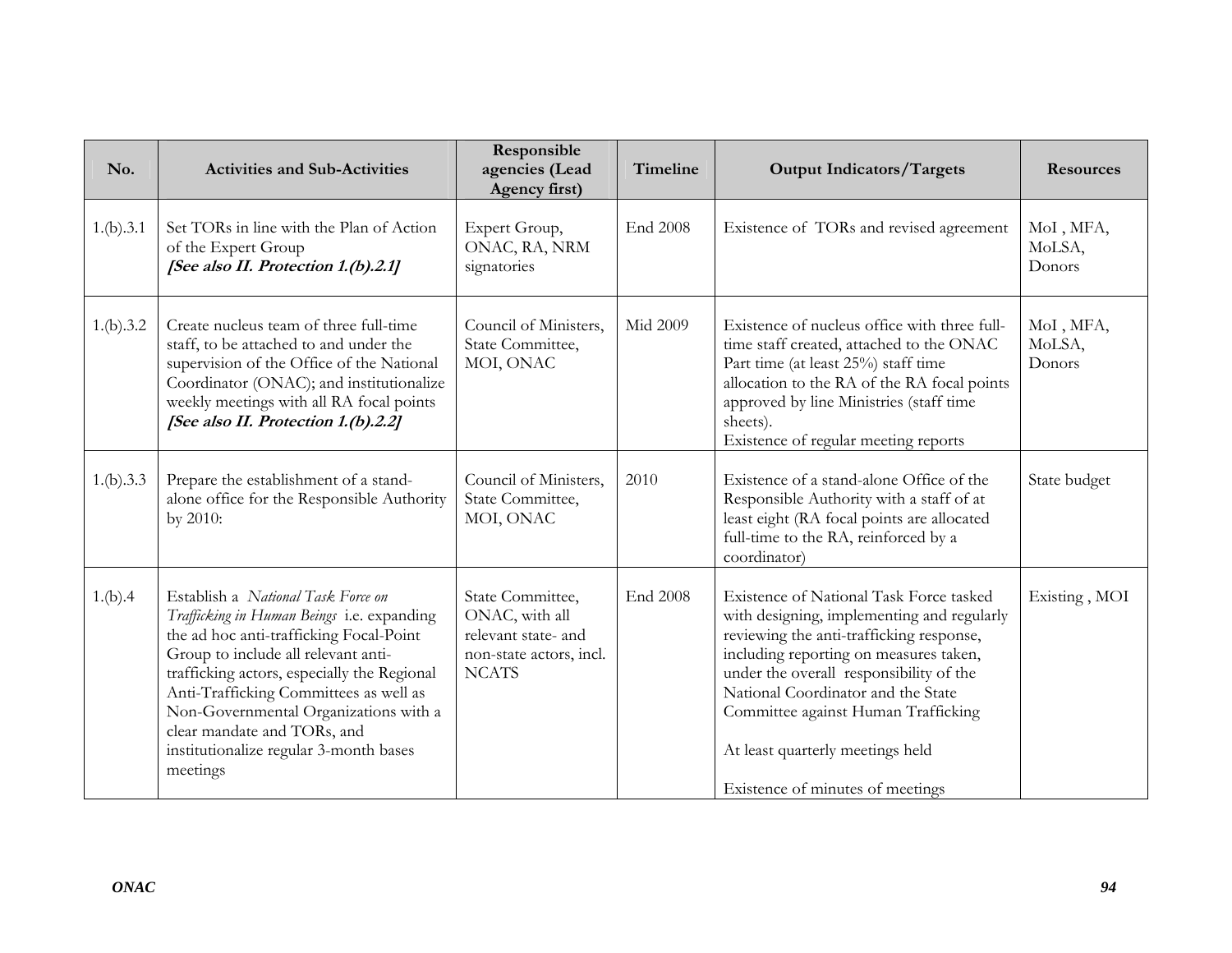| No.       | <b>Activities and Sub-Activities</b>                                                                                                                                                                                                                                                                                                                                                                                                                                 | Responsible<br>agencies (Lead<br>Agency first)          | Timeline                       | <b>Output Indicators/Targets</b>                                                                                                                                                                                                                                                    | <b>Resources</b>                                |
|-----------|----------------------------------------------------------------------------------------------------------------------------------------------------------------------------------------------------------------------------------------------------------------------------------------------------------------------------------------------------------------------------------------------------------------------------------------------------------------------|---------------------------------------------------------|--------------------------------|-------------------------------------------------------------------------------------------------------------------------------------------------------------------------------------------------------------------------------------------------------------------------------------|-------------------------------------------------|
| 1.(b).4.1 | Organize workshop to familiarize the<br>National Task Force on Trafficking in<br>Persons with the Anti-Trafficking Strategy<br>and Action Plan 2008-2010 and agree on<br>mandate and TORs and respective tasks<br>of the Focal Points, including reporting<br>and acting as focal point for respective<br>agencies                                                                                                                                                   | ONAC, State<br>Committee                                | End 2008-<br>beginning<br>2009 | Existence of TORs, Task Force members<br>including Ministerial Focal Points are<br>familiar with the new Strategy and NAP<br>and their respective tasks<br>Role and TORs of Focal Points<br>institutionalized                                                                       | <b>MOI</b>                                      |
| 1.(b).4.2 | Institutionalize regular meetings of<br>National Task Force with international<br>organizations, agencies and donors                                                                                                                                                                                                                                                                                                                                                 | <b>ONAC</b>                                             | End 2008-<br>beginning<br>2009 | Minutes of regular meetings                                                                                                                                                                                                                                                         | MOI                                             |
| 1.(b).5   | Revise the Prime Minister's Order on the<br>Establishment of the Regional Anti-<br>trafficking Committees; establish TORs,<br>in line with the Plan of Action of the<br>Expert Group, and expanding the<br>membership of the Regional Committees<br>to include the members of the qark<br>Council, Deputy prefects, the Heads of<br>the Regional Council, Regional Police<br>Directorates of Borders and Migration, as<br>well as Non-Governmental<br>Organizations. | Expert Group with<br>ONAC and<br>international partners | Spring 2009                    | Prime Minster's Order revised<br>Existence of TORs for Regional<br>Committees and Technical Tables<br>Membership of RCATs expanded to<br>include qark councils, deputy prefects, the<br>Heads of the Regional Council Regional<br>Directorates of Borders and Migration and<br>NGOs | MOI, donors                                     |
| 1.(b).5.1 | Nomination of a full-time coordinator at<br>technical level for the Technical Tables,<br>provide additional human resources as<br>necessarily foreseen in the Order of the                                                                                                                                                                                                                                                                                           | Prefects - RCAT                                         | Spring 2009                    | Existence of at least one full time anti-<br>trafficking coordinator at technical level at<br>each Regional Anti-Trafficking Committee                                                                                                                                              | Local<br>government<br>budget<br>State Budget - |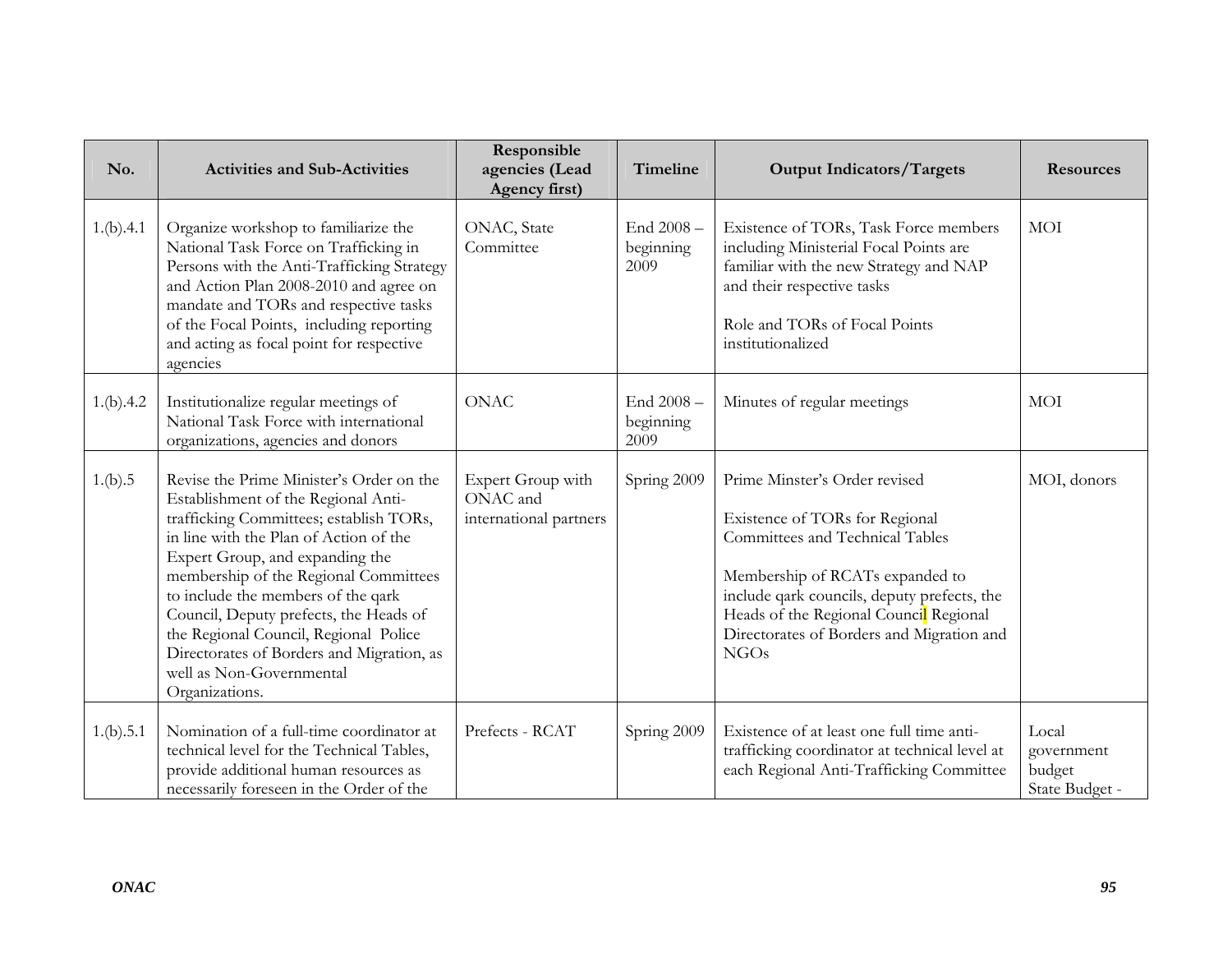| No.       | <b>Activities and Sub-Activities</b>                                                                                                                                                                                                                                                                                                          | Responsible<br>agencies (Lead<br>Agency first)                                 | Timeline             | <b>Output Indicators/Targets</b>                                                                                                                      | <b>Resources</b>         |  |  |  |
|-----------|-----------------------------------------------------------------------------------------------------------------------------------------------------------------------------------------------------------------------------------------------------------------------------------------------------------------------------------------------|--------------------------------------------------------------------------------|----------------------|-------------------------------------------------------------------------------------------------------------------------------------------------------|--------------------------|--|--|--|
|           | Prime Minister for RCAT revised.                                                                                                                                                                                                                                                                                                              |                                                                                |                      |                                                                                                                                                       | MOI(RCAT)                |  |  |  |
| 1.(b).5.2 | Training/Workshops with Regional<br>Committees to design work plans of<br>RCAT and Technical Tables in line with<br>new TORs.                                                                                                                                                                                                                 | ONAC, members of<br>the Expert Group in<br>partnership with<br>CAAHT and other | By Mid<br>2009       | Members of RCAT and TT aware of<br>national structures and their role and<br>TORs;                                                                    | MOI, Donors              |  |  |  |
|           |                                                                                                                                                                                                                                                                                                                                               | partners.                                                                      | 2009-2010            | Existence of work plans for each RC and<br>Technical Tables.                                                                                          |                          |  |  |  |
|           |                                                                                                                                                                                                                                                                                                                                               |                                                                                |                      | Regular meetings are held                                                                                                                             |                          |  |  |  |
|           |                                                                                                                                                                                                                                                                                                                                               |                                                                                |                      | Existence of minutes of meetings                                                                                                                      |                          |  |  |  |
| 1.(c).    | SPECIFIC OBJECTIVE: Ensure country-wide knowledge of the Strategy and NAP and that the respective roles and responsibilities are clearly<br>understood and implemented<br>Indicators: per cent of relevant actors that are familiar with the strategy, and their respective tasks; per cent of activities implemented according<br>to the NAP |                                                                                |                      |                                                                                                                                                       |                          |  |  |  |
| 1.(c).1   | Promote the new Strategy and NAP<br>widely throughout the country by<br>disseminating copies of the Strategy and<br><b>NAP</b>                                                                                                                                                                                                                | <b>ONAC</b>                                                                    | $2008 -$             | Strategy disseminated and available in all<br>qarks and municipalities and in all Line<br>Ministries, Regional Committee constituent<br>members, etc. |                          |  |  |  |
| 1.(c).1.1 | Organize workshops/meetings to inform<br>key actors about the Strategy and<br>discuss/clarify respective roles and                                                                                                                                                                                                                            | ONAC, RCAT                                                                     | Early 2009           | Workshops held with National Task Force<br>on THB (see above),                                                                                        | <b>MOI</b><br>MOI (RCAT) |  |  |  |
|           | responsibilities, i.e. with<br>National Task Force on Trafficking in<br>$\circ$<br>Human Beings (see above)<br>Regional Committees (as part of the<br>$\circ$<br>training workshops),                                                                                                                                                         |                                                                                | Beginning<br>of 2009 | Workshop held with all RCATs<br>Regular meetings held with international<br>organizations and with donors                                             |                          |  |  |  |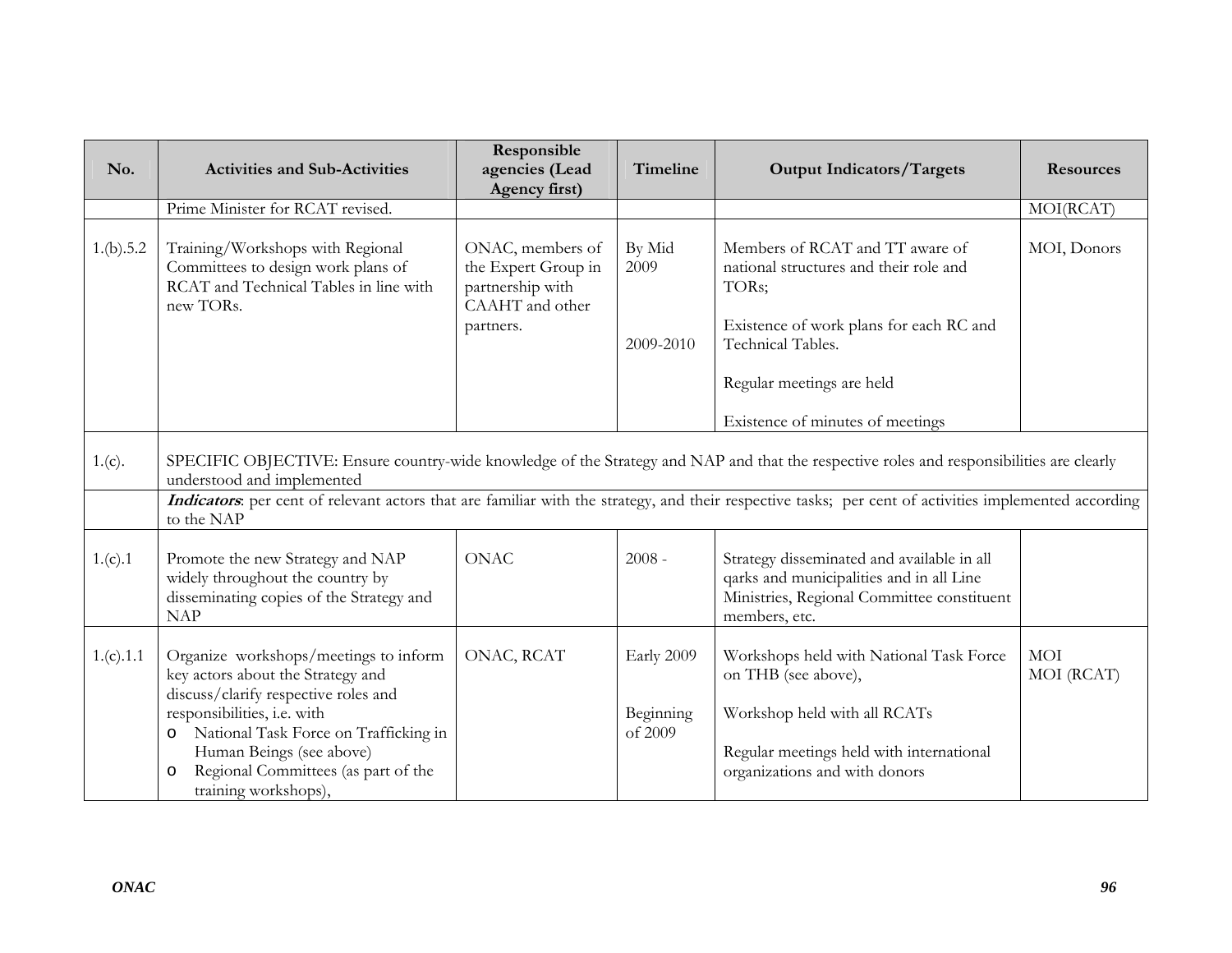| No.       | <b>Activities and Sub-Activities</b>                                                                                                                                                                                                                                                                       | Responsible<br>agencies (Lead                                 | Timeline | <b>Output Indicators/Targets</b>                                                                                                                            | <b>Resources</b> |  |
|-----------|------------------------------------------------------------------------------------------------------------------------------------------------------------------------------------------------------------------------------------------------------------------------------------------------------------|---------------------------------------------------------------|----------|-------------------------------------------------------------------------------------------------------------------------------------------------------------|------------------|--|
|           |                                                                                                                                                                                                                                                                                                            | Agency first)                                                 |          |                                                                                                                                                             |                  |  |
|           | international organizations and<br>$\circ$<br>donors<br>Representatives of local government,<br>$\circ$<br>community leaders and NGOs at the<br>municipality/commune level                                                                                                                                 |                                                               |          |                                                                                                                                                             |                  |  |
| 1.(c).2   | Monitor the implementation of the<br>Strategy as per monitoring plan (see<br>below)                                                                                                                                                                                                                        | ONAC with all<br>actors                                       | Ongoing  | Existence of regular monitoring reports                                                                                                                     | MOI, donors      |  |
| 1.(c).2.1 | Convene regular meetings of National<br>Task Force on THB, the international<br>organizations, agencies and donors<br>(quarterly) as well as State Committee on<br>Trafficking in Human Beings (bi-annually)<br>to assess the progress in implementing the<br>NAP and take remedial action as<br>necessary | National Task Force,<br>ONAC with all<br>actors               | Ongoing  | Regular meetings of State Committee<br>against Trafficking (bi-annually) and of the<br>Task Force on THB (quarterly) held<br>Minutes of meetings            | <b>MOI</b>       |  |
| 2.        | STRATEGIC AIM: Ensure that all information and data relevant to counter human trafficking are available, accessible to all actors                                                                                                                                                                          |                                                               |          |                                                                                                                                                             |                  |  |
|           | involved and exchanged regularly at both national and international levels<br>Indicators per cent of key data for which full actual data are available, existence of regular reports with key data; existence of regular situation<br>mapping/assessment reports                                           |                                                               |          |                                                                                                                                                             |                  |  |
| 2.(a)     | SPECIFIC OBJECTIVE: Establish information sharing mechanism according to agreed definitions and for defined key data                                                                                                                                                                                       |                                                               |          |                                                                                                                                                             |                  |  |
|           | Indicator.                                                                                                                                                                                                                                                                                                 |                                                               |          |                                                                                                                                                             |                  |  |
| 2.(a).1   | Establish common definitions of<br>internationally compatible key<br>figures/statistical categories on trafficking<br>to be monitored at national and regional                                                                                                                                             | ONAC, RCAT,<br>NCATS, BKTF,<br>MoJ, ILO, IOM,<br>ICMPD, OSCE, | 2008     | Ad hoc working group created<br>List of common definitions and key<br>figures/statistical categories (including<br>potential/resumed/identified victim, at- | MOI, donors      |  |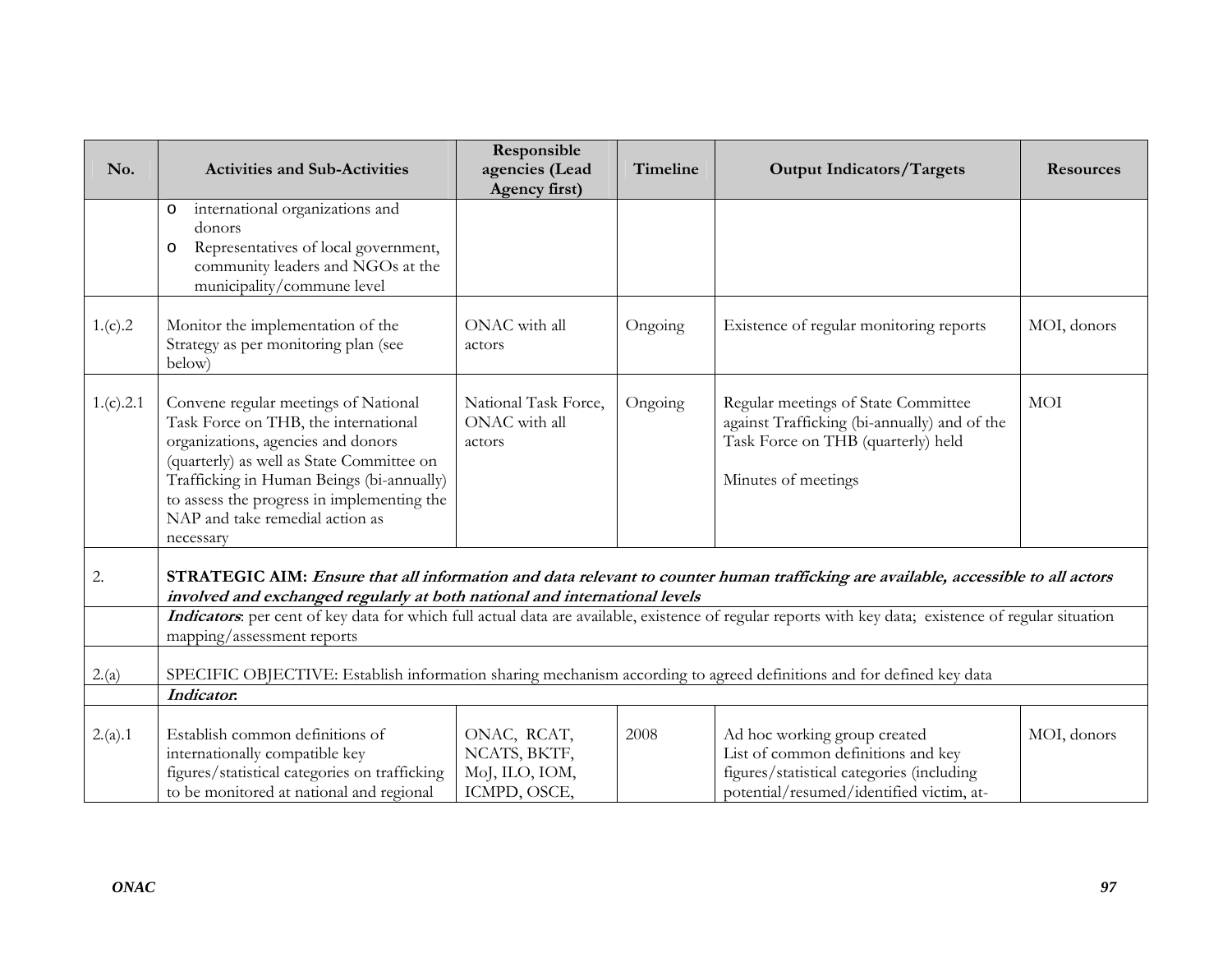| No.       | <b>Activities and Sub-Activities</b>                                                                                                                                                  | Responsible<br>agencies (Lead<br>Agency first)                                                                                        | Timeline                         | <b>Output Indicators/Targets</b>                                                                                                                      | <b>Resources</b>       |  |
|-----------|---------------------------------------------------------------------------------------------------------------------------------------------------------------------------------------|---------------------------------------------------------------------------------------------------------------------------------------|----------------------------------|-------------------------------------------------------------------------------------------------------------------------------------------------------|------------------------|--|
|           | levels<br>[See also Protection 1(b).4]                                                                                                                                                | UNODC, UNICEF,<br>etc., with expert<br>advise from donors                                                                             |                                  | risk and vulnerable individuals, groups)<br>exists and is endorsed by all anti-trafficking<br>actors, via National Task Force on THB                  |                        |  |
| 2.(a).1.2 | Strengthen capacity of ONAC and<br>RCATs to collect, analyze and distribute<br>all information                                                                                        | ONAC, RCAT,<br>MOI, MoF                                                                                                               | $2008 - 2009$                    | Staffing, IT equipment and expertise,<br>analytical skills in place                                                                                   | MOI, (RCAT),<br>donors |  |
| 2.(a).1.3 | Institutionalize the information exchange<br>among all actors, according to agreed<br>modalities, templates<br>[See also Protection 2(a)1.3]                                          | ONAC, Regional<br>Anti-Trafficking<br>Committees, all<br>actors involved                                                              | Spring 2009<br>Mid 2009          | Existence of agreed information exchange<br>modalities<br>Existence of reports                                                                        | MOI, (RCAT),<br>donors |  |
| 2.(a).1.4 | Carry out regular trafficking situation<br>assessments in all qarks (see also below)                                                                                                  | RCATs in<br>cooperation with<br>municipalities,<br>communes, ONAC,<br>relevant Ministries,<br>NGOs, IOs and<br>supported by<br>CAAHT. | First<br>quarter<br>2009<br>2010 | Existence of situation assessments for each<br>qark as baseline for future review<br>Existence of regular situation assessment<br>reports (bi-annual) | MOI, (RCAT),<br>donors |  |
| 2.(a).1.5 | Improve information sharing at<br>international level (esp. with Greece, Italy,<br>UK, and immediate neighbours)                                                                      | ONAC, MOI, GDP,<br>MOJ, MFA, GPO                                                                                                      | First<br>quarter of<br>$2009 -$  | Existing and new Agreements on<br>information sharing enacted                                                                                         | MOI,<br>Donors         |  |
| 2.(b)     | SPECIFIC OBJECTIVE: Increase national research on human trafficking                                                                                                                   |                                                                                                                                       |                                  |                                                                                                                                                       |                        |  |
|           | Target/Indicator: increase total financial volume of research projects on human trafficking; percentage of national research budget spent on<br>research related to human trafficking |                                                                                                                                       |                                  |                                                                                                                                                       |                        |  |
| 2.(b).2   | To increase national research on priority<br>issues such as root causes for trafficking,                                                                                              | ONAC, National<br>Task Force on THB,                                                                                                  | 2008                             | Priorities identified following situation<br>assessments                                                                                              | MOI, MOI<br>(RCAT),    |  |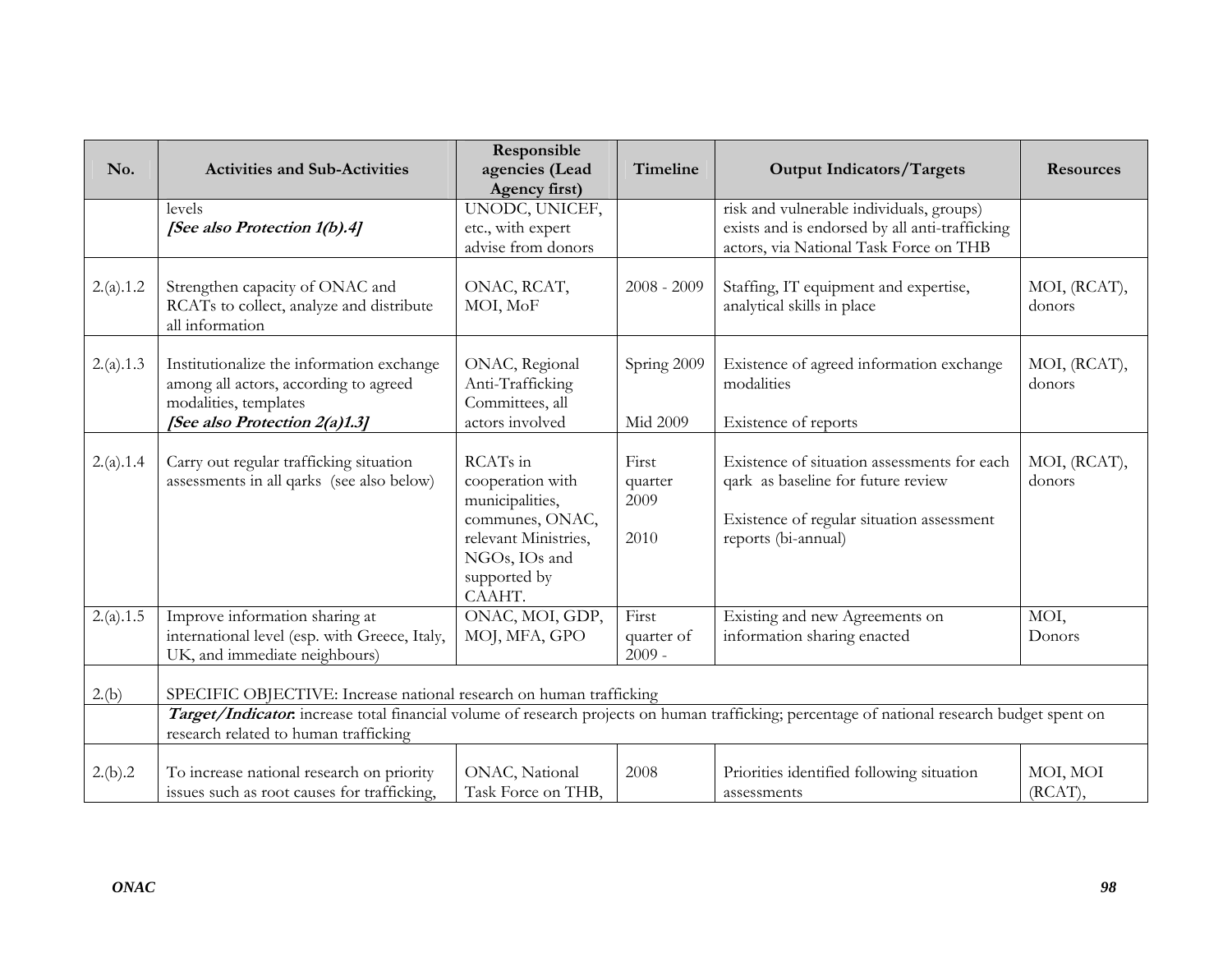| No.            | <b>Activities and Sub-Activities</b>                                                                                                                                                                                               | Responsible<br>agencies (Lead<br>Agency first)                         | Timeline             | <b>Output Indicators/Targets</b>                                                                                                                            | <b>Resources</b>              |  |
|----------------|------------------------------------------------------------------------------------------------------------------------------------------------------------------------------------------------------------------------------------|------------------------------------------------------------------------|----------------------|-------------------------------------------------------------------------------------------------------------------------------------------------------------|-------------------------------|--|
|                | internal trafficking, trafficking for forced<br>labour, as well as demand (profiling of the<br>clients of trafficked persons) and profiling<br>of the traffickers                                                                  | RCATs, and national<br>and international<br>partners                   | Mid 2010             | Existence of studies on identified priority<br>topics, including demand, labour<br>exploitation, internal trafficking, profiling<br>of traffickers          | NGOs,<br>Donors               |  |
| $\mathfrak{Z}$ | STRATEGIC AIM: To secure all resources necessary to implement the national anti-trafficking strategy and NAP, and to increase the<br>share of government funding of the overall funding for the implementation of the strategy/NAP |                                                                        |                      |                                                                                                                                                             |                               |  |
|                | the NAP, both government as well as donor funding                                                                                                                                                                                  |                                                                        |                      | Target. By the end of 2009, at least 50% of the yearly implemented anti-trafficking measures are covered by national funds; increase funding for            |                               |  |
|                | Indicators: coverage in per cent of necessary resources for the implementation of the NAP (yearly); per cent of government funding as part of<br>overall funding for strategy/NAP (yearly);                                        |                                                                        |                      |                                                                                                                                                             |                               |  |
| 3.(a)          | SPECIFIC OBJECTIVE: Establish the budgeting, reporting and controlling scheme and increase the overall financial volumes made available for<br>the implementation of the NAP                                                       |                                                                        |                      |                                                                                                                                                             |                               |  |
|                | Indicators:                                                                                                                                                                                                                        |                                                                        |                      |                                                                                                                                                             |                               |  |
| 3.(a).1        | Introduce and implement financial<br>reporting and controlling scheme for all<br>actors at local, regional and national levels                                                                                                     | ONAC with all<br>agencies that are<br>assigned tasks under<br>this NAP | 2008 to<br>2010      | All ministries and actors provide annual<br>budget plans and annual expenditure<br>reports<br>Existence of annual resource plans and<br>expenditure reports | MOI, as well as<br>all actors |  |
| 3.(a).1.1      | Establish Total Annual Resource Plans<br>including the resources needed for all<br>measures foreseen in the NAP                                                                                                                    | ONAC, with input<br>from all actors                                    | By end<br>2008       | Existence of Total Resource Plan (annual),<br>including regular, and extraordinary<br>government funding, as well as external<br>donor funding              | <b>MOI</b>                    |  |
| 3.(a).1.2      | All actors prepare individual work plans<br>and budgets (annually)                                                                                                                                                                 | All actors                                                             | June 2008,<br>and by | Existence of work plans with resource plan<br>of each actor involved in the                                                                                 | All actors                    |  |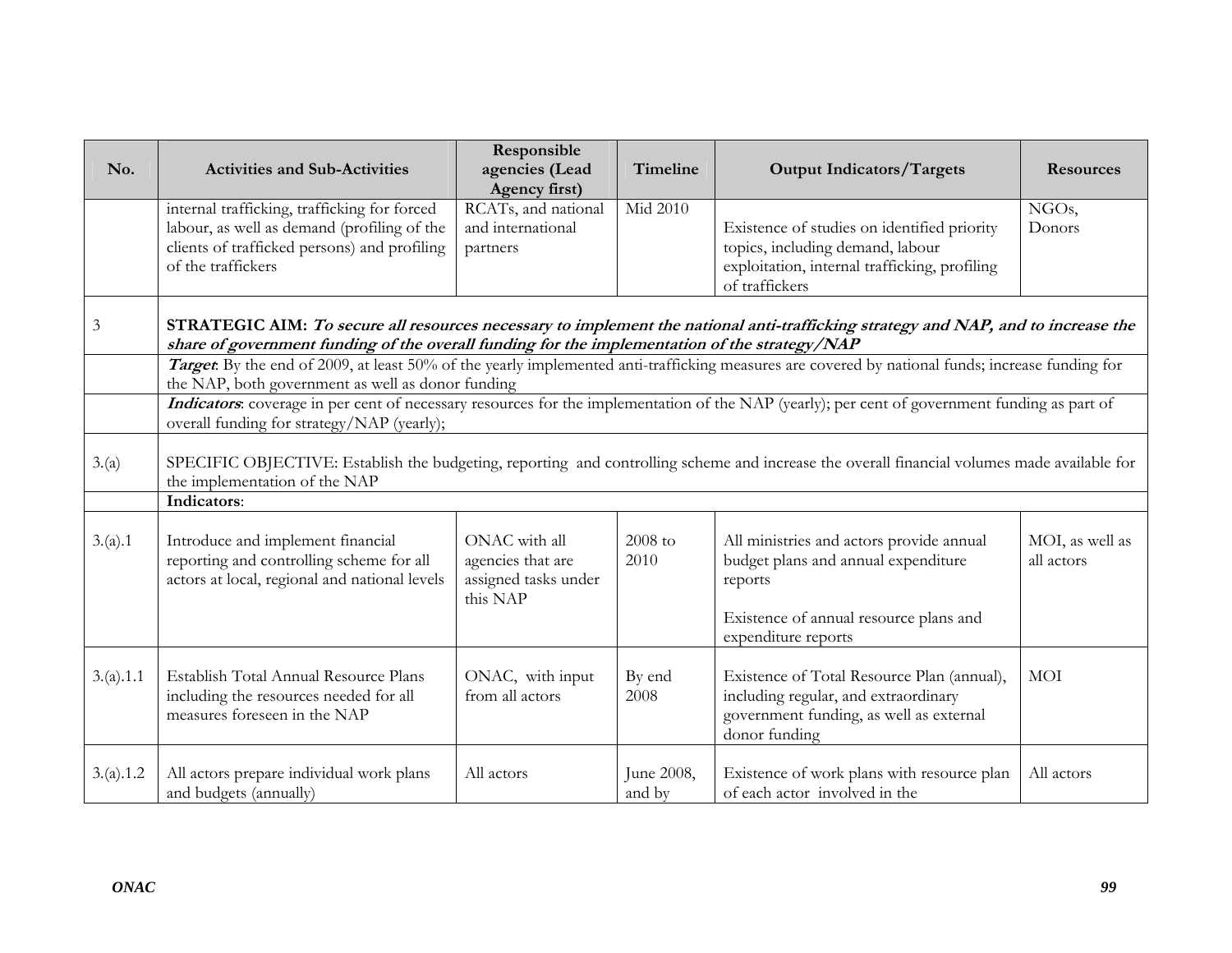| No.       | <b>Activities and Sub-Activities</b>                                                                                                                                                                                                   | Responsible<br>agencies (Lead<br>Agency first)                    | Timeline                                                       | <b>Output Indicators/Targets</b>                                                                                                                                                                                                                                   | <b>Resources</b> |
|-----------|----------------------------------------------------------------------------------------------------------------------------------------------------------------------------------------------------------------------------------------|-------------------------------------------------------------------|----------------------------------------------------------------|--------------------------------------------------------------------------------------------------------------------------------------------------------------------------------------------------------------------------------------------------------------------|------------------|
|           |                                                                                                                                                                                                                                        |                                                                   | March of<br>each<br>subsequent<br>year                         | implementation of the NAP                                                                                                                                                                                                                                          |                  |
| 3.(a).1.3 | All state actors ensure the inclusion of<br>their budgets into the GOA Budget Plans                                                                                                                                                    | All state actors                                                  | June 2008,<br>and by<br>March of<br>each<br>subsequent<br>year | Foreseen expenditures are included in the<br>Ministry's submission to the Government<br>Budget Plan                                                                                                                                                                | All actors       |
| 3.(a).1.3 | All actors provide to the ONAC year-end<br>annual expenditure reports for the<br>implementation of their tasks in the<br>NAP, according to the guidelines issued<br>by the ONAC                                                        | All actors                                                        | By Febr. of<br>each year<br>for the<br>previous<br>year        | Expenditure reports available                                                                                                                                                                                                                                      | All actors       |
| 3.(a).1.4 | Produce end-year expenditure report for<br>the implementation of the NAP)                                                                                                                                                              | ONAC, with input<br>from all national and<br>international actors | 2009                                                           | Existence of end-year expenditure report<br>2009                                                                                                                                                                                                                   |                  |
| 3.(a).2   | Hold regular (quarterly) meetings with<br>international organizations, agencies and<br>donors to present the priorities of the<br>Government of Albania and to co-<br>ordinate activities with<br>donor/organization assistance plans. | <b>ONAC</b>                                                       | <b>Mid 2008</b><br>onwards                                     | Regular meetings held<br>Existence of minutes<br>Improved co-ordination resulting in<br>increase in donor funding and support for<br>GOA strategy/NAP implementation                                                                                               | MOI,<br>Donors   |
| 4         |                                                                                                                                                                                                                                        |                                                                   |                                                                | STRATEGIC AIM: To improve continuously the anti-trafficking response at strategic and operational levels and to adjust them to<br>new requirements and changing circumstances by way of establishing/strengthening a system for the regular review, monitoring and |                  |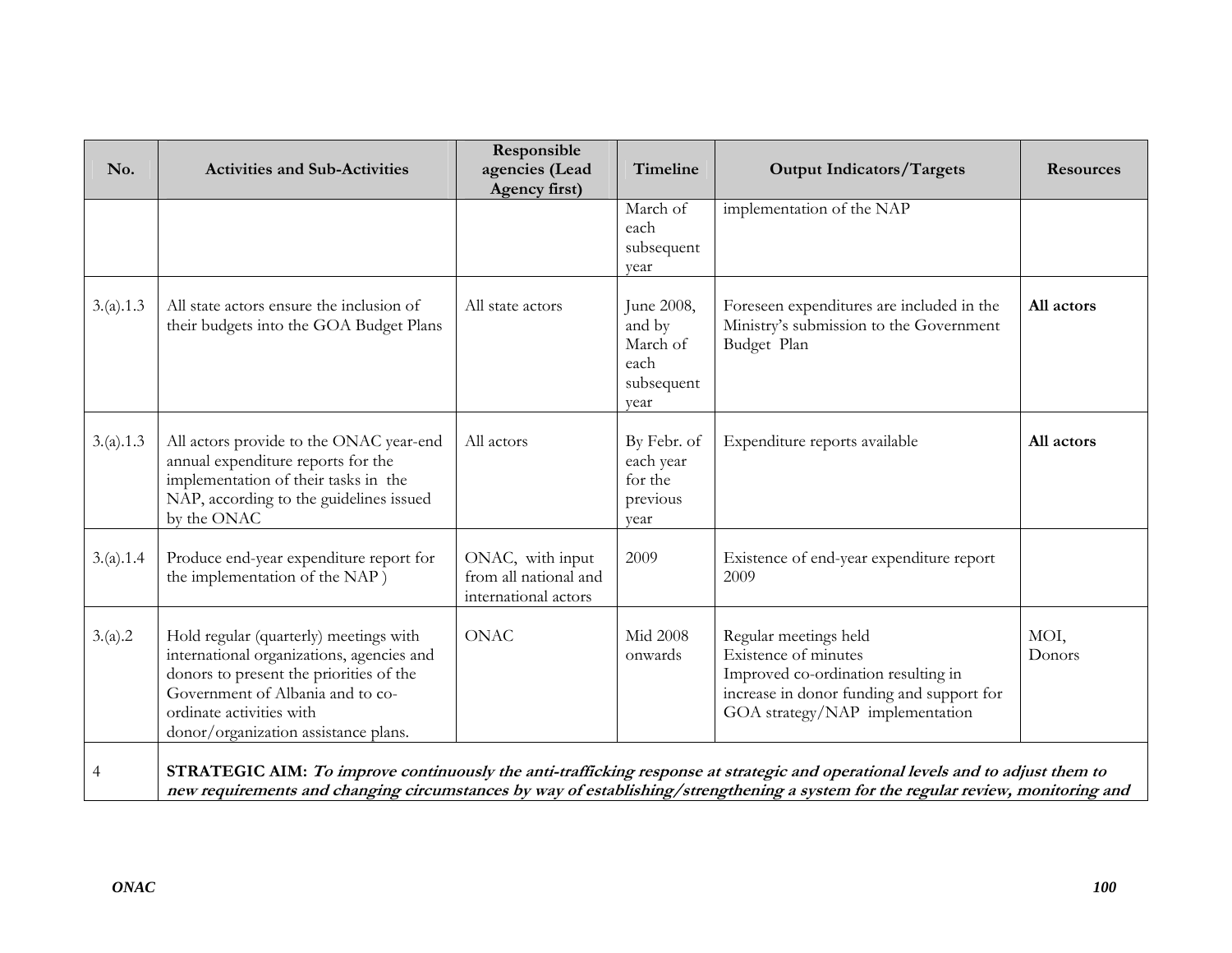| No.       | <b>Activities and Sub-Activities</b>                                                                                                                                                    | Responsible<br>agencies (Lead<br>Agency first)                                                                                                                              | Timeline                 | <b>Output Indicators/Targets</b>                                                                                                                                   | <b>Resources</b>                                              |
|-----------|-----------------------------------------------------------------------------------------------------------------------------------------------------------------------------------------|-----------------------------------------------------------------------------------------------------------------------------------------------------------------------------|--------------------------|--------------------------------------------------------------------------------------------------------------------------------------------------------------------|---------------------------------------------------------------|
|           | evaluation of the anti-trafficking strategy and NAP                                                                                                                                     |                                                                                                                                                                             |                          |                                                                                                                                                                    |                                                               |
|           | adjustments to NAP as necessary;                                                                                                                                                        |                                                                                                                                                                             |                          | Indicator. availability of an updated Anti-trafficking Strategy and NAP by the end of 2010; existence of mid-term progress report with short-term                  |                                                               |
| 4.(a)     | Coordinator                                                                                                                                                                             |                                                                                                                                                                             |                          | SPECIFIC OBJECTIVE: To ensure the review of the national anti-trafficking response at regular intervals under responsibility of the National                       |                                                               |
|           |                                                                                                                                                                                         |                                                                                                                                                                             |                          | Indicators: existence of TORs for review, existence of a written review of the Strategy/NAP, existence of situation assessments                                    |                                                               |
| 4.(a).1   | Draft a "Plan for monitoring, evaluation<br>and review" and agree on outcome and<br>impact indicators (for measuring strategic<br>goal and specific objectives) and on<br>baseline data | ONAC, National<br>Task Force on THB<br>with international<br>partners, especially<br><b>CAAHT</b>                                                                           | By end<br>2008           | Existence of "Plan for monitoring,<br>evaluation and review" endorsed by the<br>National Task Force on THB<br>Existence of agreed outcome and impact<br>indicators | MOI,<br>Donors<br>(CAAHT)                                     |
| 4.(a).1.1 | Carry out initial trafficking situation<br>assessments in all Qarks as baseline for<br>future review of Strategy/NAP; and<br>follow-on assessments at regular intervals                 | Regional Anti-<br>Trafficking<br>Committees in<br>cooperation with<br>municipalities,<br>communes, ONAC,<br>relevant Ministries,<br>NGOs, IOs and<br>supported by<br>CAAHT. | First<br>quarter<br>2009 | Existence of situation assessments for each<br>qark as baseline for future review<br>Existence of regular situation assessment<br>reports (bi-annual)              | MOI, MOI<br>(RCAT), Local<br>government,<br>Donors<br>(CAAHT) |
| 4.(a).2   | Carry out review of Strategy and NAP<br>2008-2010 based on monitoring and<br>evaluation (see below)                                                                                     | ONAC, National<br>Task Force on THB,<br>with the support of<br>external experts and<br>national or                                                                          | By mid<br>2010           | Existence of written review                                                                                                                                        | MOI, other<br>relevant line<br>Ministries,<br>donors          |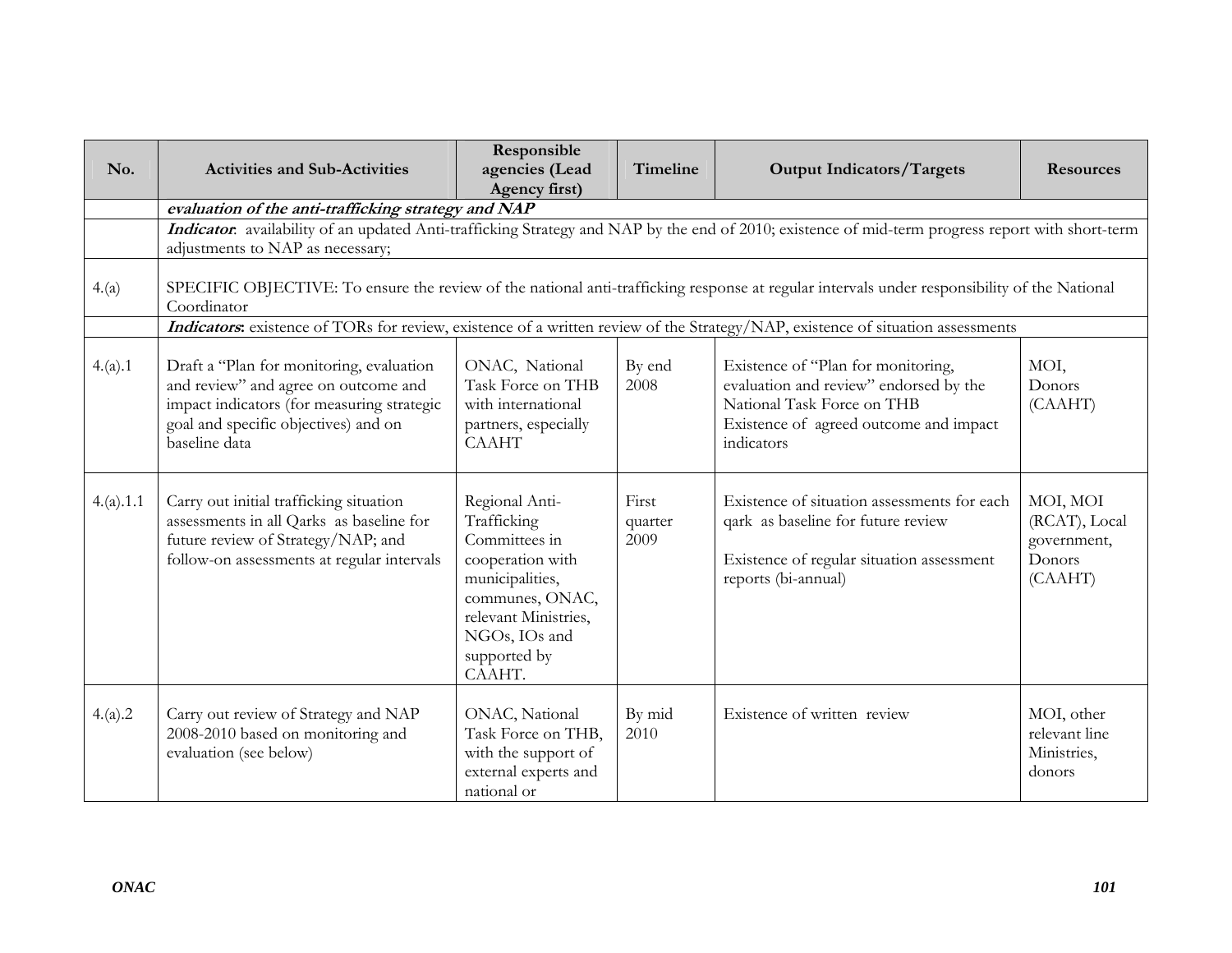| No.     | <b>Activities and Sub-Activities</b>                                                                                                                                                                                                                                                                             | Responsible<br>agencies (Lead<br>Agency first)                               | Timeline       | <b>Output Indicators/Targets</b>                                                                                 | <b>Resources</b>                                     |  |
|---------|------------------------------------------------------------------------------------------------------------------------------------------------------------------------------------------------------------------------------------------------------------------------------------------------------------------|------------------------------------------------------------------------------|----------------|------------------------------------------------------------------------------------------------------------------|------------------------------------------------------|--|
|         |                                                                                                                                                                                                                                                                                                                  | international partners                                                       |                |                                                                                                                  |                                                      |  |
| 4.(a).3 | Discussion and endorsement of results<br>and recommendations by National Task<br>Force on THB; Drafting and<br>endorsement of new Strategy/NAP by<br>the State Committee/government                                                                                                                              | ONAC, National<br>Task Force on THB,<br><b>State Committee</b>               | By end<br>2010 | Existence of new Strategy/NAP and<br>endorsement by the National Task Force<br>as well as the State Committee    | MOI, other<br>relevant line<br>Ministries,<br>Donors |  |
| 4.(b)   | SPECIFIC OBJECTIVE: To ensure the systematic and continuous collection and analysis of all relevant information and data at the operational<br>and strategic level by way of establishing a monitoring system, both for the purpose of self-evaluation evaluation and review and for the purpose<br>of reporting |                                                                              |                |                                                                                                                  |                                                      |  |
|         | Target: existence of TORs and monitoring plan; existence of regular monitoring reports; as well as mid-term progress report;                                                                                                                                                                                     |                                                                              |                |                                                                                                                  |                                                      |  |
| 4.(b).1 | Initiate the eventual creation of an<br>independent monitoring agency (creation<br>of a National Rapporteur on THB)                                                                                                                                                                                              | <b>ONAC</b>                                                                  | 2010           | TORs available<br>Agreement on creation reached and<br>commitment included in the strategy/NAP<br>2010-2012      | MOI                                                  |  |
| 4.(b).2 | Establish Terms of Reference for<br>monitoring, as part of the "Plan for<br>monitoring, evaluation and review"; agree<br>on reporting scope and modalities<br>(template etc.) and familiarize all actors<br>with it                                                                                              | ONAC with RCAT<br>with international<br>partners, especially<br><b>CAAHT</b> | Autumn<br>2008 | Existence of TORS for monitoring<br>Monitoring plan endorsed by all relevant<br>actors (via National Task Force) | MOI,<br>Donors                                       |  |
| 4.(b).3 | Introduce mandatory quarterly reporting<br>according to monitoring template for all<br>implemented activities/measures and by<br>all actors                                                                                                                                                                      | <b>ONAC</b> with National<br>Task Force on THB                               | By end<br>2008 | All actors familiar with and compliant with<br>monitoring plan and reporting<br>requirements                     | <b>MOI</b>                                           |  |
|         |                                                                                                                                                                                                                                                                                                                  |                                                                              |                |                                                                                                                  |                                                      |  |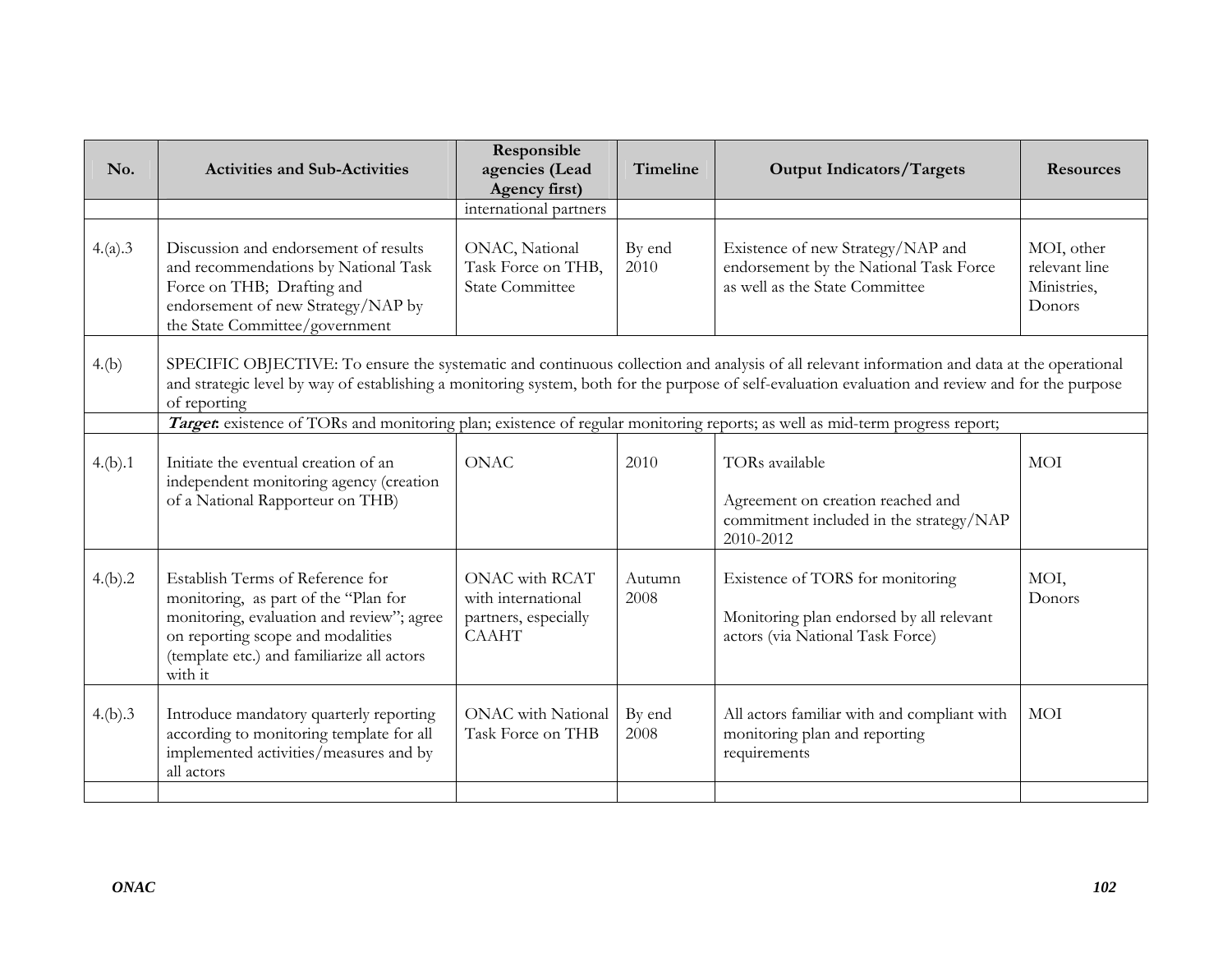| No.       | <b>Activities and Sub-Activities</b>                                                                                                                                                                            | Responsible<br>agencies (Lead<br>Agency first)                             | Timeline                   | <b>Output Indicators/Targets</b>                                                                                                    | <b>Resources</b> |
|-----------|-----------------------------------------------------------------------------------------------------------------------------------------------------------------------------------------------------------------|----------------------------------------------------------------------------|----------------------------|-------------------------------------------------------------------------------------------------------------------------------------|------------------|
| 4.(b).4   | International donors to include in their<br>grant agreements reporting requirements<br>to ONAC according to the Monitoring<br>Plan                                                                              | International donors                                                       | Ongoing                    | All grantees report to ONAC according to<br>agreed monitoring plan and template                                                     | All actors       |
| 4.(b).5   | Issue regular monitoring reports and hold<br>regular meetings to discuss<br>implementation progress with all<br>stakeholders and agree on remedial<br>measures and short-term NAP<br>adjustments, as necessary: | <b>ONAC</b>                                                                | End of<br>2009             | Existence of regular monitoring reports                                                                                             | MOI, donors      |
| 4.(b).5.1 | Hold regular (quarterly) meetings of<br>National Task Force on THB and with<br>international partners and regular (annual)<br>meetings with the State Committee<br>against Trafficking                          | <b>ONAC</b> with National<br>Task Force and with<br><b>State Committee</b> | Starting by<br>end of 2008 | Regular meetings of the Task Force on<br>THB (quarterly) and with the State<br>Committee (annually) held<br>Minutes of the meetings | MOI, donors      |
| 4.(b).5.2 | Elaborate mid-term progress report,<br>including suggestions for short-term<br>adjustments to the NAP, and discuss with<br>the National Task Force                                                              | <b>ONAC</b>                                                                | Autumn of<br>2009          | Existence of mid-term progress report,<br>endorsed by the State Committee against<br>Trafficking                                    | MOI, donors      |
| 4.(c)     | SPECIFIC OBJECTIVE: To ensure the regular evaluation of all activities foreseen in NAP                                                                                                                          |                                                                            |                            |                                                                                                                                     |                  |
|           | Target existence of written evaluation report for at least 50 per cent of foreseen activities within the NAP                                                                                                    |                                                                            |                            |                                                                                                                                     |                  |
| 4.(c).1   | Establish Terms of Reference for<br>evaluation, as part of the "Plan for<br>monitoring, evaluation and review"; and<br>familiarize all actors with it;                                                          | <b>ONAC</b>                                                                |                            | TORs for evaluation                                                                                                                 | MOI, donors      |
|           |                                                                                                                                                                                                                 |                                                                            |                            |                                                                                                                                     |                  |